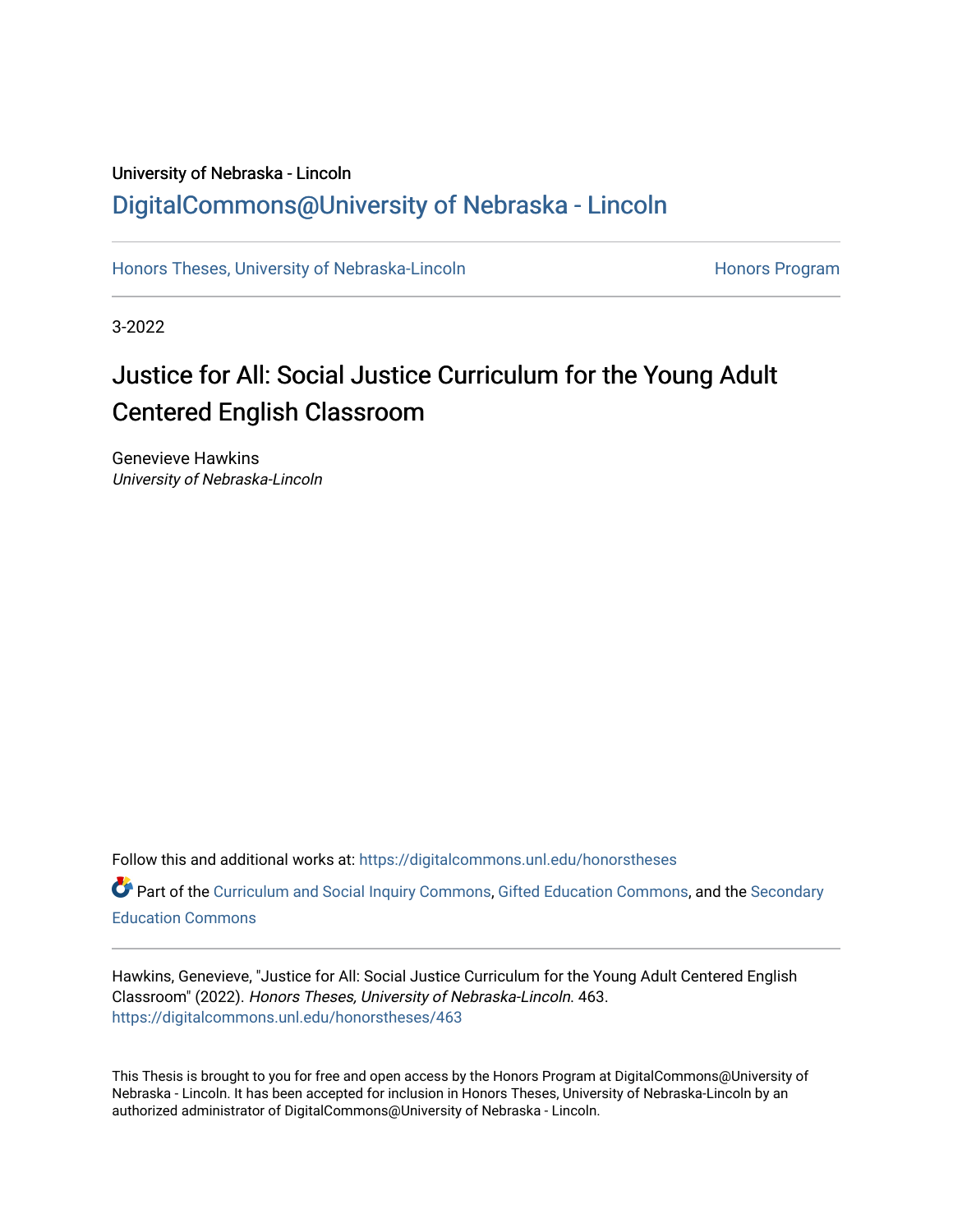# JUSTICE FOR ALL: SOCIAL JUSTICE CURRICULUM FOR THE YOUNG ADULT CENTERED ENGLISH CLASSROOM

An Undergraduate Honors Thesis Submitted in Partial fulfillment of University Honors Program Requirements University of Nebraska-Lincoln

by Genevieve Hawkins, BS Secondary English Education (7-12) College of Education and Human Sciences

March 14th, 2022

Faculty Mentors: Jillian Harpster, PhD, Education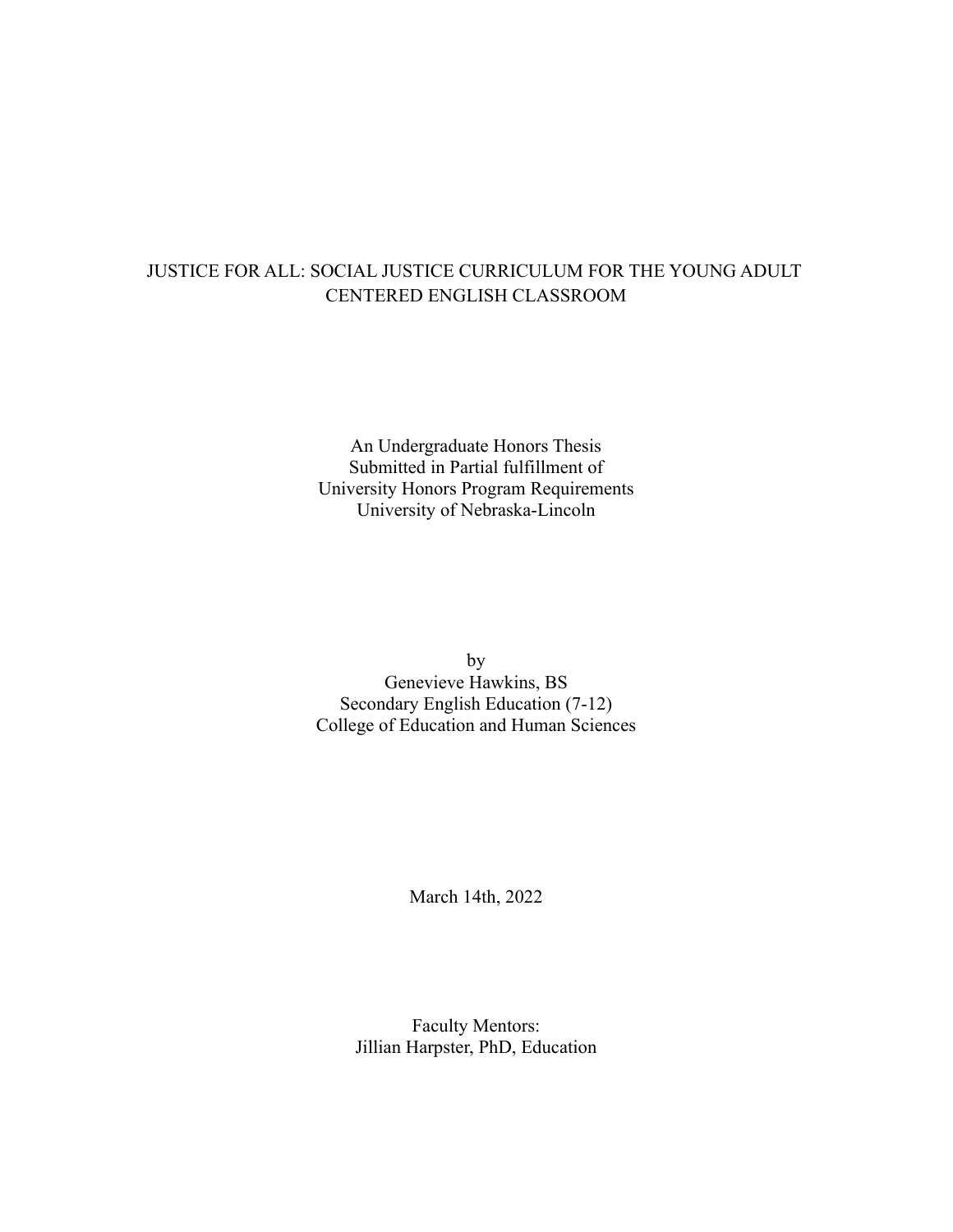#### Abstract

This project is a curriculum-based approach to exploring the integration of social-justice texts, topics, and themes into the secondary English classroom. Discussion of such topics will take place in the context of teaching the contemporary novels *The Hate U Give* by Angie Thomas and *The Black Kids* by Christina Hammonds Reed, two young-adult novels that discuss how the teenage experience is impacted by instances of racism and police brutality. This examination of race in modern society will be accompanied by supplemental texts, included but not limited to *Citizen: An American Lyric* by Claudia Rankine and NPR's podcast "On the Shoulders of Giants;" however, the overarching trajectory of this curriculum revolves around the idea of activism and individual responsibility, and will thus include other works and discussions that allow these themes to be viewed in a broader context that extends beyond race.

The proposed curriculum also serves as a call for the increased inclusion of young-adult centered literature within the secondary English classroom, a setting that has been historically filled with canonical texts. Thus—while this unit could theoretically stand alone in any English classroom—the lessons are designed to be taught within the context of a young-adult (YA) literature classroom. The outcome of this proposed curriculum includes essential questions, standards based on the Nebraska Department of Education, thirty-five lesson plans (including reading days), and a cumulative summative assessment that involves reading comprehension, research skills, the utilization of multimodal devices, and the examination of multiple perspectives.

**Key words:** curriculum, secondary English, education, social justice, activism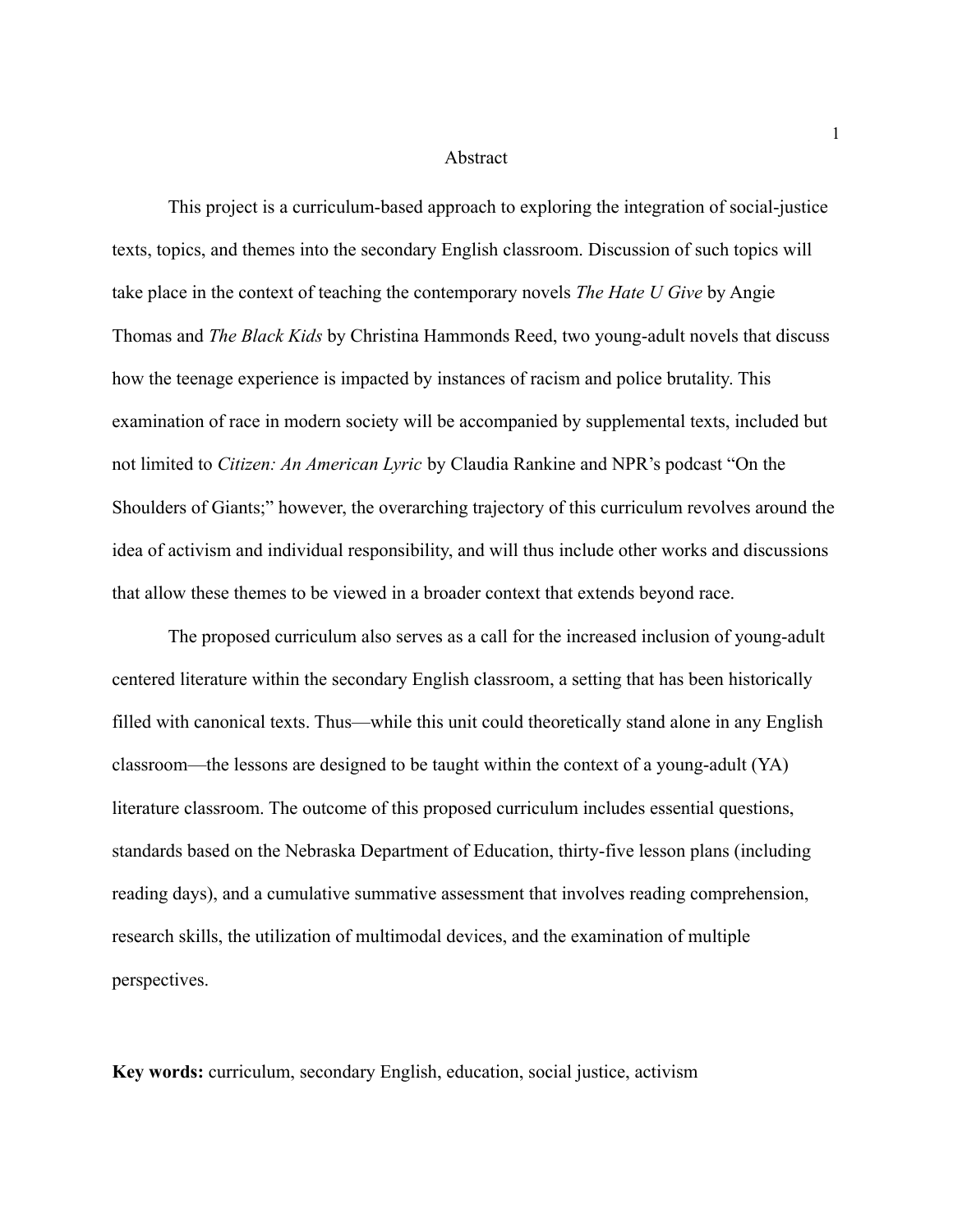# Table of Contents

# 2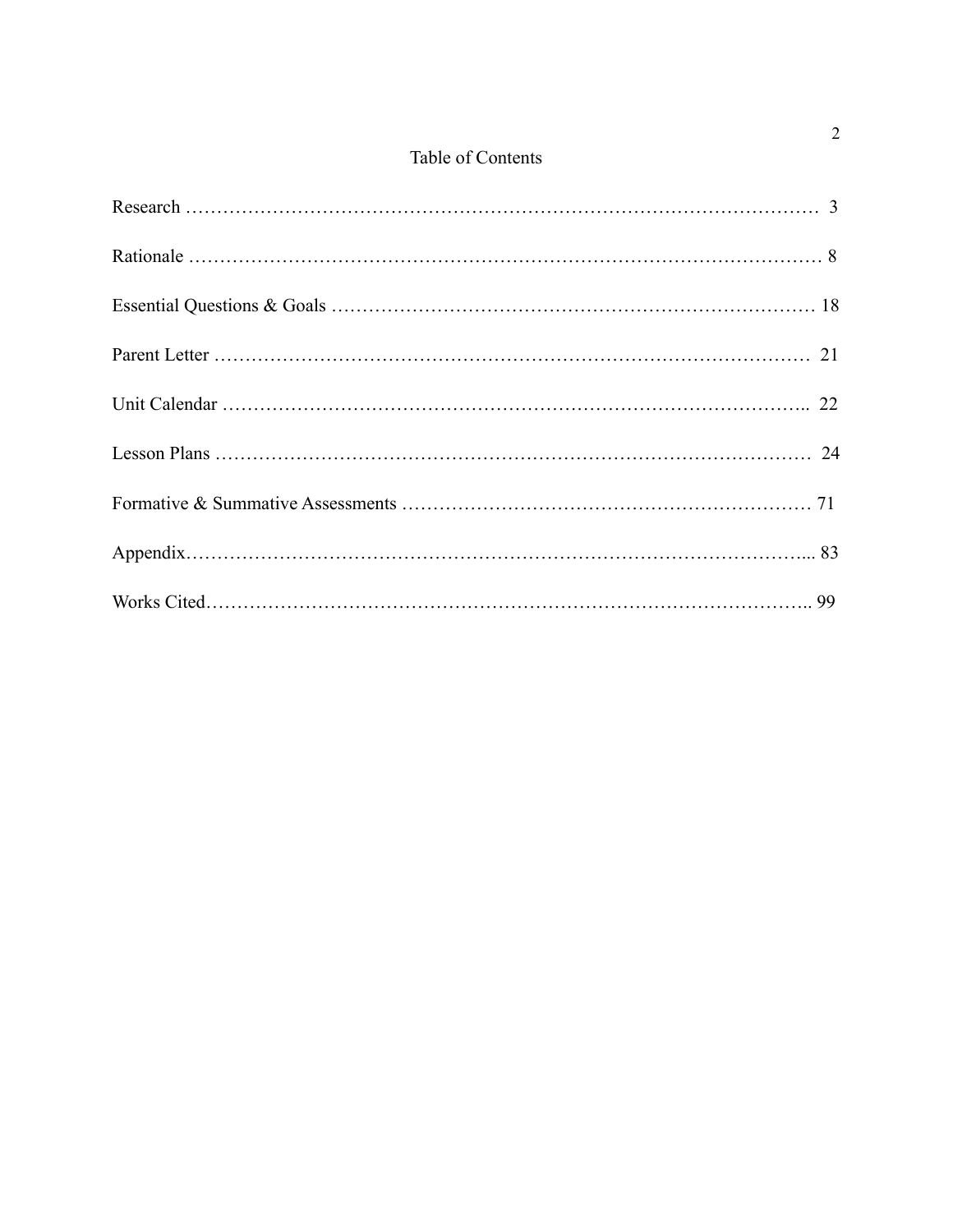#### **Research**

One of the primary goals that English classrooms throughout history have likely held involves fostering the love of reading in their students. While there is no doubt that many teens still consider themselves avid readers today, it is worth wondering if modern classrooms might not be the ones responsible for accomplishing this feat. This sentiment is echoed by educator Alan Sitomer in his foreword to *Teaching YA Lit through Differentiated Instruction,* where he remarks that "something spectacularly self-evident about today's classroom world" is that "teens today are reading almost in spite of school, not because of it" (ix). Such a thought is understandably alarming to educators, especially when taken at face value. There is no easy fix to this problem, but one thing that Sitomer—and the following lesson plans—hopes will help solve the lack of engagement with classroom texts is the utilization of young-adult literature, complex topics, and engaging discussion *within* the context of the classroom.

Young adult literature—frequently known as "YA lit"—is a genre of literature primarily aimed at readers within the 12-20 year-old age range. Books that fall into this category are hallmarked by teen protagonists who deal with coming-of-age situations, popular in this sense because they typically "address them [the adolescent] directly by presenting them with characters and situations based on their own experiences" (Monseau and Salvner vii). Nowadays, these books can range from classics such as *Little Women* to now household names of *The Hunger Games* and *Twilight*. The official categorization and popularity of this genre did not take off until the 1990s, but these books have continued to top bestseller lists and win awards ever since (Groenke and Scherff 1). The direct connections to teen lives and almost universal appeal of themes and plots have made young-adult literature a favorite among young and old readers alike.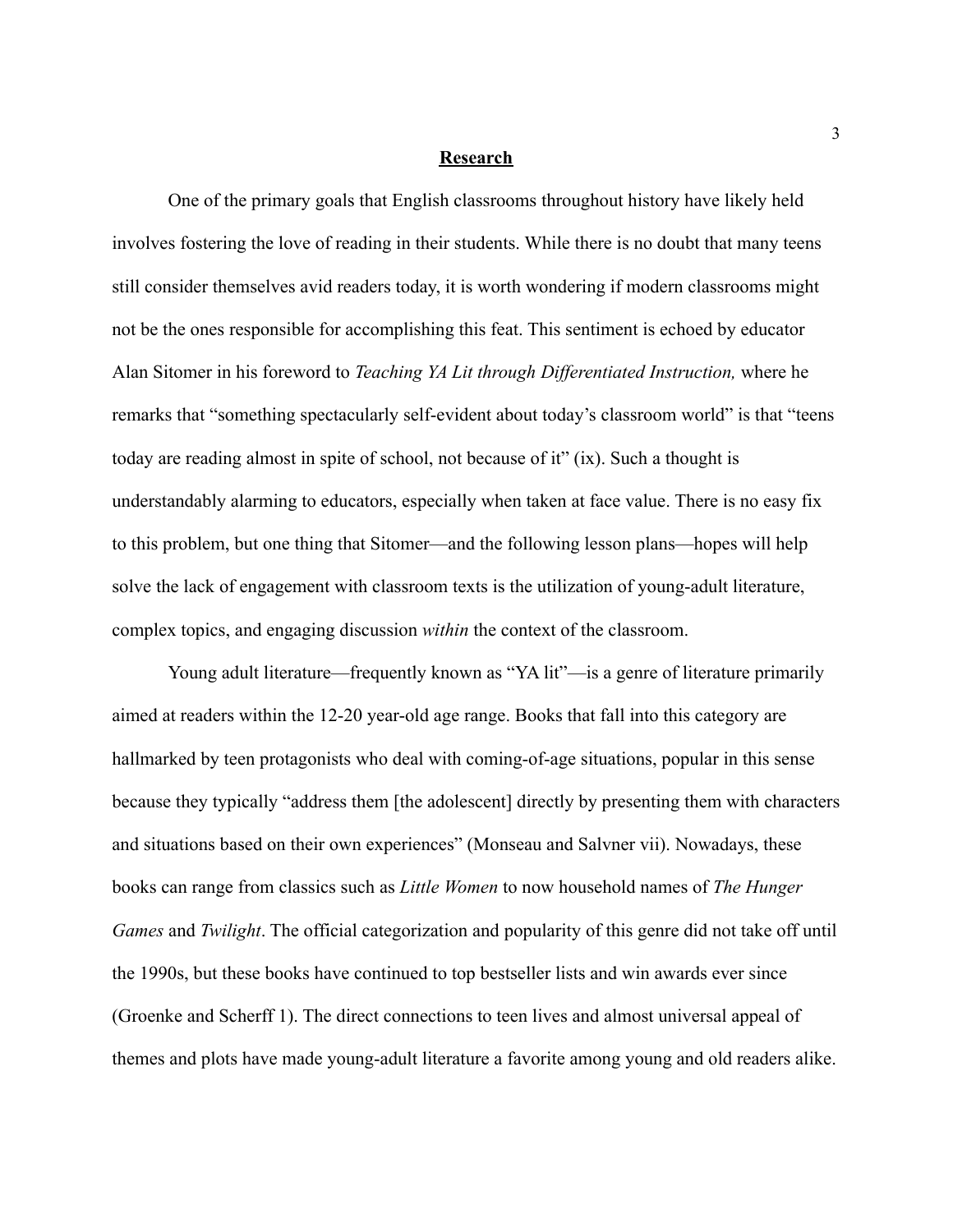Unfortunately—despite its relevance—YA literature has continually been left out of the secondary English classroom in favor of the more "well known" canonical texts.

Much of the opposition that surrounds the integration of young adult-centered texts into the English curriculum has to do with long-held "misconceptions" about the genre as a whole. One of the biggest misunderstandings seems to come from the idea that these books are inherently less "scholarly" or "challenging" than canonical texts, and that to teach them would involve the disregarding of curriculum standards and/or the "lowering of the bar" for what students are expected to read (Groenke and Scherff 1; Monseau and Salvner x). These concerns are not unwarranted—there are plenty of novels within this category that don't necessarily fit the "literary standard" that some canonical texts are viewed with. Yet, there are plenty of "good adult literature" books that "shares with the classics all the marks of literary excellence and, further, consistently inspires student response" (Monseau and Salvner 16). Qualifications for this "literary excellence" that experts put forth include the ability to expose readers to complex quandaries, features compelling and believable characters, and examines themes that are almost universal to the human experience (among others) (Groenke and Scherff 4). There is, therefore, an element of teacher screening that likely needs to happen before reading a YA text as a whole class, in this case done by offering students the choice between one of two YA novels rather than letting them pick their own.

Previously mentioned was the idea that young adult literature has all of the qualities of "good" literature, just with teenage protagonists. It is this differentiation that often allows students to connect with and relate to these texts in a way that may be more difficult for the more "classical" works. The authors of *Teaching YA Lit Through Differentiated Instruction* speculate that great YA lit provides recognition to the often overlooked feelings of teenagers, and that they,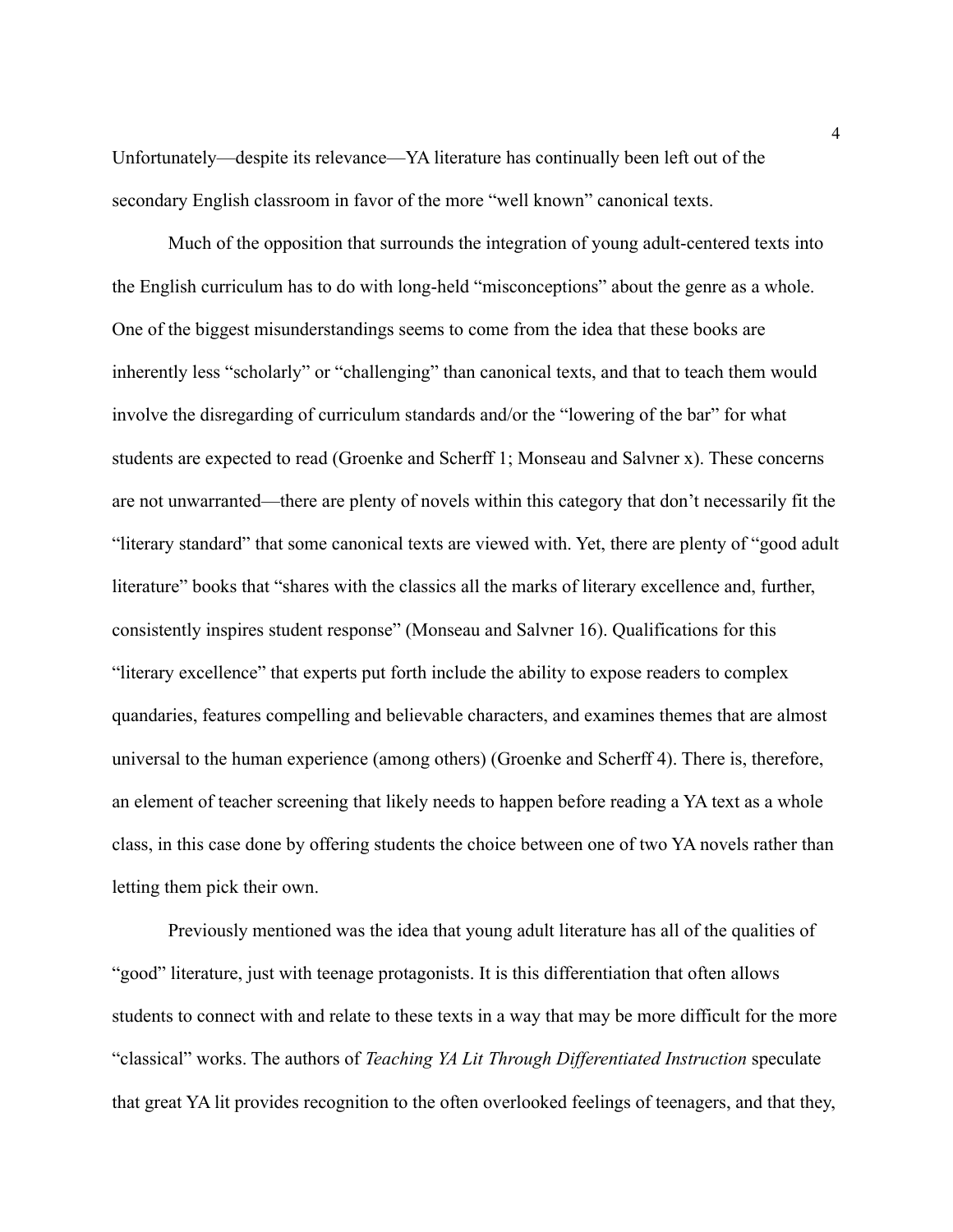too "like the use of contemporary, authentic language and dialogue…maybe teens find it flattering when they and their experiences are respected, when teenagers are portrayed as "strong" and capable people" (Groenke and Scherff 15). Likewise, if a goal of the classroom is to help students make text-to-text, self, and world connections, it is critical that they are given texts that actively reflect the "social, political, and cultural" realities of their lives (Beach et al. 135). The texts chosen for this unit (*The Hate U Give* and *The Black Kids*) were chosen with this in mind; while every student might not have faced racism or police brutality, the texts are reflecting back the real-world fears and events that make up their daily lives—and ultimately their identities.

Utilizing young-adult literature as a core text is a large component of this proposed curriculum, but another (perhaps more controversial) aspect of this project revolves around the selection and discussion of race-centered texts. The two main novels within this unit contain Black protagonists, both of whom spend much of the book grappling with how to align their identity with the tumultuous movements going on around them; simply put, discussions of race and racism are integral to understanding this unit. Teaching anything having to do with "race" is a hot topic right now, making it more important than ever that students are able to read about this concept in literature as a reflection of their social realities. This importance is highlighted in *Letting Go of Literary Whiteness*, where the authors state that "typical" English curriculums have constructed "Whiteness as the dominant, default racial perspective…studies conducted over a span of more than a decade have documented that none of the most frequently taught texts feature main characters or were written by authors of color" (Borsheim-Black and Sarigianides 35). These novels and their subsequent lessons are thus aimed at both allowing students of color to see aspects of their identity reflected back at them, as well as exposing *all* students to new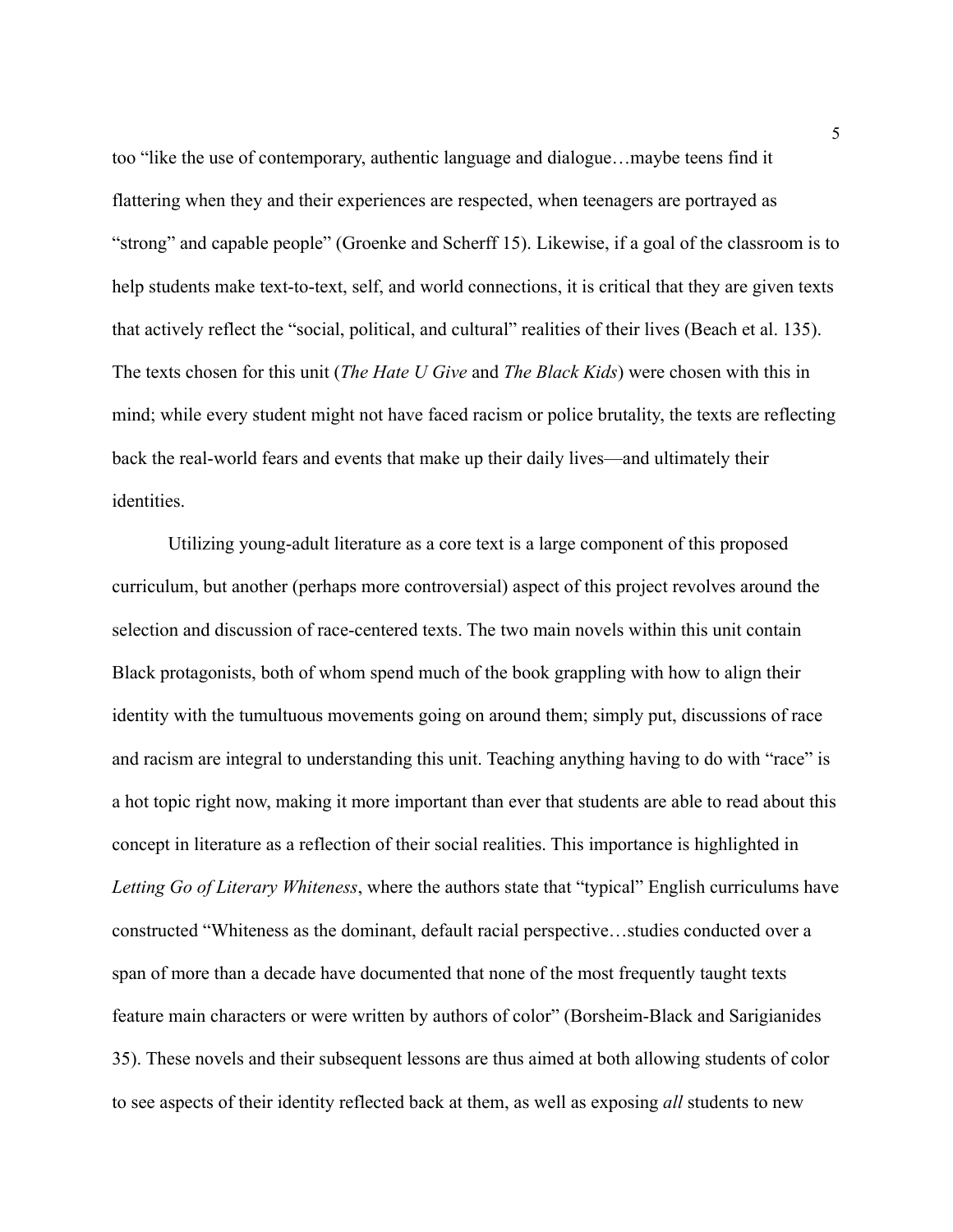perspectives and identities that they may not be used to up to this point. Furthermore, by presenting this unit in a literature circle format and having students continually engage in dialogue with each story, the myth of a "single story"—especially when it relates to misconceptions about race—will be deconstructed (Appleman 21).

The discussion of race, racism, police brutality, and other hot-button issues are not only important for helping teens better understand the world around them, but also for exposing the historical inequalities that continue to influence the way teens view their identities. The teaching of race and "Critical Race Theory" is often criticized with the belief in mind that teaching about racism fosters further inequality—with this comes the belief that racism is in the past (Borsheim-Black and Sarigianides 76). It would be dangerous to teach any text with this belief in mind—let alone *The Hate U Give* and *The Black Kids*—as it disregards the prevalent nature that racism plays in *all* lives. Certain lessons in this unit aim to draw attention to the ways in which racism is still at play in students' communities, such as the explicit examination of historical redlining in Lincoln, NE. It would be easy to dismiss redlining as archaic (it was outlawed over fifty years ago), but the maps that resulted from this mortgage-lending discrimination continue to have implications; 75% of those formerly "redlined" neighboorhoods—many of which were redlined on account of its minority populations—still struggle economically in 2022, which in turn has negative effects on residents' happiness and health (Jan). Drawing attention to redlining and similar ideas, then, is not only important to understanding the intersection between geography and access to resources (a key issue in both novels), but necessary for students to better grasp and grapple with the inequity that infiltrates their own lived experiences.

A core component of this unit—in addition to having social-justice based, young adult novels at its center—is the utilization of literature circles. The purpose of literature circles is to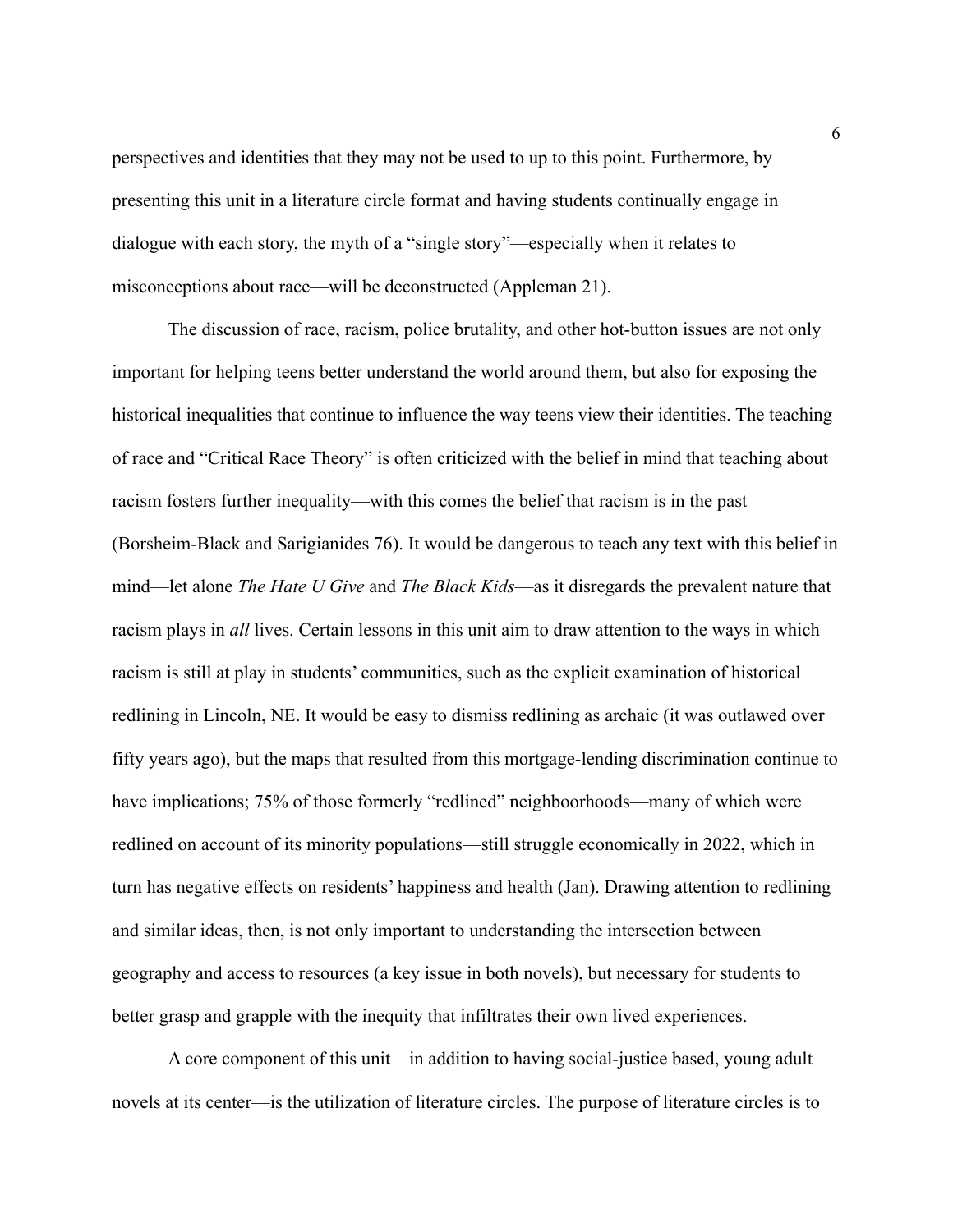"divide the material to be studied" (in this case, weekly chunks of reading from the choice novels) into "roles" that students will be assigned in order to facilitate discussion in insightful and unique ways that avoid surface level questions (Groenke and Scherff 38). These roles include the "summarizer" and the "literary luminary" (among others), and will ideally aid in creating a "small learning community" within the larger classroom environment in which readers can discuss complex and sometimes difficult topics within a more focused environment (Beach et al. 42). Likewise, at the foundation of such a discussion-based unit is the ability to ask "good questions." Explicit instruction and discussion about how to write such questions will take place during week 1 of the unit, where students will be introduced to "Bloom's Taxonomy." It is through this model that students will hopefully understand how to go beyond tier 1 questions (purely recall) and begin to understand and apply concepts within their lit circle groups (Armstrong). This taxonomy will subsequently culminate in the "application" phase with the creation of a new, original podcast over a social movement of the students' choice.

In all, the specifics behind this proposed unit are aimed at promoting student engagement with critical and complex texts in a collaborative environment. There is no guarantee that young adult literature—especially literature that covers often polarizing topics—will connect with every single student who opens the book. Yet, there is hope that bringing in relatable and interesting narrators, plots, and themes and asking students to examine them in new and cooperative ways will allow certain students who feel like they only read "in spite of" the English classroom to finally feel the sense of belonging and wonder that all educators hope for.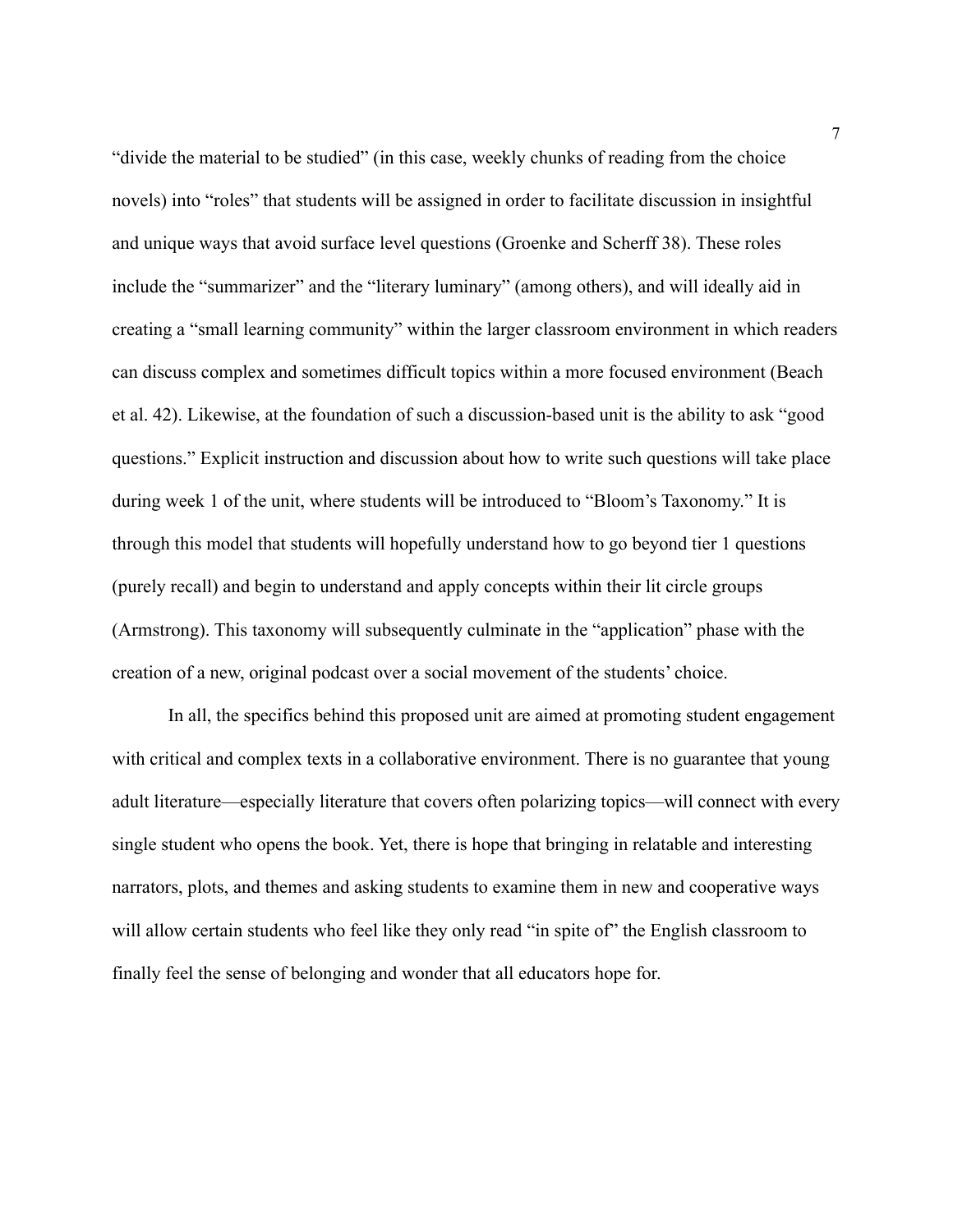#### **Rationale**

This "social justice unit" is being included in the larger curriculum due to the topical, universal, and increasingly widespread prominence of this topic in the lives of teenagers. Social justice is by no means a new topic. Whether it be sit-ins during the civil rights era or picketing for suffrage, individuals throughout history have constantly responded to inequality with actions aimed at both calling attention to and rectifying the issue. Activism, however, is beginning to take on a new face. While picketing and protesting still abound (and are more popular than ever), social change is being transformed by the emergence and use of social media sites such as Twitter, Facebook, and Instagram—sites that serve as staples in the lives of most teenagers. The lack of social media has not barred teens from participating in social movements in the past, but its presence has made their involvement easier than ever. According to a Pew Research Center poll from July 2020, 54% of 18 year olds had used social media sites to locate nearby rallies and protests that resulted from the killing of George Floyd in June of that year; others used these sites to post stories or hashtags related to the incident (Auxier). Even without active participation, teenagers who have access to these apps—a whopping 95% of this demographic—are exposed to these movements simply by opening up their phones (Anderson and Jiang).

The widespread exposure of recent issues to this impressionable age group has prompted this unit to be not only geared towards social justice, but to be racially focused. As previously noted, race has always played a large factor in social movements of the past (abolition, civil rights); however, the Black Lives Matter protests of June 2020 thrust the issues of racism and police brutality into a global spotlight that invited movement participation on a previously unforeseen level. This movement left hardly anyone untouched, and these issues are far from resolved. Thus, the two books that students can choose to read during this unit—Angie Thomas'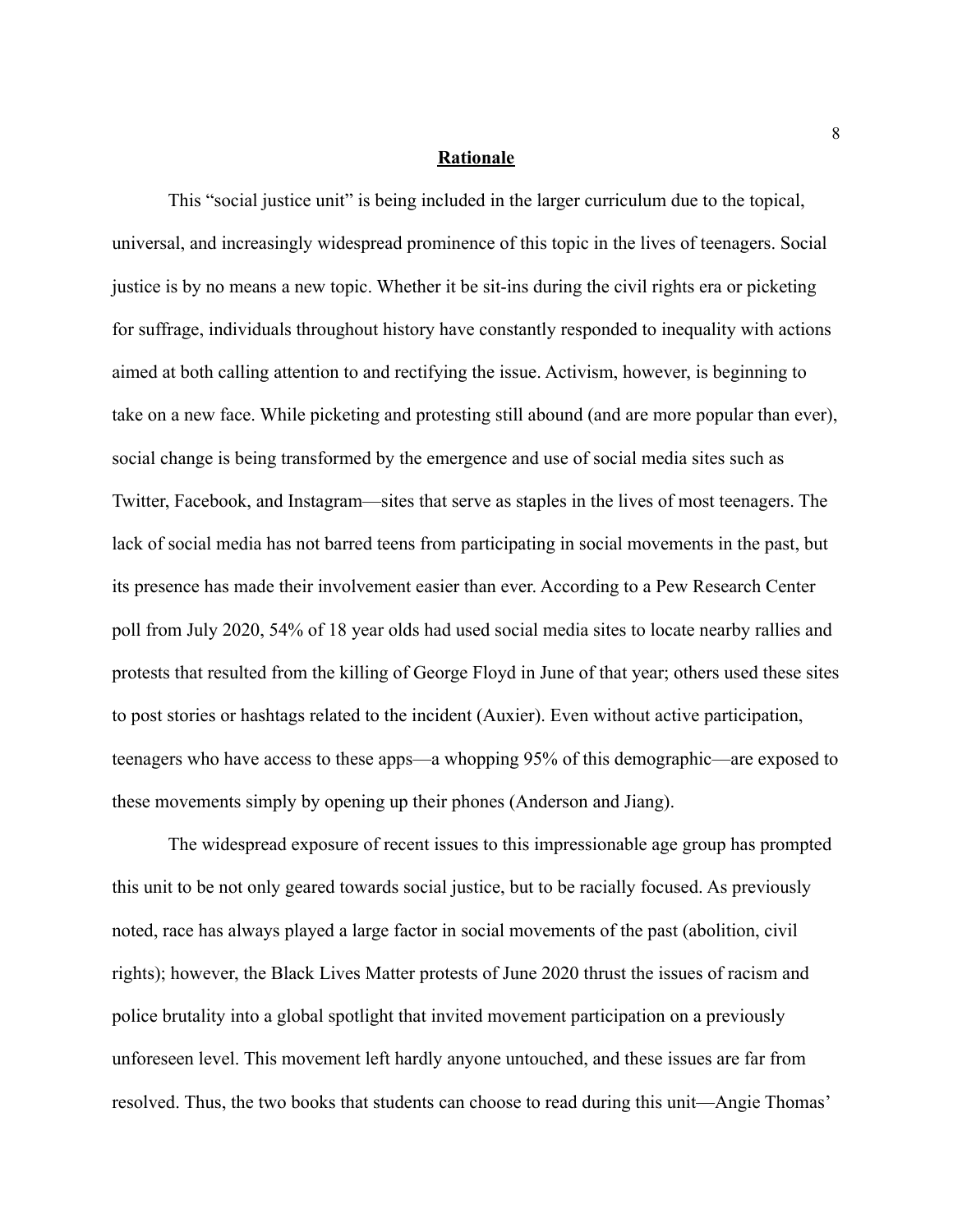*The Hate U Give* or Christina Hammonds Reeds' *The Black Kids*—focus largely on topics of police brutality and how such movements can affect teens' lives. These novels are far from the only texts that deal with such issues, but the discussions they both offer up in terms of inequality, racism, gender expectations, and police brutality (among others) allow both rich discussions and relatable experiences by which students may relate to and compare to their own lives. The choice to center the unit around each text is further detailed below.

#### *The Hate U Give*

2017's *The Hate U Give* follows 16-year-old Starr in the aftermath of the killing of her friend Khalil at the hands of police, an event she was the only witness to. Apart from dealing with the trauma of losing a friend, Starr is also forced to confront the often conflicting aspects of her identity as a Black student in a predominantly wealthy white school. Coming into her own identity—combined with the decision on whether or not to speak out against injustice—places stress on her familial and friendly relationships; as a result, the major topics of the novel revolve around relationships, identity formation, and of course, race relations. *The Hate U Give* released as a New York Times bestseller and remained on the list for almost a year, and has since been adapted into a movie of the same name.

This text includes an incredibly unique perspective that, after 2020, most teenagers can relate to in some way. One of the main conflicts in the book is that Starr was the only one who knew the truth about what happened to Khalil, and was originally too afraid to speak out. Through Starr, Thomas was able to give a voice to the terrible reality of police brutality—a trend that police officers often do not face true justice for. Then 2020 happened, and suddenly the whole world was witness to footage that showed this same injustice. The power of social media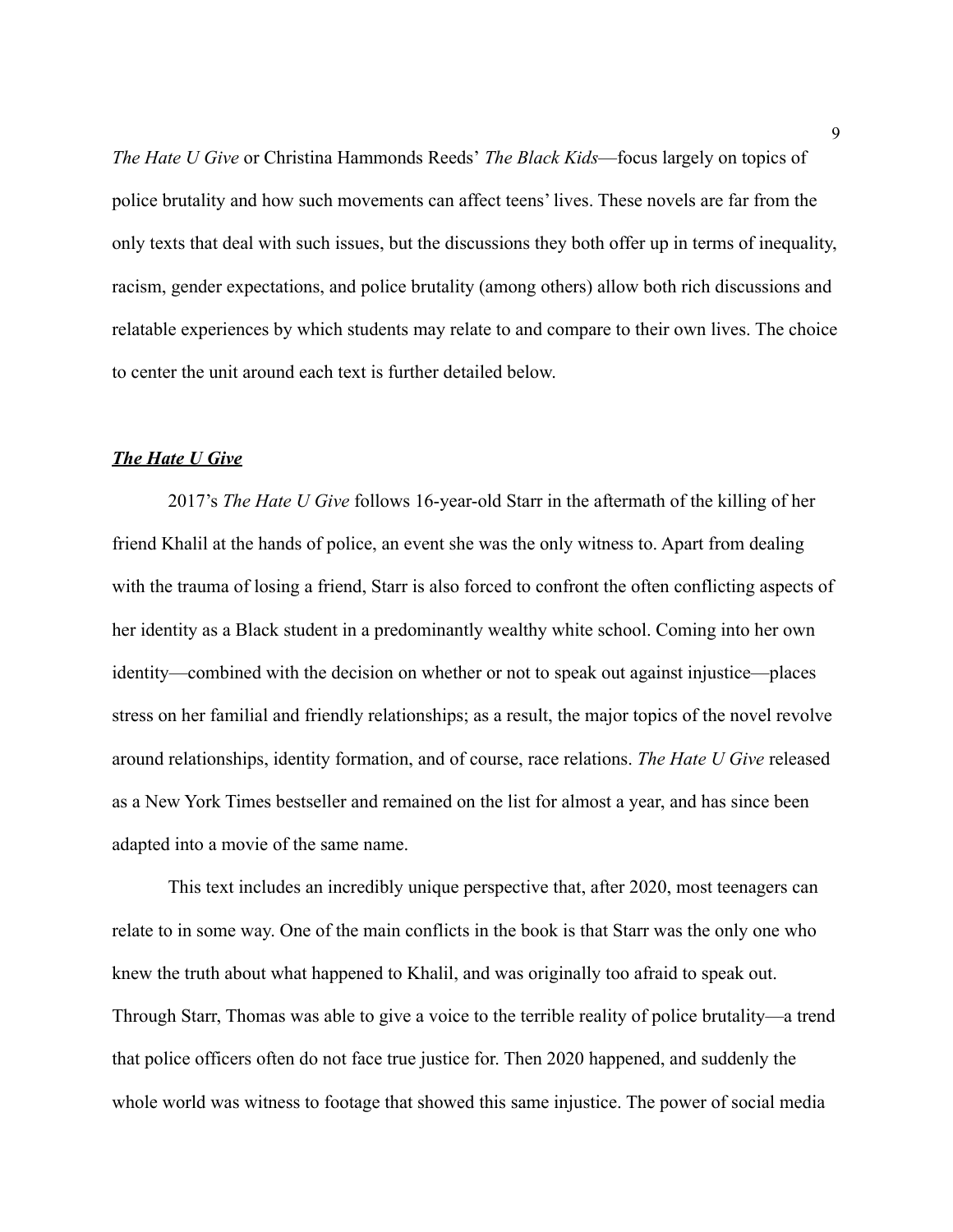mandated that everyone who saw the video of George Floyd being killed make the same choice that Starr was faced with. Speak out, or stay silent? While *The Hate U Give* continues to serve as a window into the real world of injustice, it has taken on new meaning for many students who now see the text as a mirror into the choices they were faced with, both online and in-person, last summer.

Starr's struggles over involvement in social justice issues opens up the door for this same discussion among students: what responsibility do you have to speak out against injustice? This idea will serve as an essential question throughout the unit, and is aimed at getting students to think about the roles inequality and social movements might play within their lives and communities. In a society that is placing increased pressure on people of *all* ages to act on issues that are important to them, it is crucial that students understand the possibilities and consequences that this may entail. Thus, this unit would involve discussions on the intersection of movements and social media, as well as topics such as how regionality affects our lives and the existence of true equality.

Given the recent "hot button" nature of topics such as police brutality, protests, racism, and Critical Race Theory, it can be expected that there would be several objections to teaching a text like *The Hate U Give*. It should be noted that the novel is actively anti-racist, and the teaching of its content will be as well. It will not, however, be taught with any intent to sway students on political issues, especially in relation to the state of the police. The goal is not to force students into adopting a particular stance on certain social movements; rather, such discussions are aimed at showing teenagers that they have the capacity to speak up and participate in their society if they wish to do so. It is also important to note that historically, many of the texts that students are likely to read in school up to this point contained predominantly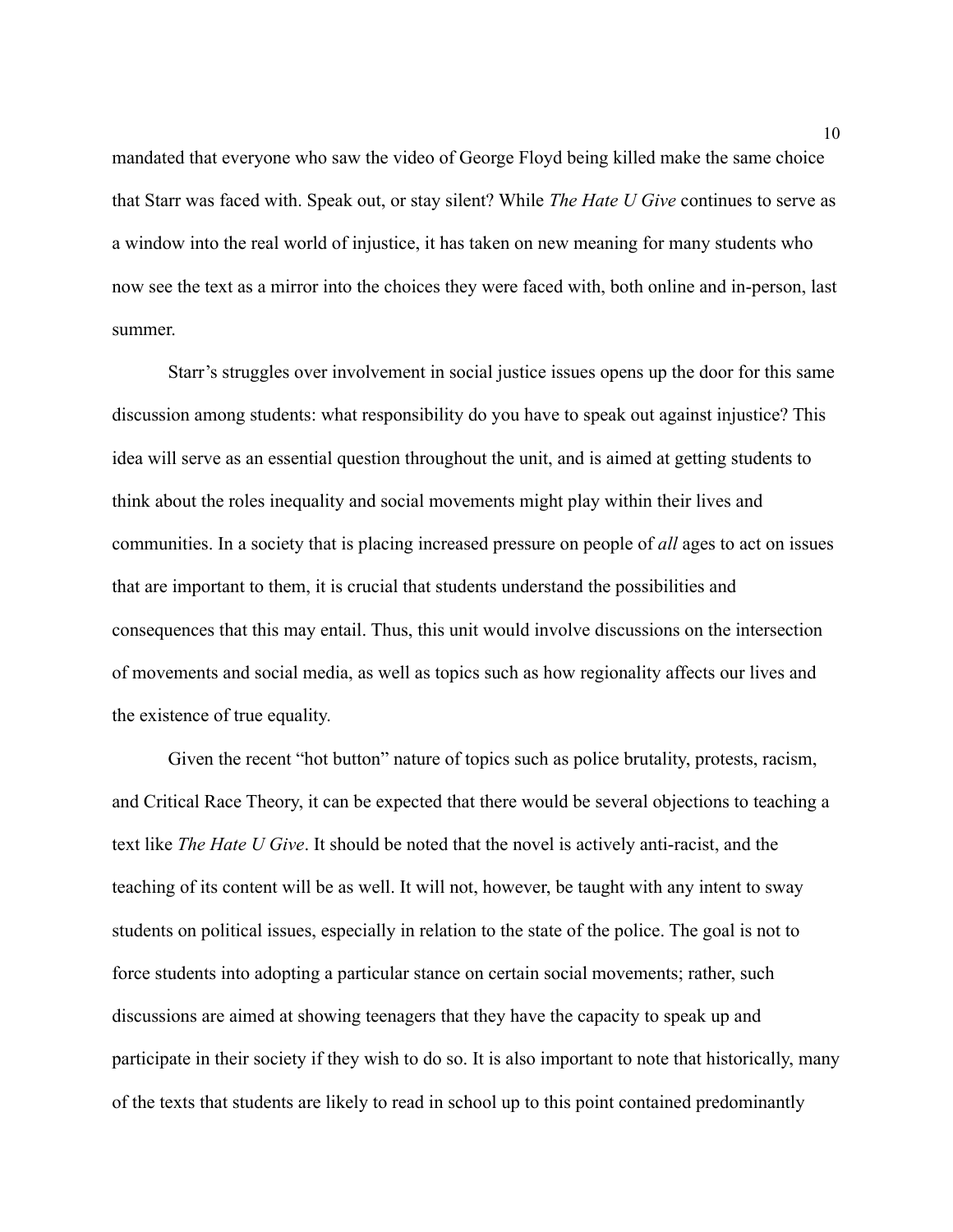white narrators (Boersheim-Black and Sarigianides 36). It is understandable that a text that speaks so openly about racism and police brutality might be jarring for students who have never experienced a narrator such as Starr, but this discomfort makes the need to talk about these issues—and the need to "challenge White racial ideology"—all the more prevalent. Similarly, racism and violence is a difficult subject, but they are ones so often experienced by so many students, especially in schools. According to CNN, 5.8 million students reported witnessing hate crimes or hate words at school during the 2018-19 school year (Chavez). With racism, discrimination, and inequality continuing to play a significant role in the lives of *all* students, I believe it is important that students can both read *The Hate U Give* to understand the consequences of a reality that may or may not reflect their own, as well as to understand that speaking out—even as a teen—is possible.

Despite possible objections to *The Hate U Give*, I believe that its presence is an incredibly valuable addition to this unit. There is no denying that several other books—especially in the context of a YA Lit classroom—have begun to tackle similar issues. Author Nic Stone's 2017 novel *Dear Martin* presents a story similar in themes to *The Hate U Give*, but is instead told through the perspective of a male narrator. Likewise, Jason Reynolds and Brendan Kiely's 2015 *All American Boys* presents similar commentary about police brutality through the lens of both a Black and white narrator. These texts offer a great range of diverse viewpoints and lived experiences, and could very well serve as an interesting pairing to both *The Hate U Give* and/or *The Black Kids*; however, the *The Hate U Give* most explicitly deals with social movements (especially in the ways that media has influenced movement participation) and features the perspective of an often looked-over narrative voice (Black females), thus resulting in its choice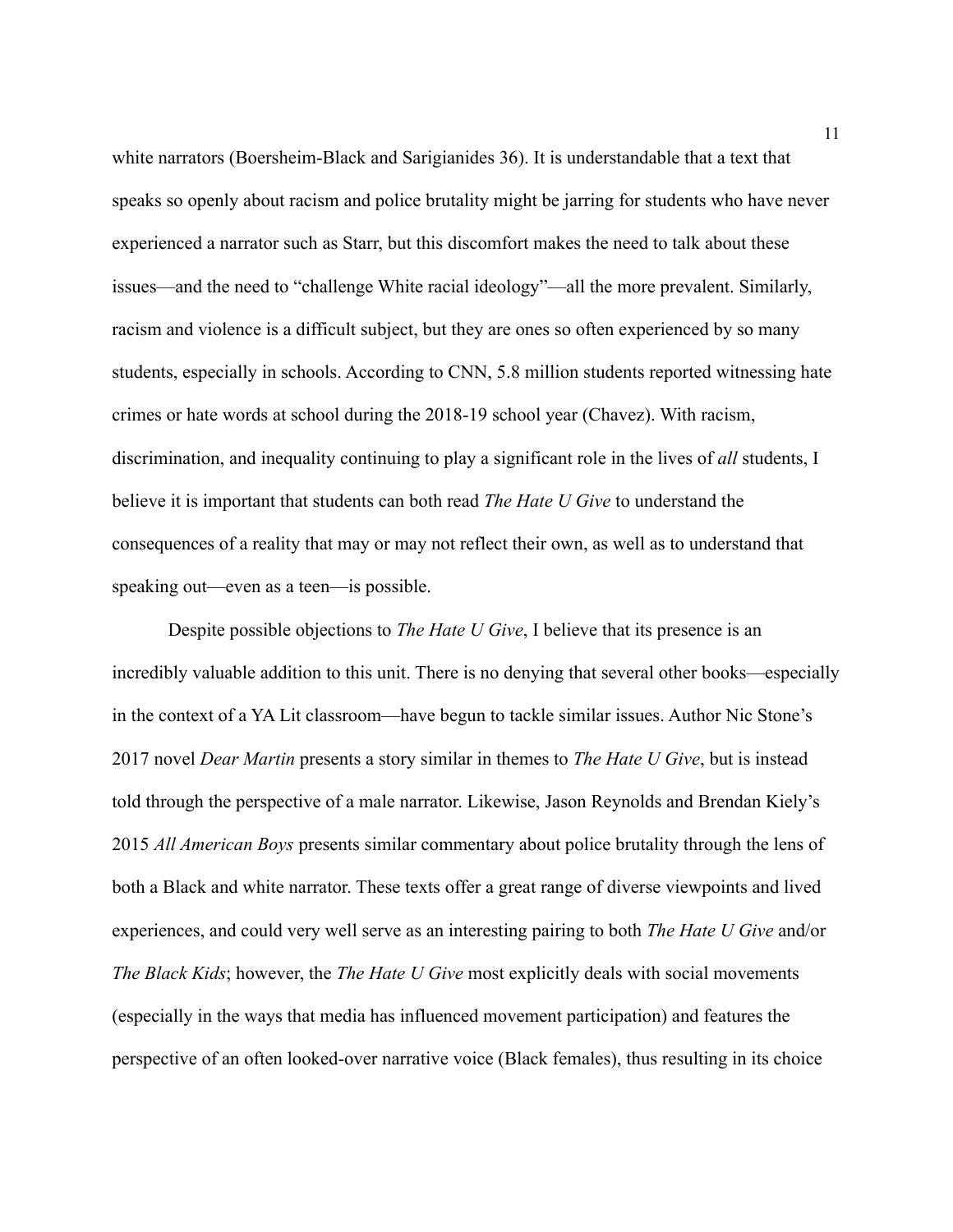over previously mentioned texts. Similar reasons for including *The Hate U Give* in this unit can be applied to *The Black Kids*, whose inclusion is further detailed below.

#### *The Black Kids*

While perhaps less known than *The Hate U Give*, author Christina Hammonds Reeds' *The Black Kids* offers a look at how much racism, police brutality, and social justice has both changed and stayed the same over the last three decades. Published in 2020—but set in 1992—this novel tells the story of 18-year-old Ashley Bennet living in LA during the direct aftermath of the Rodney King beatings. While coming to terms with her soon-to-be changing identity as a high school senior, Ashley is also becoming increasingly aware of what it means to be one of the "Black Kids" in a predominantly white world. Hammonds Reeds' book does not see our narrator deal with police brutality as explicitly as Thomas' book does, but instead focuses on how indirect events (such as the King beatings) influences Ashley's view of racism, injustice, and personal responsibility. In addition to these racially charged topics, *The Black Kids* attempts to address other hardships that frequent teenage lives: abuse, racial trauma, mental illness, suicide, and friendship and family hardships, among others.

The wide breadth of topics that *The Black Kids* tackles offers plenty of opportunities to connect to other texts, students' lives, and the larger world around them. The modern publishing and perspective on an event that is eerily similar to the murder of George Floyd last summer allows students to reflect on Ashley's struggles in relation to their own experiences of interacting (or not) with racial justice events. One of the main ideas for this unit revolves around the responsibility students have (or don't have) to stand up for injustice, and the inner conflict Ashely feels on this issue will help facilitate discussion on the varying perspectives this issue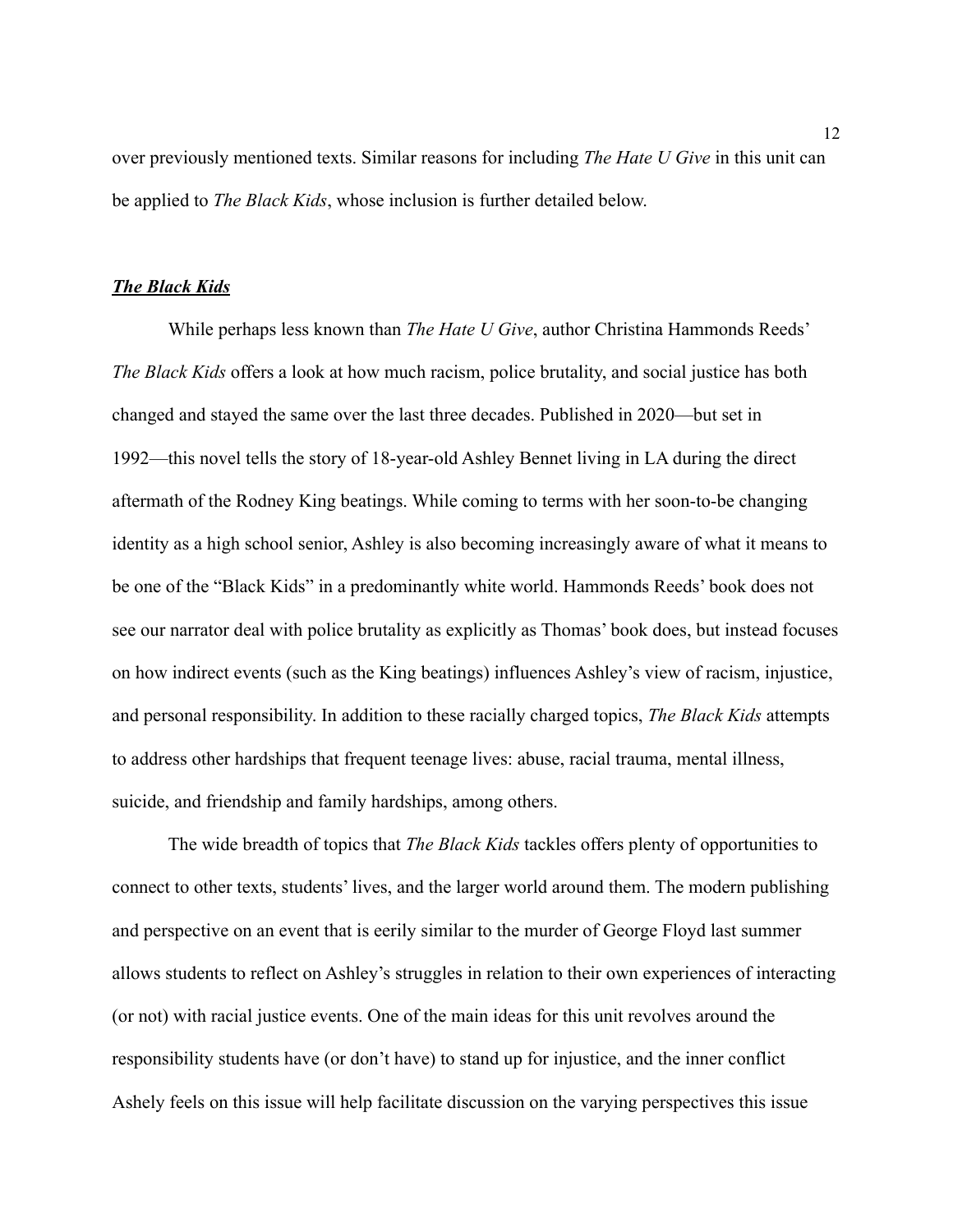might bring up. Likewise, *The Black Kids* is a major contribution towards discussions on regionality and identity. While Starr's neighborhood differs in racial and class makeup to her predominantly white private school, Ashley has grown up in a predominantly affluent white neighborhood and school district, and thus has a noticeably different outlook on the movements that transpire. It would be remiss to assume that all students in this class (or any class) come from the same background, and this text will hopefully help bridge the gap for those students who might not have as much personal experience with some of the more extreme racial experiences that characters such as Starr bring into the novel. It is in contexts such as these that literature circles will continue to be helpful, as the unique story of Ashley can be discussed and analyzed in a way that privileges both her and Starr's stories (without silencing the voice of another) (Appleman 29).

As previously mentioned, *The Black Kids* branches far beyond the topic of racial justice. Storylines that involve the possible abuse of Ashley's new friend, the racial trauma of her family and the Black community, microaggressions, friendship troubles, and mental health struggles of her sister and suicide of her Grandma all open up the possibility for rich discussions. These ideas are far-reaching, and at times may feel counter to the overall topic of "social justice;" however, they play an important part of creating the idea of Ashley being a whole, realistic teenager, and thus more relatable to its audience. While all students might not have experienced racism or protesting, most have dealt with other topics such as identity crises. It is also important to note that social justice doesn't exist in a vacuum. Many of the events that lead up to Ashley (and Starr) realizing the gravity of the social movement she is living through involves the intersectionality of various different factors—for example, racism and privilege. This intertwining of issues is reflective of the lives of the students who may be participating in this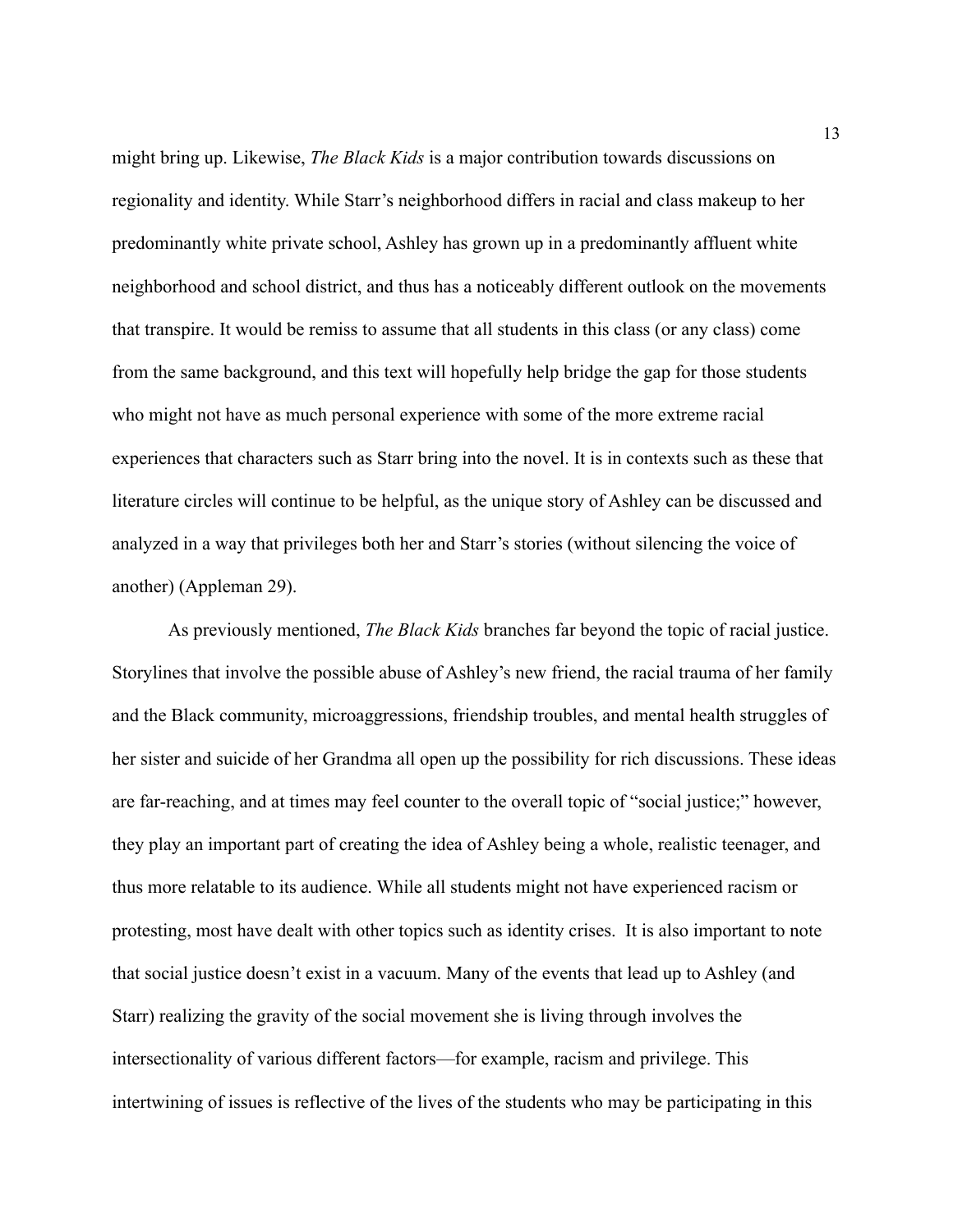unit, such as those who are witness to racism and/or racial trauma, and are thus more likely to experience struggles with mental health as a result (Adams). Overall, Hammonds Reeds provides plenty of content that will not only enrich the discussion of social movements, but will allow students to reflect on and connect with ideas of what it means to be a teenager *within* these movements.

The expansive, topical, and sometimes heavy nature of this book makes it advantageous for discussion, but also a prime candidate for objection and censorship towards its use in the classroom. One of the more prominent features of the book is its use of language, including the use of the "f" word and racial slurs. These terms are offensive in many contexts, which will and should be prefaced before engaging with the reading; yet, Hammonds Reeds' use of heavy language is often in historical and meaningful ways, and often serves to demonstrate the damaging power of words in racial contexts. Likewise, it is worth noting that this book and class are both targeted at a high school audience: despite best wishes otherwise, students are exposed to—and may engage with—similar language in their daily lives.

Apart from language concerns, some of the more "mature" passages feature somewhat explicit detailings of police/state brutality. One such passage includes a description of the real-life Tulsa Race Massacre, which involved white citizens and the police decimating the predominantly Black neighborhood of Greenwood and killing up to 300 citizens (New York Times). Similar passages include different (and sometimes graphic) instances of police brutality both fictional and real. It is acknowledged that these descriptions may be difficult for some students to deal with, especially for those students who may have experienced racism, racial violence, and/or racial trauma in their own lives. Comparatively, there may be students or parents who may dislike the implication that white people have historically caused harm to people of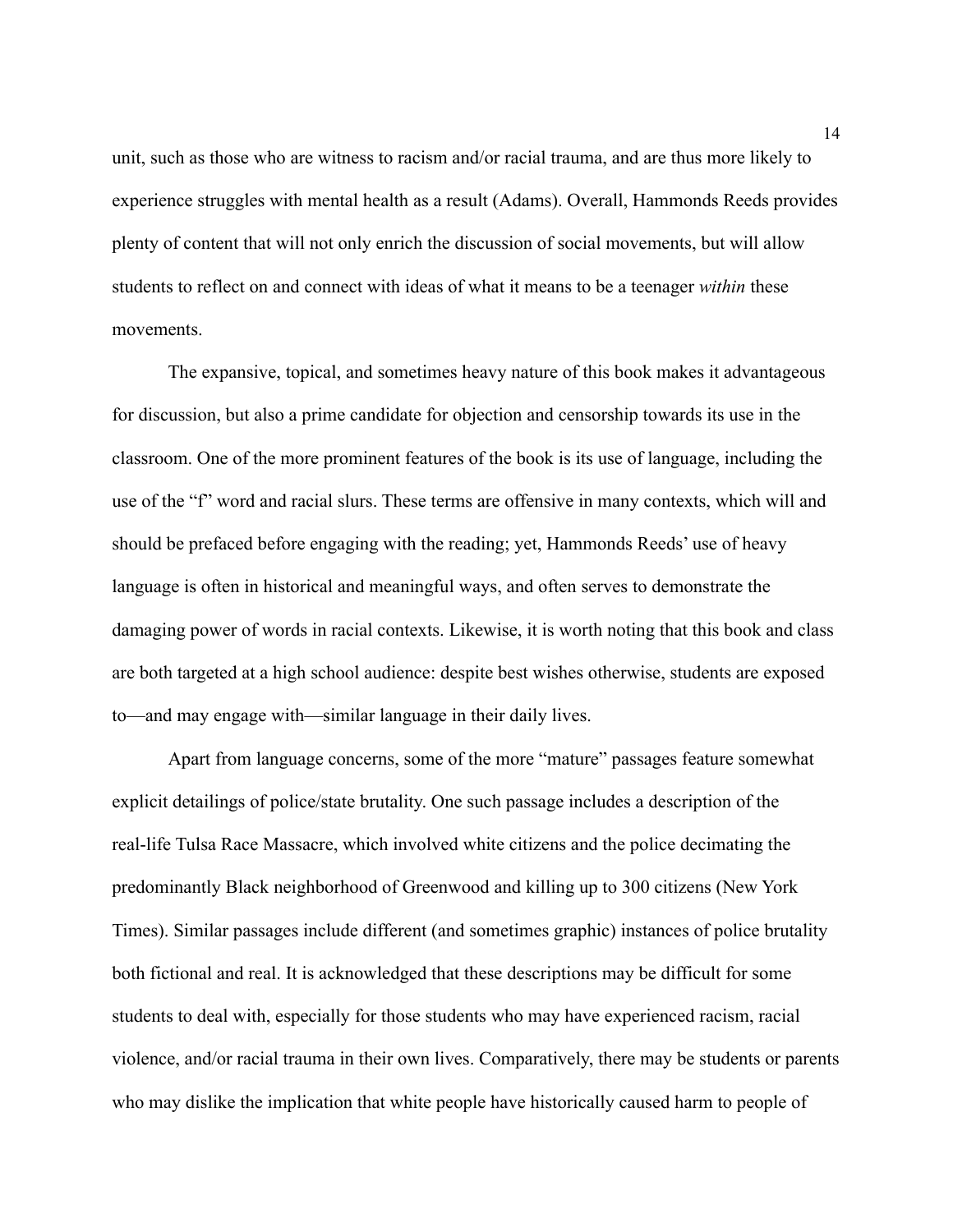color. While the concerns of this population are noted and valued, these descriptions are included in the book as a way of highlighting the often tumultuous history of the United States that have resulted in the injustice that Ashley has to witness. These frequent instances of racism are what necessitate the social movements that continue to influence the lives of teenagers, and ultimately illustrate the ways that America continues to stride towards equality for all—an essential question of the unit that hopefully leaves students (and parents) feeling more hopeful than spiteful about our country's history.

#### **Why Teach Both Books Together?**

It was previously mentioned that both *The Hate U Give* and *The Black Kids* were chosen in part due to their narrators' perspective as Black females. While all viewpoints are respected and valued, students have been all too often denied diverse stories that either expose them to a new perspective or reflect their own. In the words of professor Rudine Sims Bishop, "literature transforms human experience and reflects it back to us, and in that reflection we can see our own lives and experiences as part of the larger human experience" (Fink). In recognition of the diversity of those lived experiences is the formatting of this unit as a "lit circle unit," whereby students will be assigned a role that will allow them to examine a text more critically than they might have if they were reading individually (Groenke and Scherff 38). The hope for this format is that the diversity and unique perspectives of each member will come to light through lit circle participation, as well as allow students to compare and contrast experiences *across* lit circle books. Likewise, reading these books within the context of a literature circle will hopefully dispel the myth of a "single story" that can be dangerous to perpetuate, especially when it comes to the experiences of a marginalized group (Appleman 21).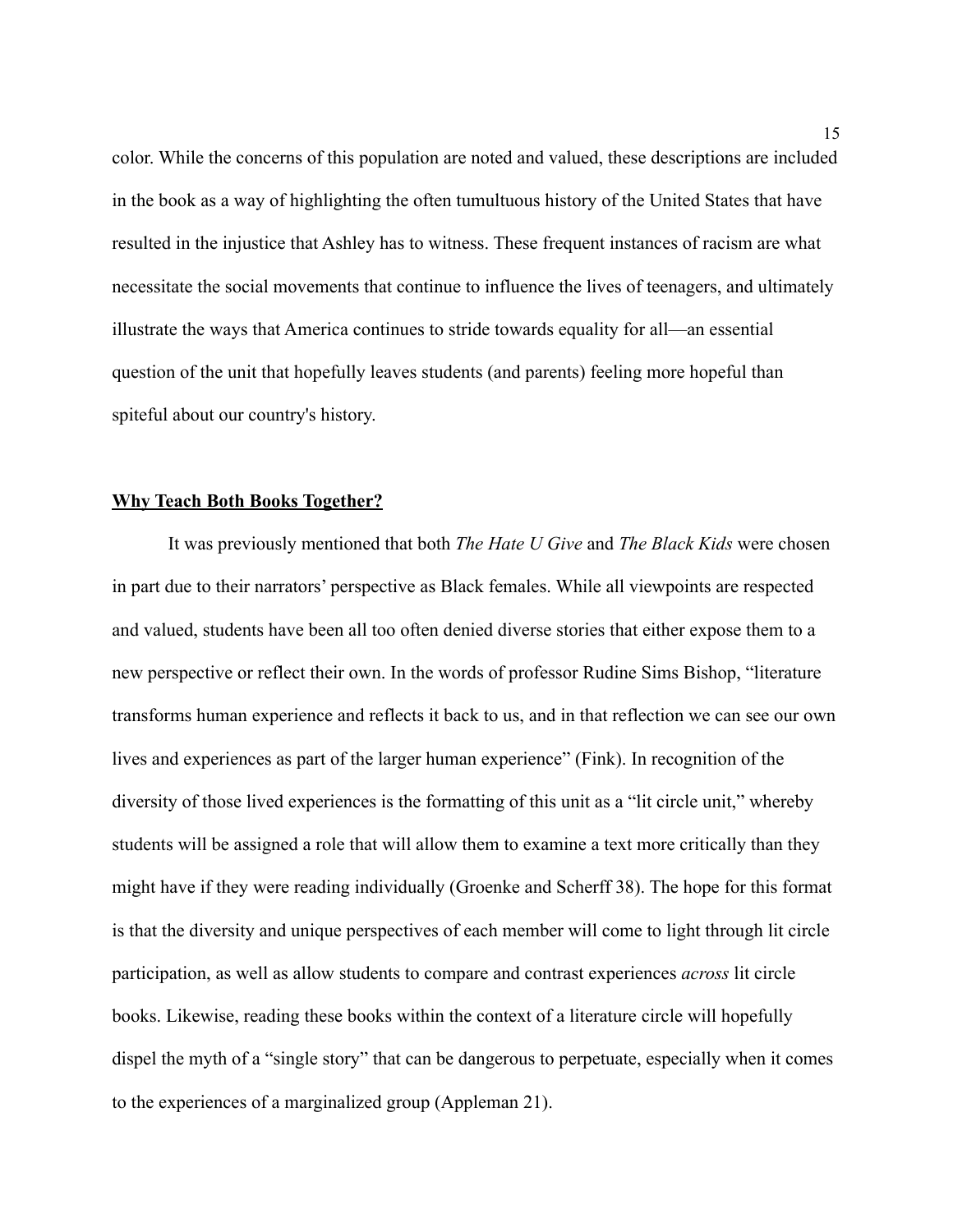Teaching two books that explicitly privilege the stories of young Black women allows students who identify with aspects of these stories to realize that they are not alone—and in a unit that prioritizes the idea of equality as an essential question, it feels more important than ever to add diverse voices to classroom libraries that are overflowing with the perspectives of white individuals. Similarly, it feels unmindful to have a social justice unit—specifically racial justice—be centered around the voice of the white "majority." The lack of diverse texts in schools has already positioned literature as a "White" concept whose narrators' take on race is usually "central and neutral," so centering the narrative on a new and insightful perspective will hopefully help to combat this preconceived notion (Borsheim-Black and Sarigianides 36). *All* voices will always be welcomed, and diverse perspectives will be explored throughout the unit; ultimately though, *The Hate U Give* and *The Black Kids* most directly appeal to the concerns and experiences that so many teens (especially teens of color) experienced after June 2020.

Apart from their distinct voices, both texts are able to capture a sense of social justice over time while still maintaining a teenage lens that can resonate with a wide audience. Starr's story is explicitly modern and immerses readers into the grief, fear, and strength that comes with witnessing police brutality and participating in a protest. Ashley's narrative establishes the historical relevance of this ongoing movement, and gives a voice to the tentativeness, understanding, and pain that can accompany the understanding of a changing reality that isn't always fair. Both stories see their heroines come to understand the power of their own voice and the importance of standing up to injustice, but they are able to come to this realization in different ways. While Starr eventually embodies more of the "traditional" activist that speaks out and goes to protests, Ashley is representative of a more individual type of activism that involves re-evaluating her own beliefs. No one student's experience with *any* social justice movement is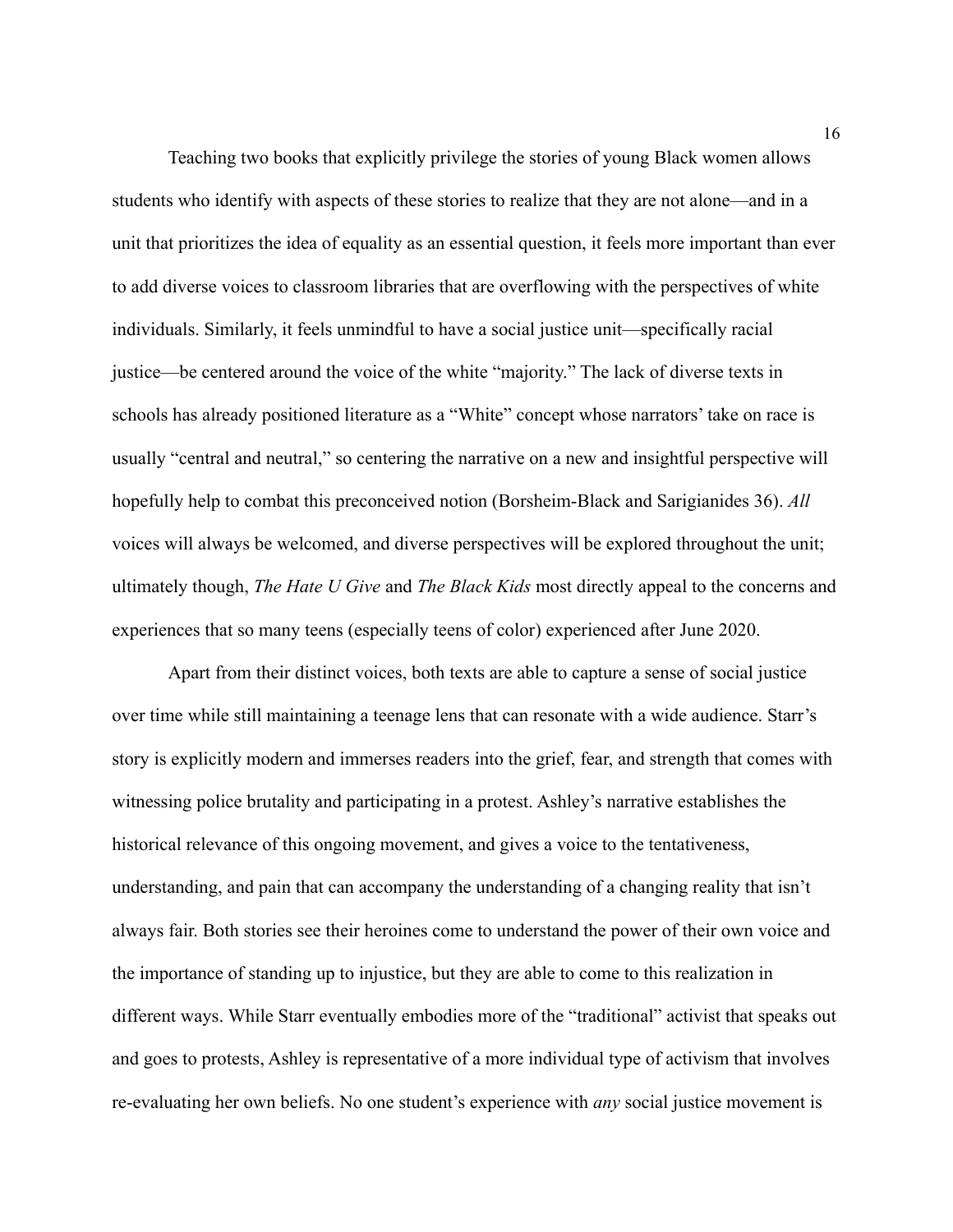going to be the same, and the varied yet similar experiences that both novels offer hopefully serves as a reminder of that in a world that is increasingly pushing students to speak out.

Finally, it is hard to miss the uncanny similarities that both stories have in regards to certain themes and storylines. Both books feature racist friendships that the narrators are forced to re-evaluate, both Starr and Ashley struggle with the double-identity that comes with being Black in a wealthy, white private school, and both are faced with the dilemma of whether or not to become involved in the protests that come increasingly close to their homes. Of course, each book has their individual qualities that make them unique and appealing, but it is the similar themes that resonate throughout each book that allows for easy discussion about the main idea of both the novels and the unit: *what responsibility do you have to stand up to injustice?*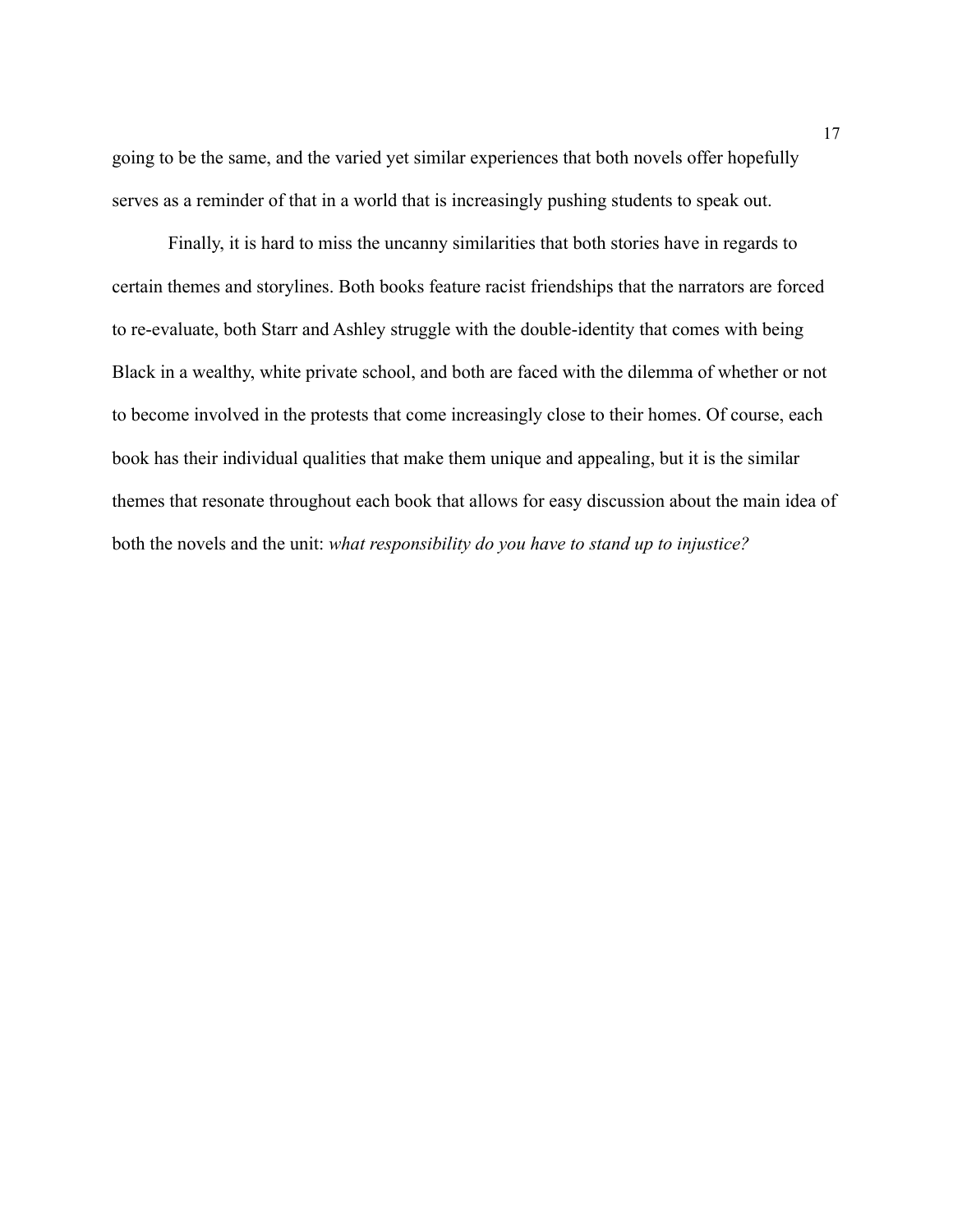#### **Essential Questions**

The YA books *The Hate U Give* and *The Black Kids* contain several mature themes that focus on the topics of racial justice, family dynamics, depression, and coming into an individual identity (among others). An overarching common thread between the two novels is the commentary on race, racism, police brutality, and the systematic nature of these topics; thus, this unit is centered around the following questions:

- What does it mean to be truly equal? Is true equality possible?
- How does where we are from influence who we are?
- What responsibility, if any, do individuals have to stand up to injustice?

These questions are broad in the sense that they could have applicability beyond the realm of racial conversations, but the emphasis on identity, equality, and injustice is aimed at getting students to think about the existence and impact of social issues in their own lives and societies. Students will be asked to think critically about these questions during their reading and application throughout the unit, especially in terms of self-to-world connections. The goal is that these questions will generate thinking that is both introspective and reflective of the issues going on in their society, and will ideally prompt students to be engaged global citizens.

Apart from the "big picture" essential questions, this unit prioritizes a handful of topical essential questions. The goal of these is to better connect the larger questions with the more topical content that is being covered, as well as to better emphasize text-to-self connections. They are as follows:

- What makes a movement?
- What can we do to enact change on an individual level?
- What impact does the media have in enacting change?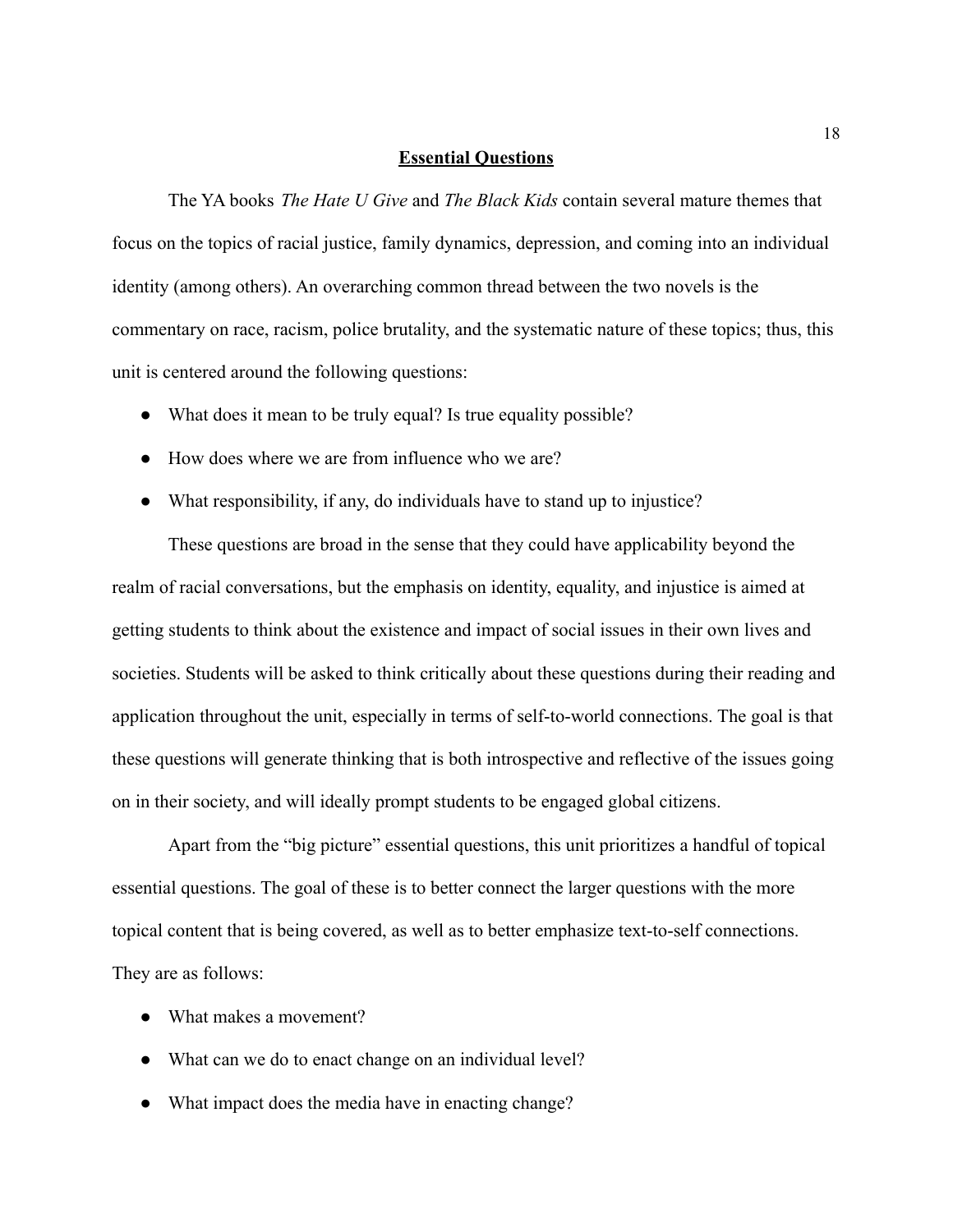#### **Goals**

Central to this unit is the idea of equality (especially as it relates to the fundamentals of social movements) and using one's voice to stand up against injustice. The summative project for this unit involves critically examining past social movements by taking on different perspectives, and will allow students to put the essential questions into action by having students connect the ideas of personal differences and responsibility with the idea of achieving equality. The goals for this unit reflect the skills and understandings that students must achieve in order for thoughtful and reflective completion of the summative assessment, and are as follows:

- Students will come away from this unit with an understanding of their role in the social movements that make up their worlds.
- Students will be able to think critically about the complex nature of systemic issues, as well as understand the individual complexities that can affect these issues.
- Students will be able to apply notions of equality and fairness to their own lives and society.

Beyond the summative assessment, these goals will allow students to better understand the past, present, and future of America, especially as to how it relates to themselves. Social movements and big ideas such as voting rights or Black Lives Matter may seem distant or inapplicable to students' lives, often because these students may not feel personally affected by them. It is important that all individuals—regardless of age, race, class, or sexuality—can at least understand the drive for equality, and more importantly that they can acknowledge that they also have the power to participate in the movements for such equality.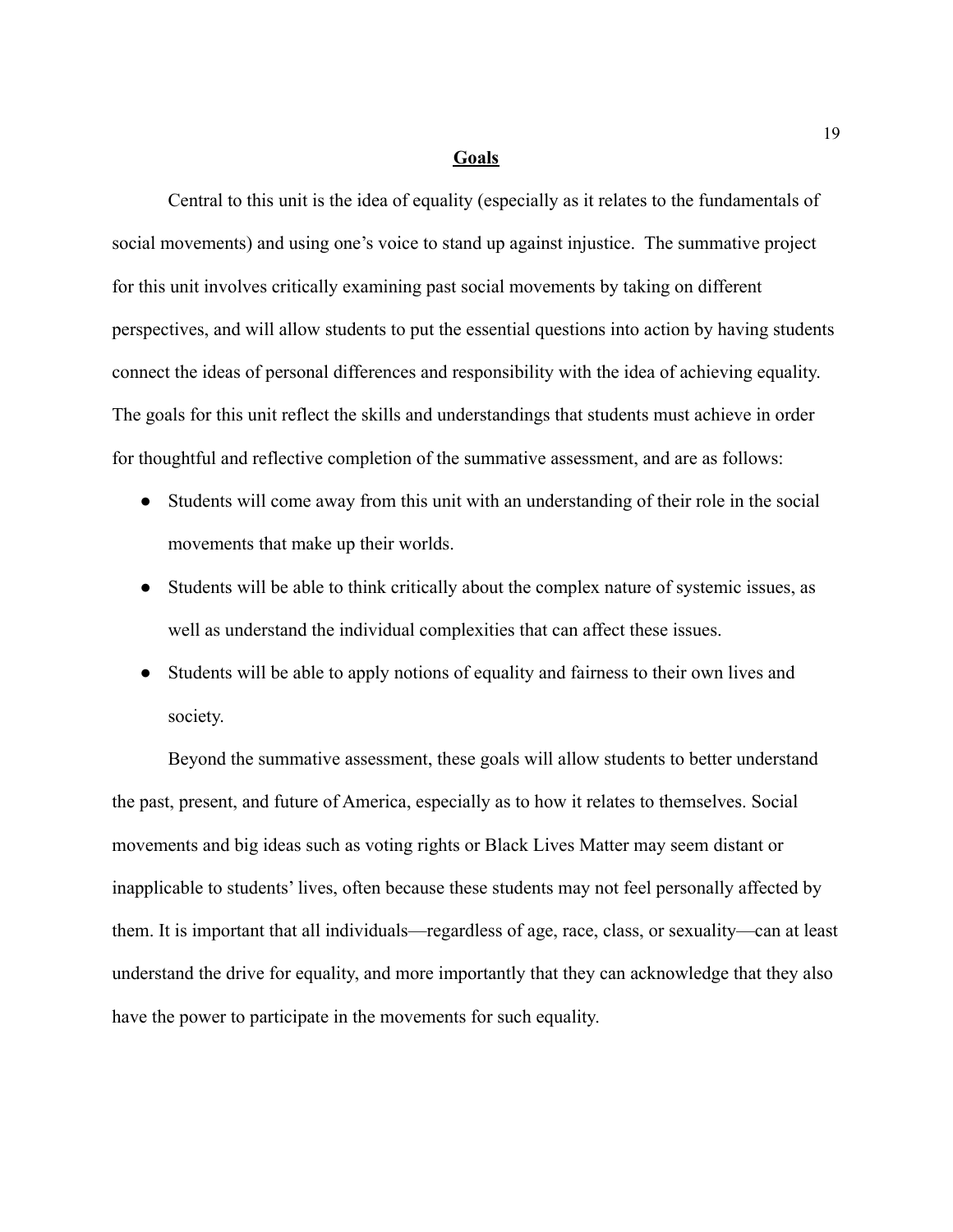#### **Standards**

The standards for this unit are based upon the Nebraska Department of Education's revised 2021 English Language Arts standards:

- **LA 10.SL.1: Reciprocal Communication:** Initiate and participate in structured. discussions and collaborations about grade-level topics and texts.
- **LA 10.W.3 Writing Modes:** Students will write in multiple modes for a variety of purposes and audiences across disciplines.
- **LA 10.SL.2: Information Fluency:** Present information, findings, and supporting evidence clearly and concisely and in which the organization, development, and style are appropriate to a variety of tasks, purposes, and audiences.
	- **LA 10.SL.2.e:** Select and use appropriate visual and/or digital tools to enhance verbal communication and add interest.

While the unit was framed with these overarching standards in mind, it was shaped by all standards for grades 9-10. Additional information on these standards can be found at:

[https://cdn.education.ne.gov/wp-content/uploads/2021/10/ELA-Standards-Final-Draft-edited-10.](https://cdn.education.ne.gov/wp-content/uploads/2021/10/ELA-Standards-Final-Draft-edited-10.6.21.pdf) [6.21.pdf](https://cdn.education.ne.gov/wp-content/uploads/2021/10/ELA-Standards-Final-Draft-edited-10.6.21.pdf)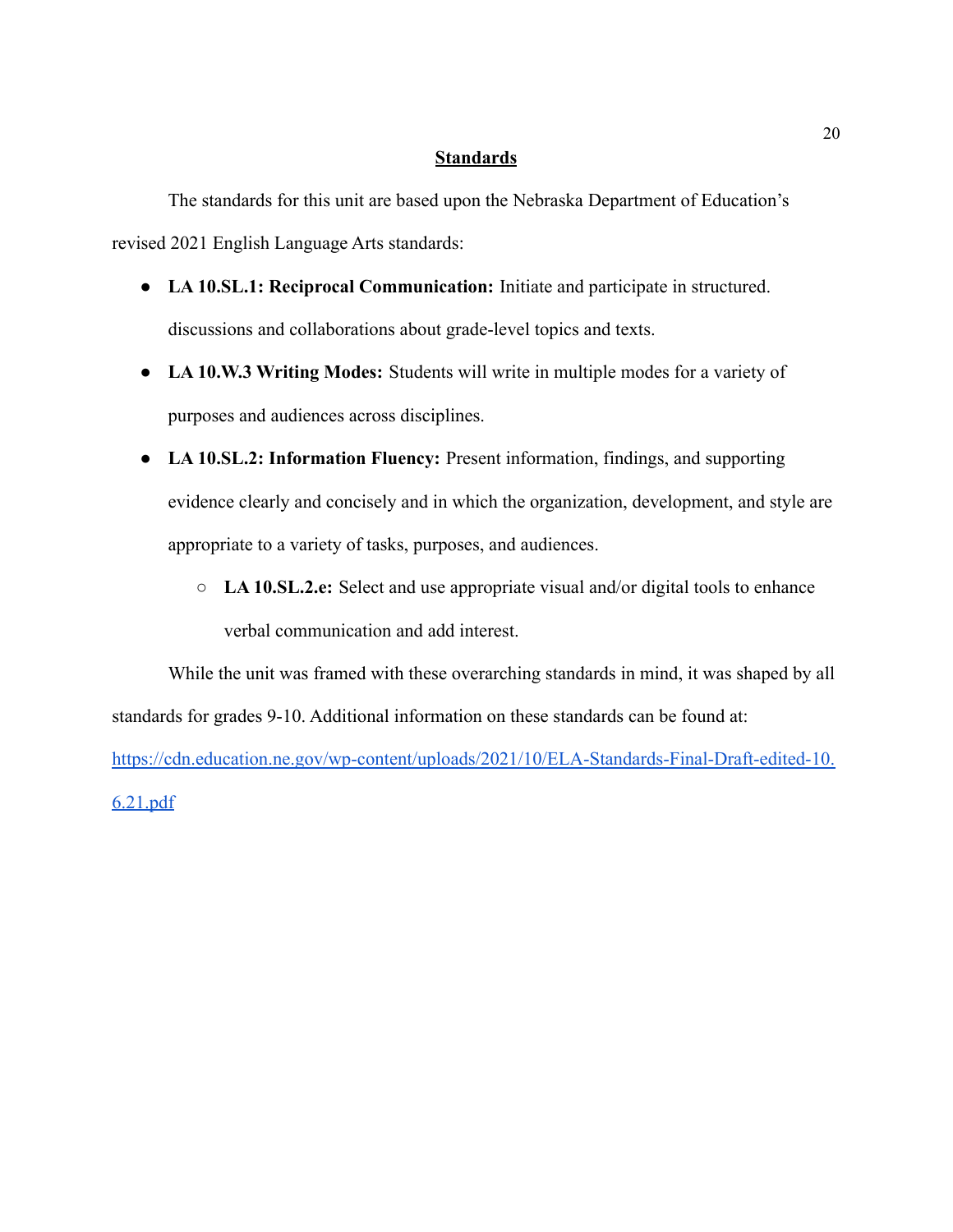#### **Parent Letter**

Dear parents and guardians,

I am writing to inform you of the new unit that we will be starting in your student's YA Literature class. This new unit will be "lit circle" style—your student will be working closely with their peers to discuss the book they choose to read—and will be focused on the topic of social activism. For the next 7 weeks, students will choose to read either Angie Thomas's *The Hate U Give* or Christina Hammonds Reed's *The Black Kids*.

The 2017 novel *The Hate U Give* tells the story of Starr, a sixteen-year-old who witnesses the death of her friend at the hands of a police officer. Starr is forced to deal with issues of inequality in several aspects of her life, all while processing the loss of a friend and dealing with the pressure to/to not speak out against injustice. Besides racism, the book also tackles topics of friendship, identity, police brutality, and familial issues (among others). Thomas's book was a *New York Times* bestseller for over 80 weeks, and is the recipient of several awards.

Hammons Reed's *The Black Kids*, published in 2020, follows fictional Ashley in the aftermath of the Rodney King beating in 1991. While not present during the event (unlike Starr), Ashley is forced to reckon with the inequality and privilege that exists in her life as a result of the King riots. As she comes to terms with her changing identity, Ashley is confronted with divisions among her friends and family, mental health struggles, and the realization of what it means to be one of the "black kids" in the face of nation-wide racism. *The Black Kids* similarly debuted as a *New York Times* bestseller.

I know that topics of race can often be sensitive, but if the history of America has shown anything, it is that social movements continue to impact *all* of its citizens. Likewise, social media and changing social attitudes have made it all the easier for teenagers—such as your student—to be exposed to and to become involved in these movements. We will be examining this phenomenon in class, with the culminating project for this unit involving your child creating a podcast with a peer over a movement of their choice. Rest assured that these books handle such discussions in mature and relatable ways, and that your student will hopefully come away from this unit with a better understanding of the often tumultuous world of social change.

If you or your teen have any questions or concerns about the upcoming unit, please don't hesitate to reach out—I would love to discuss these books further with you. I look forward to exploring this unit with your student!

Best, Ms. Hawkins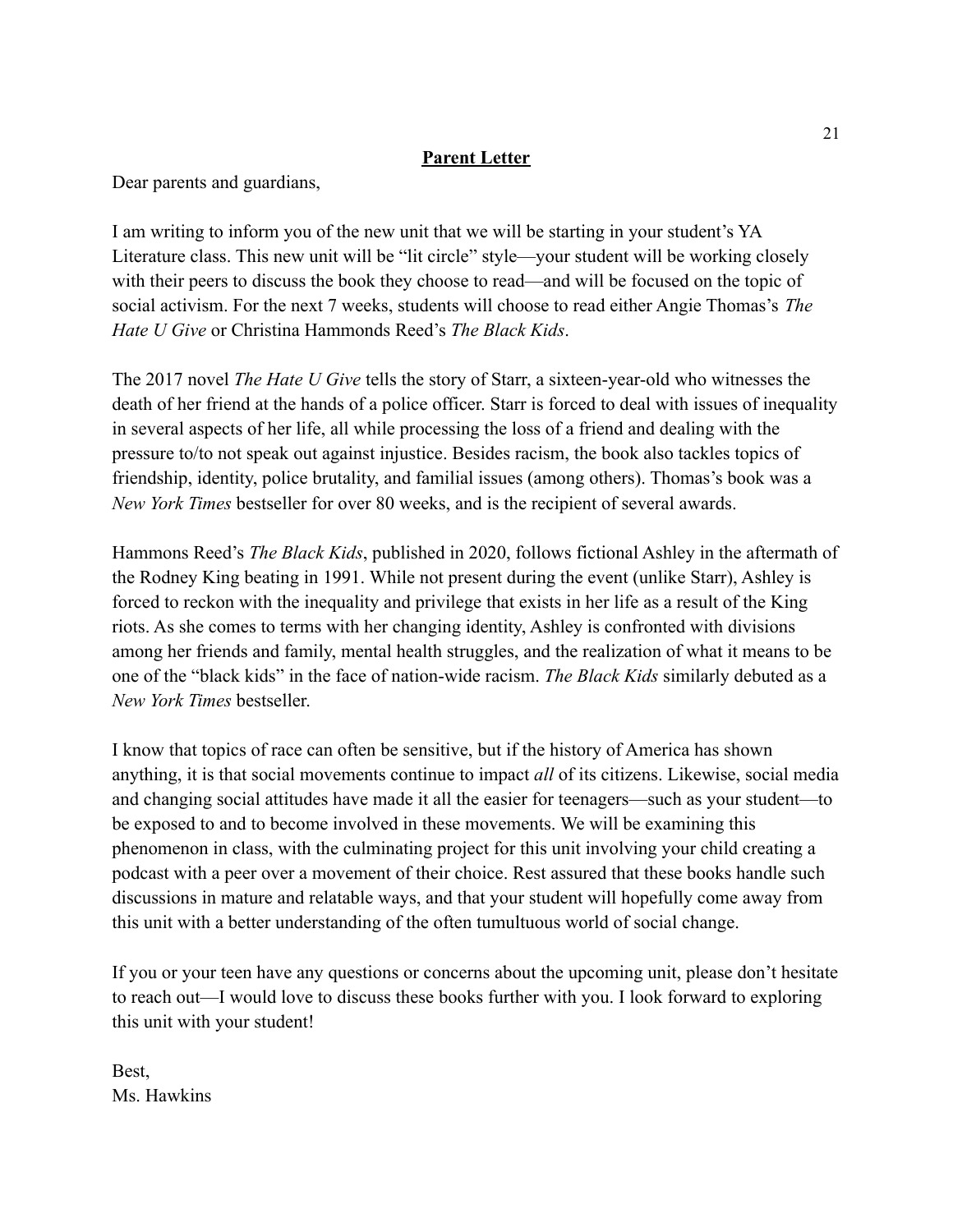### **Unit Calendar**

Below is the sample calendar that this proposed unit follows, which overviews the main topics that will be encountered or completed on any given day of the unit. While loosely designed with Lincoln Public Schools in mind, this calendar does not account for any holidays, in-service days, or shortened days so that it may remain applicable to any district at any time. Each lesson follows a 50 minute class period, but could be modified to fit block scheduling.

| Monday                         | Tuesday                                 | Wednesday                                            | Thursday                | Friday                                                 |
|--------------------------------|-----------------------------------------|------------------------------------------------------|-------------------------|--------------------------------------------------------|
| 1                              | $\overline{2}$                          | $\overline{3}$                                       | $\overline{4}$          | 5                                                      |
| Social justice<br>introduction | Social<br>movements: past<br>to present | Race and social<br>movements<br>Introduce<br>Citizen | Citizen reading<br>time | Citizen<br>discussion                                  |
| 6                              | $\overline{7}$                          | 8                                                    | 9                       | 10                                                     |
| Lit circle context<br>and prep | Reading time<br>Lit circle<br>meeting   | Reading day                                          | Lit circle<br>meeting   | Regionality/redli<br>$\frac{\text{ning}}{\text{ning}}$ |
| 11                             | 12                                      | 13                                                   | 14                      | 15                                                     |
| <b>Identity</b> poem           | Reading time<br>Lit circle<br>meeting   | Reading day                                          | Lit circle<br>meeting   | Flex day                                               |
| 16                             | 17                                      | 18                                                   | 19                      | 20                                                     |
| Examining<br>equality          | Reading time<br>Lit circle<br>meeting   | Reading day                                          | Lit circle<br>meeting   | Advocating for<br>change                               |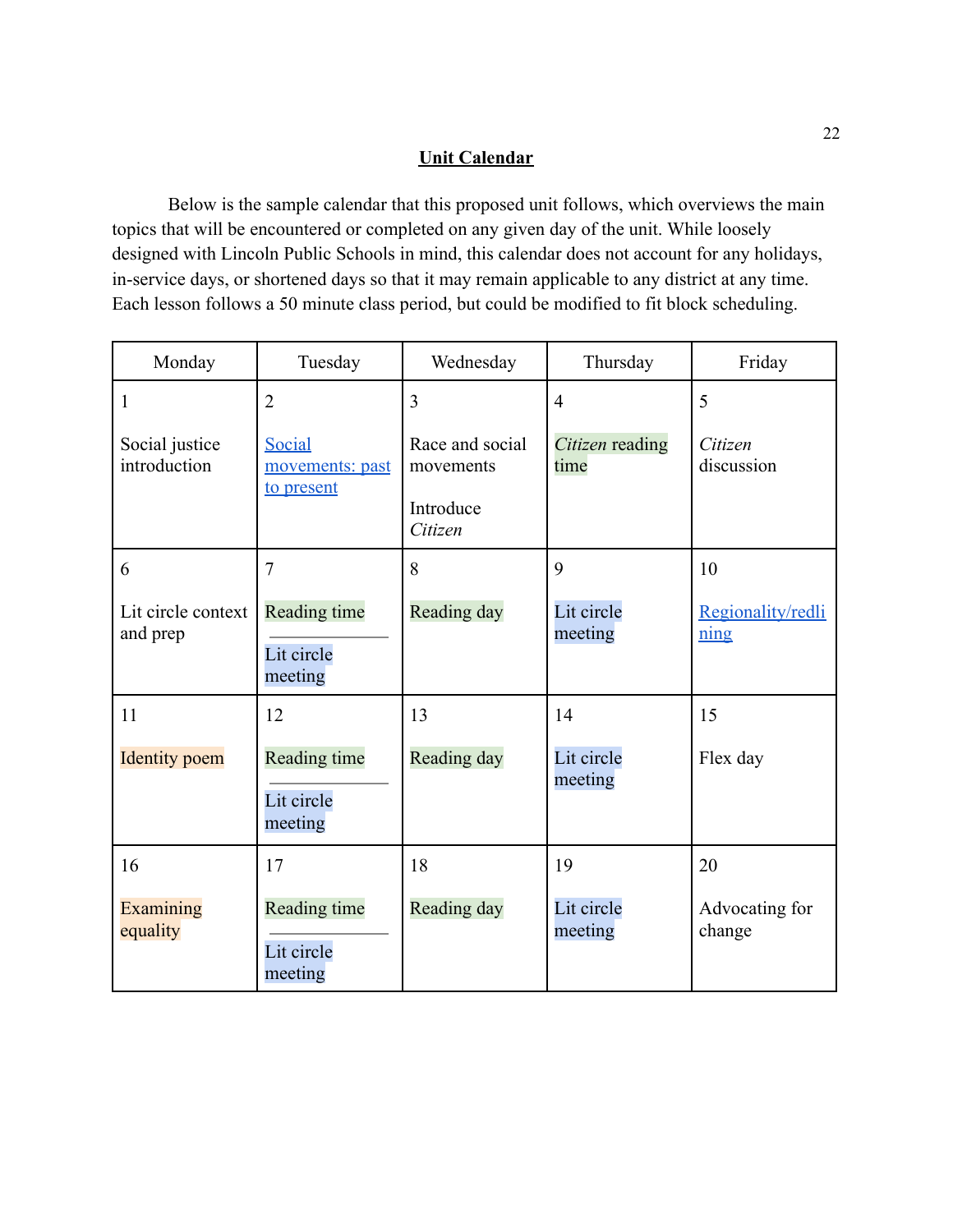| 21                                  | 22                                    | 23                       | 24                     | 25                           |
|-------------------------------------|---------------------------------------|--------------------------|------------------------|------------------------------|
| <b>Letter writing</b><br>for change | Reading time<br>Lit circle<br>meeting | Reading day              | Lit circle<br>meeting  | Movements<br>through media   |
| 26                                  | 27                                    | 28                       | 29                     | 30                           |
| Flex day                            | Reading time<br>Lit circle<br>meeting | Final book<br>discussion | Young activists<br>day | Social media<br>and activism |
| 31                                  | 32                                    | 33                       | 34                     | 35                           |
| Podcast prep                        | Podcast prep                          | Podcast<br>prep/filming  | Podcast filming        | Podcast<br>presentation      |

**Key:**

Reading Lit circle meeting Formative assignment

Summative assignment

23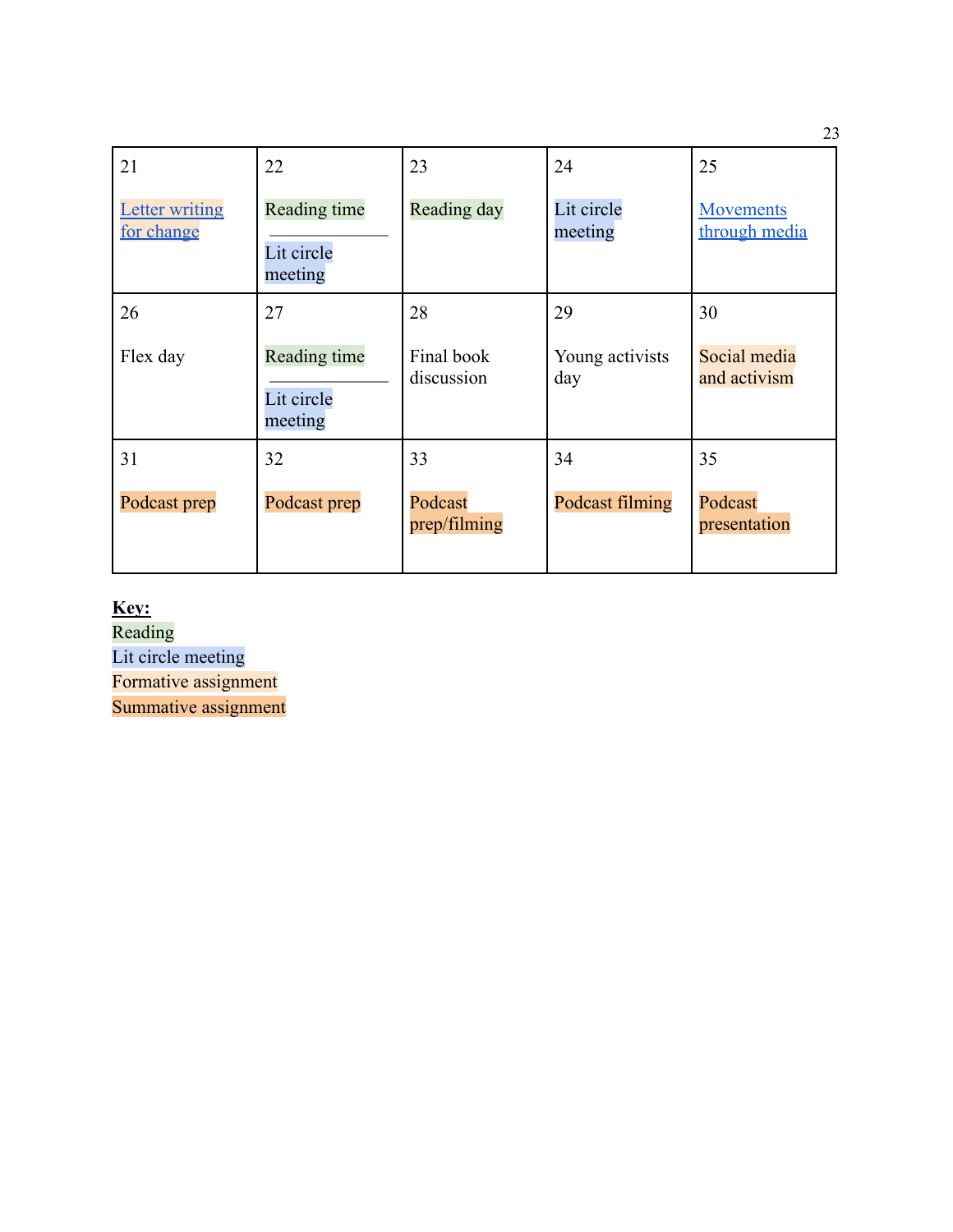### **Lesson Plans**

### **Day 1: Introduction into Social Justice Unit**

#### **Essential questions:**

• What makes up a social movement?

#### **Goals:**

- Students will be able to self-evaluate their current knowledge on social movements
- Students will understand the basic makeup of social movements, including collectivism, resistance, and a call for change

#### **Assessment:**

● The highlights and discussion over "Rise Up" will serve as a check for understanding that students are comprehending the forces behind social movements

### **Materials:**

- Freewrite paper (or Chromebook)
- K-W-L chart
- [Lyrics](https://genius.com/Lin-manuel-miranda-anthony-ramos-daveed-diggs-okieriete-onaodowan-leslie-odom-jr-and-original-broadway-cast-of-hamilton-my-shot-lyrics) to "Rise Up" from Hamilton
- Highlighters

- $\bullet$  Intro (10 mins)
	- Working in pairs, students will brainstorm the following prompt: "what is a social movement?"
		- This will help set a groundwork of what students know/don't know
	- Groups will then share out their ideas to the larger class, accumulating a list of ideas on the board
- Dictionary definition (5 mins)
	- We will examine the dictionary definition of social movements, which is:
		- **"social movement**, a loosely organized but sustained campaign in support of a social goal, typically either the implementation or the prevention of a change in society's structure or values. Although social movements differ in size, they are all essentially collective. That is, they result from the more or less spontaneous coming together of people whose relationships are not defined by rules and procedures but who merely share a common outlook on society."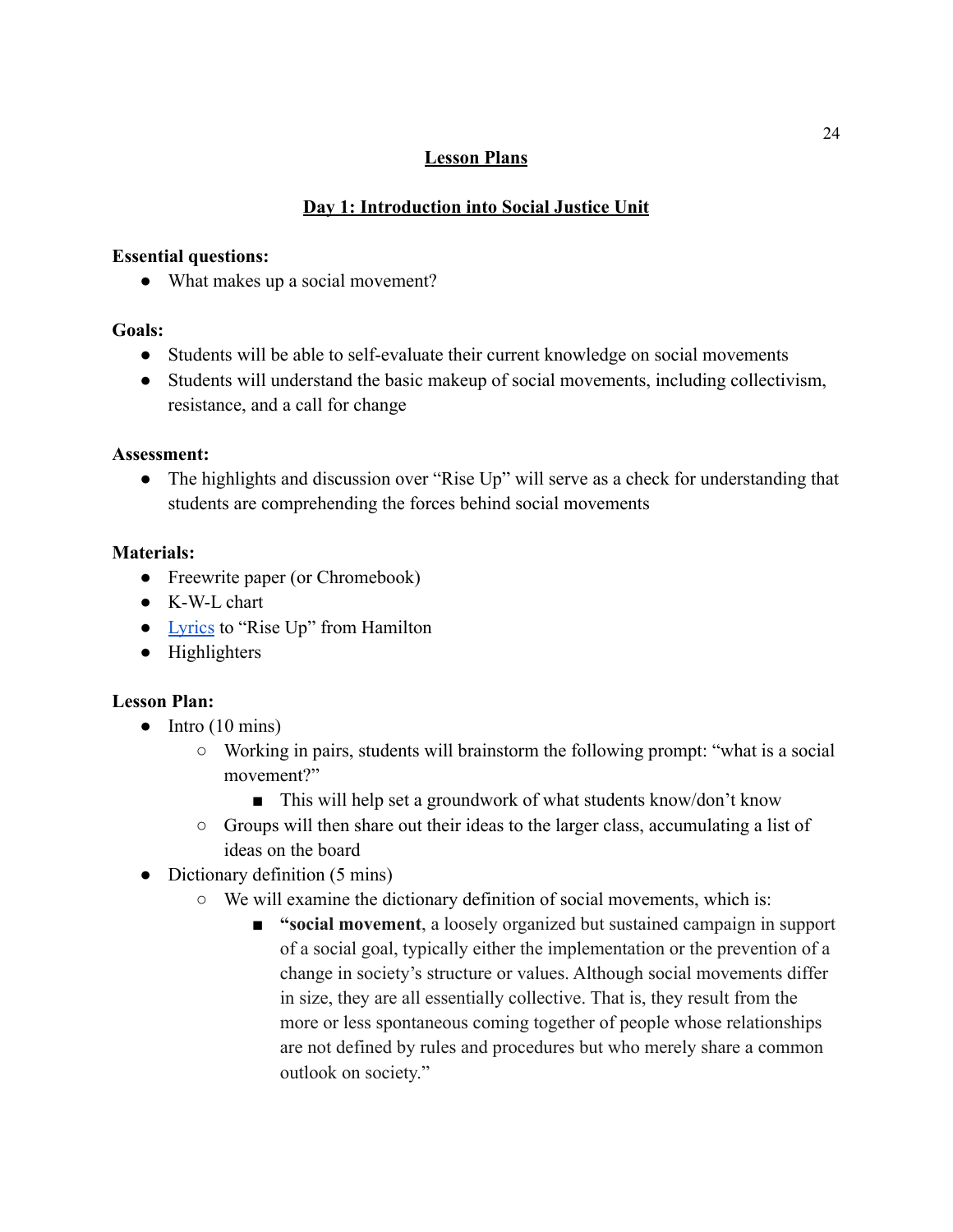- As a class, we will discuss how what we already know about social movements fits (or doesn't fit) into this definition
- $\bullet$  K-W-L (10 mins)
	- $\circ$  Using a Know-want to know-learned chart (Figure A), students will fill out the first two columns detailing what they already know about social movements (using the list on the board and definition as a guide) as well as what they want to know
- "Rise  $Up$ " (20 mins)
	- Students will be given the lyrics to the song "Rise Up" from Hamilton, which will then be played for the class
		- While listening, students should highlight (in different colors)...
			- Lyrics that they believe *resonate with what they know* of social movements
			- Lyrics that indicate *who makes up a movement*
			- Lyrics that indicate *resistance* to a movement
		- After listening, students will work in table groups to answer the following questions with their partners:
			- Where do you see this song illustrating a movement being "collective?"
			- What is the "common outlook" that the people in the song have? ○ Where do you see this?
			- What is spurring these people to action?
				- Who is the voice of resistance?
- Closer  $(5 \text{ mins})$ 
	- The class will be posed this question: using what you noticed from Hamilton and/or what you've already noticed in social movements, *what is the driving force behind social movements*?

### **Day 2: Social Movements Past to Present**

#### **Essential questions:**

• What makes up a social movement?

#### **Goals:**

● Students will understand the motivations and resistance to past social movements

#### **Assessment:**

• The timeline and subsequent share-out will serve as a check for understanding of the groundwork of social movements, specifically in regards to the idea of collectivism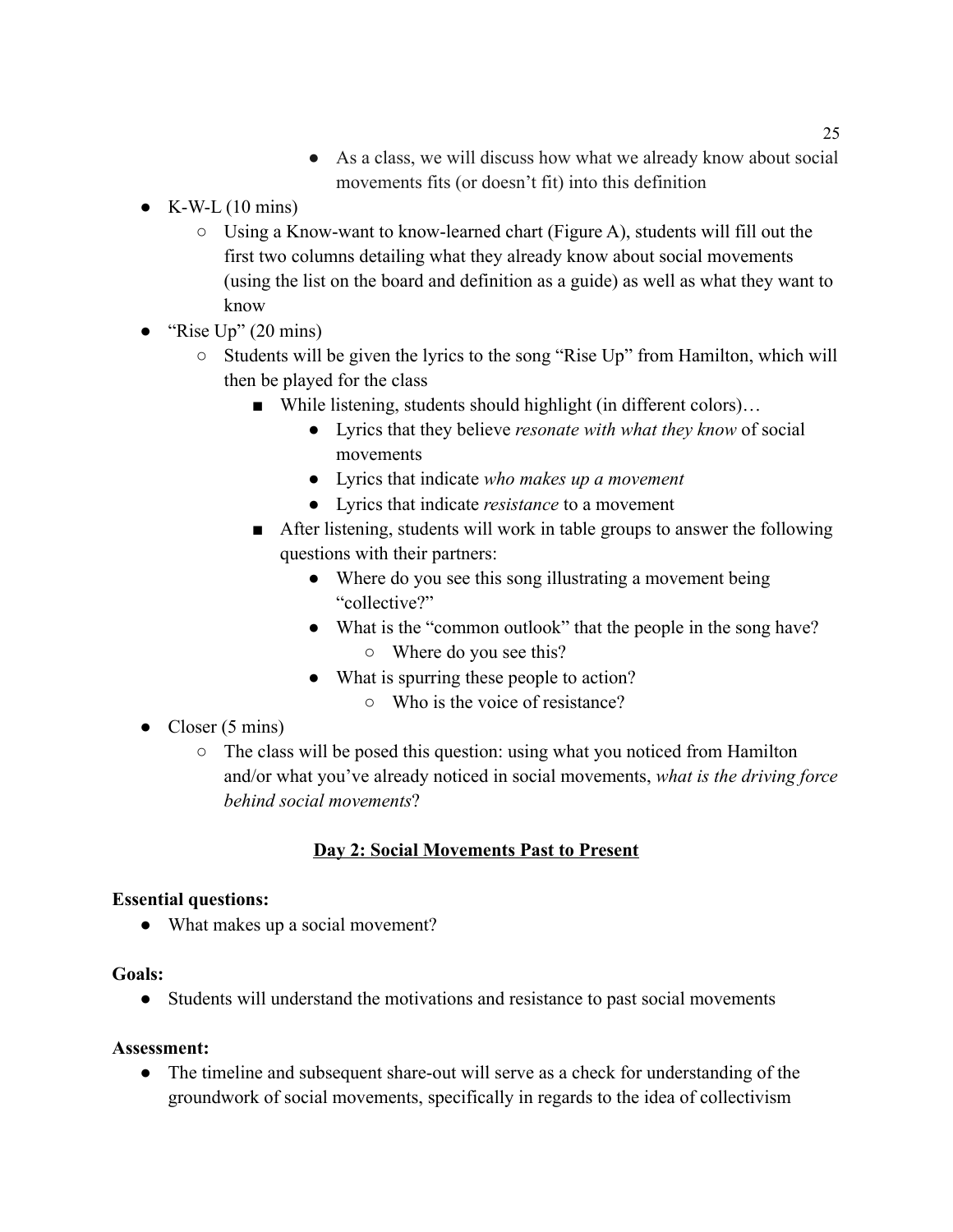● This timeline will scaffold students for their summative project, which requires them to analyze and respond to a social movement of the past

#### **Materials:**

- **●** Video: <https://www.youtube.com/watch?v=oOaeUbZ7ums>
- Butcher paper
- Markers
- Chromebooks

#### **Lesson Plan:**

- **●** Intro (5 mins)
	- Students will brainstorm specific movements that come to mind when they think of "social movements"
		- We will compile a list of these movements on the board
- Protest Movements by the Decade video (10 mins)
	- <https://www.youtube.com/watch?v=oOaeUbZ7ums>
	- This will give students an overview of the major movements from the past century, as well as provide them with examples that either review what they already know or expand on new information
- Timeline (25 mins)
	- Students will divide up so that there are 10 groups (preferably groups of 2 to 3)
		- Each group will be assigned a social movement from the video to examine further
	- Students will use their chromebooks to research and answer the following questions:
		- What was the "common outlook," or change, that this movement was seeking to bring about?
		- Why was there resistance to this movement?
		- Who was the main demographic (if any) of those who advocated for change?
	- After researching, students will add their findings to their respective decade on the butcher paper in order to create a collective  $\&$  comprehensive timeline of the history of social movements
- Share-out (10 mins)
	- Going across the timeline, groups will quickly give a brief overview of their assigned movement

### **Day 3: Race and Social Movements**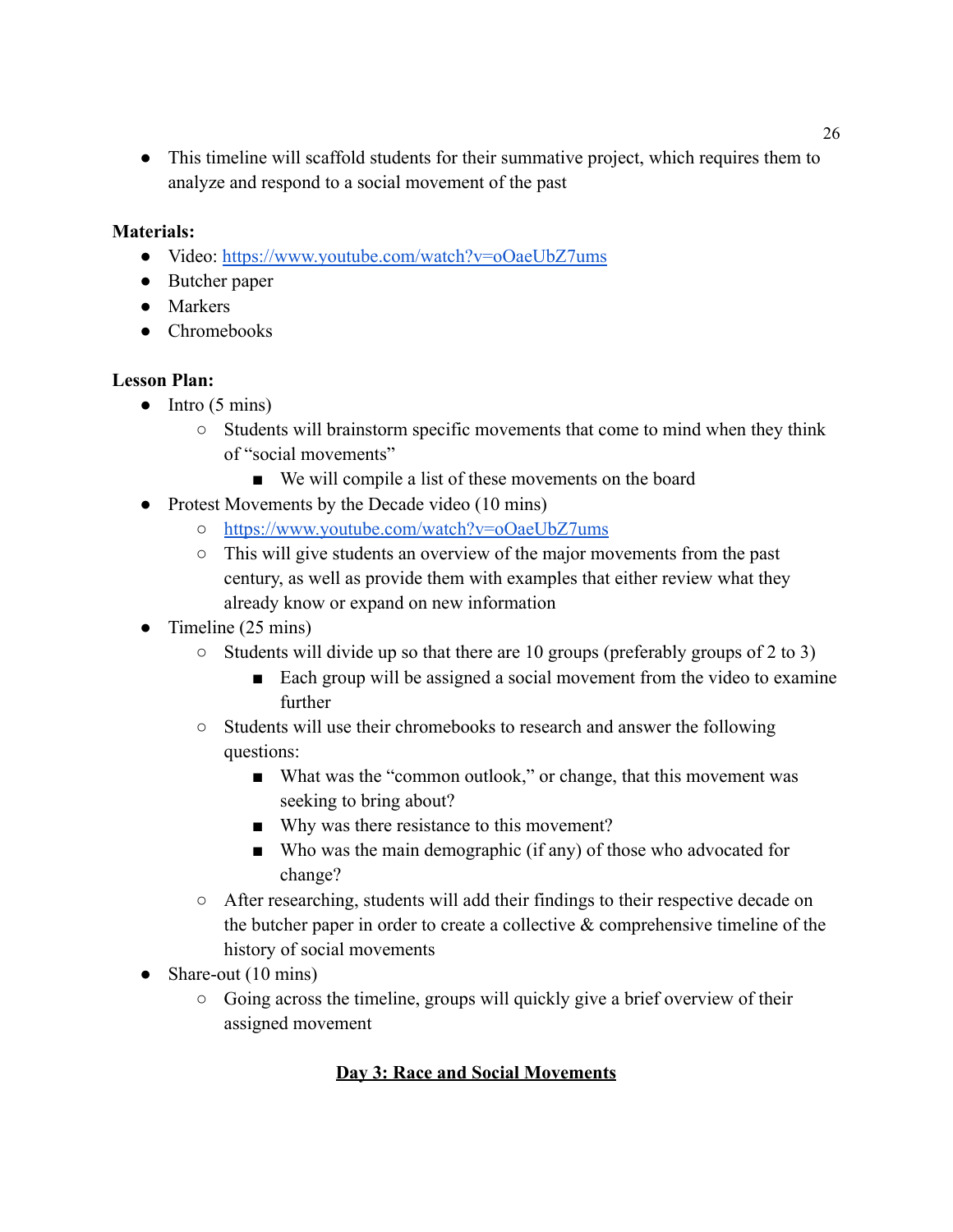#### **Essential questions:**

- What does it mean to be truly equal? Is true equality possible?
- How does where we are from influence who we are?

#### **Goals:**

- Students will begin to understand the intersection of racism and social movements
- Students will reflect on their own lived racial experiences

#### **Assessment:**

• The note sheets that students begin to fill out and the discussion with their peers will serve as a check for understanding of the way race/racism exists in students' lives

#### **Materials:**

- Copies of *Citizen* by Claudia Rankine
- Freewrite paper (or Chromebook)

- **●** Intro: Freewrite (5 mins)
	- **○** Write about a time where you felt out of place and/or where you felt like you didn't belong. Why do you think this was?
- Audio: <https://www.npr.org/2010/01/18/122701268/i-have-a-dream-speech-in-its-entirety> (20 mins)
	- Students will listen to MLK's "I Have a Dream" speech
		- While listening, students will note the following:
			- What is Dr. King's dream?
			- What does he believe needs to be accomplished for this dream to be realized?
- Discussion (5 mins)
	- In pairs, students will discuss their answers to the above questions, using them to answer:
		- Do you believe that this dream has been/will ever be accomplished? Why or why not?
			- How much did you believe your own race has impacted your answer to this question?
- Introducing Citizen (5 mins)
	- Pass out *Citizen* by Claudia Rankine and the accompanying note sheet (Figure B)
		- Preface that racism is an uncomfortable subject, and in order to fully discuss social justice and the texts of this unit, we need to become comfortable with being uncomfortable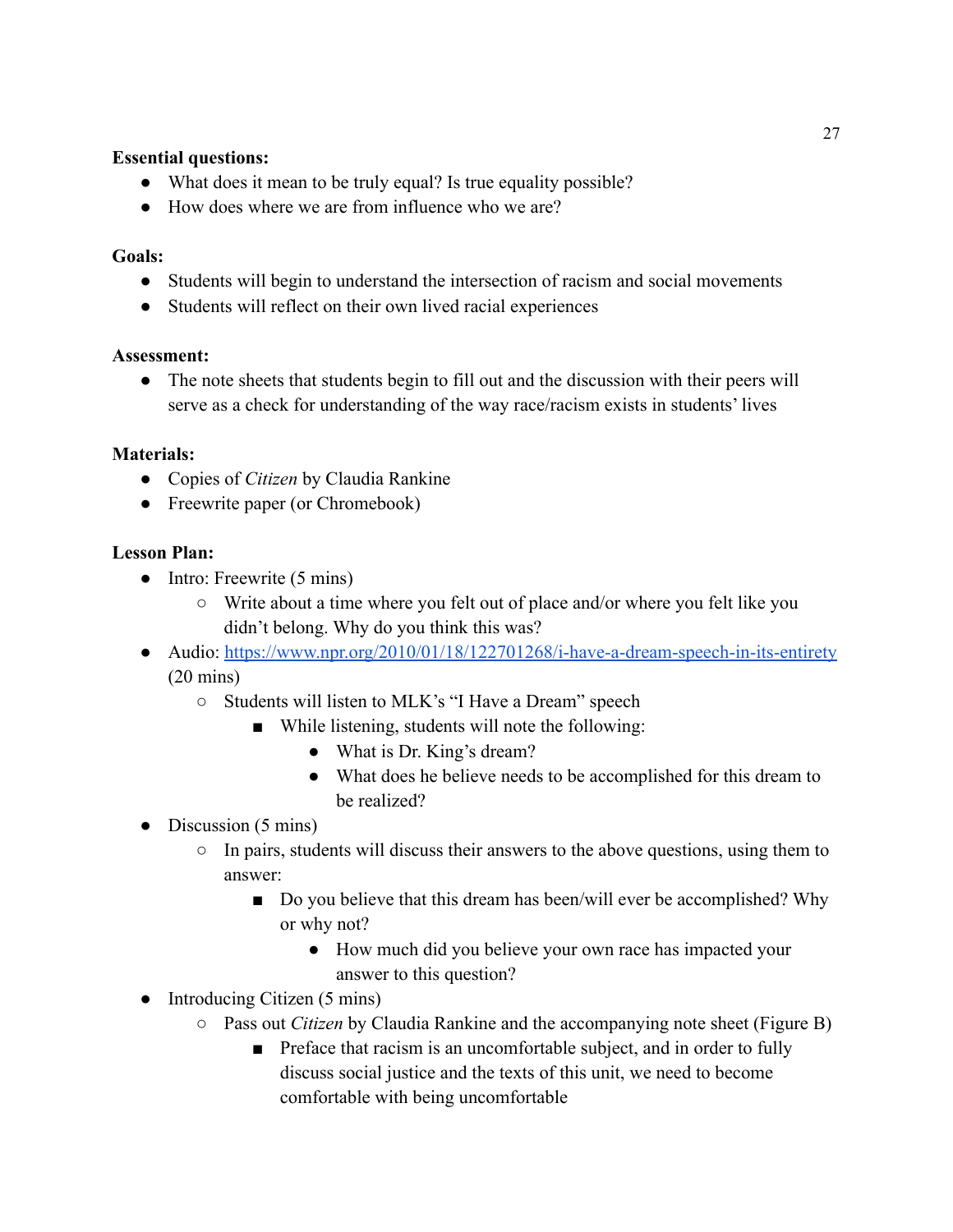- Read-aloud  $(15 \text{ mins})$ 
	- Read aloud Part 1 of *Citizen* to the class
		- Students should be filling out their note sheets when being read to

# **Day 4:** *Citizen* **Reading Day**

#### **Essential questions:**

- What impact does the media have in enacting change?
- What does it mean to be truly equal? Is true equality possible?

### **Goals:**

● Students will be able to examine their own personal beliefs, biases, and lived experiences as they relate to the topics of race and racism

### **Assessment:**

• The note sheets that students will fill out will serve as a check for understanding of the way race/racism exists in students' lives

### **Materials:**

- *Citizen* by Claudia Rankine
- *Citizen* reaction notes (Figure B)

#### **Lesson Plan:**

- Intro: attendance question (5 mins)
	- What is one quote/picture/page that has stuck with you from Part I of Citizen? Why is this?
- Reading time  $(45 \text{ mins})$ 
	- Students will be given the rest of class time to read and fill out their note sheets
		- Whatever they don't finish in class will be homework (although it is a fairly quick read with plenty of marginal space and images)

# **Day 5:** *Citizen* **Discussion**

### **Essential questions:**

• What does it mean to be truly equal?

#### **Goals:**

• Students will be able to distinguish topics from themes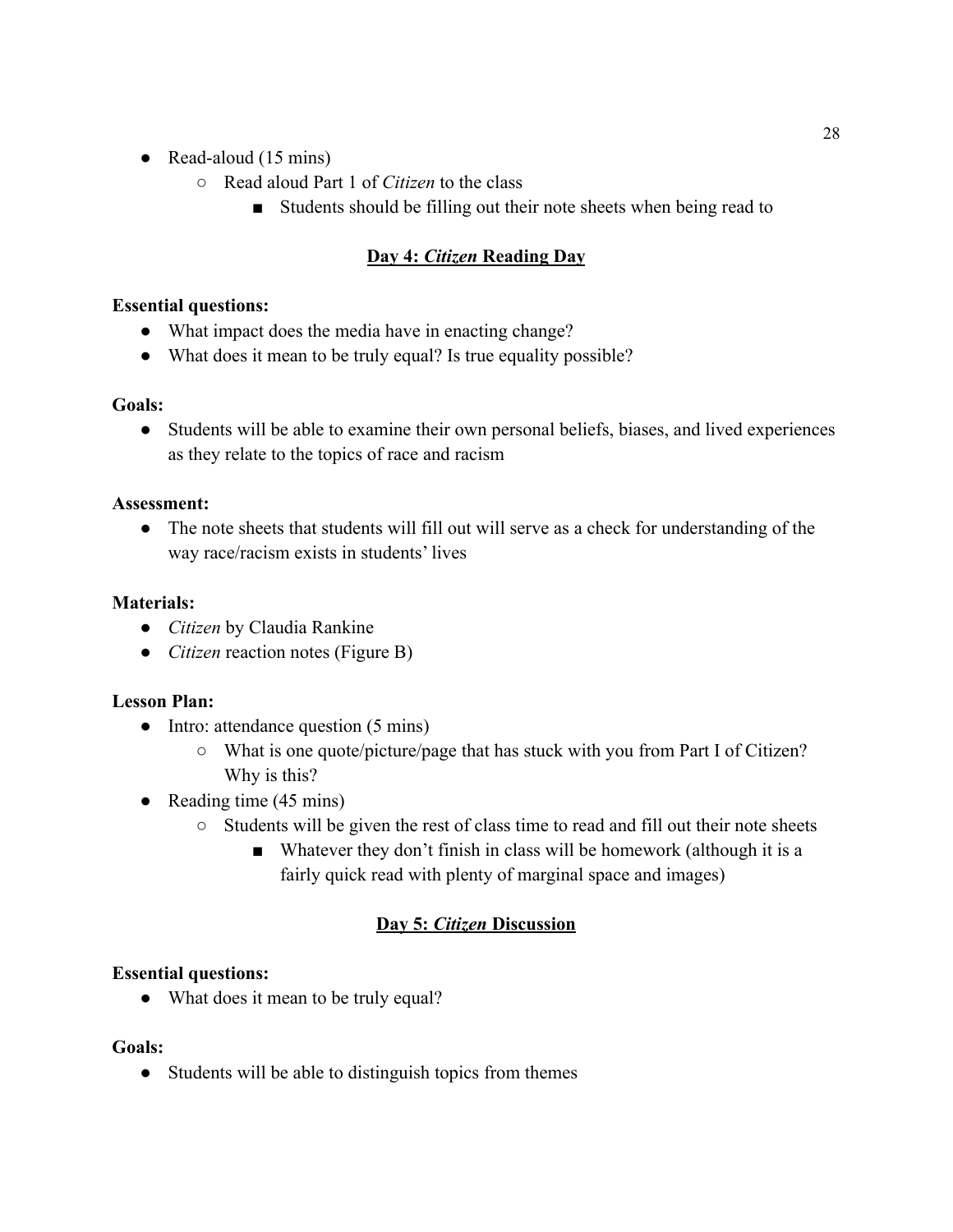• Students will grapple with themes, emotions, and history, that are critical for understanding their lit circle books

#### **Assessment:**

• Student powerpoints will serve as a check for understanding of the themes that make up *Citizen* and inform their thinking ahead of their lit circle books

#### **Materials:**

- Copies of *Citizen* by Claudia Rankine
- *Citizen* reaction notes (Figure B)
- Chromebooks
- Blank Google Slides presentation

- $\bullet$  Intro (5 mins)
	- With the people next to them, students will share 1 moment that resonated with them from *Citizen*; why did this stand out to them?
		- Students should refer to their *Citizen* reaction sheet
- Group work  $(25 \text{ mins})$ 
	- Students will be split up into groups of 4-5, and each group will be assigned one of the following topics:
		- Implicit bias
		- Invisibility
		- Racial trauma
		- Emotions
		- Inequality
	- Working together, groups should attempt to answer the following questions:
		- What is Rankine *saying* about this topic?
			- How do you know? Provide textual evidence
		- What stories did Rankine use to illustrate this theme?
			- These can be personal or historical stories
		- Make a connection—where have you seen this theme play out in your own lives?
			- This can be a personal story or a news story, but be specific. If you really don't believe that this theme plays out in your life, you must be able to support this reasoning.
		- What is a visual component of this theme that influenced your understanding of the topic? Why?
			- Hint: names of the artwork/pictures and where you can find them online are located at the back of the book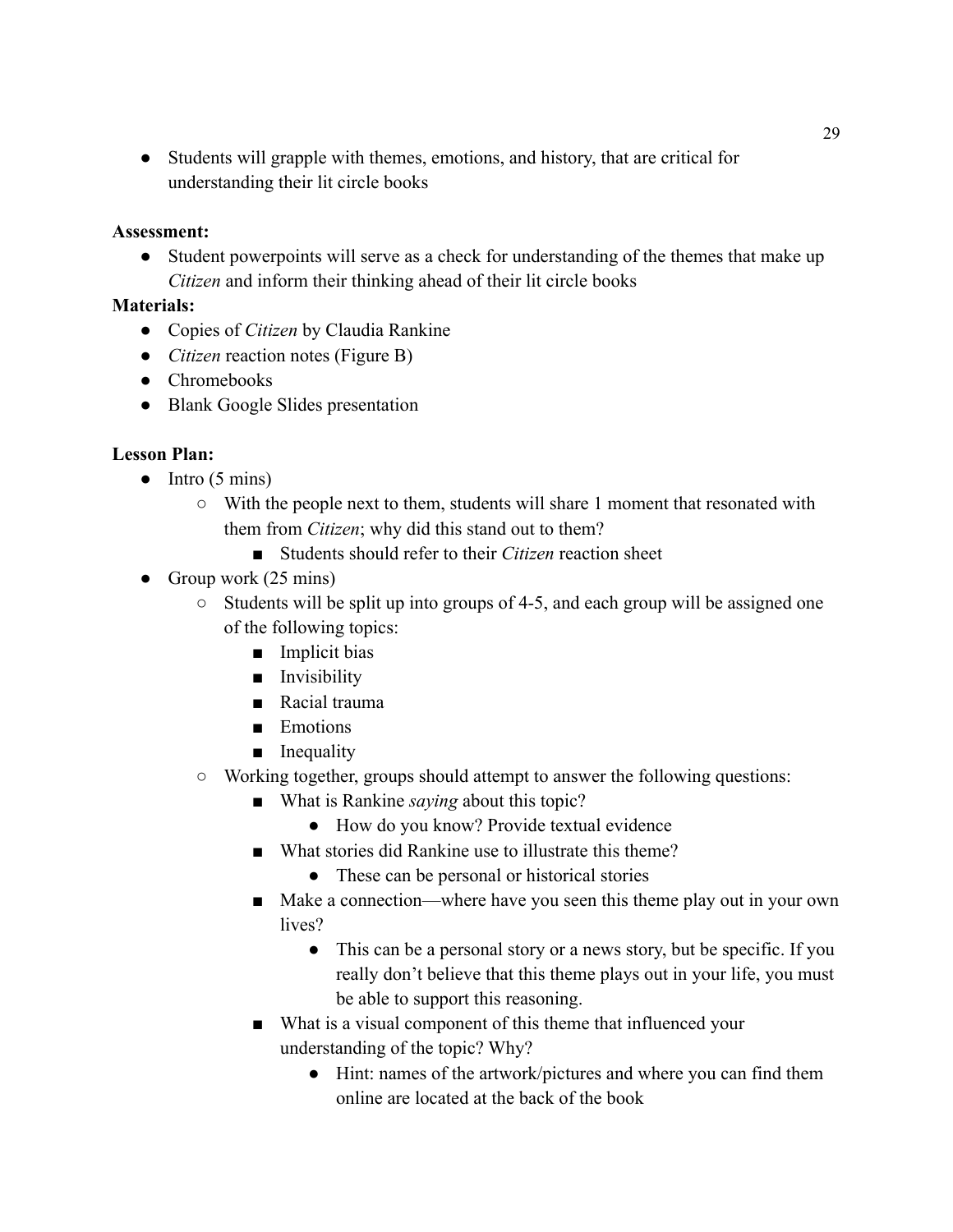- What do you think this theme has to do with being a "citizen?"
- Presentations (18 mins)
	- Groups will take turns presenting their presentations to the group
		- Students do not have to take notes while listening, but should be thinking about any themes that stand out to them
- Closer  $(3 \text{ mins})$ 
	- What is one theme (besides your own) that you are left thinking about and why?

# **Day 6: Lit Circle Prep and Expectations**

### **Essential questions:**

- What responsibility, if any, do individuals have to stand up to injustice?
- What can we do to enact change on an individual level?

#### **Goals:**

- Students will set expectations for their learning
- Students will understand how to write and ask "good" questions

#### **Assessment:**

● Group-made reading schedules will serve as an indicator that students understand the structure of and are prepared to engage in lit circles

#### **Materials:**

- Copies of *The Hate U Give* by Angie Thomas
- Copies of *The Black Kids* by Christina Hammonds Reed
- Copies of Lit Circle Bookmarks (Figure 4)
- Note cards/sticky notes

- Intro: Attendance question (10 mins)
	- If there was a contest to come up with the most "interesting question in the world," what would you ask?
		- Have students share with a partner, then ask for some volunteers
		- Pose the question "what makes a good question?"
			- Fill in essentials if students didn't mention them (goes past content knowledge, can't be answered in a few sentences, etc.)
			- Transition into lit circle expectations
- Lit circle expectations (5 mins)
	- Introduce the concept of lit circles and overview expectations: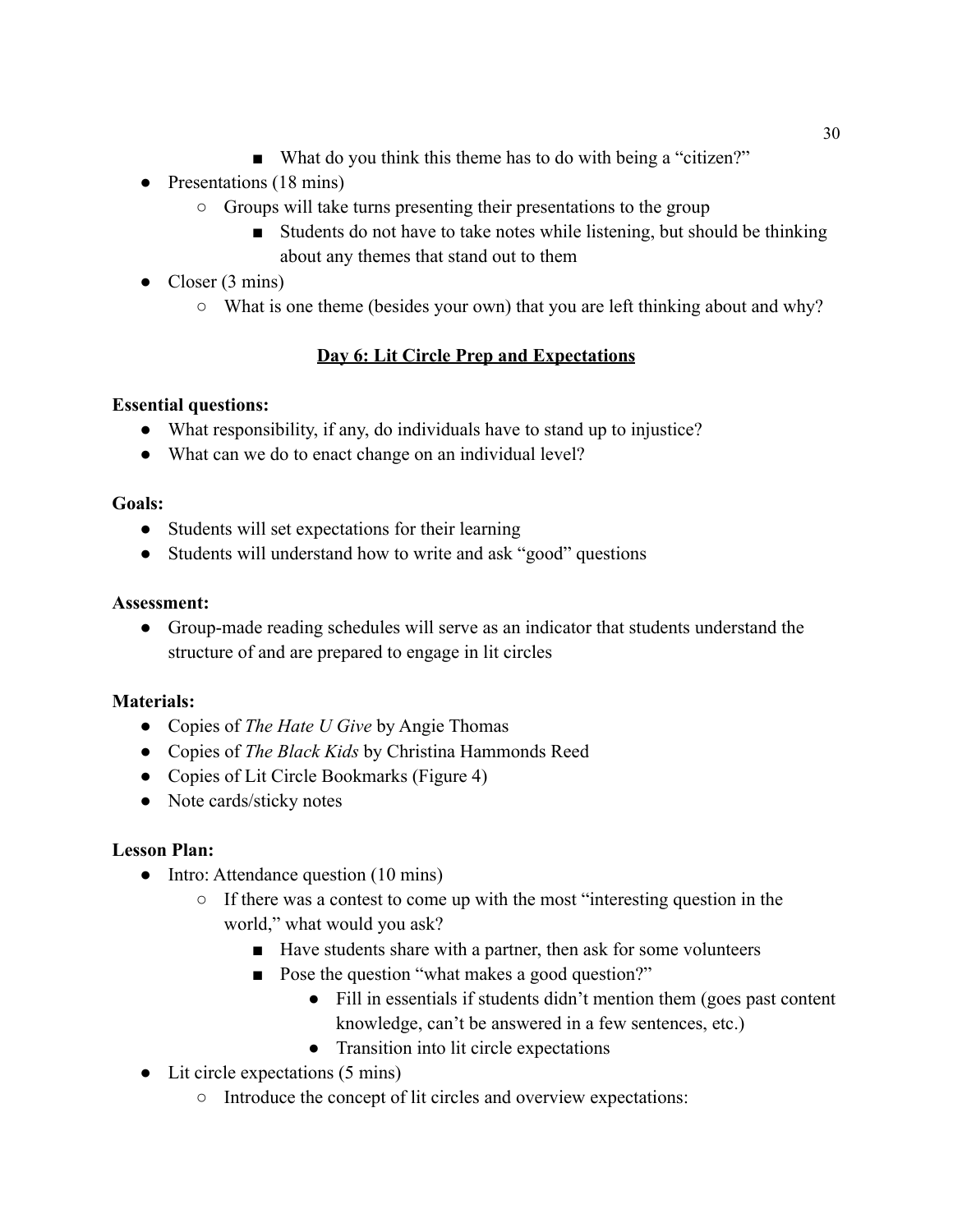- Lit circles will be a place where they can discuss and reflect on their chosen text with others who have read the book
- Groups will set their own reading schedules
- Students are expected to complete that week's reading *before* the lit circle meets
- Student expectations (10 mins)
	- Knowing the general outline of lit circles, students will then set expectations for what *they* hope to get out of lit circle meetings
		- Write answers to the following questions on the board:
			- What are some things about group projects that you really *dislike* and why?
			- What are some things about group projects that you really *like* and why?
			- Knowing what you dislike about group projects, what will you do as a group member to ensure that your group meeting times go smoothly?
				- What can *I*, as your teacher, do to help your lit circles go smoothly?
- $\bullet$  Book talk (10 mins)
	- Pass out a note card or sticky note to each student
	- Read the first 5 pages of each novel out loud to the students
		- As you read, students should be noting anything about this book that stands out to them, specifically:
			- What about this book is drawing you in? What about this book is turning you away?
		- At the end of the 5 minutes, have students rate their interest in a book on a scale of 1-5
			- Repeat for the second book, with notes on the other side of the card
	- When finished reading, invite the students to take a few minutes and think over their thoughts
		- Provide the students an opportunity to look over the books and the back/front cover, random pages, etc. if they would like
	- Decision: students will put their heads down and raise their hand when prompted to choose which book they would like to read
		- Will ideally prevent students from picking a certain book based off of their friends' choices
- Intro lit circle meeting (10 mins)
	- Have students get together in a group based off of their chosen group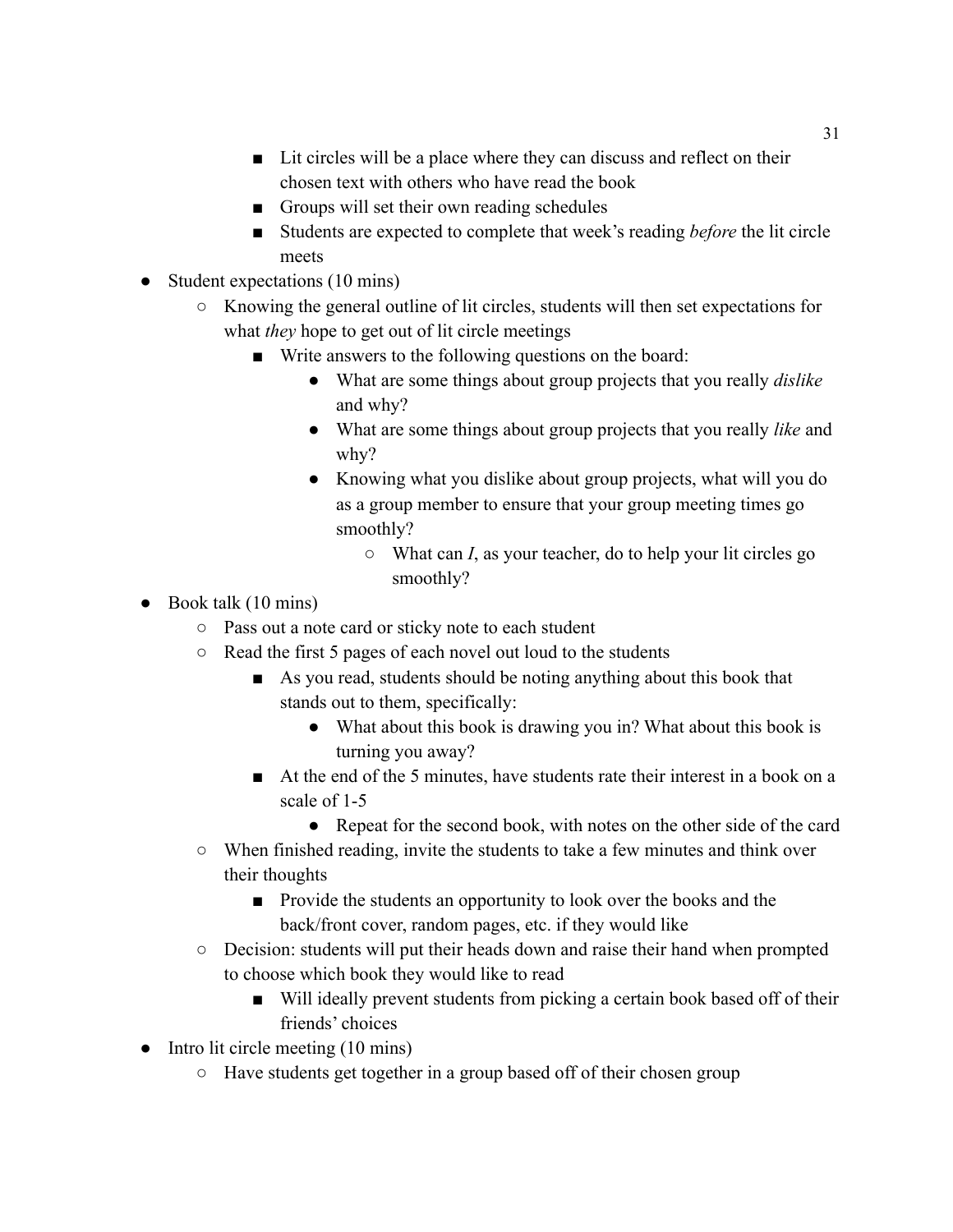- Groups will ideally be split 50/50, but an inclination towards one book is to be expected
- Students will be given the lit circle bookmarks (figure 4) and come up with a group reading schedule
	- *The Black Kids* is 359 pages (suggest about 90 pages a week)
	- *■ The Hate U Give* is 444 pages (suggest about 111 pages a week)
- Closer  $(5 \text{ mins})$ 
	- Formally check out the students' chosen book to them

# **Day 7: Focused Lit Circle**

### **Essential questions:**

• What makes a movement?

# **Goals:**

- Students will make connections to the themes in their lit circle books
- Students will be exposed to a variety of perspectives and be able to practice their reciprocal communication skills

# **Assessment:**

● Participating in lit circle discussions will serve as an informal assessment of reciprocal communication skills as well as understanding of content (LA 10.3.3)

# **Materials:**

- Copies of *The Hate U Give* by Angie Thomas
- Copies of *The Black Kids* by Christina Hammonds Reed
- Social Justice Reading Journal (Figure 3)
- Exit ticket scrap paper

- Intro: Attendance question (5 mins)
	- What made you choose the book that you did? Why not the other book?
		- Have students share with a partner, then ask for some volunteers
- Reading time (20 mins)
	- In groups of 3-4 (all made up of students reading the same lit circle book), students will take turns reading their lit circle book aloud to each other
		- Pass out reading guide (Figure 3)
- Lit circle meeting (20 mins)
	- In those same groups, students will reflect on the following questions: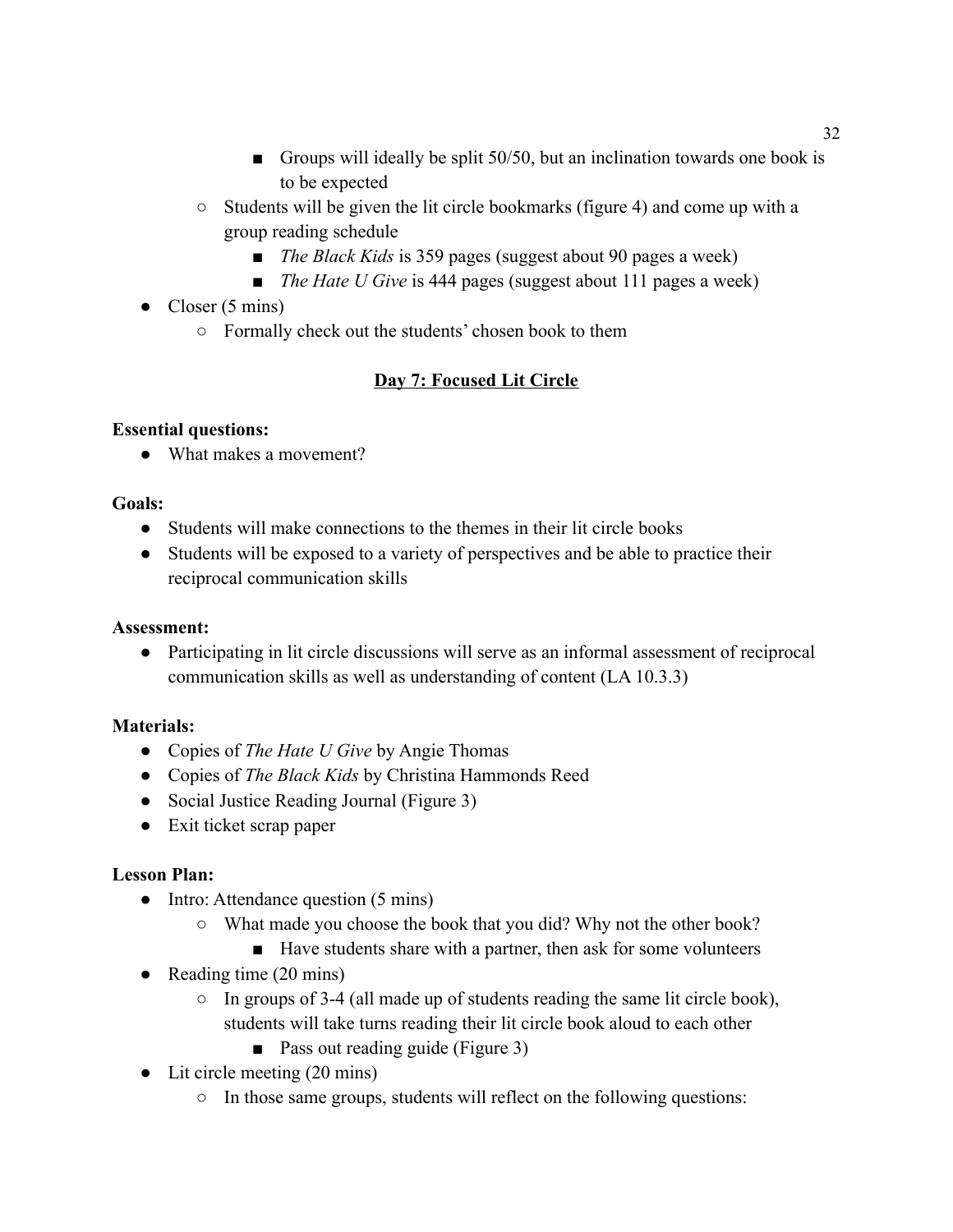- What moments are standing out the most to you so far?
	- Students should consider beginning to fill out their reading journal during discussion
- Where/how do we begin to see equality or inequality emerging in our book?
- Make predictions together: what do you think is going to happen next in your book?
- Closer  $(5 \text{ mins})$ 
	- Exit ticket: what is one thing a peer brought up that really stuck with you today?

# **Day 8: Reading Day**

### **Essential questions:**

- What does it mean to be truly equal? Is true equality possible?
- How does where we are from influence who we are?
- What responsibility, if any, do individuals have to stand up to injustice?

### **Goals:**

- Students will make connections to themes in their lit circle books
- Students will be able to use reading comprehension strategies to comprehend complex themes in their lit circle texts

#### **Assessment:**

● Students will complete their reading journals as an indicator of comprehension and critical thinking of essential questions

### **Materials:**

- Lit circle book
- Social Justice Reading Journal (Figure 3)

- Intro: Attendance question (5 mins)
	- With a partner, students will reflect over the question "Are there any real-life scenarios that your book is reminding you of? If so, what similarities are you seeing?"
		- Ask for volunteers to share out with the class
- Students will silently read their lit circle book while filling out their reading journal
	- Other forms of reading (such as partner reading, group reading, audiobooks, etc.) can be swapped out depending on the needs of students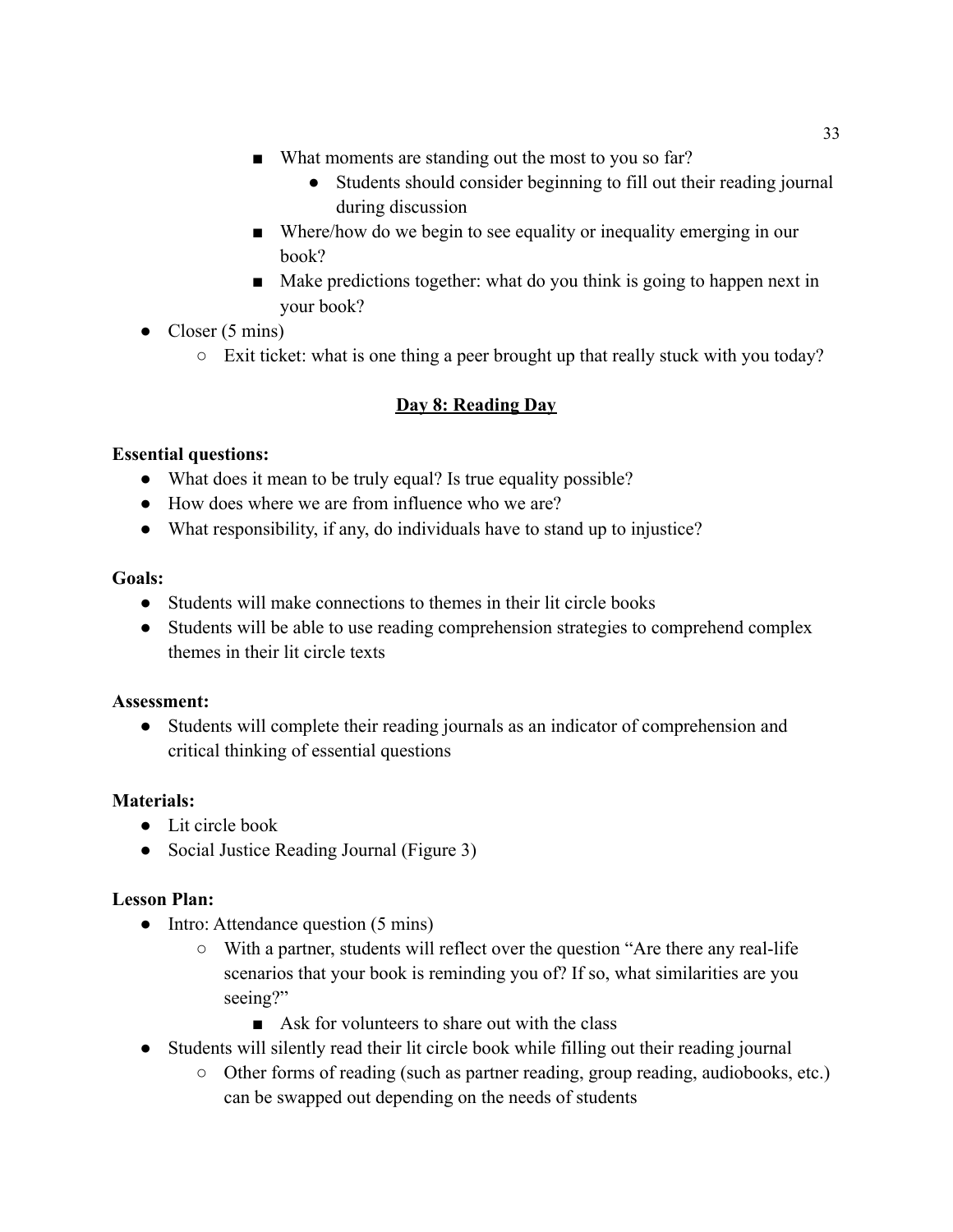- Closer:  $(5 \text{ mins})$ 
	- As a class discuss what connections they can draw to the prose/imagery in *Citizen*

# **Day 9: Lit Circle Meeting**

### **Essential questions:**

- What does it mean to be truly equal? Is true equality possible?
- How does where we are from influence who we are?
- What responsibility, if any, do individuals have to stand up to injustice?

### **Goals:**

- Students will be exposed to a variety of perspectives and be able to practice their reciprocal communication skills
- Students will be able to make connections across multiple forms of media as to how inequality appears in our lives

# **Assessment:**

● Participating in lit circle discussions will serve as an informal assessment of reciprocal communication skills as well as understanding of content (LA 10.3.3)

# **Materials:**

- Chromebook
- Social Justice Reading Journal
- Google slides
- Copies of *The Hate U Give*
- Copies of *The Black Kids*

- Lit Circle Meeting (25 mins)
	- Students will get into lit circle groups (groups of 4-5) and switch into their new role for the week
		- Every week students will have a new role; while they may theoretically be meeting with new lit circle group members, they should ideally never repeat a role unless absolutely necessary
		- The "summarizer" will begin by giving a brief overview of the last week's reading
			- What new characters were we introduced to? What major plot developments happened? How did the main character's involvement with social justice shift?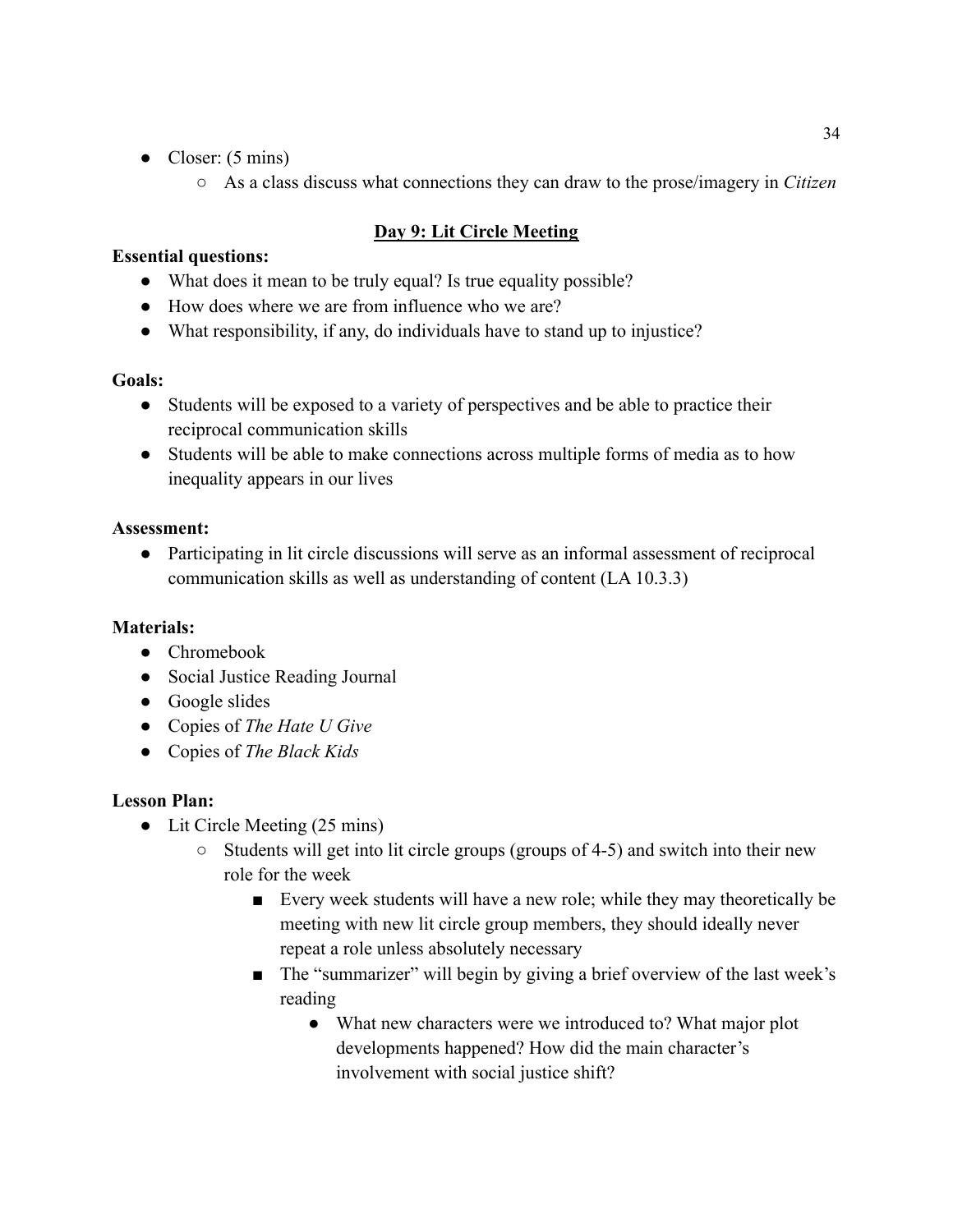- The "director" will ask a reflective question about this week's reading, which every member will then have a chance to answer
- The "luminary" will direct the group to at least 2 important passages to go back and reflect over
	- What questions did these passages spark for the luminary, and for other members of the group?
- The "connector" will make connections between the book and reality
	- This can include personal, historical, and/or pop culture connections
- During discussion, go around and check student's reading journals for completion
- Hank Willis Thomas artwork (15 mins)
	- Each lit circle group will be assigned a piece of artwork related to race/racial inequality from Hank Willis Thomas' website
		- <https://www.hankwillisthomas.com/WORKS/Photographic/thumbs>
		- Possible choices include:
			- "Cotton Bowl"
			- "Crossroads"
			- "Priceless"
			- "Amandla"
			- "We the People"
	- Examine the artwork: what massage do you think Willis Thomas is trying to send?
	- Each group will work together to prepare a brief google slides presentation over their piece of artwork. This should include:
		- The name, picture, and medium (if necessary) of the artwork
		- Your group's interpretation of the artwork. What is the artist communicating in this piece by looking at it through a social justice lens?
		- A connection to your book. How can you connect this to your book, specifically in relation to your main character's identity?
			- It might help to think back to any connections the "connector" might have made during group discussion!
- Presentations (10 mins)
	- Students will present their brief presentations to the class

# **Day 10: Regionality**

# **Essential questions:**

● How does where we are from influence who we are?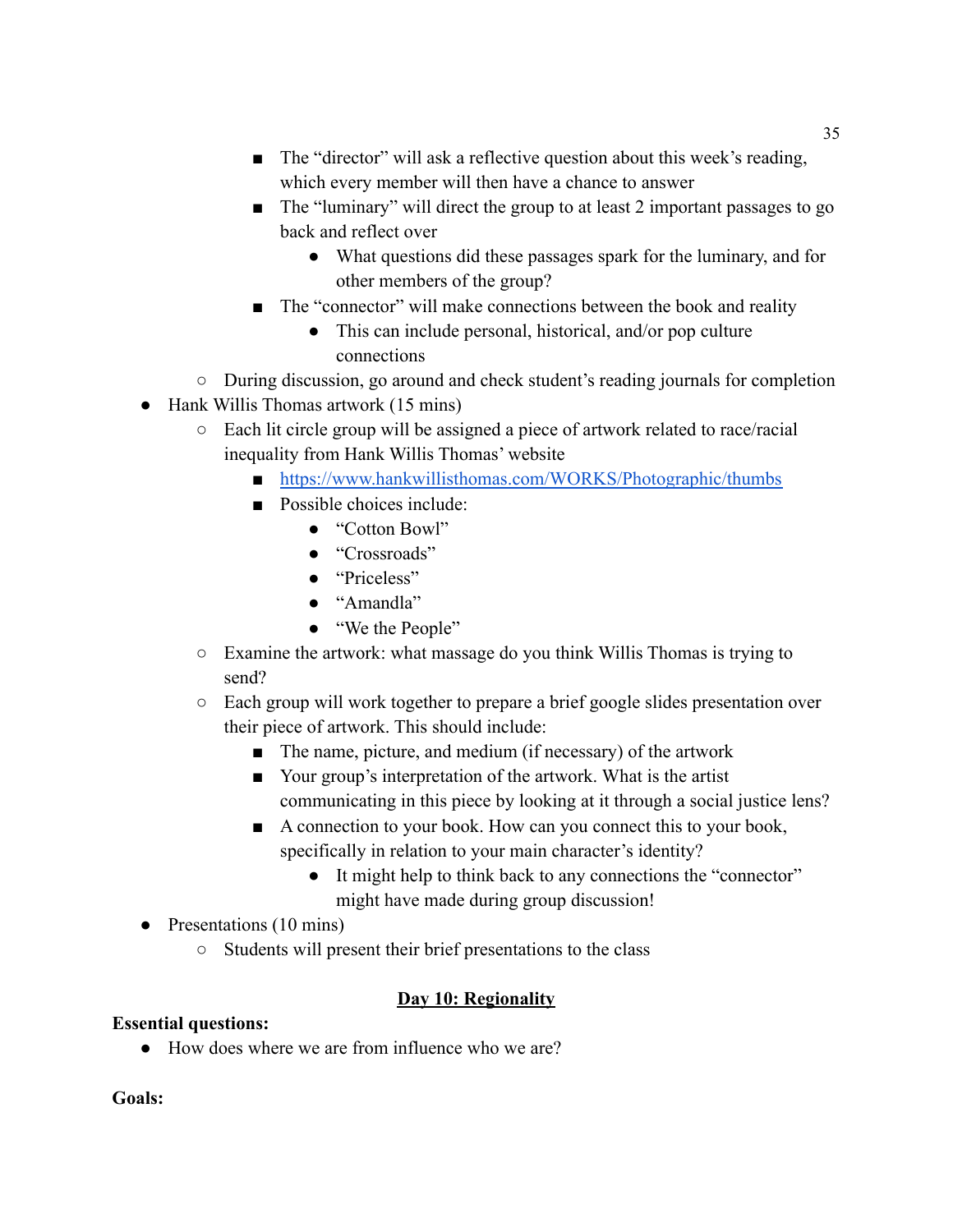- Students will understand the definition of "redlining," and will be able to apply the term to their lit circle books
- Students will understand the correlation between redlining and inequality
- Students will be able to reflect on how redlining has historically and modernly had an effect on their own communities

• Completion of the redlining notes as well as interaction with the "Mapping Inequality" map will serve as a check for understanding of the ways in which redlining continues to play a role in peoples' lives

## **Materials:**

- Chromebooks
- Freewrite paper (or Chromebook)
- Redlining Map Notes (Figure 5)

- Intro: Freewrite (10 mins)
	- Think back to Zora Neale Hurston's quote in *Citizen* "I feel most colored when I am thrown against a sharp white background." What connections can you make between this quote and the artwork you examined yesterday?
		- Project the artwork from *Citizen* for students while they write
	- Ask for some volunteers to share out their connections
	- Pose the question "if you were to apply this quote to Starr and Ashley's lives, what do you think they would consider the "sharp white background?"
- Redlining overview (10 mins)
	- Before showing the video, ask students "what do you know about redlining?" ■ <https://www.youtube.com/watch?v=O5FBJyqfoLM>
	- After the video, ask students to discuss with a partner: in what ways does redlining negatively affect an individual?
- $\bullet$  Interactive maps (30 mins)
	- Have students pull up the interactive map on "Mapping Inequality"
		- [https://dsl.richmond.edu/panorama/redlining/#loc=12/42.225/-71.084&cit](https://dsl.richmond.edu/panorama/redlining/#loc=12/42.225/-71.084&city=boston-ma) [y=boston-ma](https://dsl.richmond.edu/panorama/redlining/#loc=12/42.225/-71.084&city=boston-ma)
	- Give students time to explore. Then pass out the "redlining" note sheet (Figure 5)
		- Students will explore both a big city and Lincoln, NE
		- Students will make connections to how historically segregated neighborhoods impact both their own lives and the lives of their lit circle characters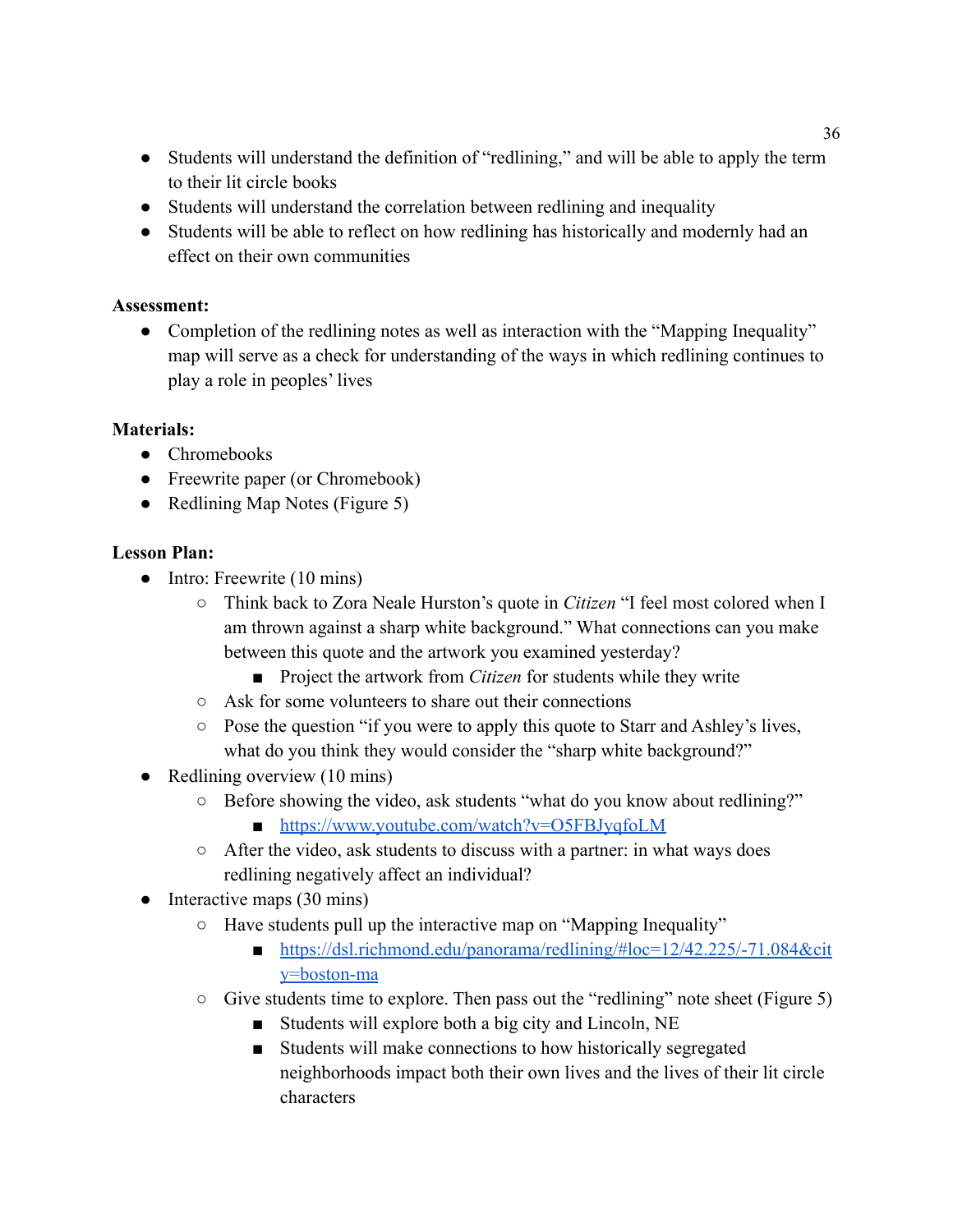## **Day 11: Social Justice Poem Writing**

### **Essential questions:**

● How does where we are from influence who we are?

### **Goals:**

- Students will interact with a variety of diverse texts on the topic of identity
- Students will be able to make text-to-self connection as they relate to the teenage identity
- Students will understand how a variety of modes (besides speaking) can be used as a form of activism

## **Assessment:**

• The completion of the identity poem will serve as a formative check for understanding of the ways in which our background can impact who we are

## **Materials:**

- Chromebooks
- Jamboard

- Intro: Freewrite (5 mins)
	- What do you think is the most prominent aspect of your identity? What do you think other people view as the most prominent aspect of your identity?
		- Students will share with partners, then volunteers will be asked to share out their answers
- Personal identity poem (10 mins)
	- Using your freewrite answers and the poems of *Citizen* as a guide, write a poem that illustrates an aspect of your identity that you believe to be central to who you are
		- Some questions to get students started...
			- Where do you consider to be your "home?"
			- What do you see when you look in the mirror?
			- What are 3 words you would use to describe yourself?
		- Purpose of writing it as a poem is to illustrate the ways in which other forms of media (such as poetry) can and have been used to speak out against injustice
- Racial identity poems (15 mins)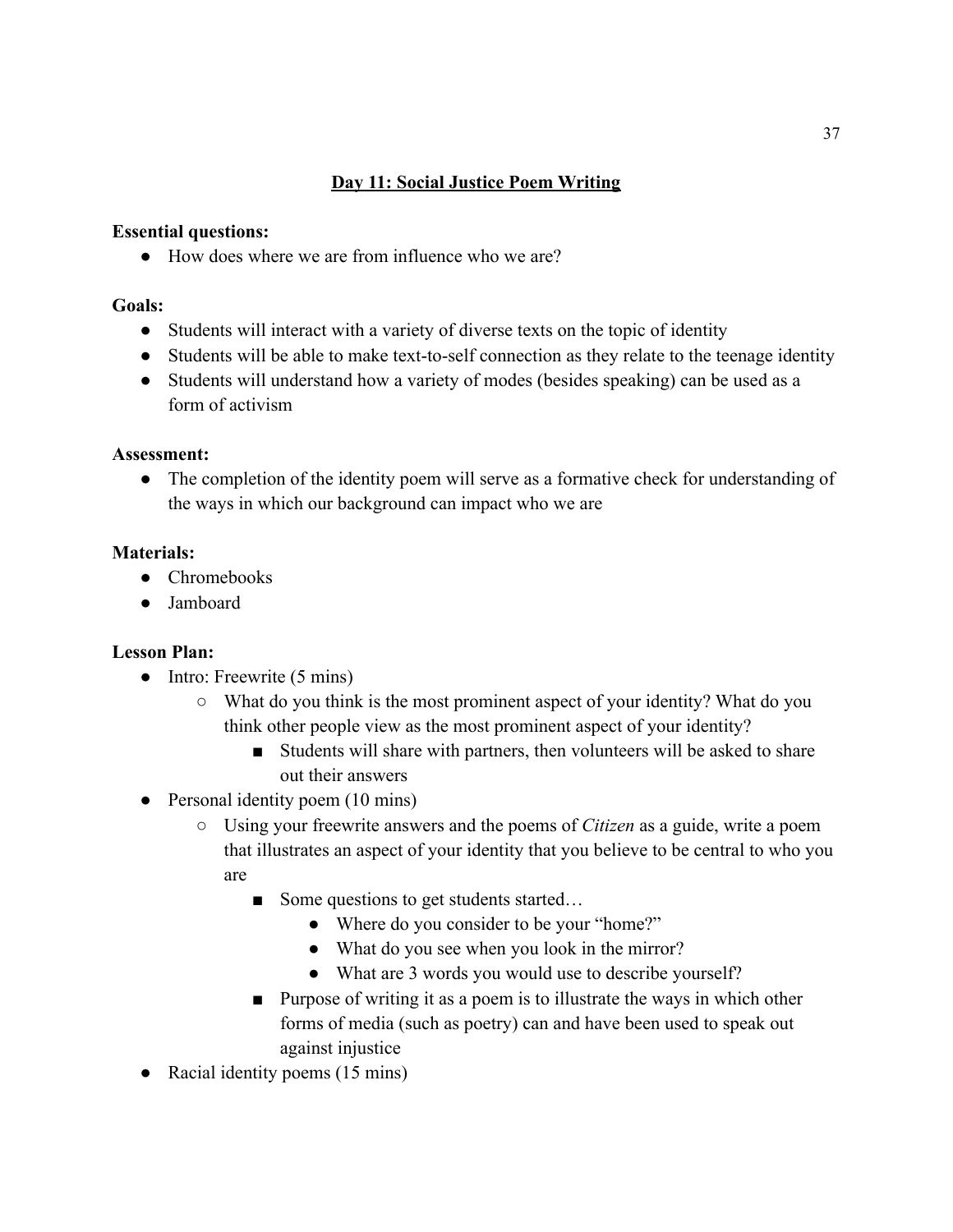- Our lit circle books center around the identities of Ashley and Starr, who are both teenage Black females. This racial identity is often at the core of social justice movements, and today we're going to examine that identity further
	- Have students pull up a jamboard, where there should be a slide made for each poem
		- Read "waiting on the mayflower" by Evie Shockley
			- Ask students to jamboard over the question: what is this poem saying about identity?
		- Read "Ghana Calls" by W. E. B. DuBois
			- What is this poem saying about identity?
		- Read "Race" by Elizabeth Alexander
			- What is this poem saying about identity?
- Poem writing  $(15 \text{ mins})$ 
	- "Think back to the idea of a "sharp white background" as it relates to Starr or Ashley. How does this "background" (or their surroundings) impact their identity as young Black women? Write a poem from the *perspective of your narrator* that reflects on what it is like to be themselves during a time of turbulent social movements."
		- Some questions to get students started...
			- How does your narrator act when they are at home?
			- How does your narrator act when they are at school?
			- How does your narrator feel about the social movement going on around them?
		- Poems can be in any form, but should be at least 10 lines long!
	- $\circ$  If students do not finish their poems today, they should try to finish them as homework (they will be workshopped in lit-circle groups tomorrow)
- Closer  $(5 \text{ mins})$ 
	- Have students look back to the sticky notes placed on the jamboard. With a partner, share at least one new idea that the poems sparked for them

## **Day 12: Focused Lit Circle**

## **Essential questions:**

- How does where we are from influence who we are?
- How can we enact change on an individual level?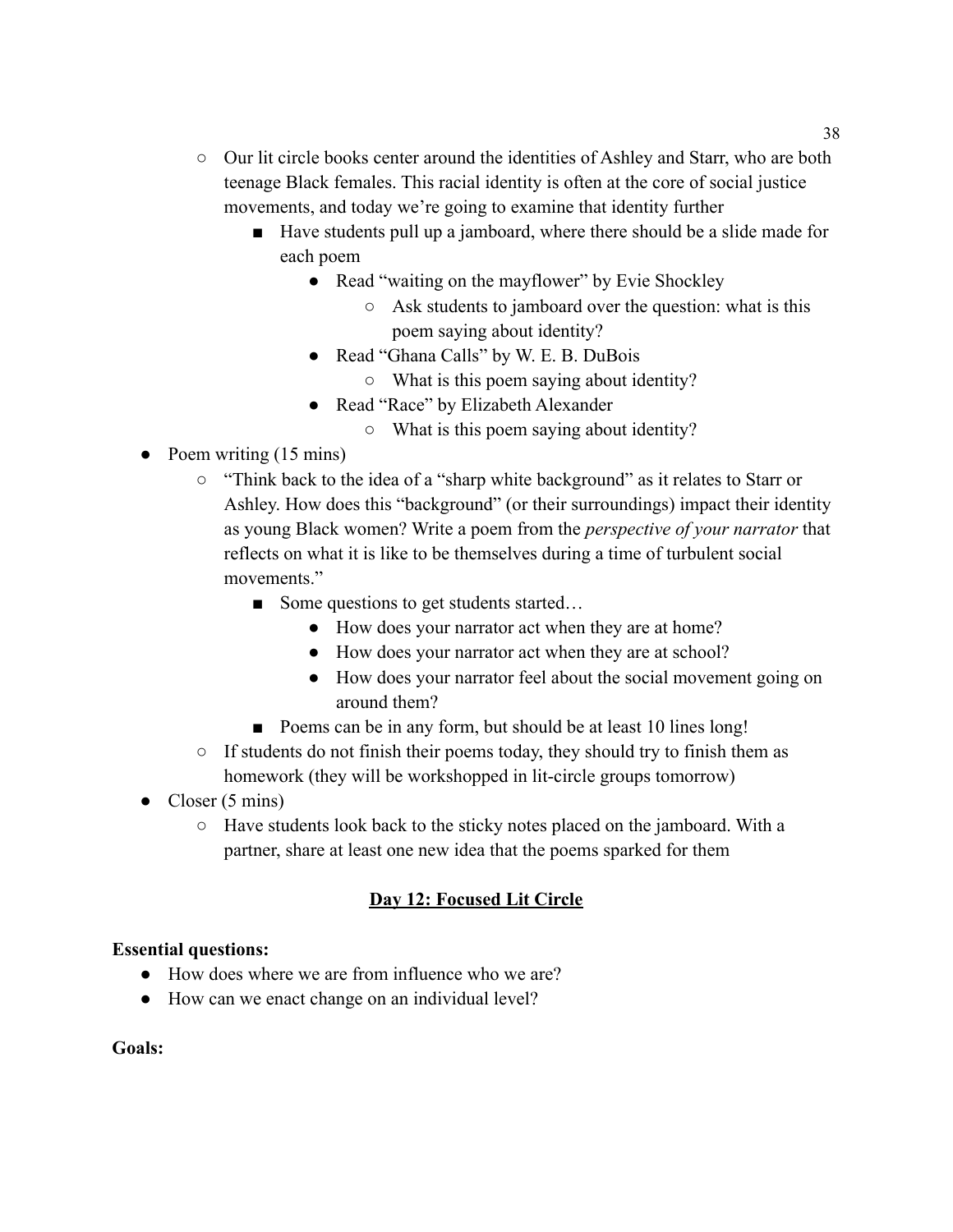- Students will be exposed to other perspectives and lived experiences through perspective-taking in the form of their character's identity poem, as well as through listening to the identity poems of their peers
- Students will begin to understand the varying ways they can enact change

- Participating in lit circle discussions will serve as an informal assessment of reciprocal communication skills as well as understanding of content (LA 10.3.3)
- The workshopping of the identity poem will serve as a formative check for understanding of the ways in which our background can impact who we are

### **Materials:**

- Chromebooks
- Copies of *The Hate U Give* by Angie Thomas
- Copies of *The Black Kids* by Christina Hammonds Reed
- Social Justice Reading Journal (Figure 3)
- Sticky notes

- Intro: Stand-up/sit-down (5 mins)
	- To get students up and moving, students will be instructed to stand up if they agree with the following statements, and to sit if they disagree
		- I believe my voice is the strongest tool for enacting change
		- I believe that people listen to and respect my opinion
		- I believe that one person can make a difference
	- Ask for volunteers to share out why they chose what they did
- Reading time (20 mins)
	- $\circ$  In groups of 3-4 (all made up of students reading the same lit circle book), students will take turns reading their lit circle book aloud to each other
		- Groups should pay specific attention to and be ready to talk about the main character's racial identity
- $\bullet$  Mini-lit circle meeting (20 mins)
	- In the same lit circle groups that students were reading in, students will discuss the following question:
		- How does Starr/Ashley's racial identity affect who they are as a person?
			- How did you choose to incorporate this into your poem>
	- Poem workshoping
		- Students will share out their identity poems for their characters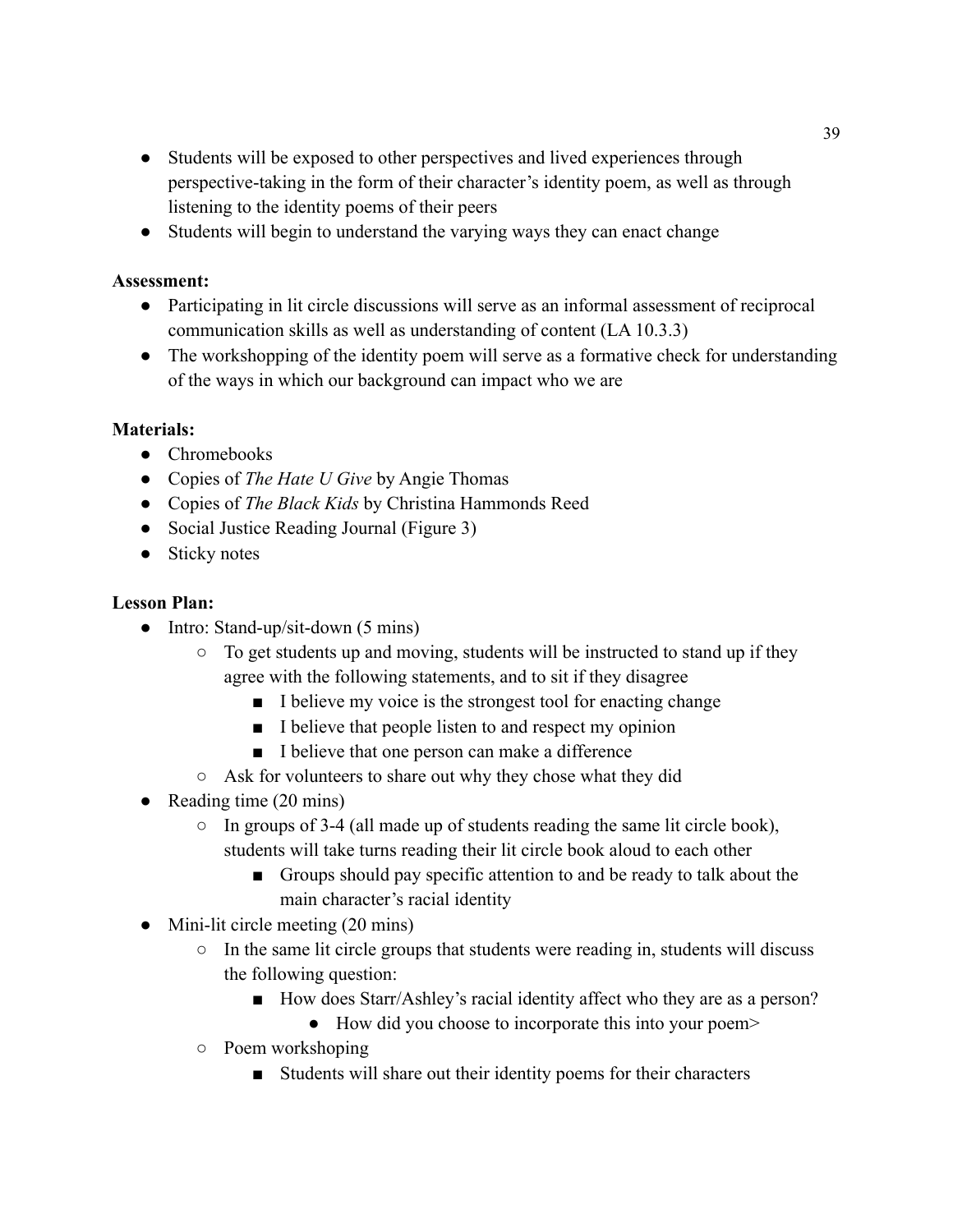- Each student should receive 2-3 sticky notes. While their peers are reading their poem, they should note:
	- How does this poem address your character's racial identity?
	- What connections is this poem making to the reading?
		- Sticky notes should be given to the writer for revision (if the answers are not what the writer was intending, it may be a sign to revise)
- Any leftover lit circle time should be used for revision

# • Closure (5 mins)

○ Students will submit their poems

# **Day 13: Reading Day**

# **Essential questions:**

- What does it mean to be truly equal? Is true equality possible?
- How does where we are from influence who we are?
- What responsibility, if any, do individuals have to stand up to injustice?

## **Goals:**

- Students will make connections to themes in their lit circle books
- Students will be able to use reading comprehension strategies to comprehend complex themes in their lit circle texts

## **Assessment:**

● Students will complete their reading journals as an indicator of comprehension and critical thinking of essential questions

# **Materials:**

- Lit circle book
- Social Justice Reading Journal (Figure 3)

- Intro: Stand-up/sit-down (5 mins)
	- To get students up and moving, students will be instructed to stand up if they believe *their lit circle narrator* would agree with the following statements, and to sit if they disagree
		- My lit circle narrator believes her voice is the strongest tool for enacting change
		- My lit circle narrator believes that people listen to and respects her opinion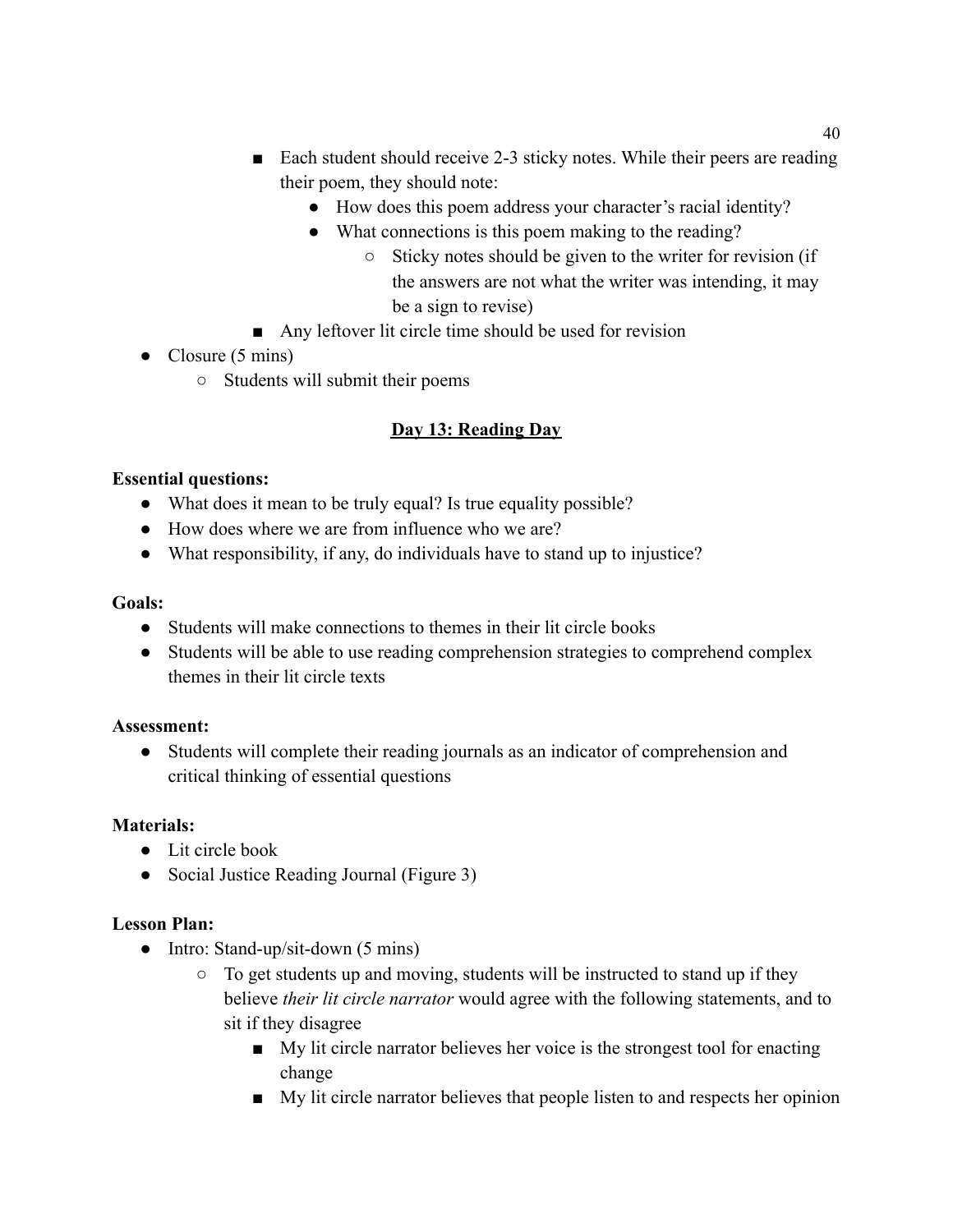- My lit circle narrator believes that one person can make a difference
- Ask for volunteers to share out why they chose what they did
	- The goal is for students to make text-to-self connections by having them take on the perspective of their narrator for questions they had answered themselves the previous day
- Students will silently read their lit circle book while filling out their reading journal
	- Other forms of reading (such as partner reading, group reading, audiobooks, etc.) can be swapped out depending on the needs of students
- Closer:  $(5 \text{ mins})$ 
	- As a class, discuss: what "big" ideas are we starting to see emerge from our lit circle books?
		- Create a list on the board for each book
			- This list can help inform the selection of hexagon topics for Day 14

# **Day 14: Lit Circle Meeting**

## **Essential questions:**

- What does it mean to be truly equal? Is true equality possible?
- How does where we are from influence who we are?
- What responsibility, if any, do individuals have to stand up to injustice?

# **Goals:**

- Students will be exposed to a variety of perspectives and be able to practice their reciprocal communication skills
- Students will be able to make connections across textual themes to better understand the complex nature of identity

## **Assessment:**

● Participating in lit circle discussions will serve as an informal assessment of reciprocal communication skills as well as understanding of content (LA 10.3.3)

# **Materials:**

- Copies of *The Hate U Give*
- Copies of *The Black Kids*
- Social Justice Reading Journal
- Discussion Hexagons (Figure 6)

# **Lesson Plan:**

• Lit Circle Meeting (25 mins)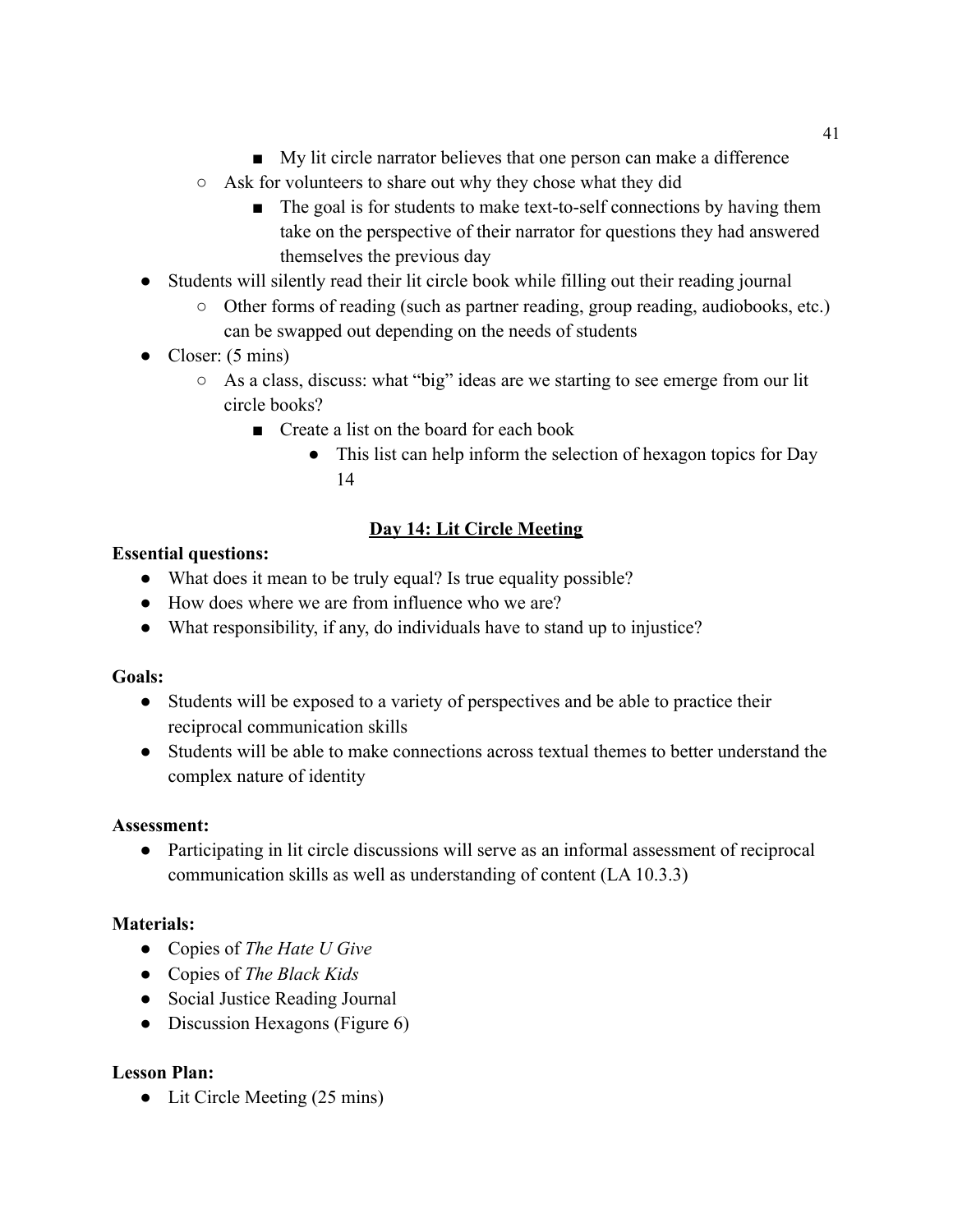- Students will get into their lit circle groups (groups of 4-5) and switch into their new role for the week
	- The "summarizer" will begin by giving a brief overview of the last week's reading
		- What new characters were we introduced to? What major plot developments happened? How did the main character's involvement with social justice shift?
	- The "director" will ask a reflective question about this week's reading, which every member will then have a chance to answer
	- The "luminary" will direct the group to at least 2 important passages to go back and reflect over
		- What questions did these passages spark for the luminary, and for other members of the group?
	- The "connector" will make connections between the book and reality
		- This can include personal, historical, and/or pop culture connections
- During discussion, go around and check student's reading journals for completion
- $\bullet$  Hexagon activity (20 mins)
	- Students will be given a sheet of hexagon with relevant topic/essential ides written on them
		- This list will include 2 "big ideas" (identity (discussed earlier in the week) and activism) and and 8 supporting topics
	- In their lit circle groups, students will aim to create a visual discussion board by connecting hexagons together in a honeycomb fashion. This should result in connections not only being made from one topic to another, but a clear and arguable intersection across various ideas
		- Ex: if students are connecting "police brutality" and "racism," the point where those two hexagons meet should be supported by a textual connection
			- The hope is that students can work through and visualize the connections they are beginning to make in their respective lit circle books, all in a setting where they can discuss with peers
			- The 10 hexagons will theoretically allow students to make over 100,200 different discussion patterns
		- This will be important for continuing our discussion of identity, which is integrated within all aspects of the book/activism
	- Once a lit circle has made connections across all hexagons, they will use the marginal space on the hexagons to explain why they made the connections that they did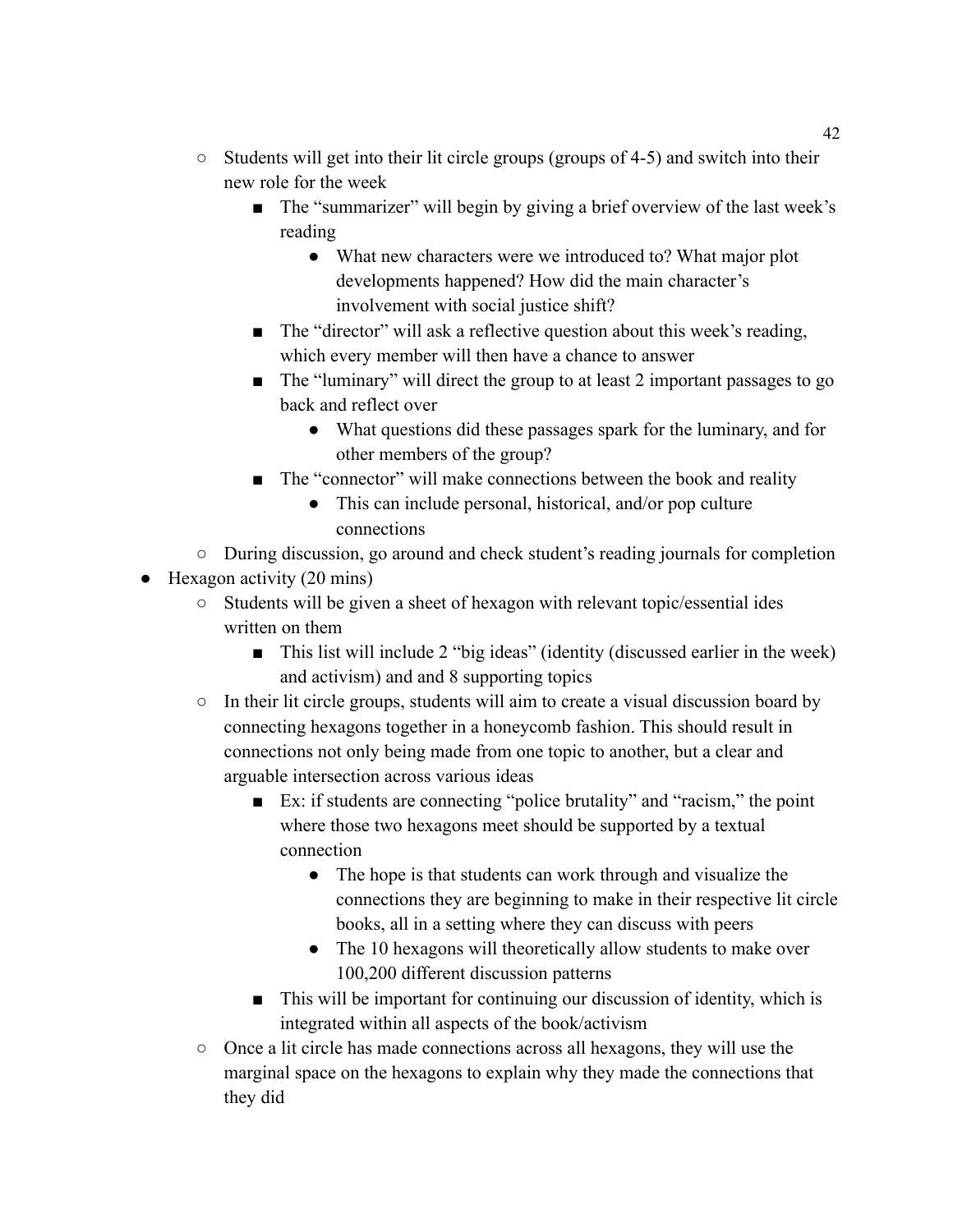- If students have made a connection with a point where 3 hexagons meet, the group should try to verbalize what all three of these points have in common
- Closer: Exit ticket (5 mins)
	- Students will reflect on 1 connection that they made—how did it make them think differently about their main character's identity?

# **Day 15: Flex Day**

• No set lesson plan; day set aside for extra reading/work time, unexpected cancellations, mini-lessons, etc.

# **Optional/Extra Lesson Plan:**

## **● Essential questions:**

- What does it mean to be truly equal? Is true equality possible?
- What can we do to enact change on a personal level?
- **● Goals:**
	- Students will be able to write from a perspective that is different than their own
	- Students will practice their reciprocal communication skills through partner work

## **● Assessment:**

○ The creation of the dialogue poem will serve to scaffold students for their summative project, where they will be asked to work with a member of the opposite lit circle group in order to take on the perspective of their respective narrator and reflect over a historical social movement

## **● Materials:**

- Copies of The Hate U Give
- Copies of The Black Kids
- Paper/Chromebook
- Free write paper

- Intro: Free write (10 mins)
	- On free write paper, students will reflect over the following prompt: We've talked a lot about your character's identity so far; how do you think their identity is influencing your character's decision whether or not to speak out?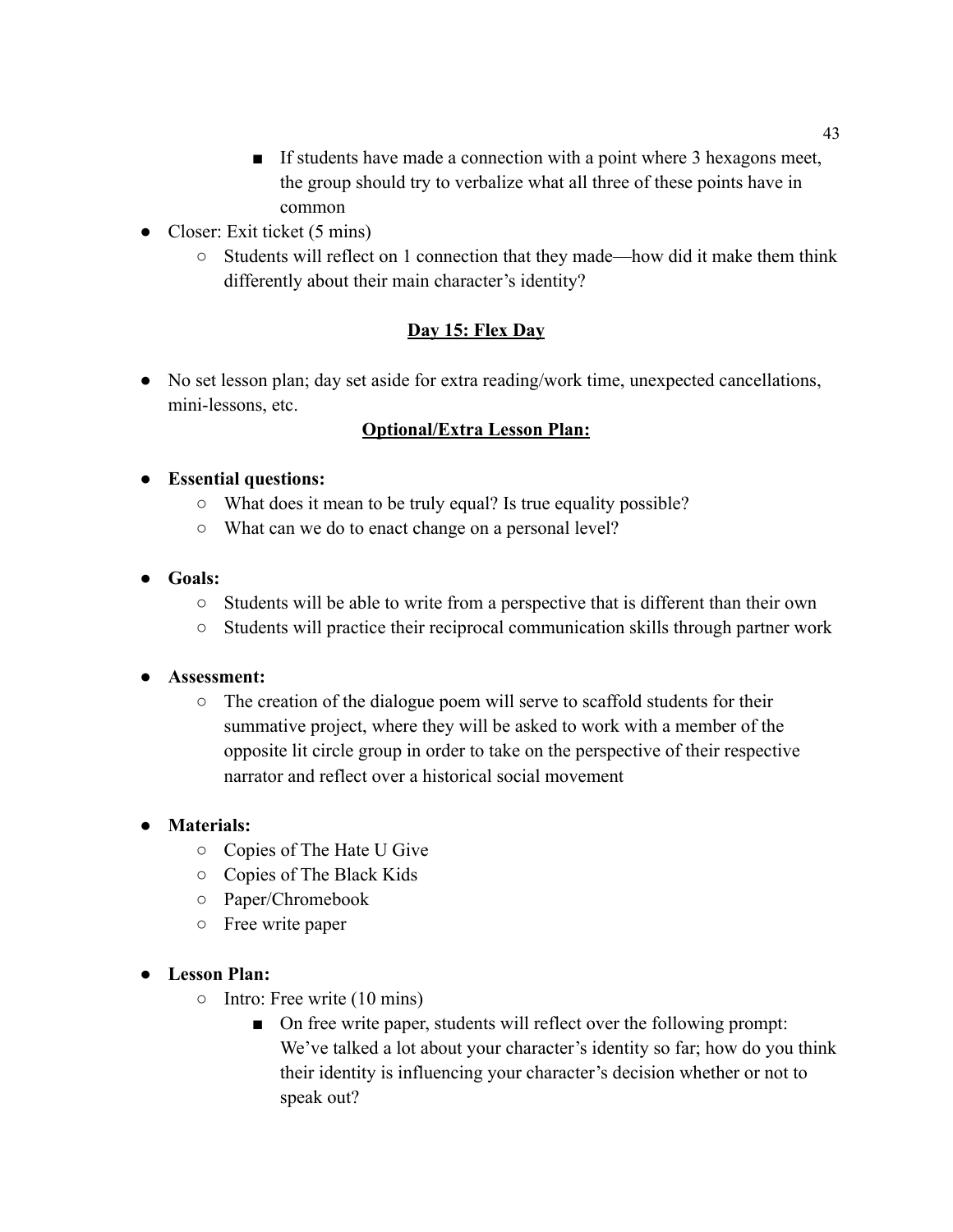- Once finished students should find a partner (ideally a peer from the opposite lit circle book) and share out their ideas
- $\circ$  Class brainstorm (5 mins)
	- As a whole class, share some ideas that were shared between partners
		- Jot answers down on the board to give students some ideas for their dialogue poem
- Dialogue poem introduction (5 mins)
	- Ask students: what is dialogue?
	- Show an example of a dialogue poem
		- [Example poem](https://www.alvordschools.org/cms/lib/CA01900929/Centricity/Domain/3012/Poem%20for%20Two%20Voices%20Veteran%20and%20Soldier.jpg)
			- Idea is that each character's individual voice and perspective is honored, but there will often be some overlap that comes to light that deserves to be highlighted
- Work time (20 mins)
	- Students will work together to create a dialogue poem from the perspectives of their respective lit circle narrators
		- Characters should be having a dialogue over the question: "why should I or shouldn't I speak out?"
- Closer: (10 mins)
	- Groups will join up with another group to share their dialogue poems
		- When finished, students will use the back of their free write paper to reflect: how did the other group's poem differ from your own? How were the poems similar?

# **Day 16: Examining Equality**

## **Essential questions:**

- What does it mean to be truly equal? Is true equality possible?
- What can we do to enact change on an individual level?

#### **Goals:**

- Students will think critically about the complex notion of "equality" and how it appears in our world
- Students will be able to analyze their lit circle text under a social justice lens

#### **Assessment:**

• Completion of the equality paragraph will serve as a formative check for understanding of the ways in which students can apply a complex definition to text-specific examples, and by extension transferring this definition in the form of text-to-self connections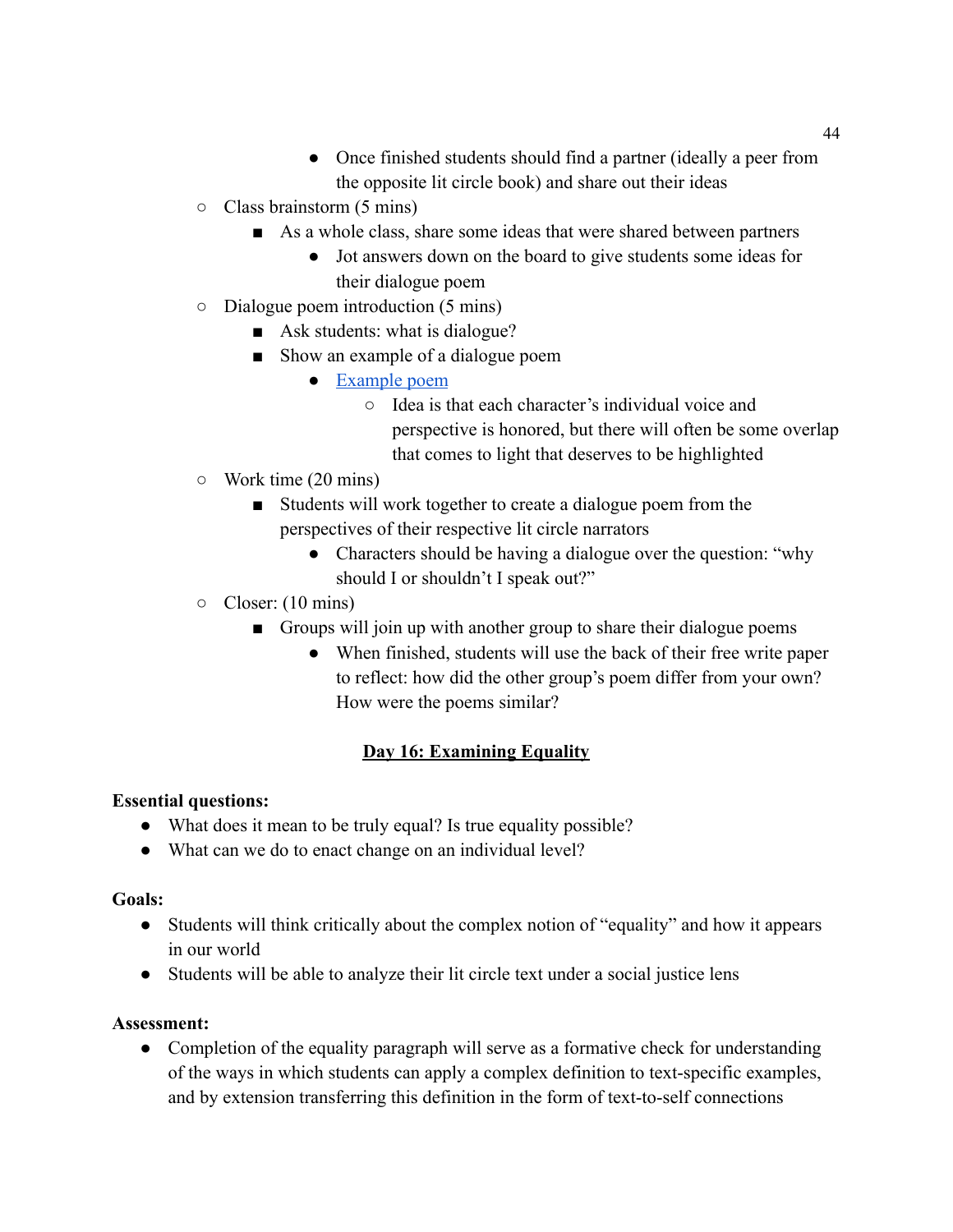### **Materials:**

- Chromebook
- Jamboard
- Copies of *The Hate U Give*
- Copies of *The Black Kids*
- Paper
- Writing utensil

- $\bullet$  Intro: Freewrite (5 mins)
	- Students will freewrite over the prompt "describe a time in your life where you experienced a moment of inequality. How did it make you feel? What about this situation made it unequal?"
- Group work  $(10 \text{ mins})$ 
	- In groups of 4-5, students will discuss what they felt made a situation "unequal"
		- After discussing what has constituted *inequality* in their personal lives, groups will use this list to come up with a cohesive, non-dictionary definition of *equality*
			- Groups will place their definitions on a class jamboard
- Discussion (10 mins)
	- As a class, discuss any similarities and differences that arise from our collective definitions
		- Why is this? What's the difference between equality and equity?
	- Have students jamboard over any instances from their books that they believe is either inherently equal or unequal (include page numbers!)
		- Having multiple student ideas to provide textual support will scaffold students for their formative activity
- What constitutes equality? (20 mins)
	- Introduce students to their formative assessment: they will be writing a paragraph that puts forth a definition of equality, and then they will critically analyze a moment in the text with that definition in mind. Is equality being achieved here? Why or why not?
		- Some questions to get students started (if the Jamboard doesn't inspire them):
			- What have been some turning points for Ashley/Starr?
			- In what moments have Ashley/Starr had a strong emotional reaction to an event?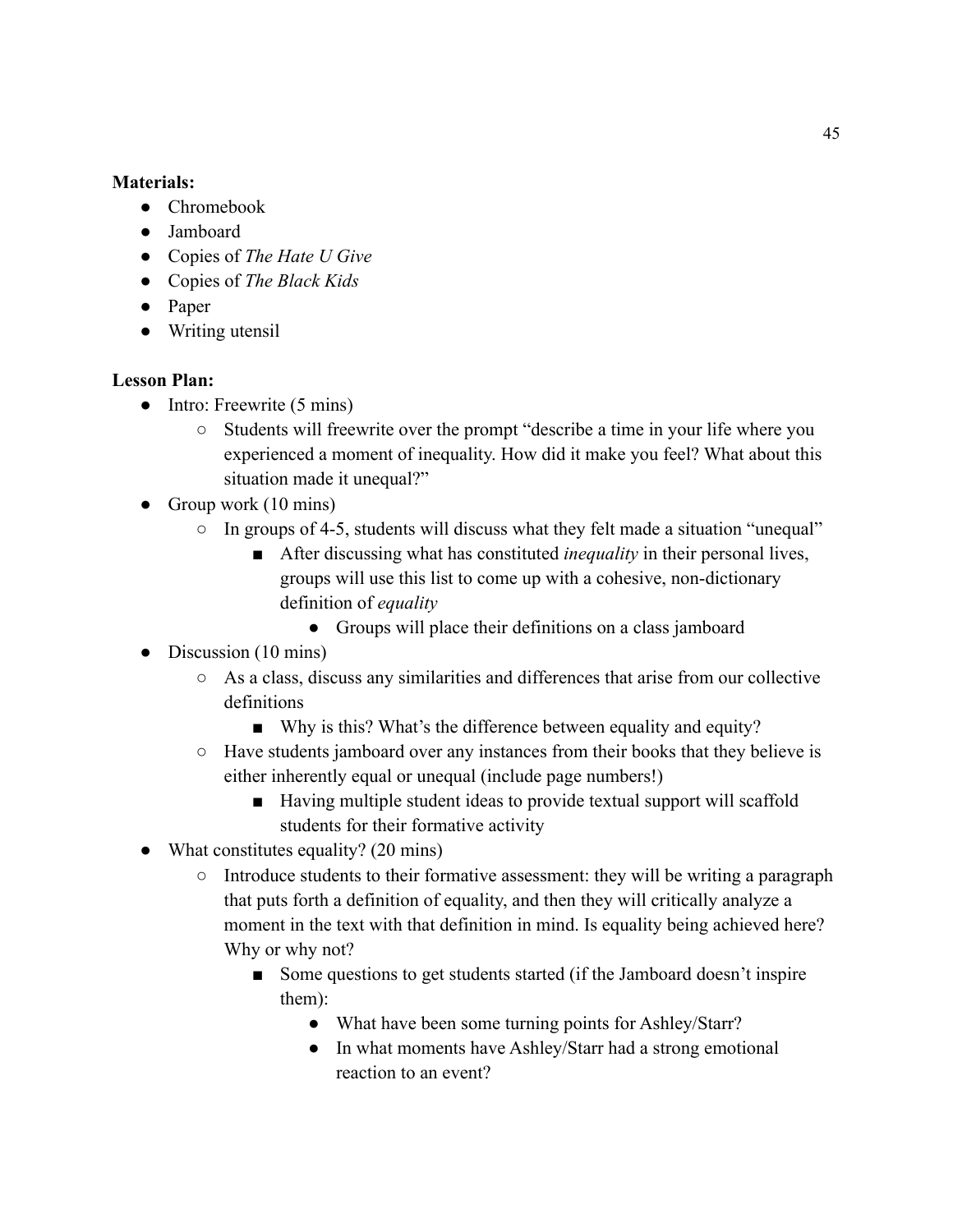- In what moments have our narrators been forced to confront certain ideas about their race?
- Closer  $(5 \text{ mins})$ 
	- $\circ$  Have students go back to their opening statement; why do you think equality—in both your own life and in the novel—is often so difficult to achieve?

## **Day 17: Focused Lit Circle**

## **Essential questions:**

● How does where we are from influence who we are?

### **Goals:**

- Students will be able to make text-to-text connections as it relates to the topic of racial identity
- Students will understand the role of regionality and background in identity

## **Assessment:**

● Participating in lit circle discussions will serve as an informal assessment of reciprocal communication skills as well as understanding of content (LA 10.3.3)

## **Materials:**

- Copies of *The Hate U Give*
- Copies of *The Black Kids*
- Social Justice Reading Journal
- Narrator identity poem

- Reading time (20 mins)
	- $\circ$  In groups of 3-4 (all made up of students reading the same lit circle book), students will take turns reading their lit circle book aloud to each other
- Identity poem circle share-out (20 mins)
	- Students will get out their narrator's identity poem from Day 11
	- Lit circle groups will form an inner and outer circle that faces towards each other, preferably with members of the *same* lit circle book located in the *same* circle
		- Moving clockwise, students will share out the poem they wrote that pertains to their racial identity. They should explain their poem—why did they write what they did?
			- This will both expose students to race as it relates to the other lit circle book, as well as provide students with a new perspective on racial identity within their chosen book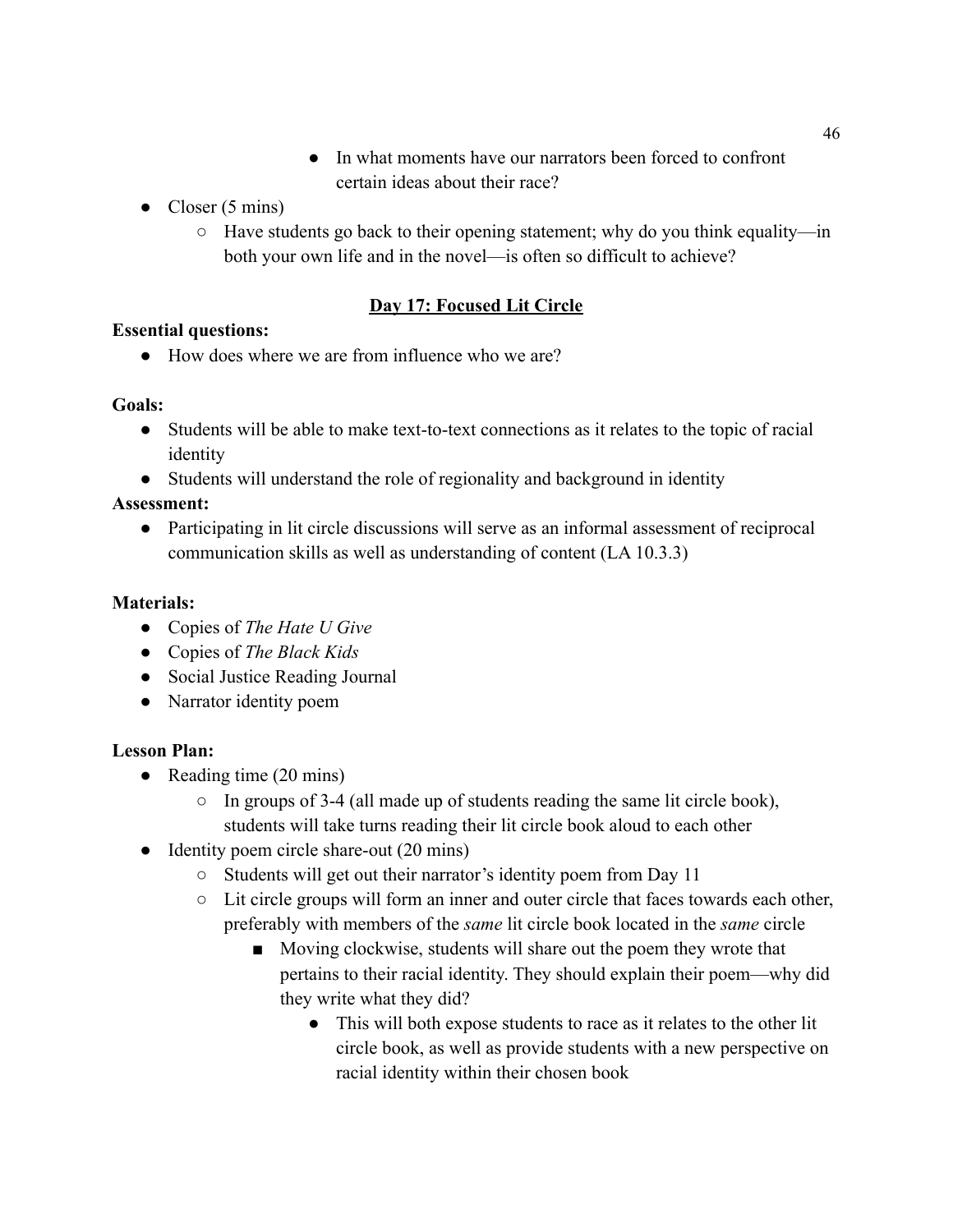- Students will continue moving clockwise and listening to poems until they have completed the poems or time is up (whichever comes first)
- Closer  $(5 \text{ mins})$ 
	- Students will be asked to share-out any similarities and differences they noted between Ashley and Starr's racial identity
		- How did their differing backgrounds change the way they—and we—viewed their racial identity?

# **Day 18: Reading Day**

## **Essential questions:**

- What does it mean to be truly equal? Is true equality possible?
- How does where we are from influence who we are?
- What responsibility, if any, do individuals have to stand up to injustice?

## **Goals:**

- Students will make connections to themes in their lit circle books
- Students will practice close reading strategies to make connections to complex themes in their lit circle books

## **Assessment:**

● Students will complete their reading journals as an indicator of comprehension and critical thinking of essential questions

# **Materials:**

- Lit circle book
- Social Justice Reading Journal (Figure 3)
- Freewrite paper

- $\bullet$  Intro: Free write (5 mins)
	- Based on what you've seen in your own experiences/in the book, do you believe true equality is possible? Why or why not?
		- Remember: equality extends beyond the idea of race!
- Students will silently read their lit circle book while filling out their reading journal
	- Other forms of reading (such as partner reading, group reading, audiobooks, etc.) can be swapped out depending on the needs of students
- Closer  $(5 \text{ mins})$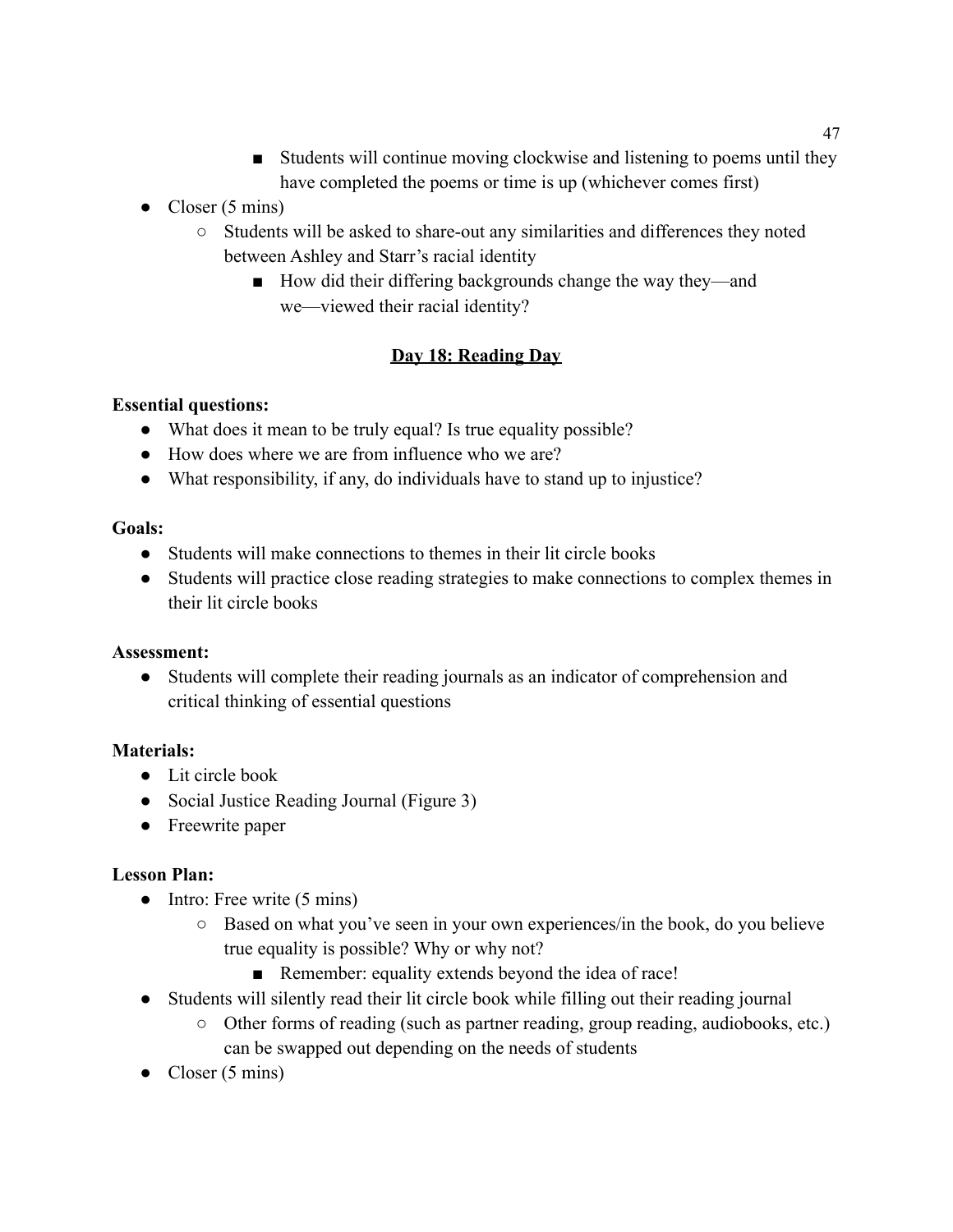○ Students should share their free write answers with a partner. Then discuss: do you think your narrator believes equality is possible? Why or why not?

## **Day 19: Lit Circle Meeting**

### **Essential questions:**

- What does it mean to be truly equal? Is true equality possible?
- How does where we are from influence who we are?
- What responsibility, if any, do individuals have to stand up to injustice?

## **Goals:**

● Students will be able to make text-to-world connections in relation to their definition of equality

### **Assessment:**

- Participating in lit circle discussions will serve as an informal assessment of reciprocal communication skills as well as understanding of content (LA 10.3.3)
- The powerpoints that students create will serve as a check for understanding of the way equality has been historically denied from racial movements

### **Materials:**

- Copies of The Hate U Give
- Copies of The Black Kids
- Social Justice Reading Journal
- Google slides

- Intro: Attendance question (5 mins)
	- Why do you think racial inequality is still so prevalent today?
		- Students will share with a partner, then volunteers will be asked to share out their answers with the whole class
- Lit Circle Meeting (25 mins)
	- Students will get into their lit circle groups (groups of 4-5) and switch into their new role for the week
		- The "summarizer" will begin by giving a brief overview of the last week's reading
			- What new characters were we introduced to? What major plot developments happened? How did the main character's involvement with social justice shift?
		- The "director" will ask a reflective question about this week's reading, which every member will then have a chance to answer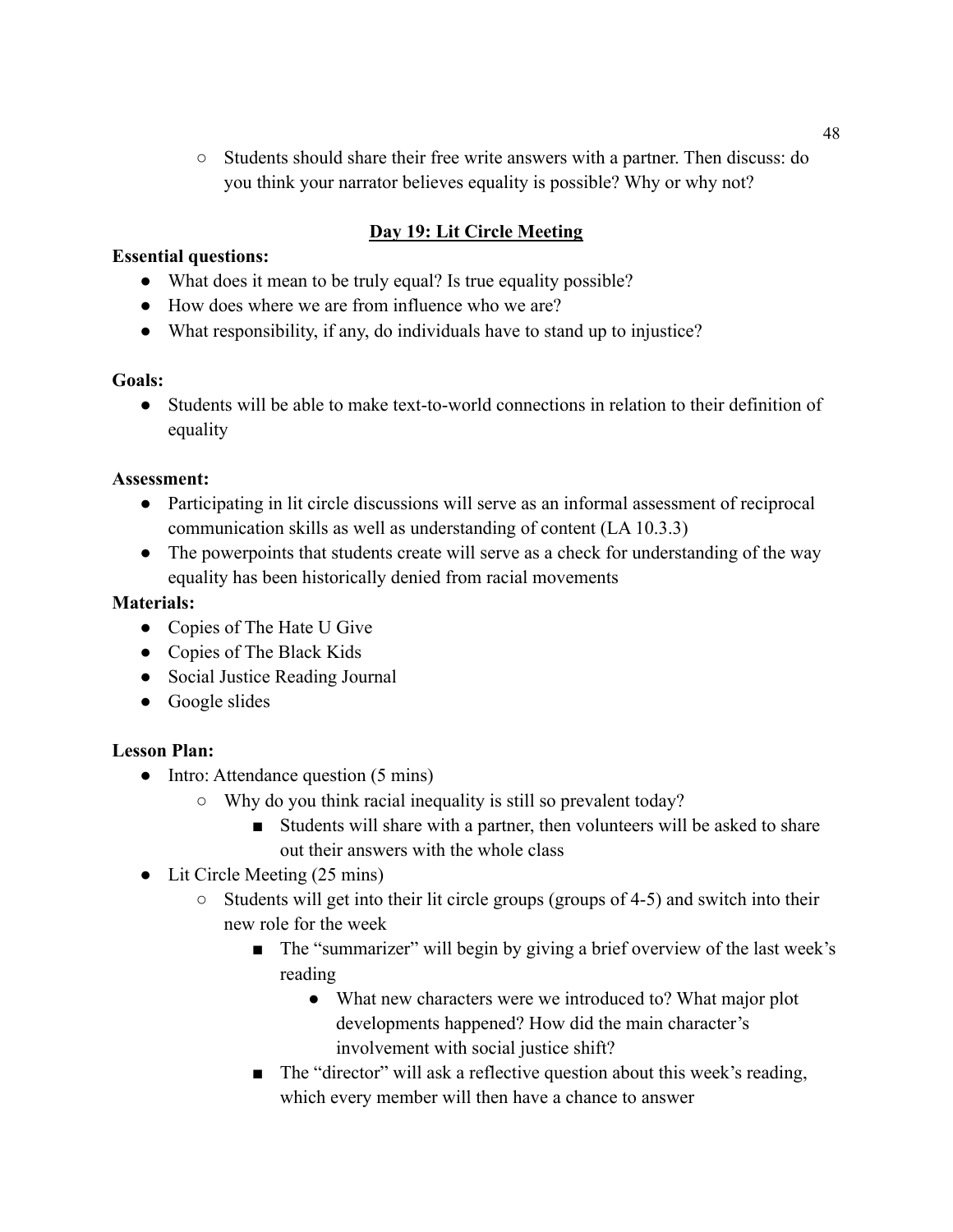- The "luminary" will direct the group to at least 2 important passages to go back and reflect over
	- What questions did these passages spark for the luminary, and for other members of the group?
- The "connector" will make connections between the book and reality
	- This can include personal, historical, and/or pop culture connections
- During discussion, go around and check student's reading journals for completion
- Historical examples of inequality (23 mins)
	- $\circ$  In order to better understand the history of racial equality that the lit circle books are based in, students will work with their groups to conduct a mini-research project
		- Randomly assign groups to create a presentation and teach the class over one of the following:
			- Tulsa race massacre, Rodney King, Trayvon Martin, George Floyd, and Breonna Taylor, Emmett Till
			- Slides the presentation should include:
				- Background: what happened?
				- Parties: who was involved in the incident?
				- Reaction: What was the public's reaction to this incident?
					- If there was a call for change, what "change" was being advocated for?
						- Was there a resistance to this call?
				- Outcome: what was the outcome of this incident? Has there been a lasting change?
				- Application of your definition: apply your group's definition of equality from Day 16. Was equality ultimately achieved? Why or why not
					- Presentations should also include pictures, when appropriate
		- Lit circle groups should work together to create this presentation
- Closer  $(2 \text{ mins})$ 
	- Students should make a plan for finishing this assignment (if not already done), as well as who will present what slide on Day 20

# **Day 20: Advocating for Change**

# **Essential questions:**

● What makes a movement?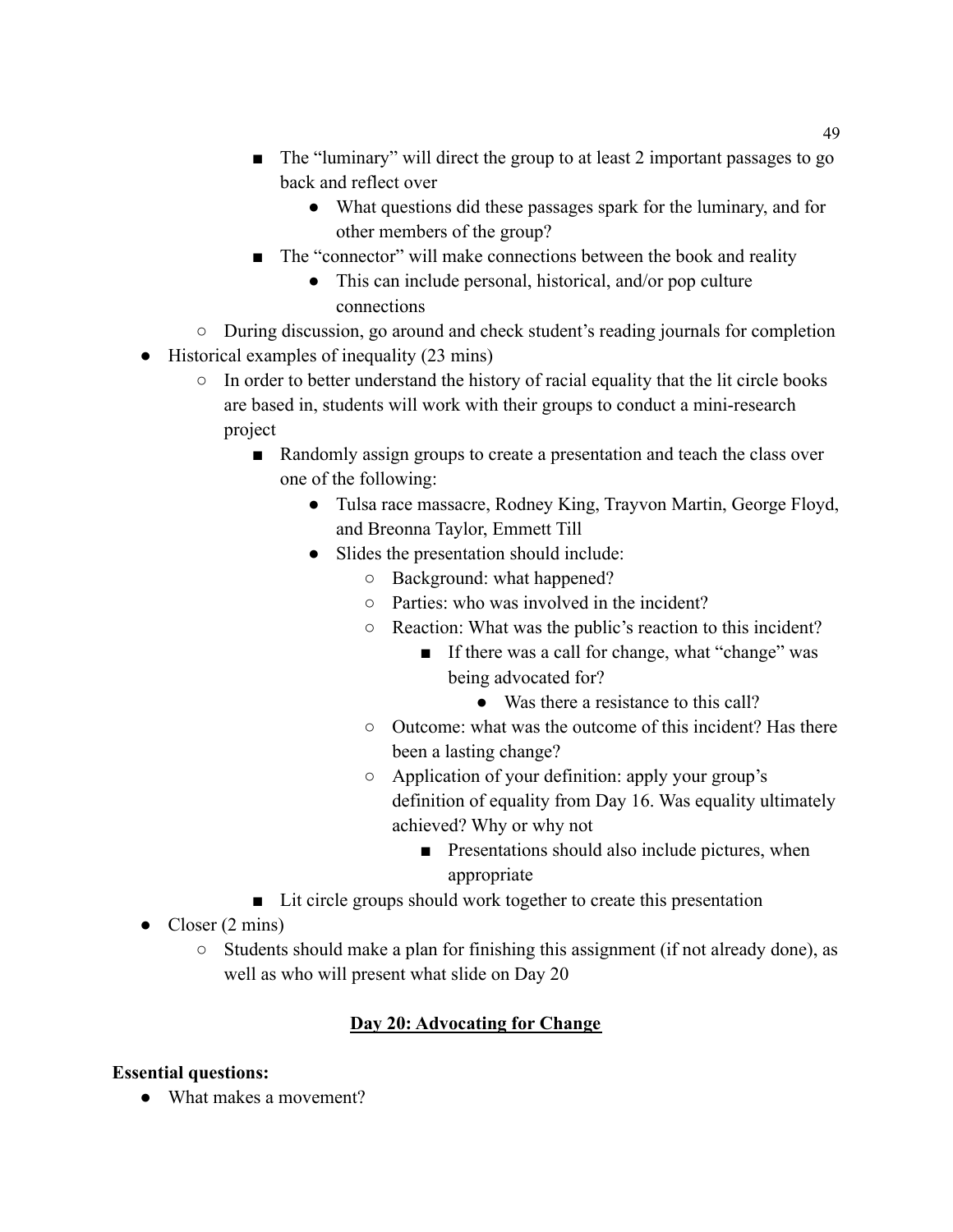- What responsibility, if any, do individuals have to stand up to injustice?
- What impact does the media have in enacting change?

## **Goals:**

- Students will be able to think critically about the ways in which people have advocated for change in the past
- Students will understand how technology has changed the nature of social movements

## **Assessment:**

• Participation in the Google slides presentation and the discussion that follows will serve as an informal assessment of an understanding of the intersection between race and social movements; likewise, student participation will benefit students for their summative assessment over varying social movements

# **Materials:**

- Freewrite paper
- Writing utensil
- Google slides

- Intro: Attendance question (5 mins)
	- Had you heard of the person/event you researched before yesterday? If so, when? If not, are you surprised?
		- Students will talk with a partner, then volunteers will be asked to share with the class
- Presentations (20 mins)
	- Lit circle groups from Day 19 will present their mini-research slides to the class
- Historical connection (20 mins)
	- Number students off from 1-4, then have them separate into groups. Each group will be in charge of discussing one question
		- 1. Think back to our historical timeline of social movements. How are the reactions to these instances of racial/police brutality similar to or different from social movements over different issues?
		- 2. What role has social media played in bringing instances of brutality/discrimination to light? In what ways (if any) do you think this has changed the way activism is seen in modern movements?
		- 3. In Citizen, Claudia Rankine writes "How difficult is it for one body to feel the injustice wheeled at another? Are the tensions, the recognitions, the disappointments, and the failures that exploded in the riots too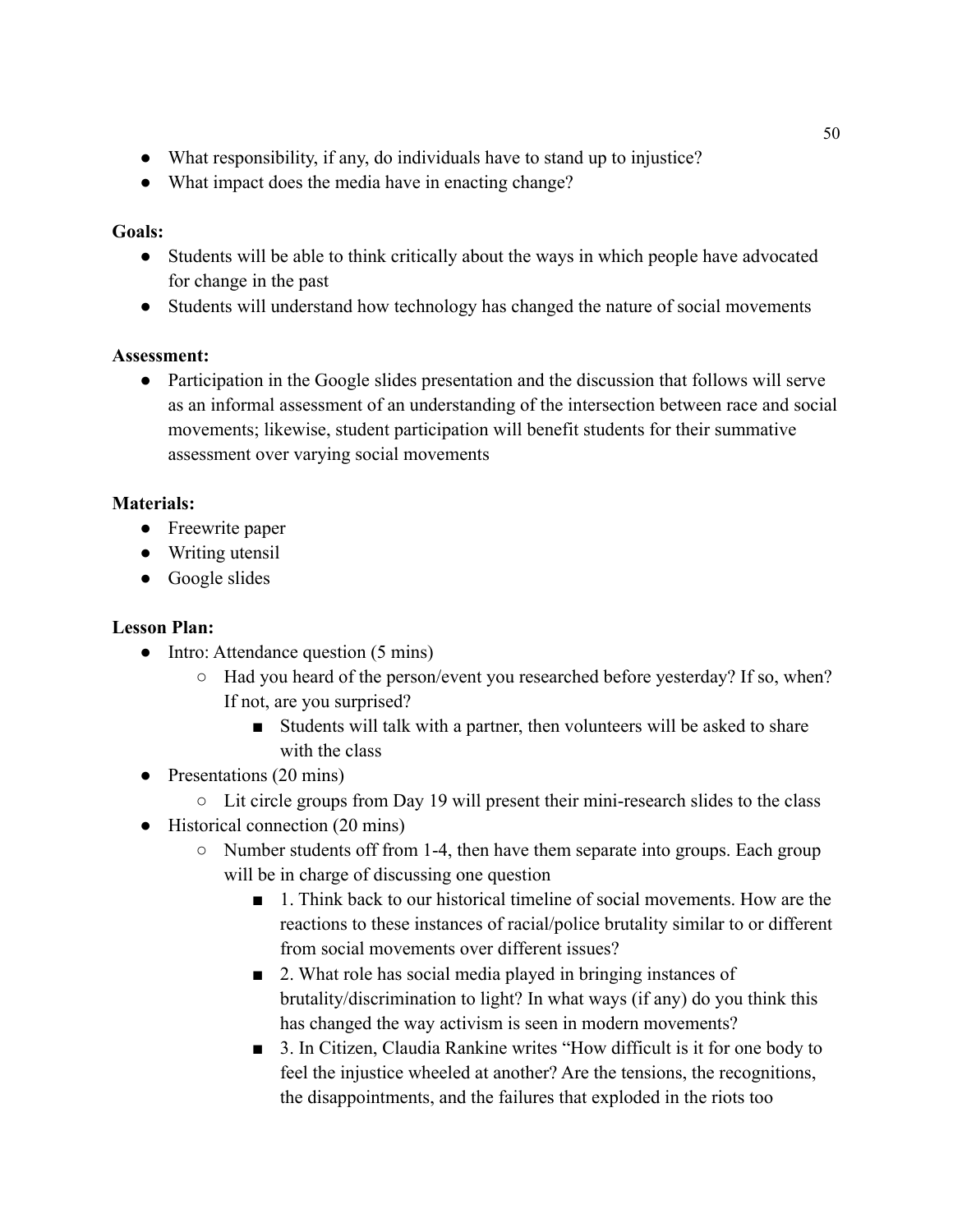foreign?" Think back to the most recent movements. Have Americans begun to recognize the "injustice wheeled at another," or is there still a disconnect?

- Why do you think some people stay silent on issues of racism, even when instances like those in our powerpoints receive national attention?
- After discussing for about 10 mins, students will come back together to share out contributions to the whole group
- Closer  $(5 \text{ mins})$ 
	- Students will freewrite over the following prompt: "why do you think it takes a tragedy/atrocity to get the public to act? How do you see this idea taking shape in *The Black Kids*/*The Hate U Give*?"

# **Day 21: Writing Letters for Change**

## **Essential questions:**

- What responsibility, if any, do individuals have to stand up to injustice?
- What can we do to enact change on an individual level?

### **Goals:**

- Students will be able to effectively use persuasive writing techniques and textual evidence in order to participate in a form of activism
- Students will better understand the driving force behind social movements by applying their knowledge in a real-world context

## **Assessment:**

• The persuasive letter to an audience of the student's choice will serve as a formative check for understanding of the ways in which one's voice can be used to enact change

## **Materials:**

- Chromebooks
- Copies of Meghan Markle's [open letter](https://paidleaveforall.org/theduchessofsussex/)
- Letter Writing Template (Figure 7)

- Intro: Attendance question (10 mins)
	- Have students reflect over the question "what is one real-world problem that you wish would be solved? (Be specific—try to think more broadly that "racism" or "discrimination")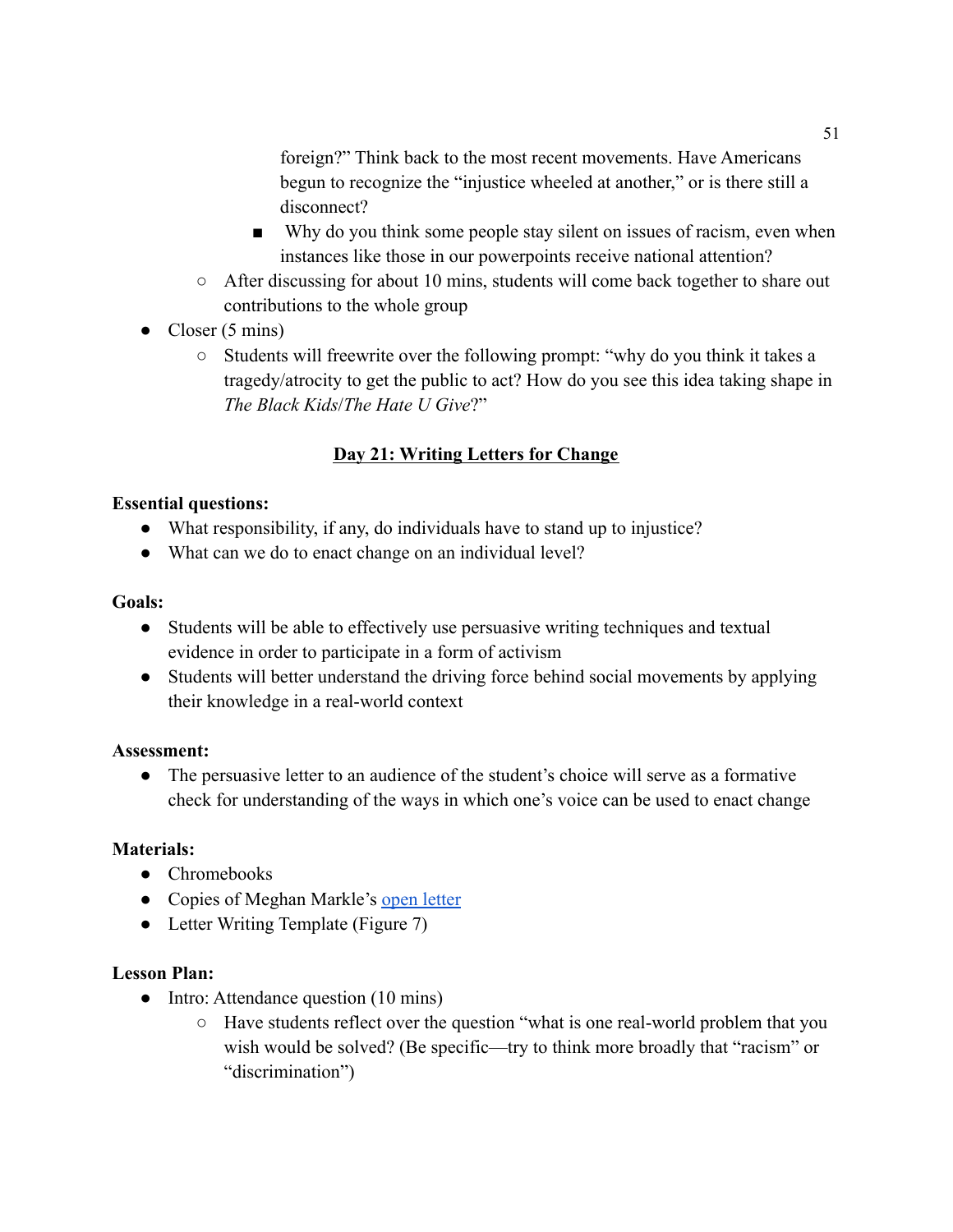- Students will share their answers with partners, then volunteers will be asked to share with the whole group
- As a whole class, brainstorm: what are some ways we've seen people advocating for these issues in "real life?" What sort of change can you, as teens, participate in right now?
	- (Remind students that advocating/change does not only have to refer to racial justice)
	- Jot down ideas on the board
- Example letter  $(15 \text{ mins})$ 
	- Pass out copies of "Paid Leave for All" speech by Meghan Markle, addressed to U.S. Senate leaders
		- While doing so, ask students who Meghan Markle is (fill in any gaps so that students can better understand the context of the letter)
		- Read the letter out loud. While doing so, students should be annotating for 2 things:
			- What sort of formatting makes it clear to me that this is a letter?
			- What does Markle do to persuade the audience that "paid leave for all" is important?
		- When done, have students share out some of their annotations with the class
- Personal letter (25 mins)
	- Pass out and project the "letter writing template" on the board
		- Connect the template to Markle's letter: who was she addressing the letter to? What was her call to action?
			- Reiterate that this format doesn't necessarily have to be followed, but it is a good starting point for first-time letter-writers
		- Have students write their *own* letter to a person of power advocating for change for a specific problem
			- If students are stumped for ideas, they should think back to the problem they identified in the attendance question

# **Day 22: Focused Lit Circle Meeting**

## **Essential questions:**

- What responsibility, if any, do individuals have to stand up to injustice?
- What makes a movement?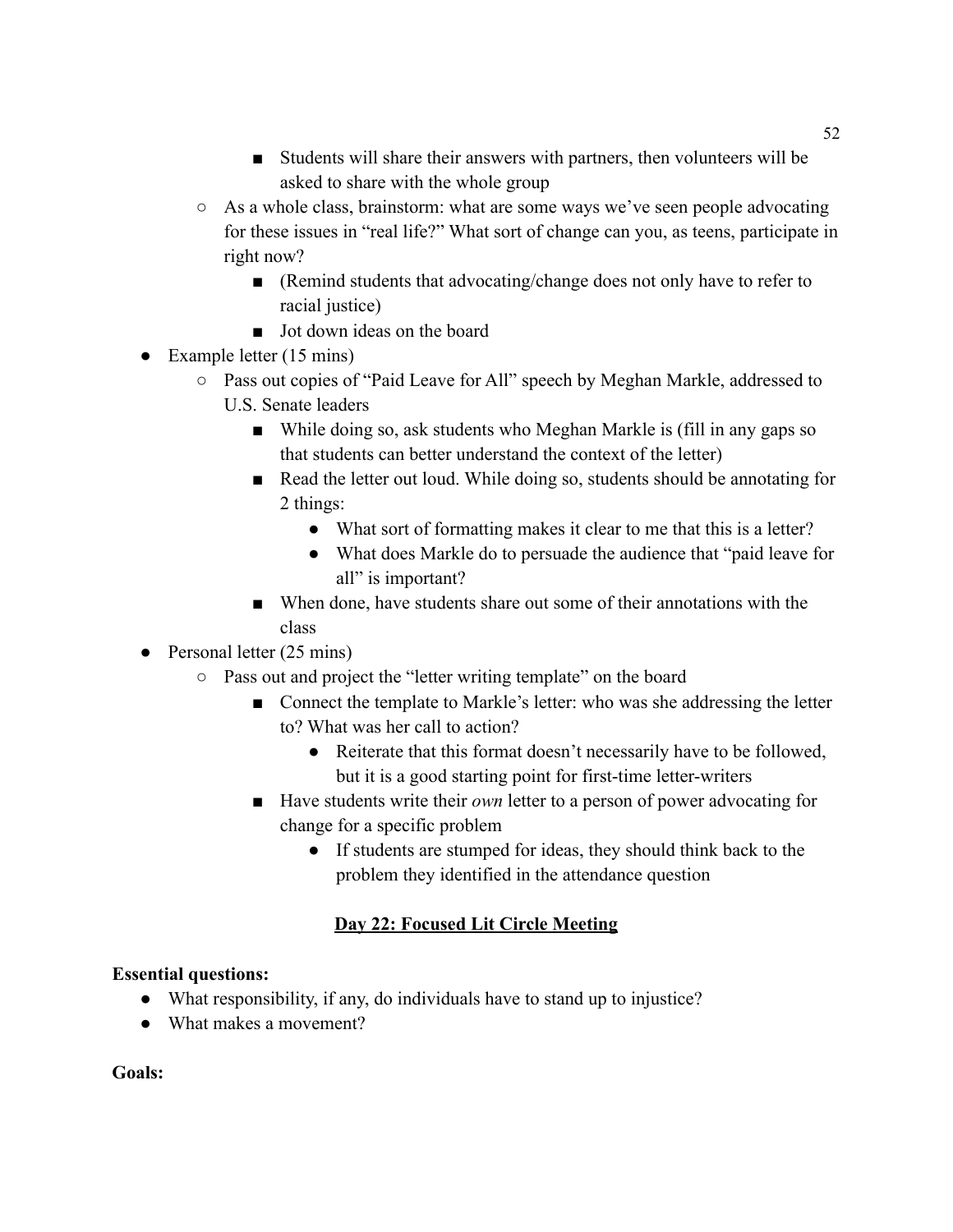- Students will be able to comprehend complex texts and communicate findings in a group setting
- Students will utilize the benefits of peer voices to think critically about complex themes in their lit circle books

● Participating in lit circle discussions will serve as an informal assessment of reciprocal communication skills as well as understanding of content (LA 10.3.3)

### **Materials:**

- Copies of *The Hate U Give*
- Copies of *The Black Kids*
- Freewrite paper

### **Lesson Plan:**

- $\bullet$  Intro: Free write (5 mins)
	- Have students free write over the following question: why do you or don't you choose to speak out against issues that bother you?
- Reading time  $(20 \text{ mins})$ 
	- $\circ$  In groups of 3-4 (all made up of students reading the same lit circle book), students will take turns reading their lit circle book aloud to each other
- Drawbacks to advocating (20 mins)
	- $\circ$  Have students brainstorm (as a group) the reasons why people don't speak out against injustice in "real life"
		- Think back to attendance question for ideas
	- Have groups reflect over the following question: "In both *The Black Kids* and *The Hate U Give*, the decision on whether or not to stand up for what you believe in serves as one of the central conflicts in the book. Why do some characters in the book stay silent for so long?"
		- Connect back to list of reasons
- Closer  $(5 \text{ mins})$ 
	- On the back of their free write paper, have students make a prediction: as you reach the end of the book, do you think your main character will "speak out?" Why or why not?

## **Day 23: Reading Day**

#### **Essential questions:**

• What does it mean to be truly equal? Is true equality possible?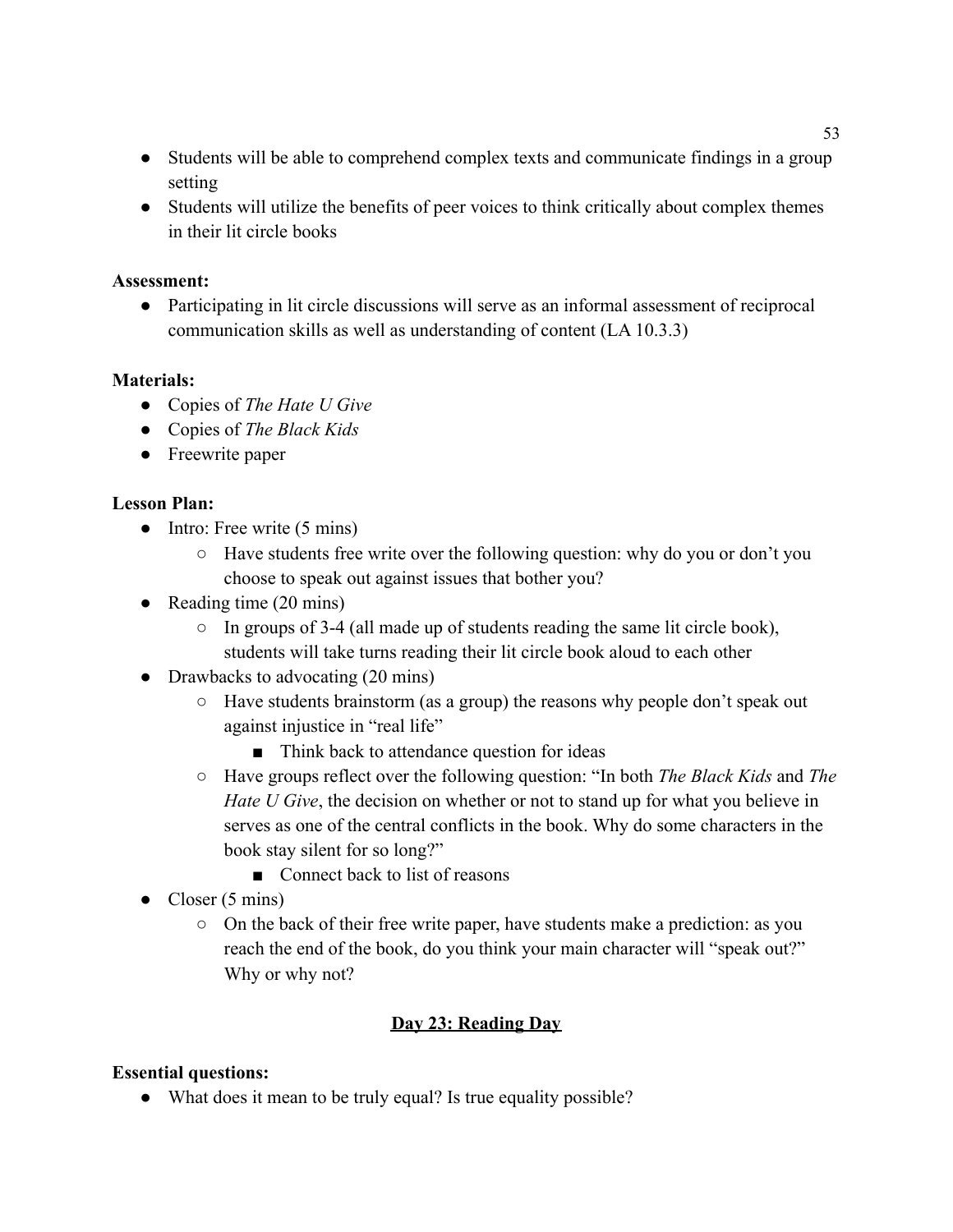- How does where we are from influence who we are?
- What responsibility, if any, do individuals have to stand up to injustice?

### **Goals:**

- Students will make connections to themes in their lit circle books
- Students will practice their reading comprehension skills, aided in part by their reading guides

### **Assessment:**

● Students will complete their reading journals as an indicator of comprehension and critical thinking of essential questions

## **Materials:**

- Lit circle book
- Social Justice Reading Journal (Figure 3)

## **Lesson Plan:**

- Intro: Attendance question (5 mins)
	- Share out your predictions from yesterday with a partner (will your main character speak out? Why or why not?)
		- Ask for volunteers from each book to share with the whole group
- Students will silently read their lit circle book while filling out their reading journal
	- Other forms of reading (such as partner reading, group reading, audiobooks, etc.) can be swapped out depending on the needs of students
- Closer:  $(5 \text{ mins})$ 
	- $\circ$  As a whole group, discuss: if your novel were to take place today (2020s), what methods of advocating do you think Starr and Ashley might use?
		- Think about the advocating we have seen concerning recent issues

## **Day 24: Lit Circle Meeting**

#### **Essential questions:**

- What responsibility, if any, do individuals have to stand up to injustice?
- What can we do to enact change on an individual level?

- Students will be able to reflect on the writing process in order to strengthen their writing
- Students will be exposed to a variety of perspectives and be able to practice their reciprocal communication skills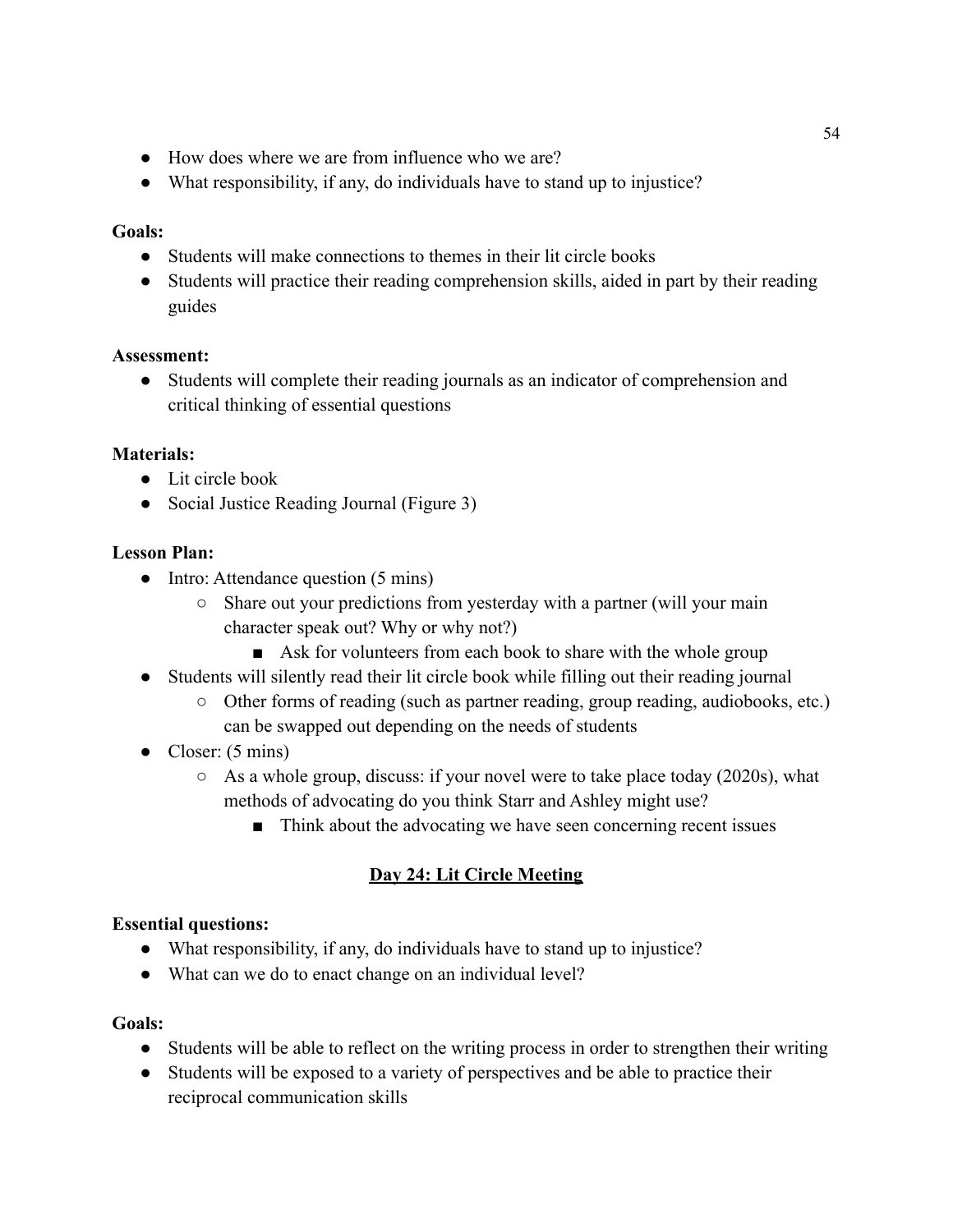- Participating in lit circle discussions will serve as an informal assessment of reciprocal communication skills as well as understanding of content (LA 10.3.3)
- Participating in a peer review will serve as a check for understanding in the purpose of writing to representatives (LA 10.2.2)

## **Materials:**

- Reading journal
- Activism letter from Lesson 21
- Stamps and envelopes
- Copies of *The Hate U Give*
- Copies of *The Black Kids*

- Lit Circle Meeting (25 mins)
	- Students will get into their lit circle groups (groups of 4-5) and switch into their new role for the week
		- The "summarizer" will begin by giving a brief overview of the last week's reading
			- What new characters were we introduced to? What major plot developments happened? How did the main character's involvement with social justice shift?
		- The "director" will ask a reflective question about this week's reading, which every member will then have a chance to answer
		- The "luminary" will direct the group to at least 2 important passages to go back and reflect over
			- What questions did these passages spark for the luminary, and for other members of the group?
		- The "connector" will make connections between the book and reality
			- This can include personal, historical, and/or pop culture connections
	- During discussion, go around and check student's reading journals for completion
- Peer Review (20 mins)
	- $\circ$  In lit circle group pairs, students will trade letters from day 21 and identify the following:
		- What is the purpose of the letter/what is the call to action?
		- Is the tone of the letter appropriate for its recipient?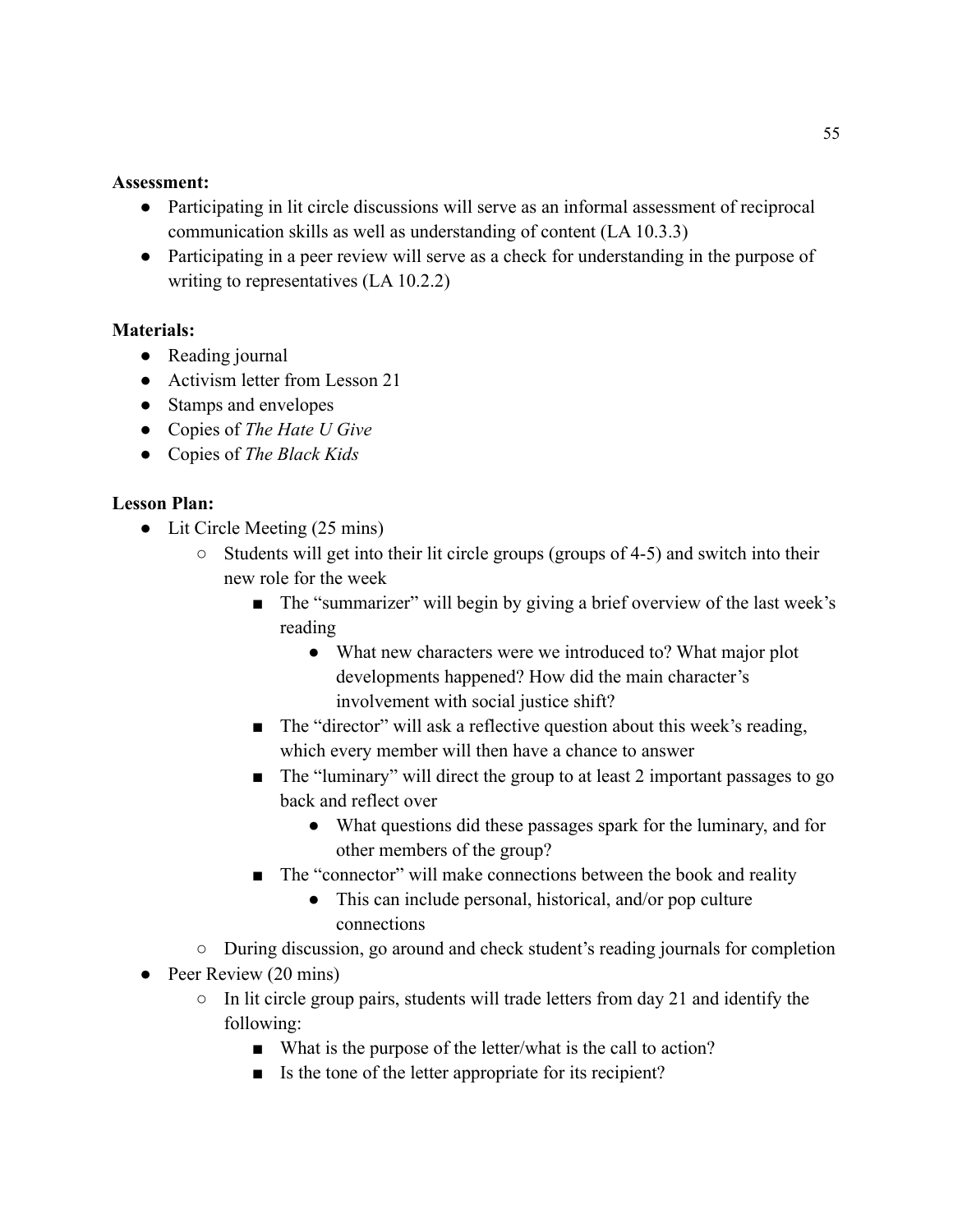- What evidence, either personal or factual, does the sender use to strengthen their argument?
- If students feel comfortable, they will then share out their letters to their lit circle group
	- In your group, reflect: how is the content similar to or different from the ways in which Starr or Ashley have reacted to the movements around them?
- Closure (5 mins)
	- Envelopes and stamps will be provided for students who want to send out their **letter** 
		- This is also the time to help students send their letters via email, especially if their audience better fits this mode of communication

# **Day 25: Movements through Media**

## **Essential questions:**

- What impact does the media have in enacting change?
- What responsibility, if any, do individuals have to stand up to injustice?

## **Goals:**

- Students will continue to reflect on the historic nature of racial inequality and protest, and will be able to examine how that has impacted our world today
- Students will understand how activism can be achieved across various platforms and modes of speaking

## **Assessment:**

● Analyzing the purpose and effectiveness of activism through podcasts will prepare students to research, write, and produce a summative podcast over a movement of their choice

# **Materials:**

- [Podcast:](https://www.npr.org/2019/02/12/693878396/on-the-shoulders-of-giants) "On the Shoulders of Giants" from NPR's *Throughline*
- Podcast Listening Guide (Figure 8)

- Intro: Attendance question (5 mins)
	- In partners, have students discuss the following question: Are you a fan of podcasts? Why or why not?
		- Have volunteers share out answers with the whole group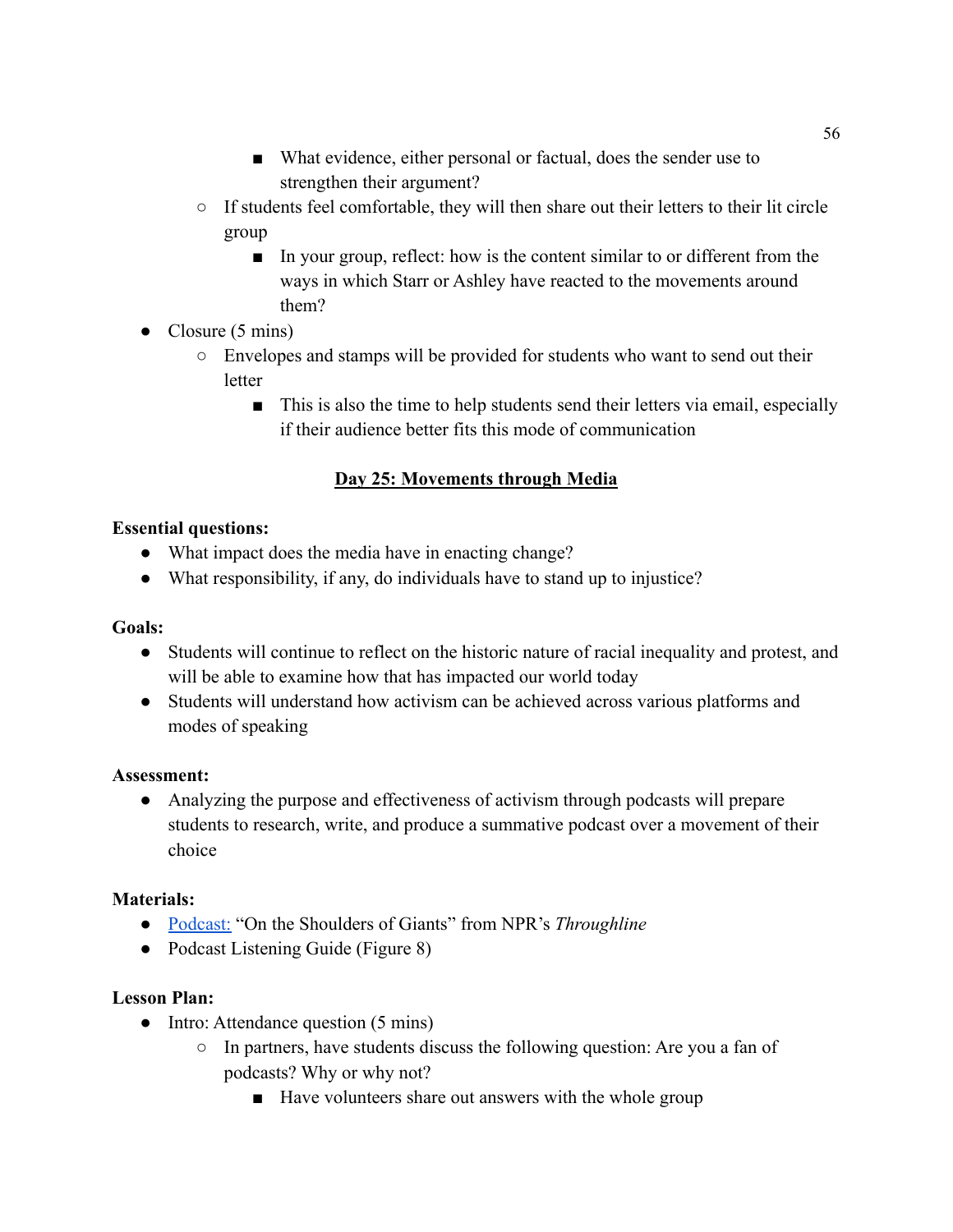- Podcast (40 mins)
	- Play "On the Shoulders of Giants" from NPR's *Throughline*
		- While listening, students should be filling out the podcast listening guide (Figure 8)
- $\bullet$  Closer: (5 mins)
	- After listening, students will independently fill out the "reflection" section of the podcast listening guide

# **Day 26: Flex Day**

● No set lesson plan; day set aside for extra reading/work time, unexpected cancellations, mini-lessons, etc.

# **Optional/Extra Lesson Plan:**

## **Essential questions:**

- What impact does the media have in enacting change?
- What responsibility, if any, do individuals have to stand up to injustice?

## **Goals:**

- Students will continue to reflect on the historic nature of racial inequality and protest, and will be able to examine how that has impacted our world today
- Students will understand how activism can be achieved across various platforms and modes of speaking

## **Assessment:**

● An examination of podcasts and reflection on their style/effectiveness will continue to serve as scaffolding for the summative project

## **Materials:**

- Paper
- Chromebooks
- Headphones (ideally)

- Intro: Attendance question (5 mins)
	- Start thinking about your own summative project: if you had to create a podcast over a particular topic/movement, what would you choose and why?
		- Have students share with a partner, then ask for volunteers to share out with the whole class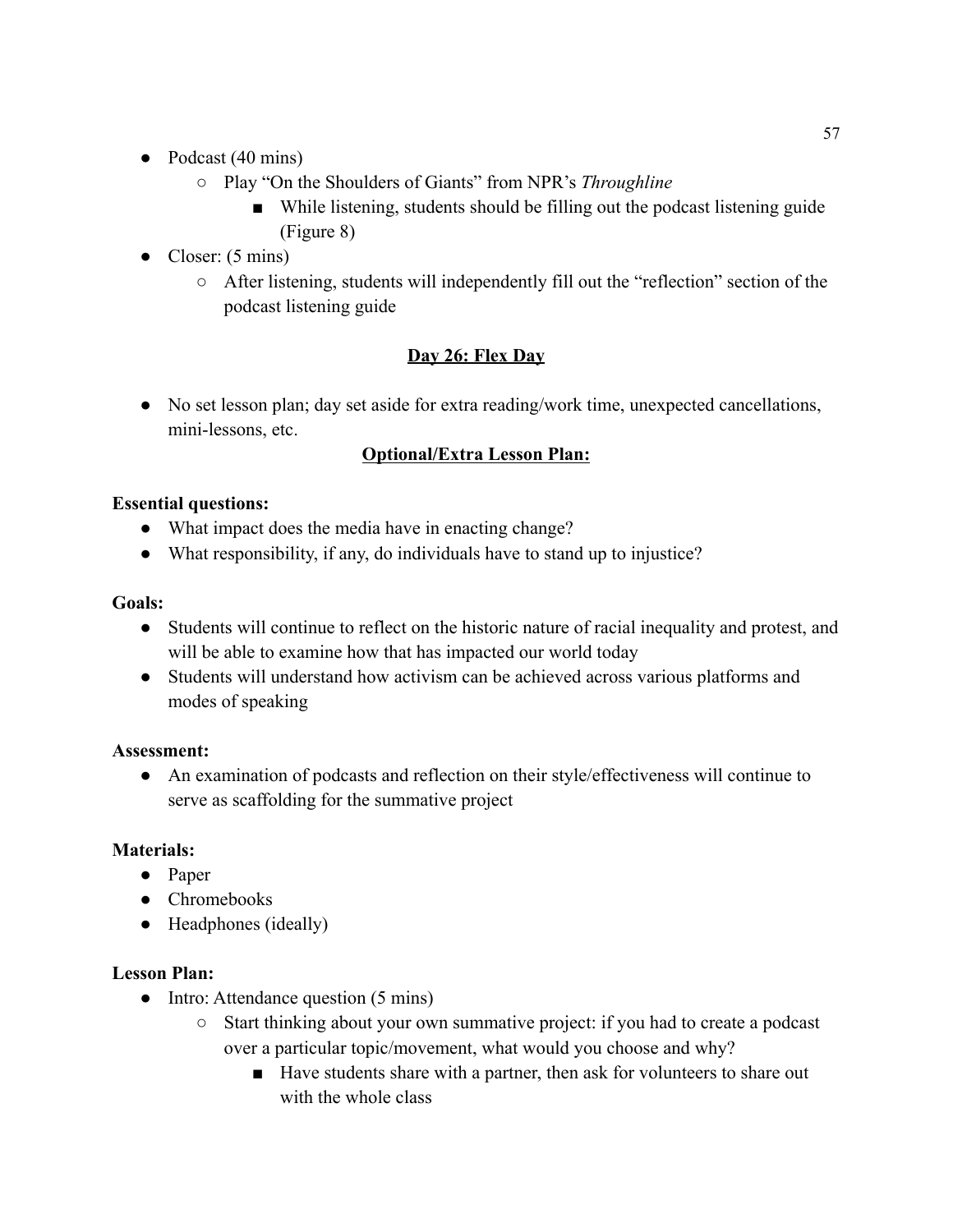- Podcast exploration: (40 mins)
	- Give students time to explore some podcasts over their chosen (historical) subject
		- Some helpful sites to direct students to: Spotify, Apple Podcasts, NPR, YouTube
	- Students can explore any movement that interests them, but while listening they should be taking notes:
		- What sort of stylistic choices are standing out to you about this podcast?
			- What does the host do to keep its listeners engaged?
		- How does the podcast inform you about a movement in a new and interesting way?
- Closer: (5 mins)
	- $\circ$  On the back of the paper students were taking notes on, reflect: what did you like about this podcast? Is there anything you didn't like? Are there any stylistic choices you're hoping to model in your own summative project?

# **Day 27: Focused Lit Circle Meeting**

## **Essential questions:**

- What does it mean to be truly equal? Is true equality possible?
- How does where we are from influence who we are?
- What responsibility, if any, do individuals have to stand up to injustice?

## **Goals:**

- Students will think critically about the themes in their lit circle novels, specifically as to how those themes play out in their reality
- Students will be able to practice reciprocal communication skills to both communicate and understand complex ideas about the themes in the lit circle texts

## **Assessment:**

- Participating in lit circle discussions will serve as an informal assessment of reciprocal communication skills as well as understanding of content (LA 10.3.3)
- The questions that students come up with in their group will serve as a check for understanding of how to write good discussion questions, as well as reflection over the unit as a whole

# **Materials:**

- Copies of *The Hate U Give*
- Copies of *The Black Kids*
- Strips of paper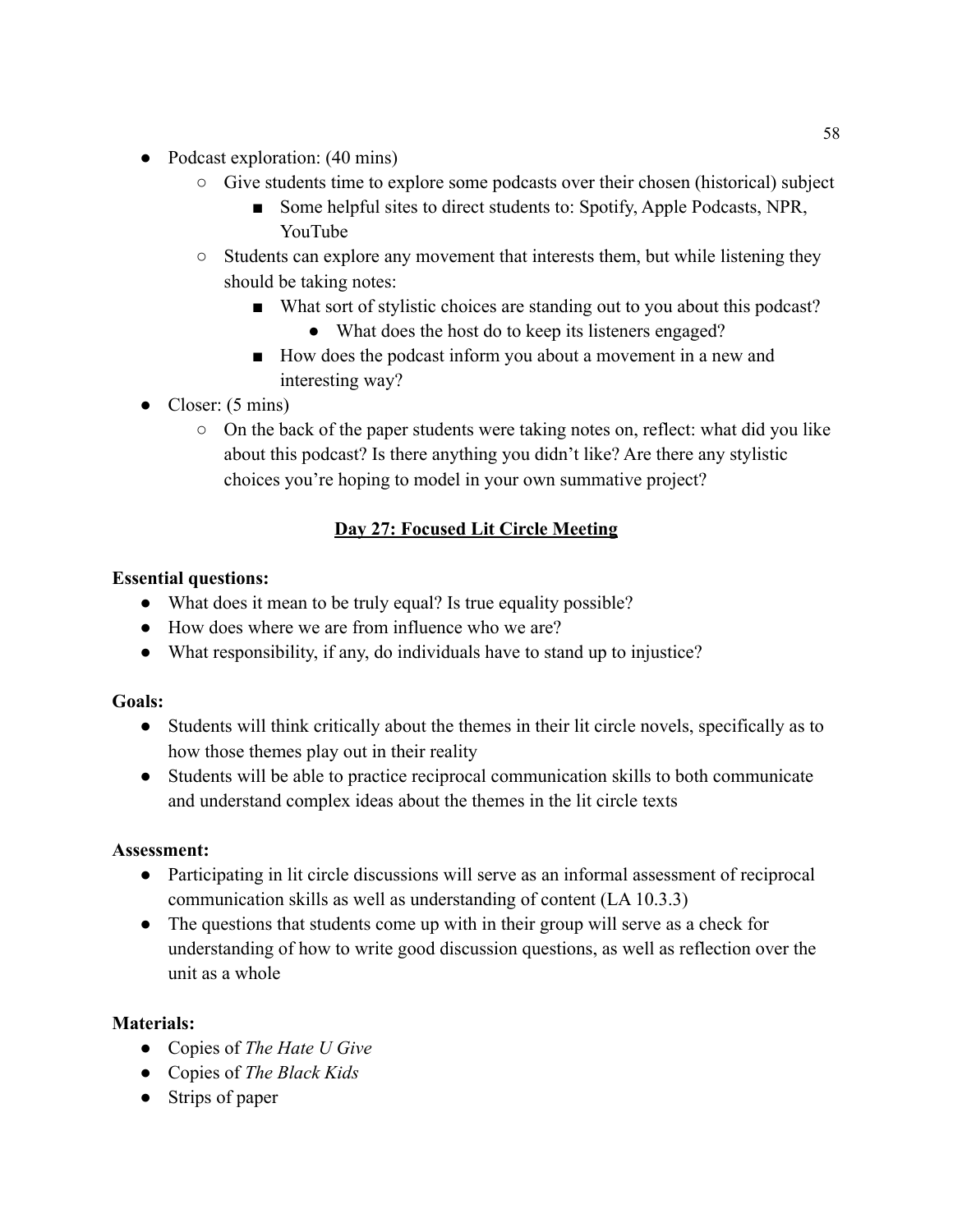- Paper
- Writing utensil

# **Lesson Plan:**

- Intro: Attendance question (5 mins)
	- In today's modern age, what do you think is the most effective way to get information across to other people?
		- Students will share with their partner, then volunteers will be asked to share with the whole class
- Reading time  $(20 \text{ mins})$ 
	- $\circ$  In groups of 3-4 (all made up of students reading the same lit circle book), students will take turns reading their lit circle book aloud to each other
- Discussion practice (15 mins)
	- In their lit circle groups, students will practice reflecting over, writing, and answering good questions in preparation for discussion over the whole text in tomorrow's lesson
	- Practice question: reflect on the full version of the Zora Neale Hurston quote we have encountered multiple times this unit: "I feel most colored when I am thrown against a sharp white background…I am a dark rock surged upon, and overswept, but through it all, I remain myself." Despite the trials that they go through, do Ashley and Starr remain themselves?
		- Have students use their paper to jot down their thoughts for 1 minute. Then, have each group member go around and share their thoughts until each member has spoken
- Question writing (10 mins)
	- Prefacing that students will engage in this same model of discussion tomorrow but with questions that *they* will have provided the class, have students practice writing good discussion questions in groups
		- Should continue good question writing techniques that they have been engaging with in lit circles
	- Some topics to get students thinking:
		- How do you see our essential questions playing out in your book? What sort of connections has the "connector" made to the world around you—what questions have these connections sparked? What questions do you still have unanswered from prior reading journals?
	- Students will then write their questions on the provided slips of paper, which will be utilized in tomorrow's lesson

# **Day 28: Final Book Discussion**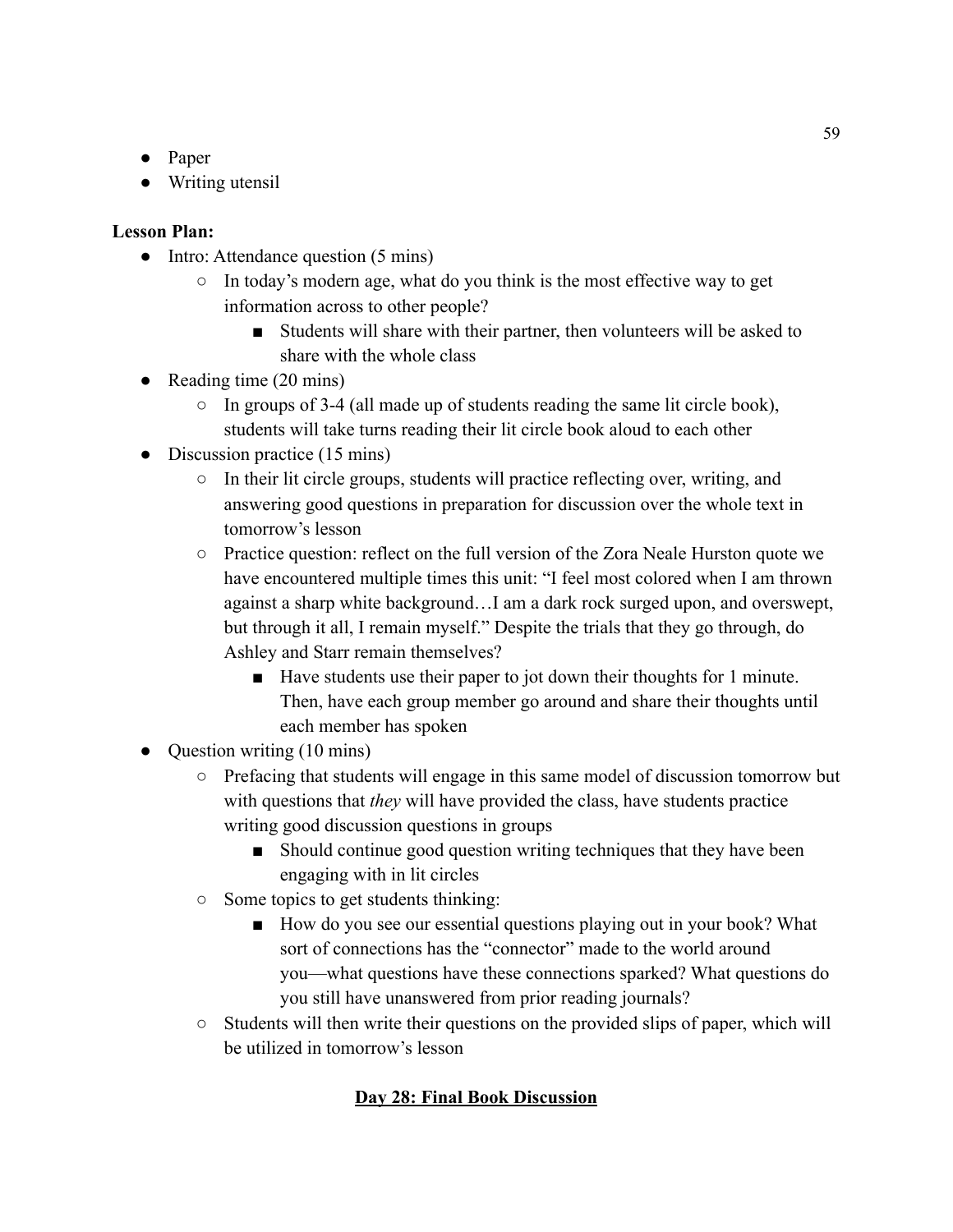### **Essential questions:**

- What does it mean to be truly equal? Is true equality possible?
- How does where we are from influence who we are?
- What responsibility, if any, do individuals have to stand up to injustice?

### **Goals:**

● Students will be able to practice reciprocal communication skills to both communicate and understand complex ideas about the themes in the lit circle texts

### **Assessment:**

● The contribution of a question to the group discussion, as well as participation in the discussion will serve as a check for understanding of and participation with unit concepts

## **Materials:**

- Students' individual questions
- Paper
- Writing utensil

- $\bullet$  Intro (5 mins)
	- Overview group discussion expectations from beginning of the unit
- Small group discussions (30 mins)
	- Number off students 1-4 and then have students get in their respective groups
		- Groups should ideally be around 5-7 students; going into groups students should have a piece of paper and a writing utensil with them
	- Collect the individual questions that each student had prepared for today, then randomly distribute the questions among classmates
		- Each student should have a new question to ask the group
	- Each student will take turns asking their question
		- After asking, students will free write their ideas to the question on their paper for 1 min as a way to collect their thoughts before speaking
		- Each student will then go around and share their thoughts, so that each person gets a chance to speak
			- Process will repeat for all group members
- Large group discussion (10 mins)
	- Now that we've thought critically about our novels, how equipped do we feel to answer our essential questions?
		- What does it mean to be truly equal? Is true equality possible?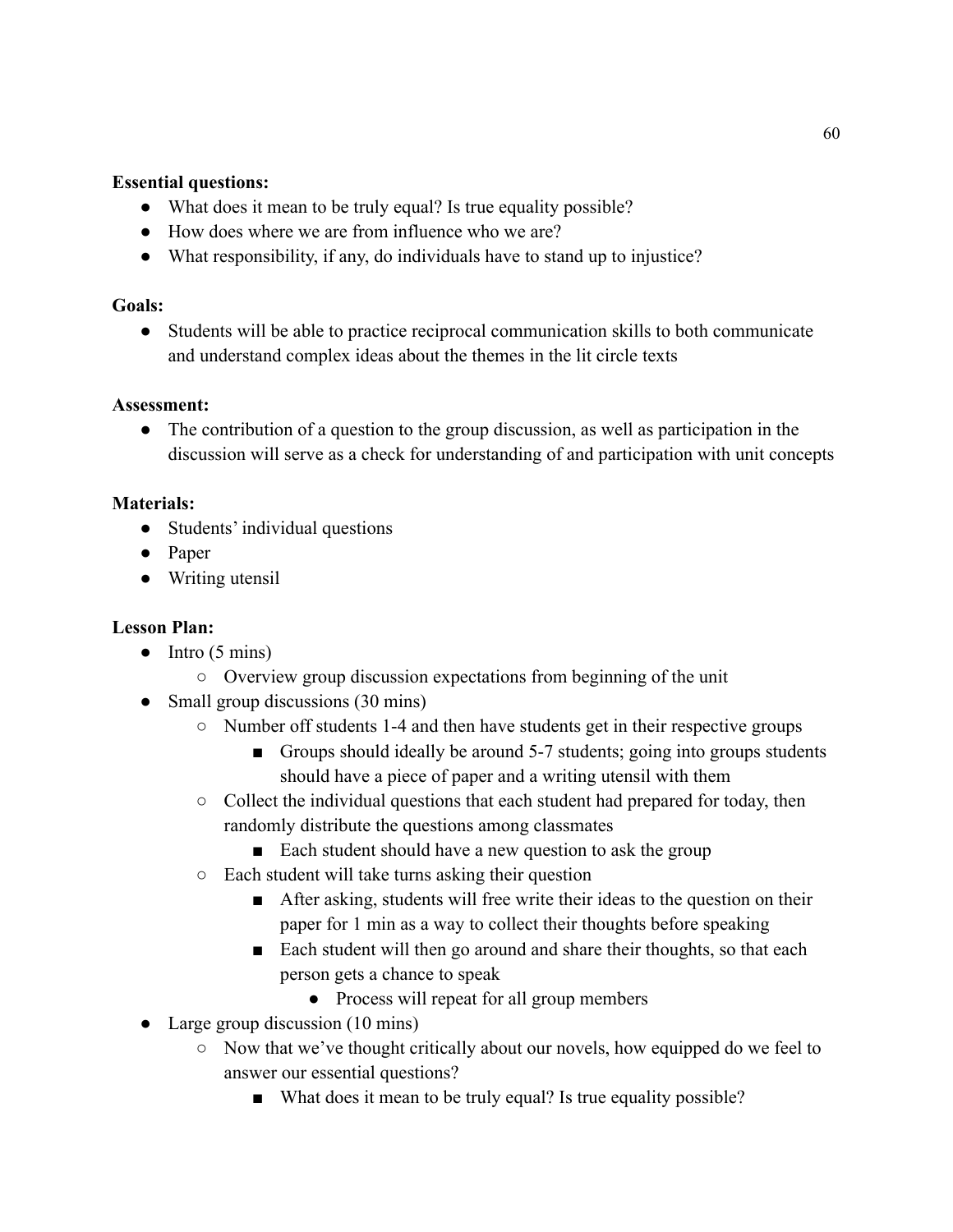- How does where we are from influence who we are?
- What responsibility, if any, do individuals have to stand up to injustice?
	- Students will be invited to try and answer these questions, with an emphasis on there being no 1 right answer
- Closer: Exit ticket (5 mins)
	- On the back of your scrap piece of paper, what is one new thought that you were exposed to during the group discussion—why did this stand out to you?

# **Day 29: Young Activists Day**

# **Essential questions:**

- What responsibility, if any, do individuals have to stand up to injustice?
- What can we do to enact change on an individual level?

# **Goals:**

- Students will make text-to-world connections between the characters in their novels and real-life teen activists
- Students will utilize multiple modes of literature to interact with and reflect upon diverse voices

# **Assessment:**

• The completion of the Gallery Walk Notes as well as the reflection will serve as a check for understanding of the ways young people can make a difference in the world around them

# **Materials:**

- Activist Gallery Walk Notes (Figure 9)
- Chromebooks
- Spare Chromebooks (for gallery walk)
- Pictures of chosen activists

- Intro: Attendance question (5 mins)
	- "What do you want to be known for?"
		- Students will share answers with a partner, then volunteers will be asked to share their answers out to the class
- Gallery walk  $(35 \text{ mins})$ 
	- Set up 5 stations around the room, each one dedicated to a different young activist. Students will spend 5-7 mins at each station (or until done), and will then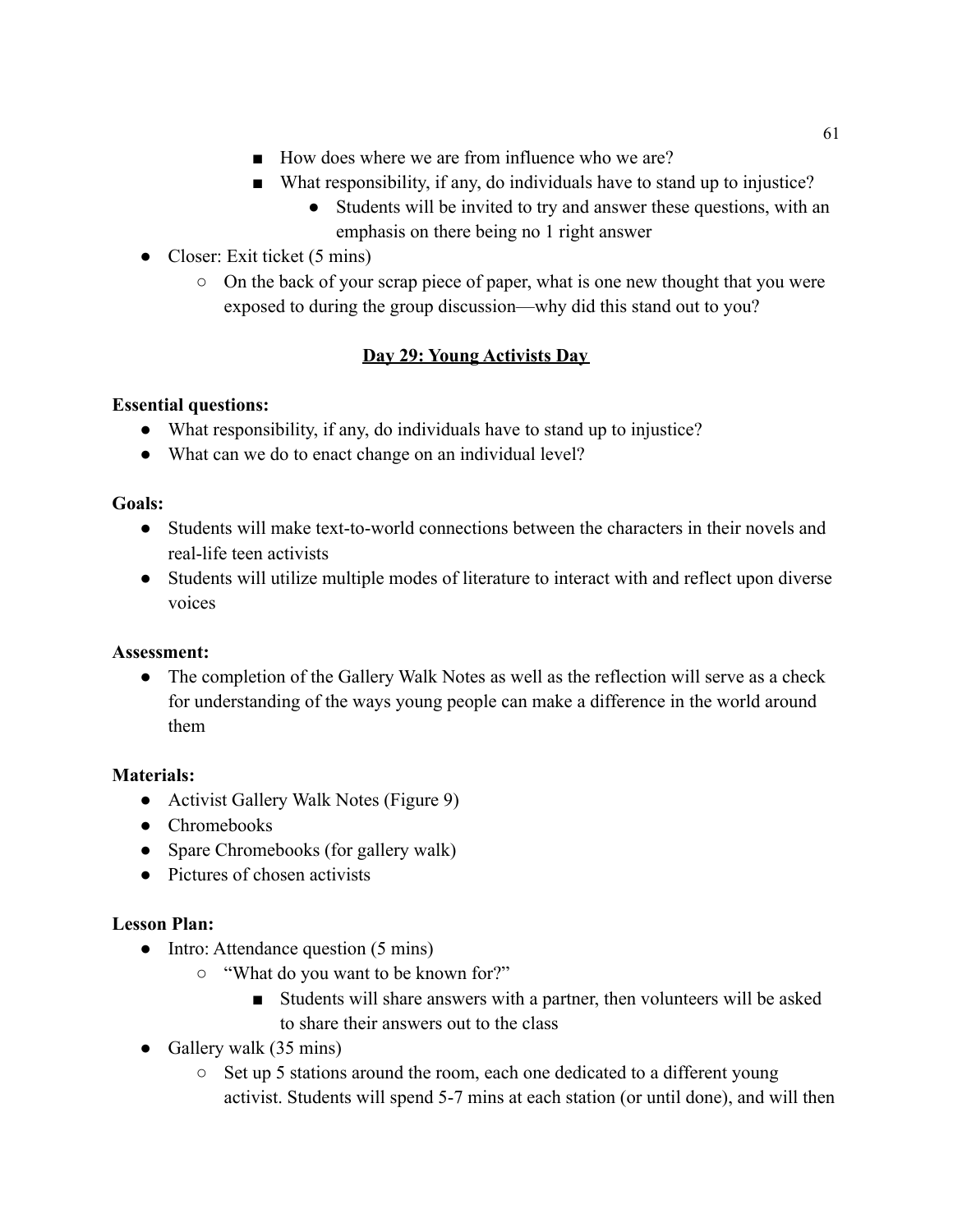move on to the next station. While participating in the gallery walk, students should be filling out their "young activists notes"

- To help students visualize these activists, place a picture of each activist at their respective "station"
- Station 1: Malala Yousafzai
	- Students will either read through or utilize the "listen" feature to the "Malala's Story" timeline on Malala's website
		- <https://malala.org/malalas-story>
- Station 2: Greta Thunberg
	- Students will read through the transcript of Greta Thunberg's speech at the U.N. Climate Action Summit in 2019
		- [https://www.npr.org/2019/09/23/763452863/transcript-greta](https://www.npr.org/2019/09/23/763452863/transcript-greta-thunbergs-speech-at-the-u-n-climate-action-summit) [-thunbergs-speech-at-the-u-n-climate-action-summit](https://www.npr.org/2019/09/23/763452863/transcript-greta-thunbergs-speech-at-the-u-n-climate-action-summit)
- Station 3: David Hogg
	- Students will watch David Hogg's call to action on CBS ○ <https://www.youtube.com/watch?v=5YDyGLYO0H0>
- Station 4: Genesis Butler
	- Students will watch Genesis Butler's TEDx talk advocating for veganism/climate control
		- <https://www.youtube.com/watch?v=E4ptaIDAIlY>
- Station 5: Xiuhtezcatl Roseke-Martinez
	- Students will watch Xiuhtezcatl's "Take it All Back" music video, which uses music to speak out against violence and injustice against Native American citizens
		- <https://www.youtube.com/watch?v=UdeYnmyqnZA>
- Closer  $(10 \text{ mins})$ 
	- After students have completed the gallery walk, they should complete a free write (located on their notes sheet) reflecting over the experience; specifically, students will write to the prompt "which young activist stood out to you the most? Why was this the case? Why do you think the work of young people is not highlighted more?"

# **Day 30: Social Media Activism**

## **Essential questions:**

- What can we do to enact change on an individual level?
- What impact does the media have in enacting change?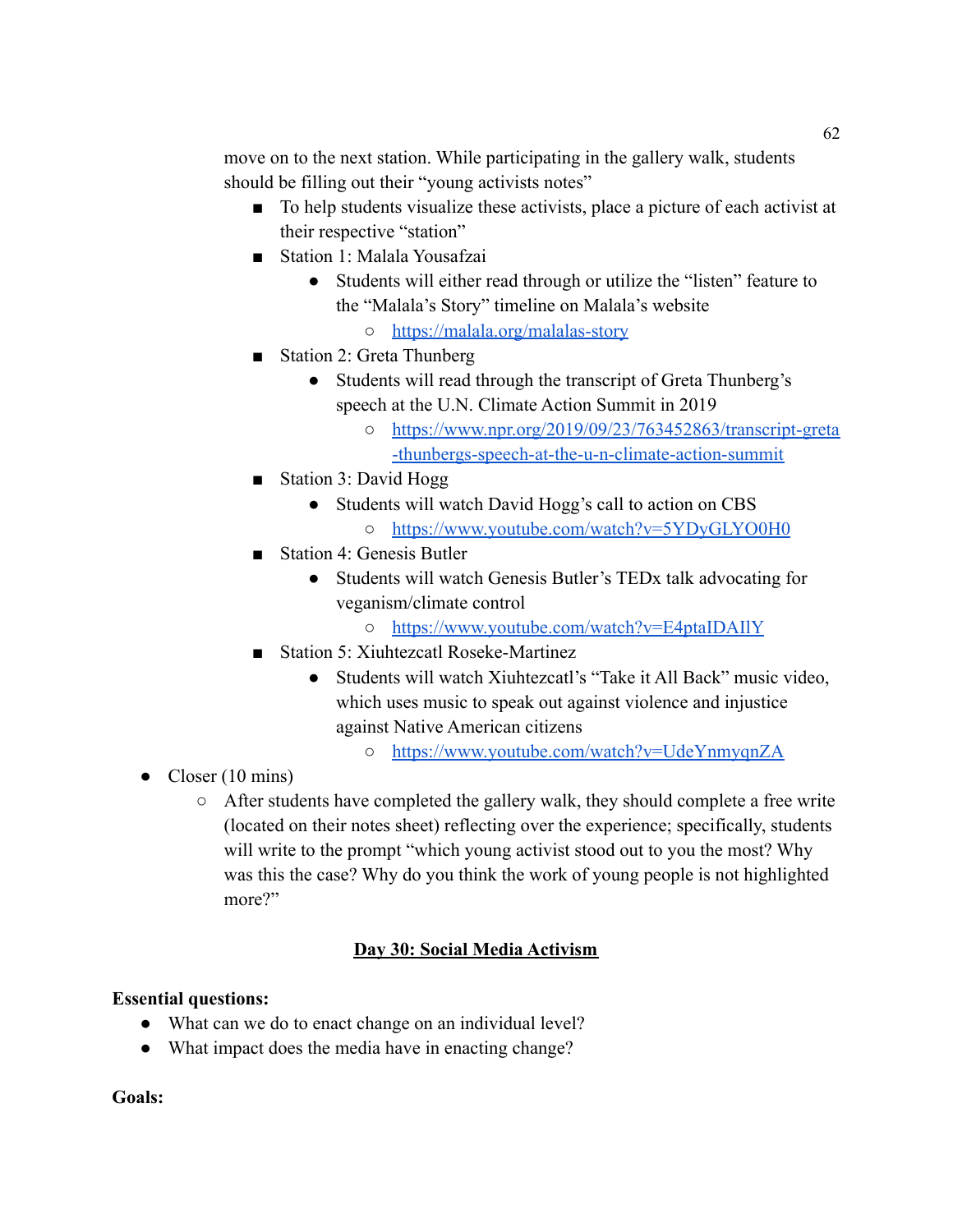- Students will understand the power of social media as an agent of change and will apply this understanding towards enacting change on the individual level
- Students will think critically about the reality of social media as a tool for activism. *Is* it a tool for activism?

• The social media post that students create will serve as a formative check for understanding of the ways in which social media *can* be used as a form of activism in the digital age

# **Materials:**

- $\bullet$  K-W-L charts (Figure A)
- Chromebooks
- Social Media Template (Figure 10)

- $\bullet$  Intro (5 mins)
	- Students will return to their KWL chart from the beginning of the unit and will fill out their "L" (learned) column
		- Students will share their responses with a partner, then volunteers will be asked to share out anything that they still want to know before the unit is over
- Topic introduction (10 mins)
	- Begin to introduce the summative project by asking students to reflect on ideas that have stood out to them over the course of the unit, specifically in regards to topics/social movements throughout history
		- "What topics are they really passionate about? What sort of movements did you think about while reading your lit circle book?"
			- Some ideas to pitch to students include climate change, gun control, abortion, equal rights, civil rights, marriage equality, etc.
		- After brainstorming for a moment, have students choose their top 2 topics that they are really passionate about
	- Students will pair up with someone from the opposite lit circle book to work with on their summative project; when looking for a partner, students should ideally pick someone who is interested in one of the same topics as themself
		- (While two people from differing books are ideal, it is unlikely that there will be an even 50/50 split; therefore, groups from the same book/groups of 3 are also possible (lessons are formatted towards the ideal scenario))
- Social media discussion (15 mins)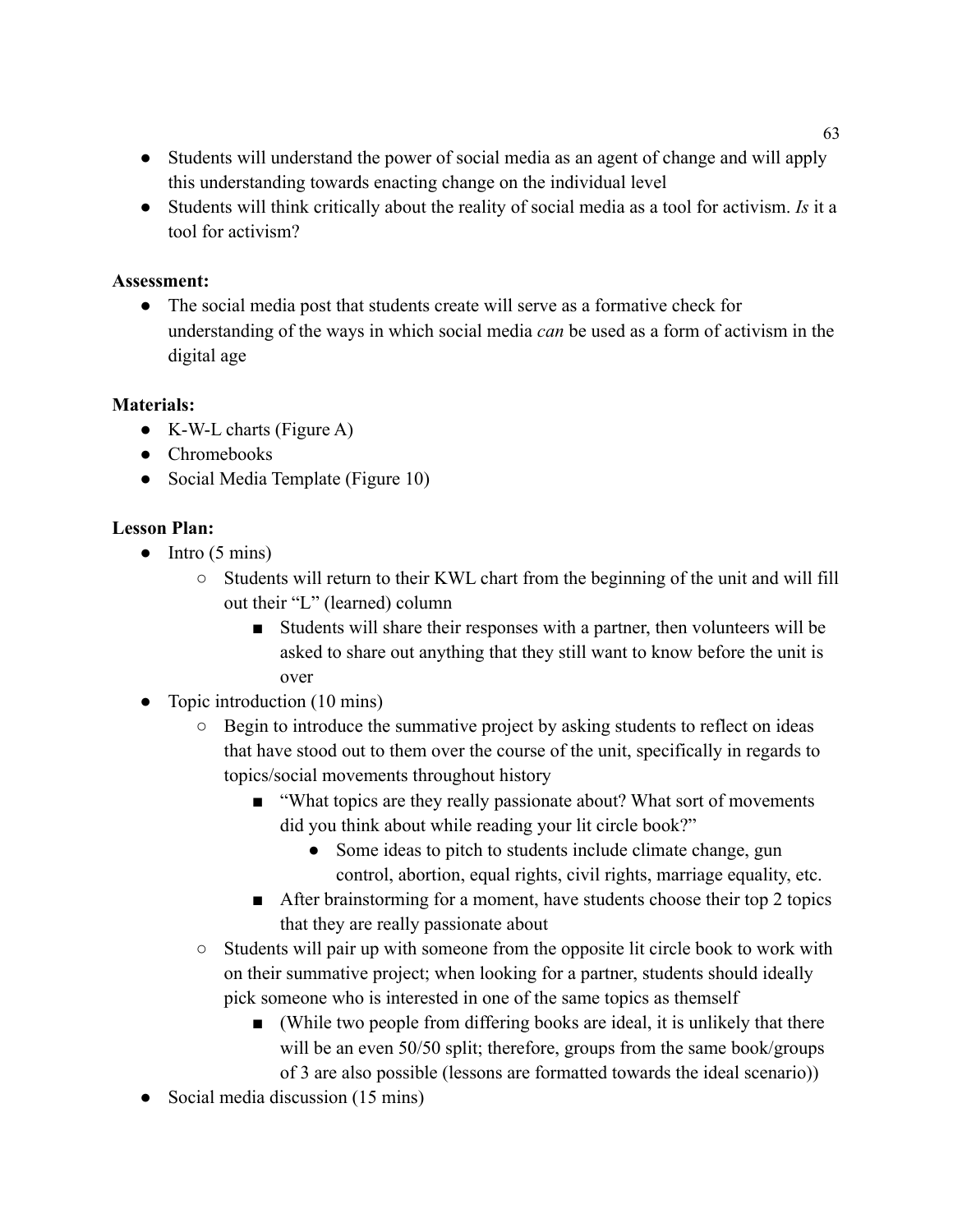- Where do you go for information about all of these topics that you're interested in? How are you continually exposed to information about these topics?
	- How many of you have seen a call to action of some sort on social media?
		- Introduce the idea of "slacktivism" or "clicktivism." Have students seen/participated in this idea online?
			- Ask students: can this sort of activism actually be harmful?
- Groups should work together to create a list of instances where social media was used (in either a helpful or harmful manner) in their lit circle books
	- Groups should then come up and add their contributions to a list on the board
		- As a class, discuss: were these uses of social media productive? What impact did this use of social media have on the movement as a whole?
- Mock social media post (15 mins)
	- Using the topic students chose for their summative assignment, students will (individually) practice using a popular social media outlet to generate change on an individual level
		- Students should begin by searching the web for social media posts that relate to their topic
			- What sort of pictures/words/hashtags/topics do the creators of these posts usually use to get their point across?
		- Students should find an appropriate picture online that relates to their topic and seeks to generate change
	- When ready, students should fill out the social media template located on Google Classroom (Figure 10)
- Closer  $(5 \text{ mins})$ 
	- $\circ$  As a way to wrap-up today's conversations, ask students if, in their research, they have found that social media is always a productive way to achieve change. Why or why not?

## **Day 31: Podcast Preparation**

#### **Essential questions:**

- What does it mean to be truly equal? Is true equality possible?
- How does where we are from influence who we are?
- What responsibility, if any, do individuals have to stand up to injustice?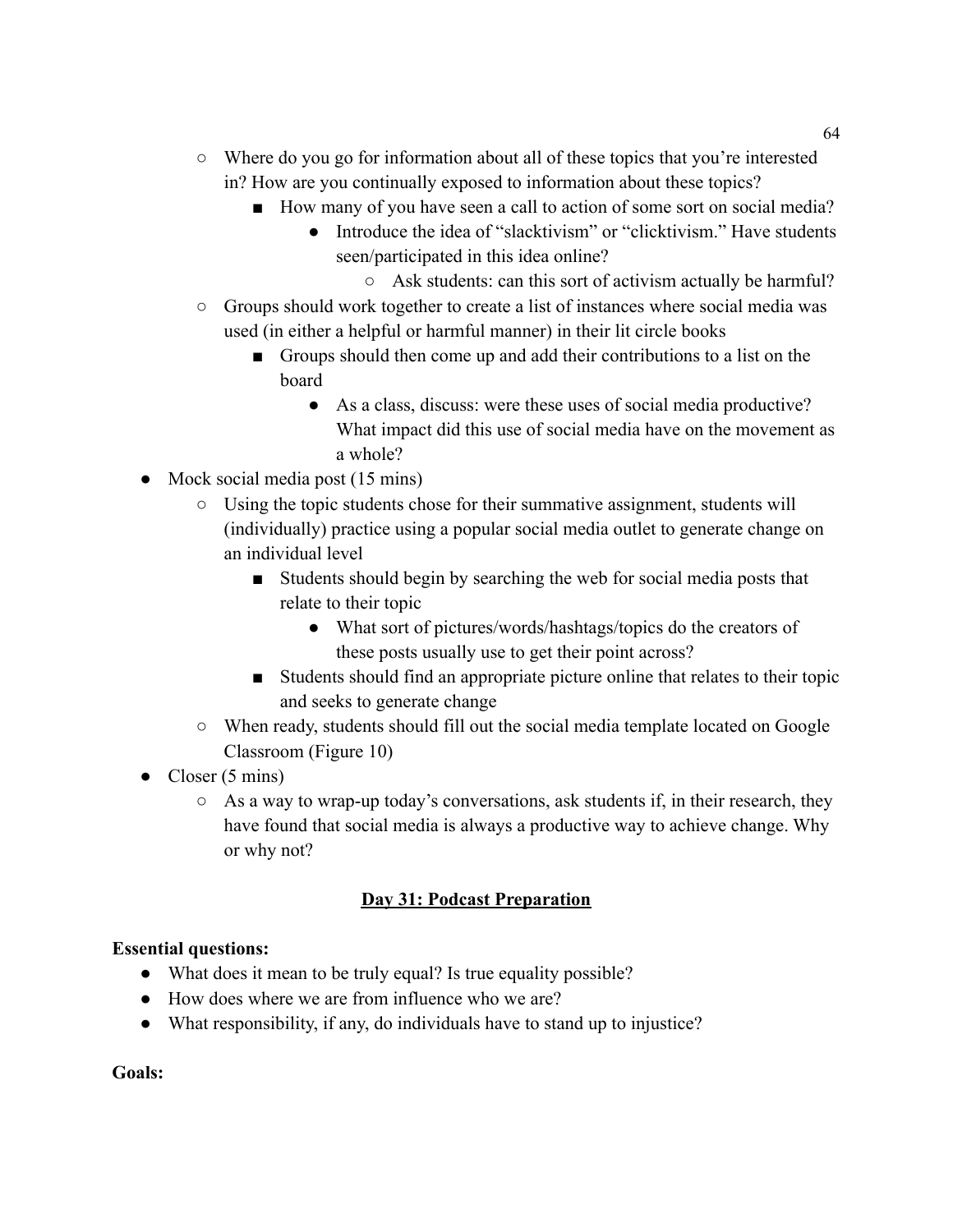- Students will be able to analyze literary perspectives to synthesize meaning and make real-world connections
- Students will understand how to use multimodal forms of communication to enact change

• This podcast script will serve as a summative check for understanding of the way different perspectives can interact to create productive dialogue for change, as well as an understanding of the role of social movements and social change in our society across time.

## **Materials:**

- *● The Hate U Give*
- *● The Black Kids*
- Chromebook or writing paper
- Podcast script graphic organizer

### **Lesson Plan:**

- Intro: Introduce summative (10 mins)
	- Formally explain summative requirements (Summative Assessment 1.1-1.3) and introduce rubric
		- Students should already have a general idea about the summative and have a topic and partner picked out
	- Pass out podcast graphic organizer (Figure 11)
- Library/research time (40 mins)
	- Take students to the school's library/media center so that they have access to a computer (if they don't already have Chromebooks) and easy access to research materials
		- Students should be working *with their partner* to collect information about their social movement of choice
- Closer:
	- $\circ$  Students should turn in their graphic organizers to work on again in class the next day

## **Day 32: Podcast Preparation**

#### **Essential questions:**

- What does it mean to be truly equal? Is true equality possible?
- How does where we are from influence who we are?
- What responsibility, if any, do individuals have to stand up to injustice?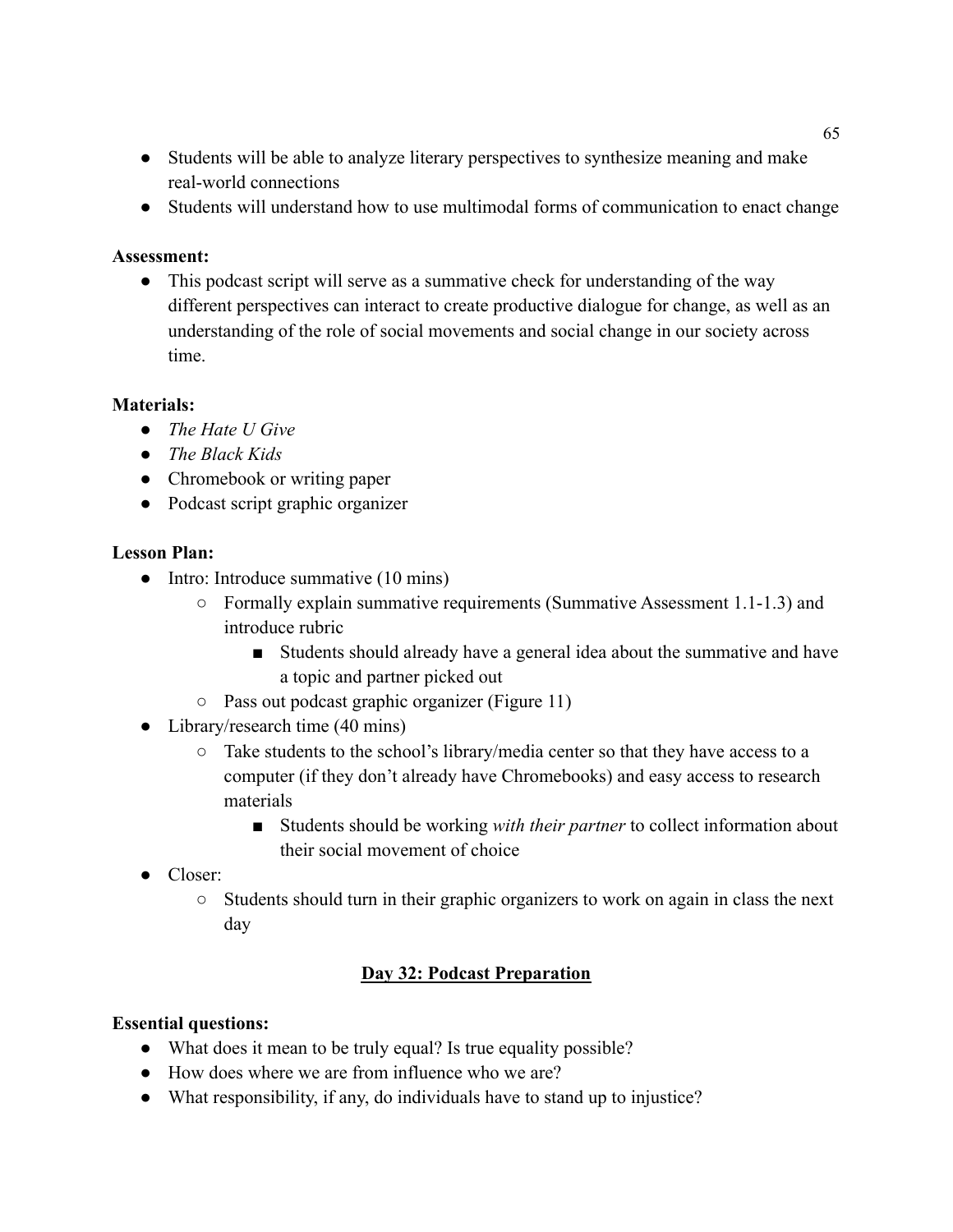### **Goals:**

- Students will be able to analyze literary perspectives to synthesize meaning and make real-world connections
- Students will understand how to use multimodal forms of communication to enact change

## **Assessment:**

• This podcast script will serve as a summative check for understanding of the way different perspectives can interact to create productive dialogue for change, as well as an understanding of the role of social movements and social change in our society across time.

## **Materials:**

- *● The Hate U Give*
- *● The Black Kids*
- Chromebook or writing paper
- Podcast script graphic organizer

### **Lesson Plan:**

- Intro: Attendance question (5 mins)
	- What is one new piece of information you and your partner have found since beginning to research your topic?
		- Students will share with a partner, then volunteers will be asked to share with the class
- Worktime (45 mins)
	- Students will be given work time to research their historical social movement and gather textual evidence to plan responses from their respective novel's narrators
	- Once students believe they have gathered enough evidence, they can start planning out their podcast script with their partner

## **Day 33: Podcast Preparation/Filming**

## **Essential questions:**

- What does it mean to be truly equal? Is true equality possible?
- How does where we are from influence who we are?
- What responsibility, if any, do individuals have to stand up to injustice?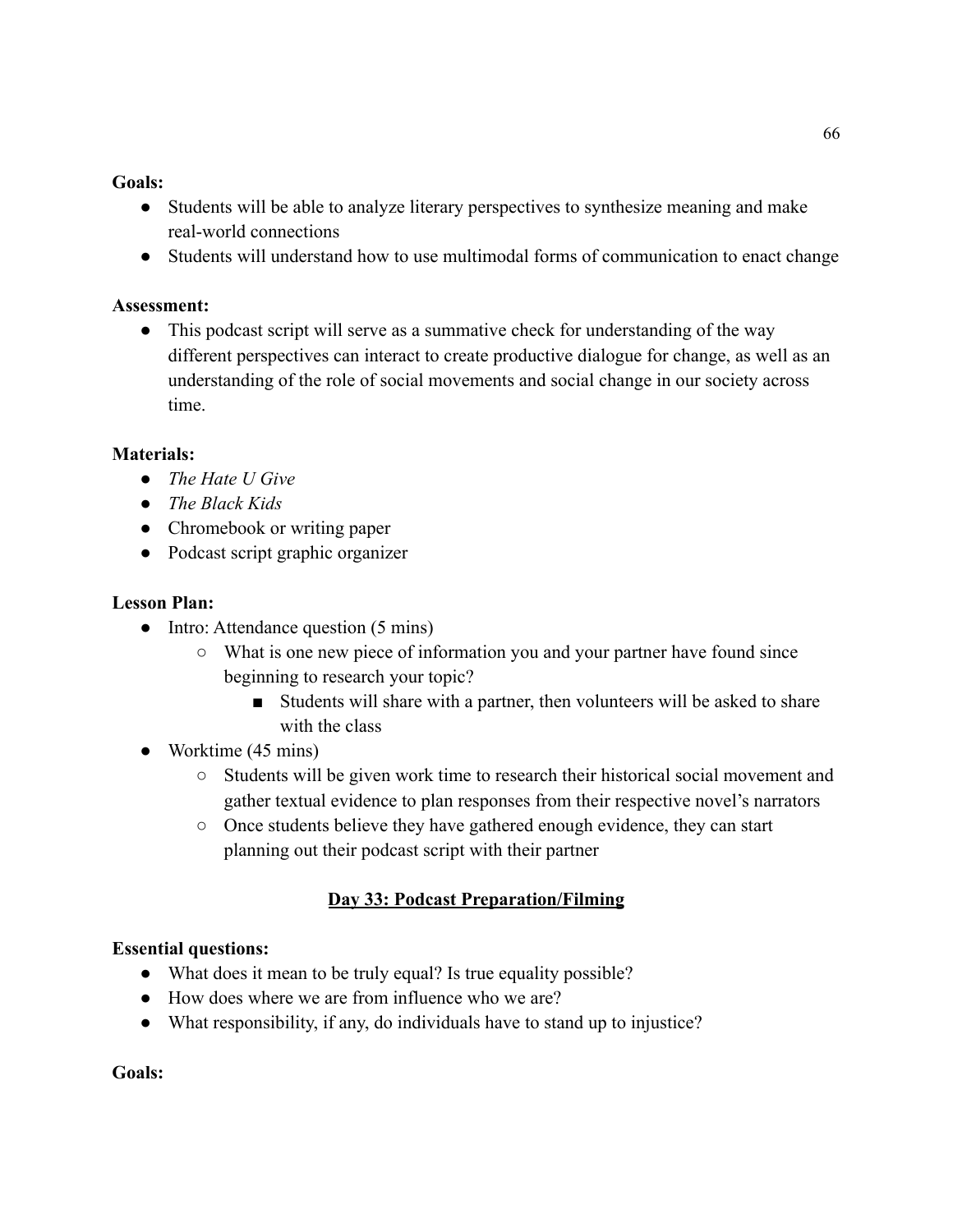- Students will be able to analyze literary perspectives to synthesize meaning and make real-world connections
- Students will understand how to use multimodal forms of communication to enact change

• Recording of the podcast will serve as a summative check for understanding of the ways in which individuals can use their voices to enact change, especially as it relates to modern media.

## **Materials:**

- *● The Hate U Give*
- *● The Black Kids*
- Chromebook or writing paper
- Podcast script graphic organizer
- Recording device
	- Electronic device with the capacity to record voice memos (Chromebook, smartphones, etc.)

### **Lesson Plan:**

- Worktime (45 mins)
	- $\circ$  Students will be given in-class work time to continue writing out their podcast script with their partner
		- Students may finish their script and be ready to film by this day; students who are ready to film will go to a quiet location (such as the hallway) with their partner, any student who is serving as a "special guest" on their podcast, their scripts, and a recording device (chromebook or smartphone) to record
			- Reminder that podcasts should be *at least* 10 mins long
- Closer  $(5 \text{ mins})$ 
	- $\circ$  During the last five minutes of class, go around and informally check-in with each group.
		- Have they filmed their podcast? If so, how did it go and what might they add to it tomorrow? If they haven't, what steps will they take tonight to make sure they are ready to film in class tomorrow?

## **Day 34: Podcast Recording**

## **Essential questions:**

• What does it mean to be truly equal? Is true equality possible?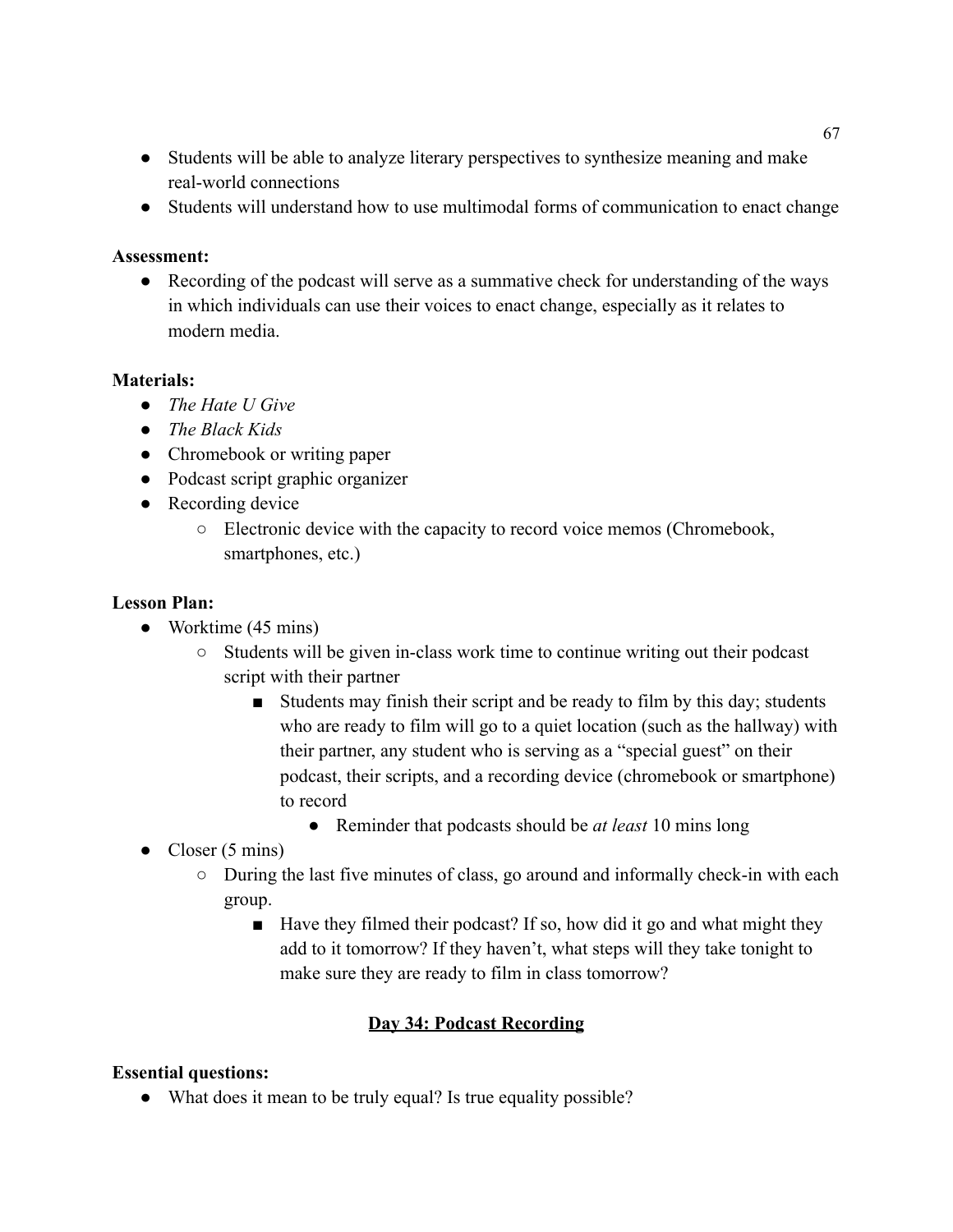- How does where we are from influence who we are?
- What responsibility, if any, do individuals have to stand up to injustice?

### **Goals:**

- Students will be able to analyze literary perspectives to synthesize meaning and make real-world connections
- Students will understand how to use multimodal forms of communication to enact change

### **Assessment:**

• Filming of the podcast will serve as a summative check for understanding of the ways in which individuals can use their voices to enact change, especially as it relates to modern media.

## **Materials:**

- *● The Hate U Give*
- *● The Black Kids*
- Chromebook
- Podcast script graphic organizer
- Recording device
	- Electronic device with the capacity to record and edit voice memos (Chromebook, smartphones, etc.)
- Google Form reflection

- Intro: Attendance question (5 mins)
	- What is your plan for today? If you're not done, what steps will you take to make sure it gets completed? If you are done, what will you do to touch-up your podcast?
- Worktime (40 mins)
	- Students will be given in-class work time to record and/or edit their podcasts with their partner
		- Students who are ready to film will go to a quiet location (such as the hallway) with their partner, any student who is serving as a "special guest" on their podcast, their scripts, and a recording device (chromebook or smartphone) to record
			- Reminder that podcasts should be *at least* 10 mins long
	- Students who finish their podcast with time to spare/those who finished recording in class yesterday will be given time to edit their work.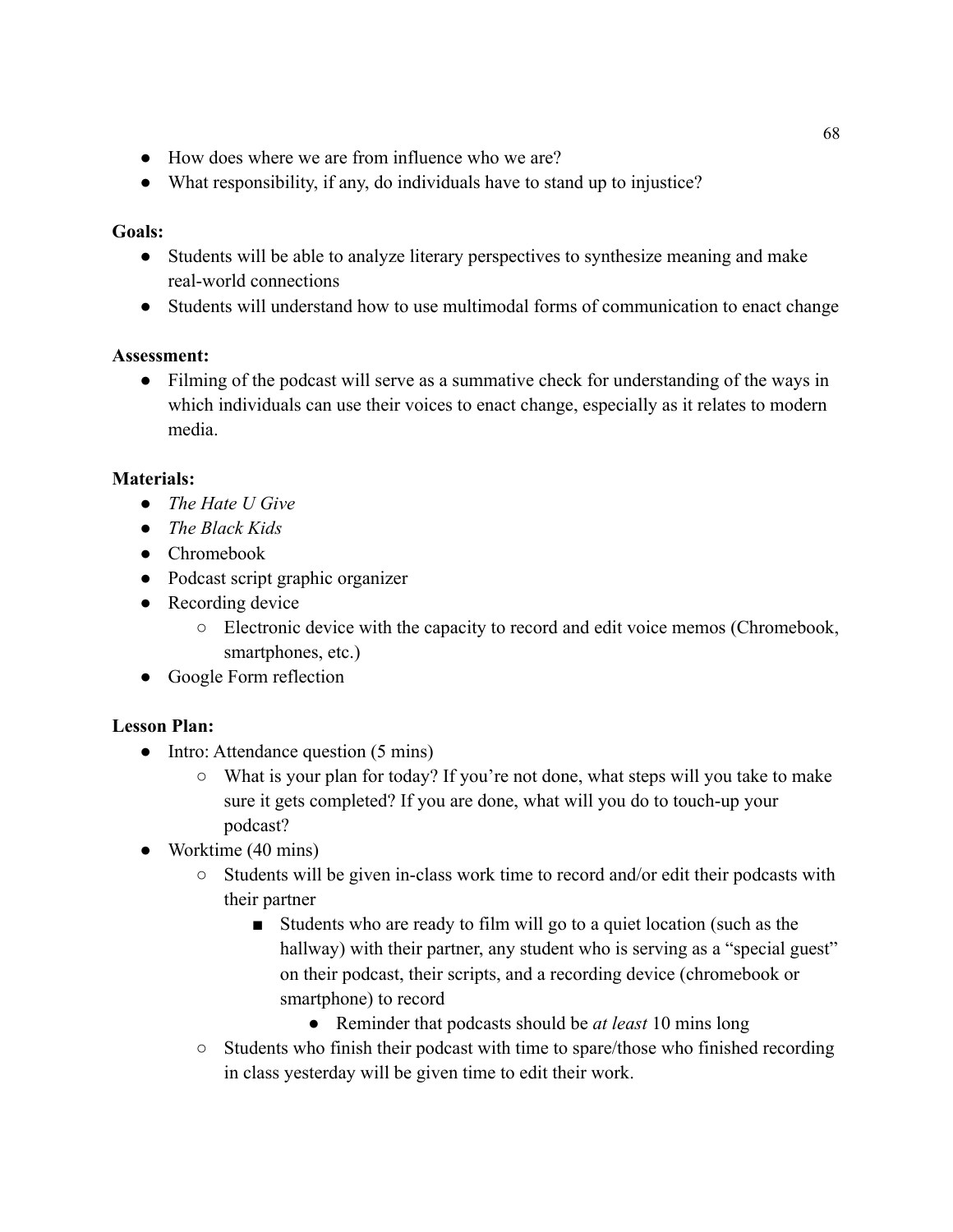- Are there any areas of awkward silence/unintended sounds or laughter that they want to edit out using their digital software (audio recordings on smartphones, Chromebook, etc.)?
	- Doing so can increase the audience's engagement and their (the podcast presenter's) credibility
- Closer: Google Form (5 mins)
	- Create a Google form that has students reflect over the creation and recording process; students will spend the last 5 minutes of class answering the questions:
		- What did you learn about this social movement that you didn't know before your research?
		- Do you agree with the perspective that your character (Starr or Ashley) took on this subject? Why or why not?
		- Did you find it difficult to take the perspective of your character on this subject?
		- How did the process of writing and recording a podcast change or influence your view of what it means to become involved in a social movement?

# **Day 35: Podcast Presentation**

# **Essential questions:**

- What does it mean to be truly equal? Is true equality possible?
- How does where we are from influence who we are?
- What responsibility, if any, do individuals have to stand up to injustice?

## **Goals:**

- Students will be able to analyze literary perspectives to synthesize meaning and make real-world connections
- Students will understand how to use multimodal forms of communication to enact change

# **Assessment:**

• This summative reflection will serve as a check for understanding of how the fight for change has persisted and shifted over time, and will expose students to perspectives or issues that they might not yet have considered through the lens of social justice.

# **Materials:**

- Chromebooks
- Paper
- Writing utensil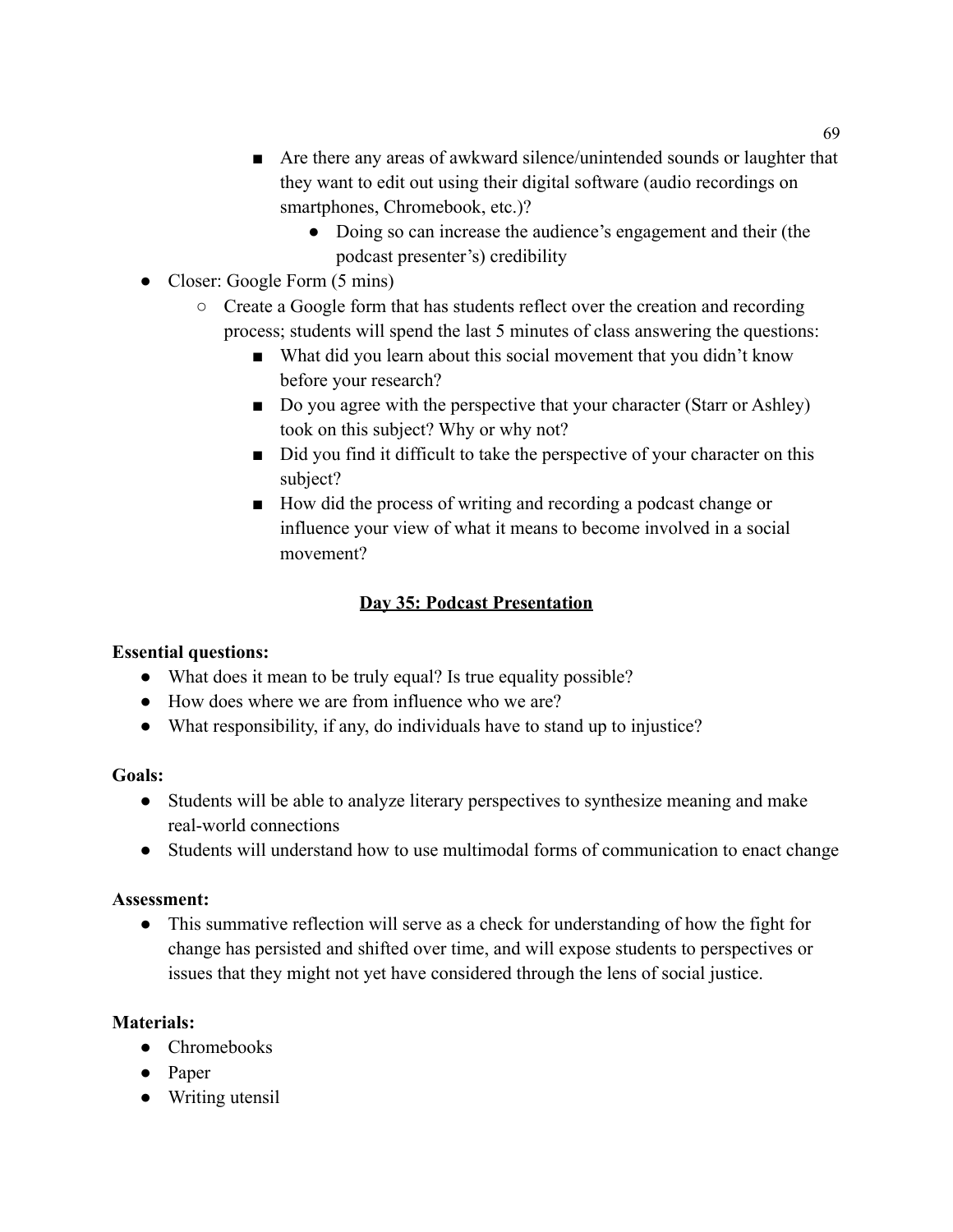• Random pair generator

- Intro: attendance question (5 mins)
	- In pairs, students will answer the question "do you feel like you have a responsibility to stand up for injustice, even if it doesn't impact you?"
		- This will hopefully get students to reflect on the synthesizing of perspectives they have just completed, even and especially if their social issues didn't relate to themselves/their narrator
- Podcast peer-listen (15 mins)
	- Using a random pair generator, students will be assigned a peer from a different group whose podcast they will listen to and reflect on
		- While pairs don't have to be random, doing so increases the likelihood that students will be exposed to a greater variety of perspectives and peers than they might otherwise choose themselves
		- Sample pair generator: <https://pairs.austincodingacademy.com>
	- Students will listen to peers' podcasts (either on headphones or in the hall). While doing so, they should be taking notes over the following topics:
		- What are you learning about this social movement by listening to your peers' podcast?
		- What is standing out to you from this podcast? Is it the stories or quotes that are integrated? The tone? Any particular moment?
		- Do you disagree with anything the podcast says, especially as it relates to the perspectives of Ashely and Starr?
		- Are there any viewpoints the podcast brings up that really resonate with you? Why?
	- Once students have shared their podcasts with a peer, they should share at least *1 positive* that stood out to them
		- (Students whose podcasts exceed the 10 minute minimum may need more than 15 mins to complete this part)
- Summative reflection (30 minutes)
	- Using their notes from the podcast, students will have the rest of the class to reflect on their peers' work in the form of a 1-page letter to the "hosts" of the podcast (Summative 1.3)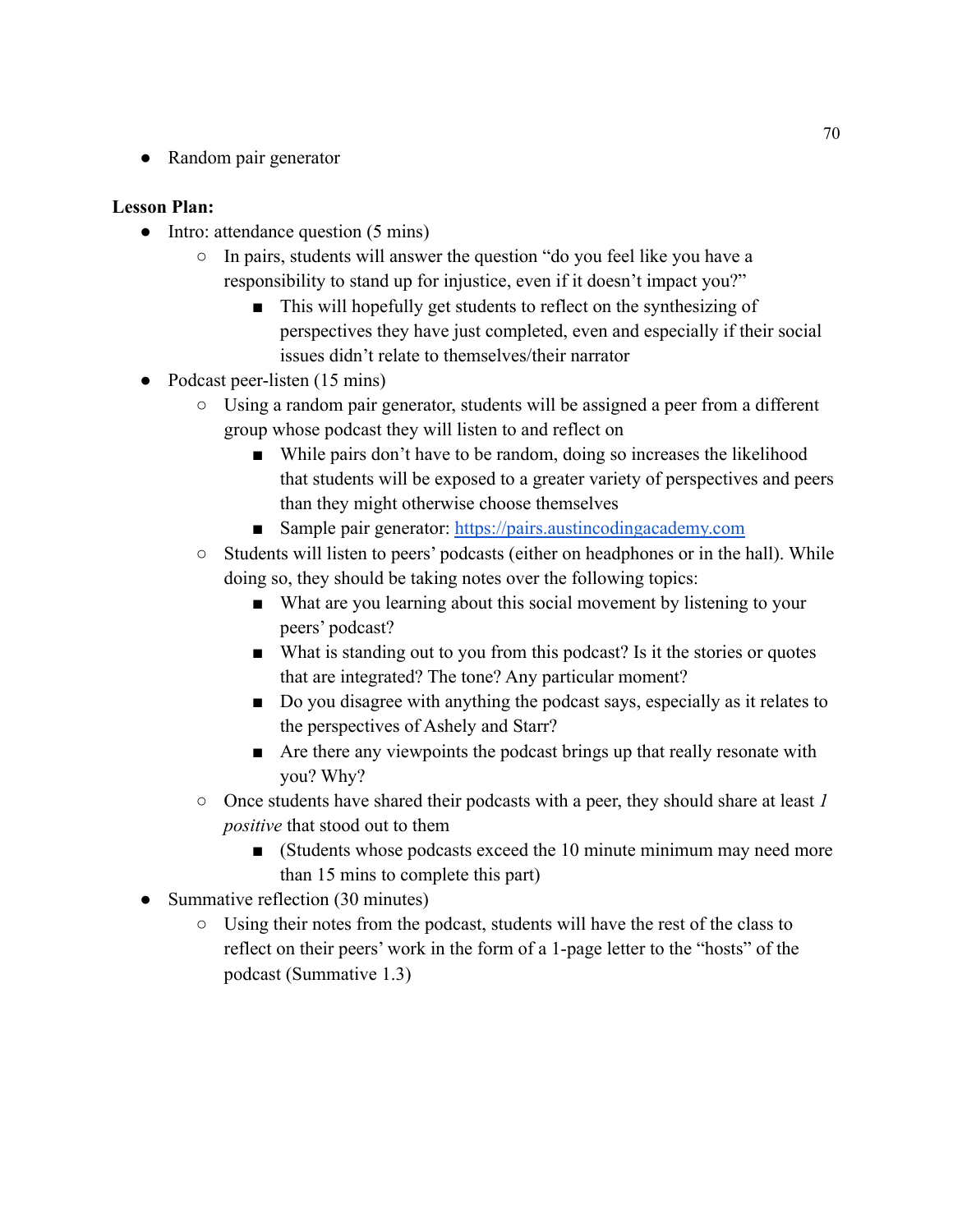#### **Formative Assessments**

#### **Formative Assessment #1: Reading Journal**

This reading journal (Figure 3) serves multiple purposes. While functioning as an accountability check for a text that requires out-of-class reading, it is more importantly a check for understanding and a guide for students to chronicle their feelings about themes and events that are typically avoided in classroom discussion. The overall goal is to prepare students to dive into personal and peer conversations through personal reflection questions and double-entry journals that will scaffold thinking about the unit's essential questions. Likewise, these journals stray away from questions that test surface-level knowledge. The hope is that this will prompt critical thinking about how the text connects to their own lives and world—rather than testing how many textual details they remember—and will in turn prioritize such connections and critical thoughts when it comes time to share these journals with the lit circle groups.

Grading for this assignment will be based on the rubric provided below. This grade is primarily completion (with timeliness as a factor) due to the fact that completing the journal indicates both thought given to the reading and preparedness for the reciprocal discussion that must happen during the lit circle meeting. There will be a total of 4 journals for a combined score of 20 points.

Rubric: Journal is completed BEFORE lit circle meeting (\_\_/1) Journal is complete at time of turn in  $($  /4) Total:  $($  /5)

Nebraska English LA standards met: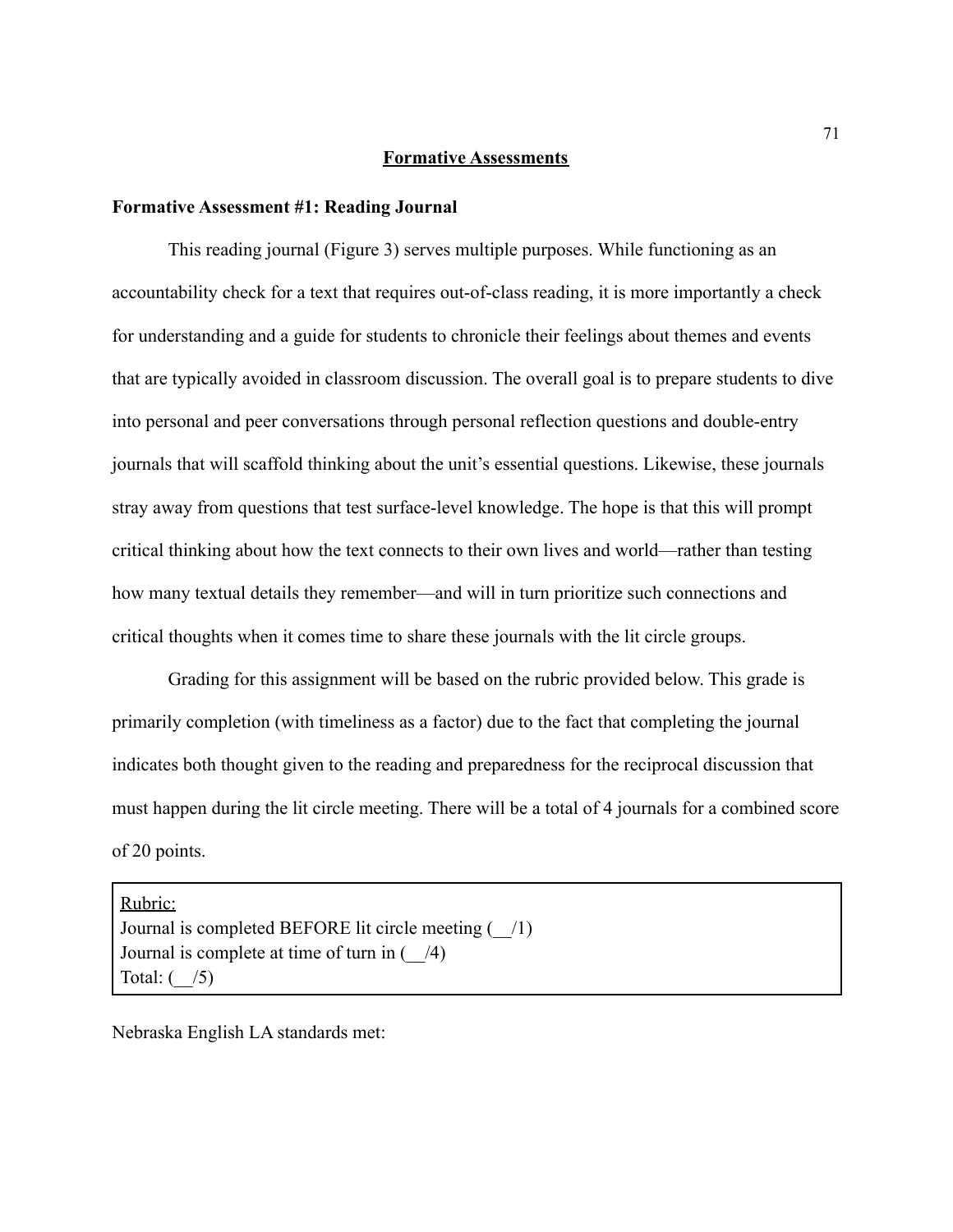- **LA 10.SL.1: Reciprocal Communication:** Initiate and participate in structured. discussions and collaborations about grade-level topics and texts
- **LA.10.RP.1: Central Ideas and Details:** Analyze the development of two or more implied or explicit themes over the course of a literary text or texts.

#### **Formative Assessment #2: Identity Poem**

This formative assessment has students creating two poems that center around identity: one for the main character of their novel (either Starr or Ashley), and one for themselves. The goal of this poem is to get students to think multimodally about the essential question "how does where we are from influence who we are," which is a question that is intrinsically connected to how individuals participate in social justice. The first poem for Ashley/Starr connects to their racial identity, as inspired by Zora Neale Hurston's quote "I feel most colored when I am thrown against a sharp white background" (which appeared as artwork in *Citizen*, which they will have read a week prior). The second poem then asks students to reflect on an aspect of their own identity. Having students reflect on these topics through poetry will hopefully get them thinking about how advocating for social change doesn't have to look one particular way, similar to how none of their identity poems are going to be about the exact same thing. Likewise, having students think critically about their own identity will hopefully allow students to make text-to-self connections to the issues Starr and Ashley encounter.

The rubric below details how this assignment will be graded. While largely a completion grade, students must show that they have reflected on the topic of identity from multiple perspectives.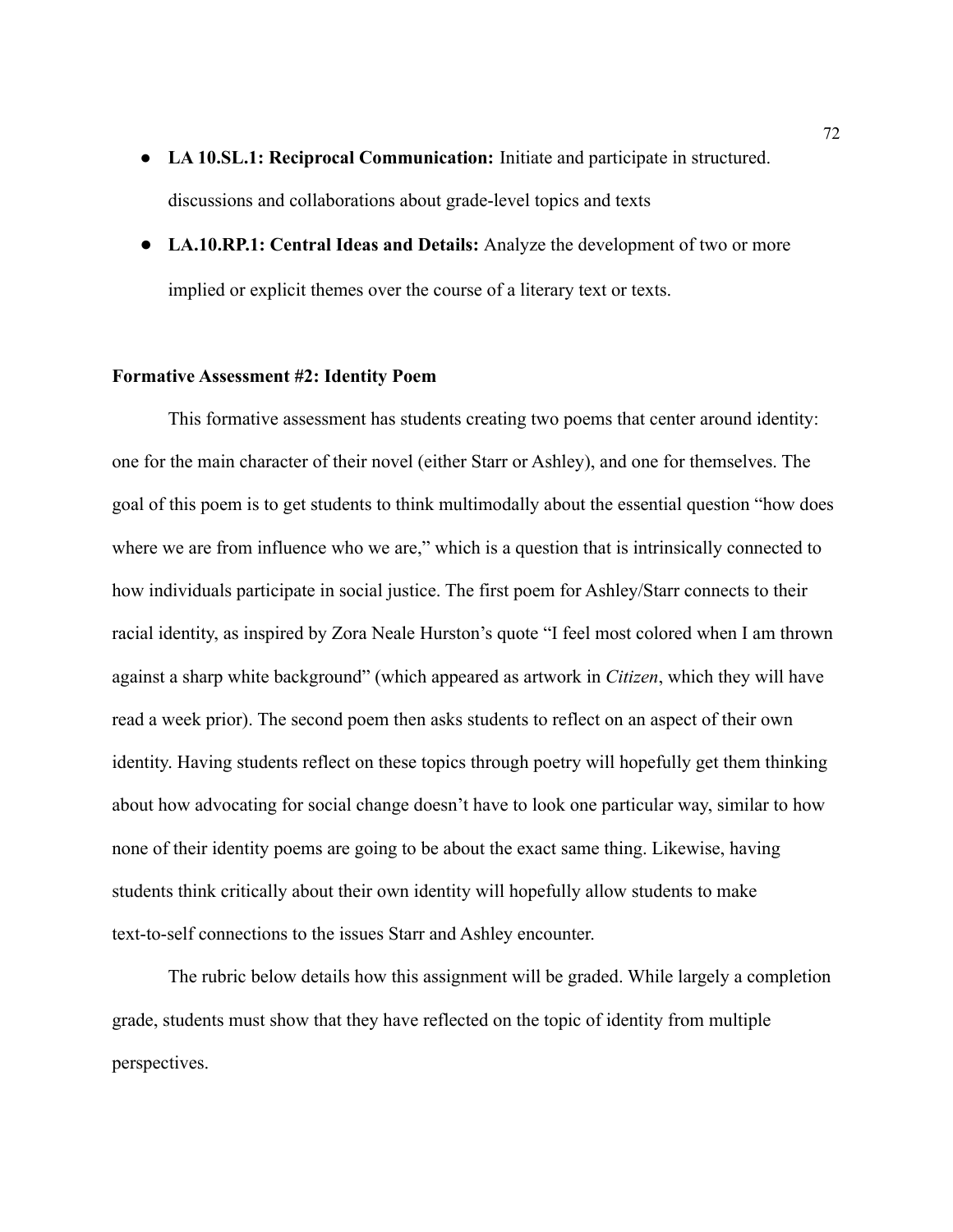Rubric: Individual poem is reflective of some aspect of personal identity  $($  /5) Character poem is reflective of Starr/Ashley's identity  $(-/5)$ Total: (\_\_/10)

Nebraska English LA standards met:

● **LA.10.W.3: Modes of Writing:** Write in a variety of literary forms to convey real or imagined experiences or events, themes, and perspectives in which the development, structure, and style are appropriate to the task, purpose, and audience.

#### **Formative Assessment #3: Examining Equality**

The "Examining Equality" activity calls students to think critically about the definition of equality, and requires students to argue whether or not a scene from their choice novel falls under their personal definition. By comparing a scenario from the book with a definition that is largely constructed based on their own lived experiences, students will hopefully continue to think critically about our essential question "what does it mean to be truly equal? Is true equality possible?" Likewise, by examining equality and inequality through argumentation, students will have to provide evidence and think critically about what equality means in a way that goes beyond abstract thought.

The rubric for this assignment is included below. Students are encouraged to practice their argumentative writing skills as a whole (which scaffolds them for their summative assessment), but this assignment places emphasis on using evidence to support a perspective.

Rubric: Paragraph is at least 5 sentences long  $($  /1) Paragraph includes personal definition of equality  $($  /1)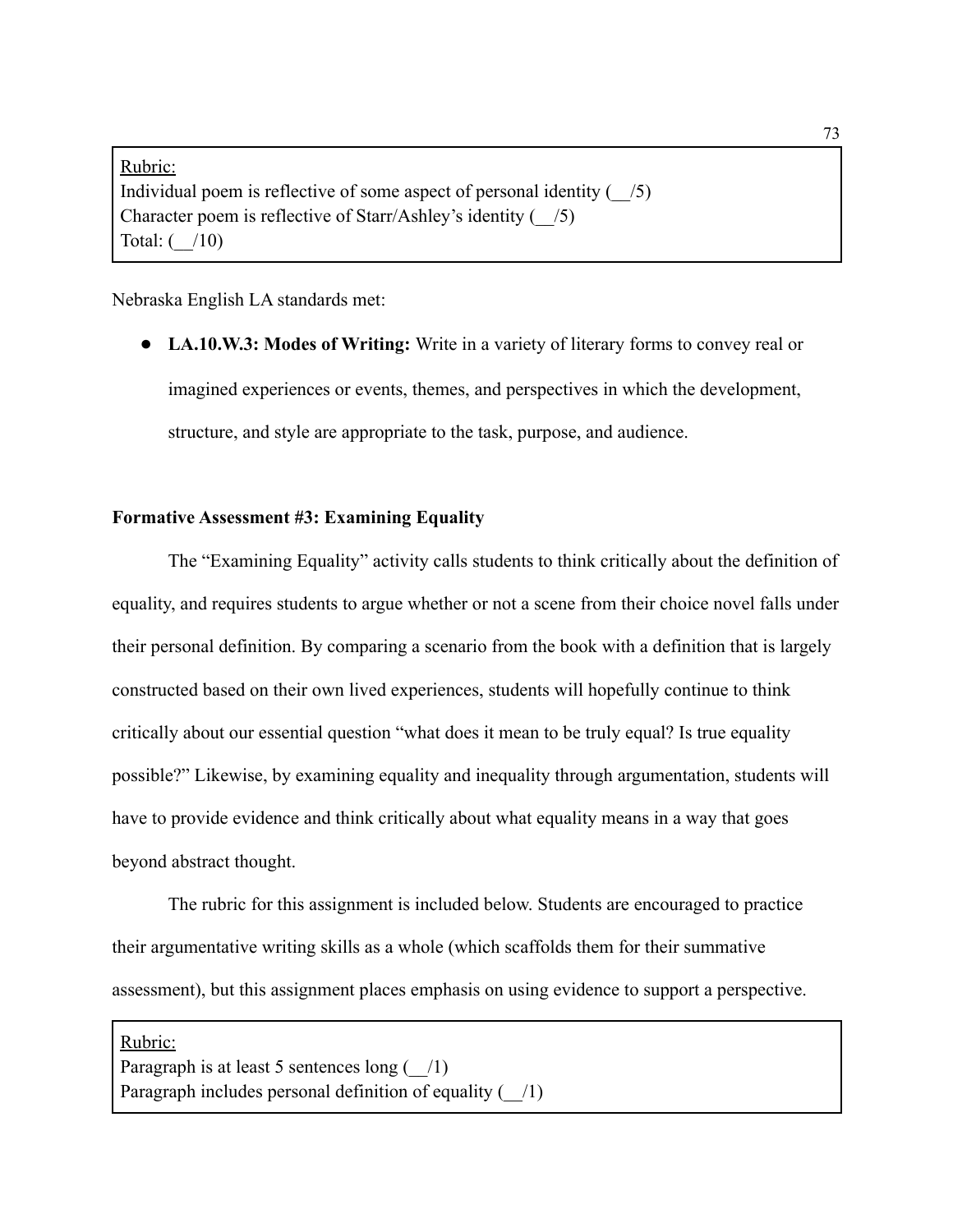Paragraph includes textual evidence of how scenario does/doesn't constitute equality  $(-/3)$ Total:  $($  /5)

Nebraska English LA standards met:

● **LA.10.W.4: Modes of Writing:** Write arguments that develop a perspective with supporting reasons and evidence, organized as appropriate to the task, purpose, and audience.

#### **Formative Assessment #3: Writing Letters for Change**

Throughout this unit, students have grappled with the idea of enacting change as an individual. This goal—one that often seems difficult to comprehend as a reality when looking at the large-scale movements of this unit—ends up serving as a driving theme in both *The Hate U Give* and *The Black Kids*. Both narrators find that their voice, no matter how small, can make a step in the right direction towards change; thus, the goal of this assignment is to tap into this individual hope through an age-old method of enacting change in our democratic society: writing letters. Students will briefly research a cause/topic that they feel strongly about (it can be as small as school dress code or as big as climate change) and then write a persuasive letter to someone with more formal power in the hopes of creating change. Doing so will not only create a real-world application to the essential question "what responsibility, if any, do individuals have to stand up to injustice," but will hopefully set students up with the mindset that they have the power to use their words to enact change on *any* subject they set their minds to.

Students will be graded on the persuasive nature of their letters; they should not merely comment on an issue, but take a stance and explain why it is important to them/the public that a person in their position should use their power for this issue. Students will not be required to send out their letters, but envelopes and stamps will be provided for those who wish to do so.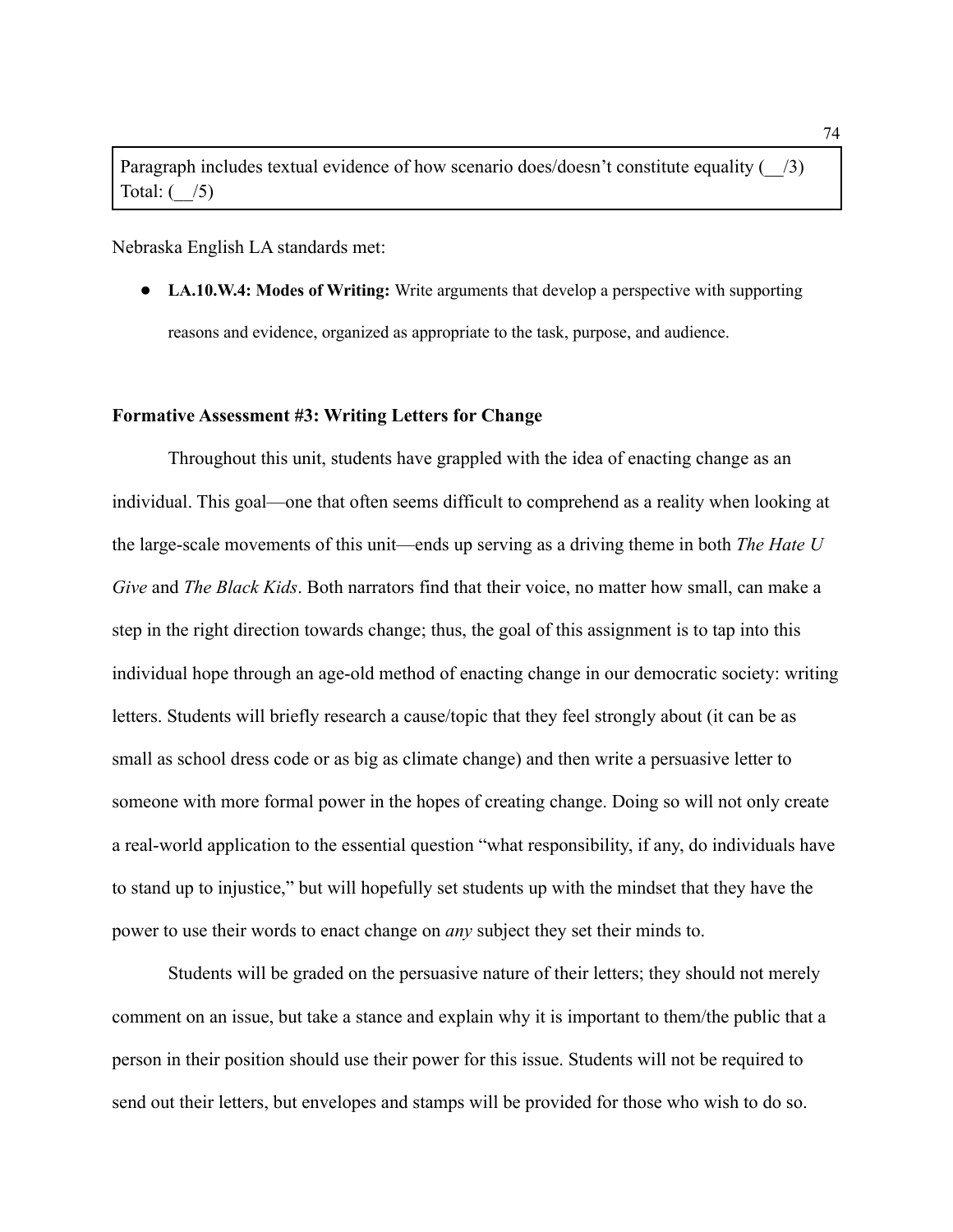Rubric: Letter is at least a  $\frac{1}{2}$  a single-spaced page long ( $\frac{7}{5}$ ) Letter offers a clear call to action  $($   $/2)$ Letter offers personal and/or factual evidence to support argument  $($   $/3)$ Total:  $($  /10)

Nebraska English LA standards met:

● **LA.10.W.3: Modes of Writing:** Write in a variety of literary forms to convey real or imagined experiences or events, themes, and perspectives in which the development, structure, and style are appropriate to the task, purpose, and audience.

#### **Formative Assessment #4: Social Media Activism**

The final formative assessment of this unit aims to get students to make text-to-self and text-to-world connections with the broad topic of social justice that has been discussed over the course of the unit. As discussed earlier, social media is a huge facet of life for most teenagers—many of whom were witness to the "clicktivism" and activist posts that took the internet by storm during the summer of 2020 (and still continue to today). This assignment asks students to pick a topic for their final project—any social movement of the past that interests them—and to research posts relating to their subject. Students will then practice using a social media post format to either inform or state a call to action on their chosen issue by utilizing pictures, captions, and hashtags. This assignment will be done through Google Classroom, so students don't have to actually share their posts (if they don't want to). While it's understandable that not all students have social media/use it to promote social justice issues, it has become clear that this form of news and influence is not going away anytime soon; thus, having students at least become familiar with the idea of social media as a platform for change will allow them to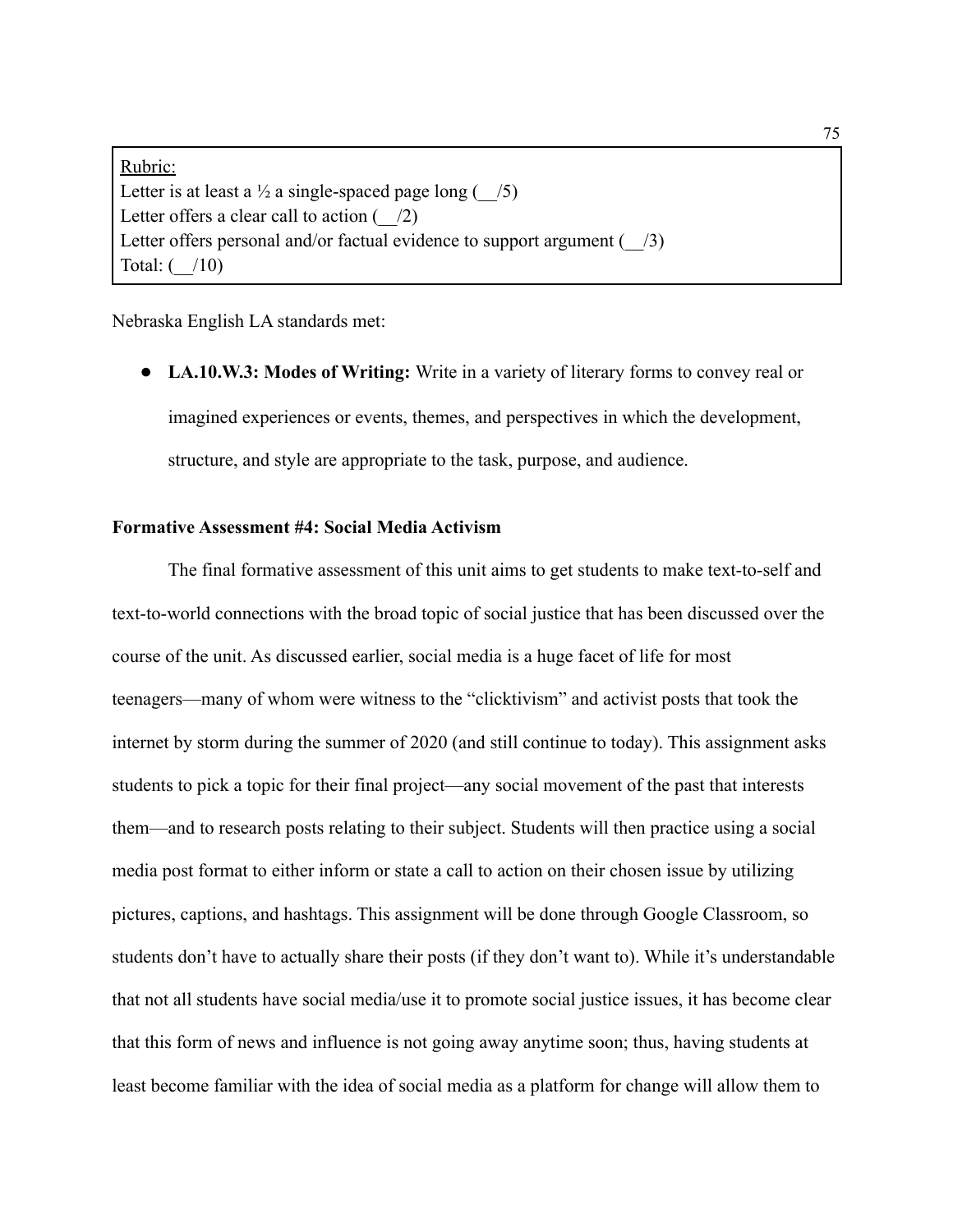make connections to the idea of enacting individual responsibility on a level that many teens are most comfortable with.

Mostly a completion grade, this assignment focuses on using the tools of social media to engage an audience with a chosen topic. All of the required elements should work together to either inform or ask the audience of something. Likewise, while not on the rubric, these posts should not be hateful or asking the audience to engage in hateful actions.

Rubric:

Social media post focuses on topic and includes at least one picture and hashtag  $(-/3)$ Social media post has a caption explaining how the picture relates to the movement  $($   $/2)$ Total:  $($  /5 points)

Nebraska English LA standards met:

● **LA 10.W.2.e: Production of Writing:** Use appropriate print and digital/multimedia tools to produce, enhance, and/or publish writing individually or in collaboration with peers.

#### **Summative Assessments**

The summative assessment is broken up into three parts: writing a podcast script, recording the script, and reflecting over the podcast of a peer. The goal of this multimodal project is to get students to think both critically and creatively about the essential questions of the past unit, to synthesize multiple perspectives, and to practice using technology to enact change. The following summative directions are written so that they may be given to students as-is, and include the rubric and applicable state standards:

**Summative Assessment #1.1: Podcast Script**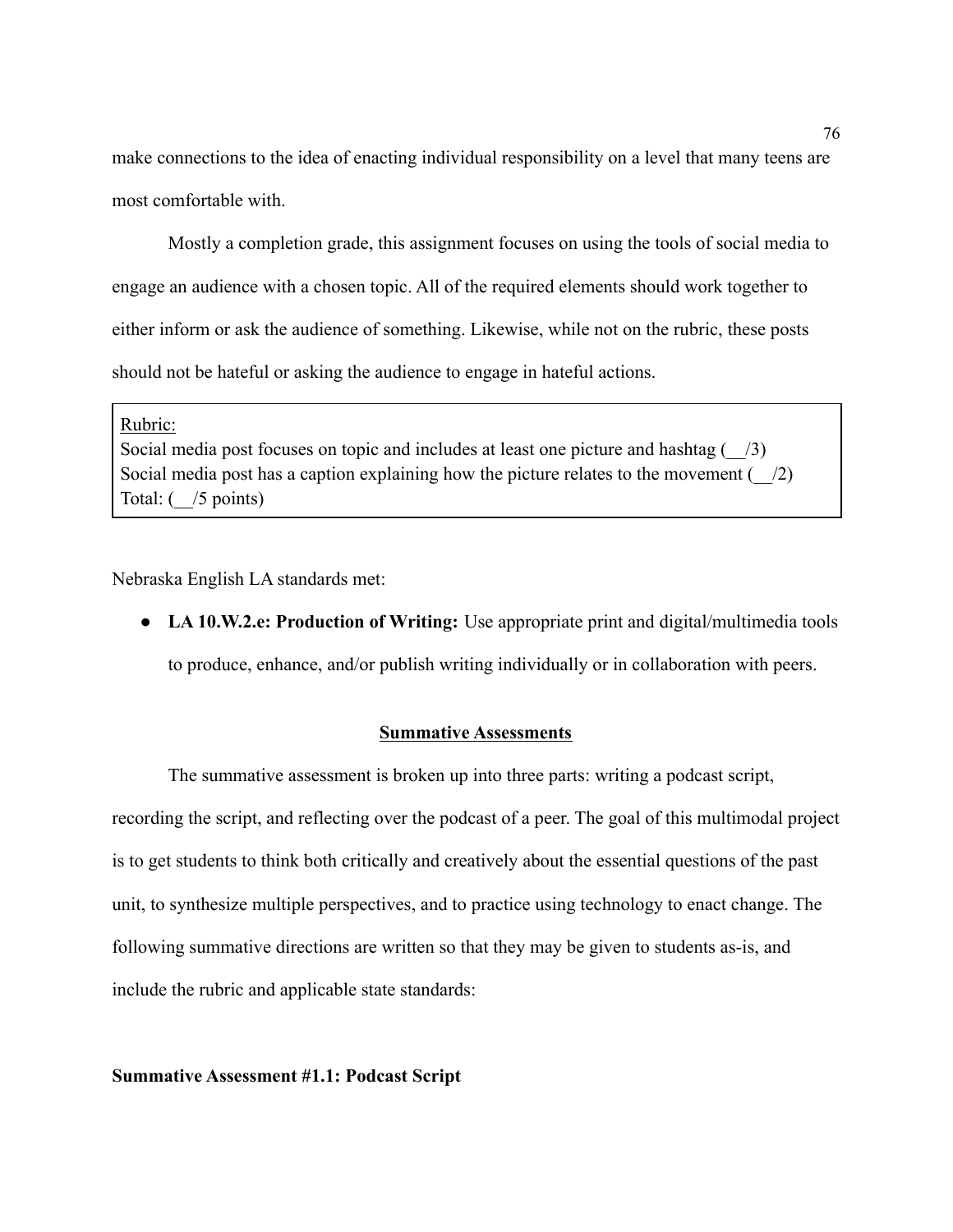In this day and age, new travels fast and opinions are everywhere. For this summative, you will be combining these two ideas into the quickly-growing media format of podcasts. During the podcast, one partner will take the role of Ashley, and the other will take the role of Starr. Constructing this podcast involves multiple steps:

- 1. Pair up with a partner that is reading the **opposite book as you**
- 2. Pick any social movement, either past or present, and conduct some research to give you some background knowledge
	- a. Use this graphic organizer (Figure 11) to get started
- 3. Think about how your respective characters would respond to this movement?
	- a. What quotes/life experiences could you use to support this evidence?
- 4. Think about questions you could ask each other to spur deep and interesting conversations about this topic
	- a. Are there any "special guests" from your books that you could invite on to your podcast?

#### Your podcast must include the following:

- Engaging dialogue that is from the perspective of your book's narrator (Starr/Ashley), and consistently reflects the way your character speaks/acts in the book
- A brief overview of the social movement you are covering
- Q & A section where Starr and Ashley ask each other about their perspectives, experiences, and opinions as they relate to this social issue
	- Optional: "guests" from the books that can answer questions
- Textual evidence from the novel that supports your characters viewpoints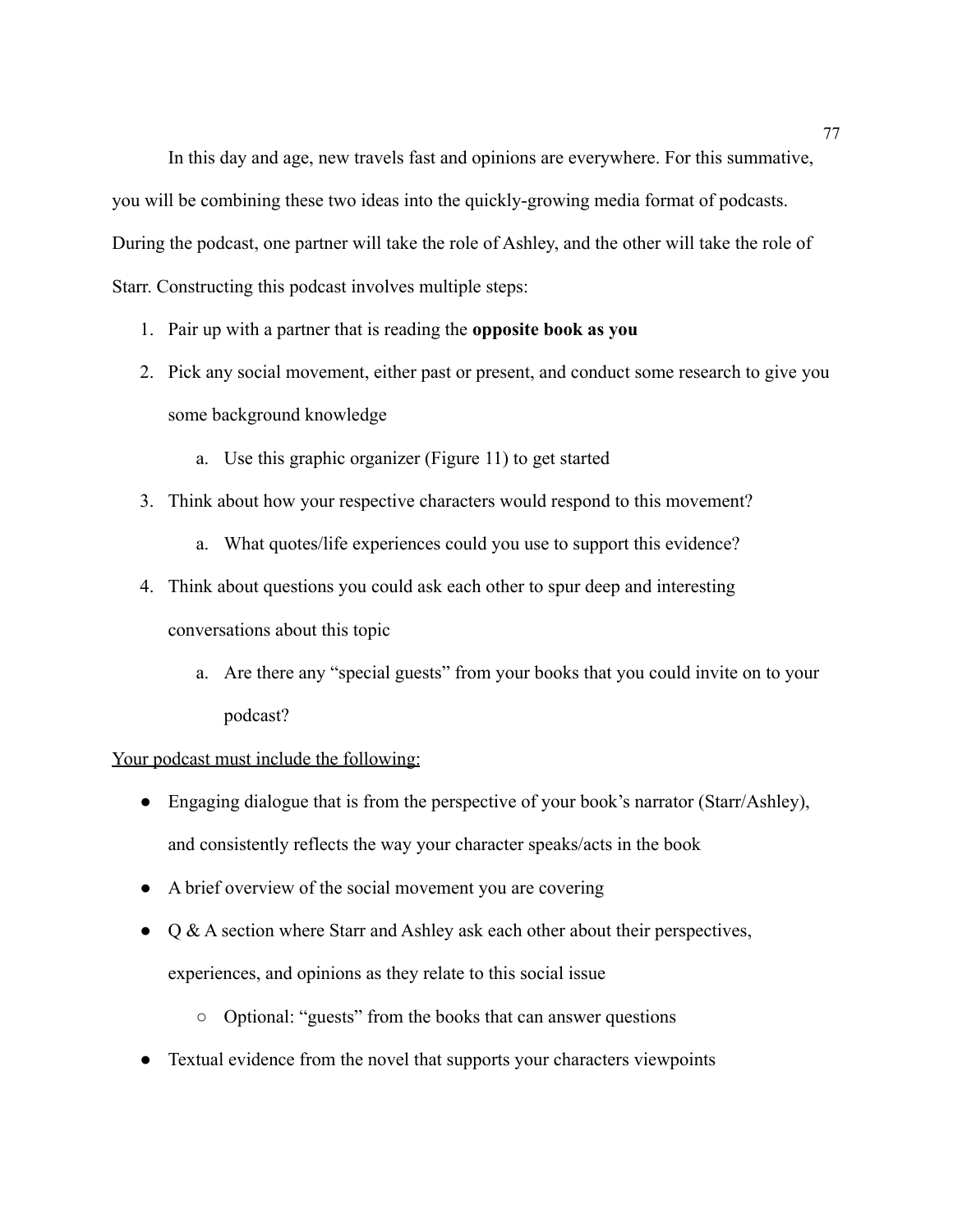○ Think CREW! What does your character believe? How do you know? Why is this important for this social issue?

Reminders: This script will serve as the guide for when it comes time to record your podcast. Have fun with it! Consider these things when creating your script: how would real presenters greet each other? Would they add in (appropriate) jokes somewhere? Would they always agree with each other?

Students will be graded off of the following rubric:

|            | 10                                                                                                                             | 8                                                                                                       | 6                                                                                                                          | 4                                                                                                                           | $\overline{2}$                                                                                               |
|------------|--------------------------------------------------------------------------------------------------------------------------------|---------------------------------------------------------------------------------------------------------|----------------------------------------------------------------------------------------------------------------------------|-----------------------------------------------------------------------------------------------------------------------------|--------------------------------------------------------------------------------------------------------------|
| Content    | All information<br>presented is<br>historically<br>accurate and<br>backed up by<br>text.                                       | Any<br>historical<br>information<br>is accurate,<br>and textual<br>evidence is<br>present.              | Most<br>historical<br>information<br>is correct,<br>although<br>there may be<br>some errors.                               | There are<br>several<br>historical<br>errors.                                                                               | Historical<br>information,<br>if covered,<br>may contain<br>historical<br>inaccuracies.                      |
| Creativity | It is clear that<br>maximum<br>effort has been<br>expended. The<br>script reflects<br>the true nature<br>of the<br>characters. | Plenty of<br>effort went<br>into this<br>script. The<br>personality of<br>the characters<br>is evident. | This script is<br>pretty<br>standard; it is<br>not clear that<br>speakers are<br>representative<br>of novel<br>characters. | While<br>characters are<br>present, their<br>personalities<br>cannot be<br>discerned--it<br>could be<br>anyone<br>speaking. | Very little<br>effort has<br>been put into<br>this script.<br>Character<br>presence is<br>likely<br>missing. |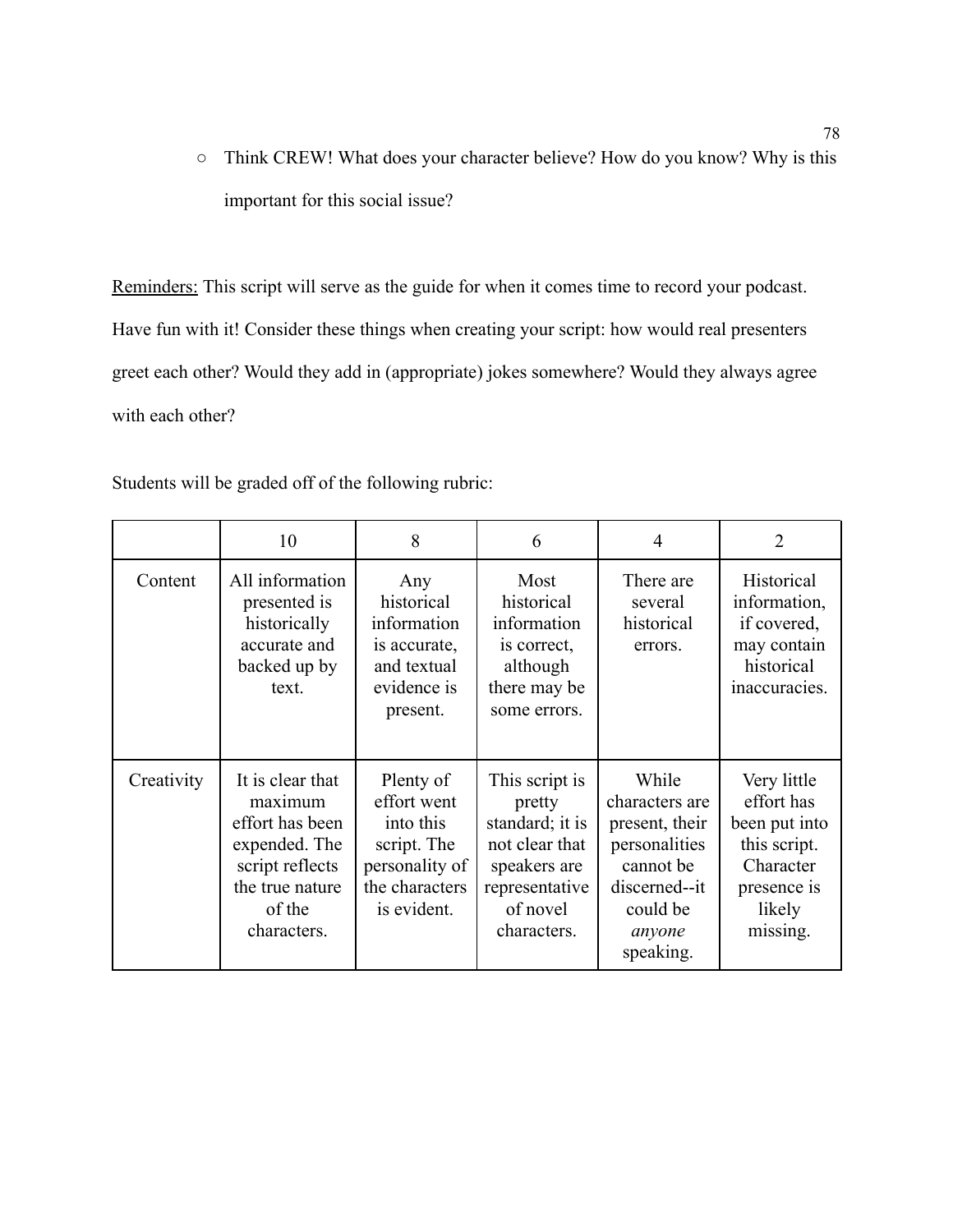| Completion | All<br>requirements<br>are both met<br>and exceeded. | All<br>requirements<br>background,<br>character<br>interview,<br>$Q&A)$ have<br>been met. | May be<br>missing a<br>required<br>section. | Large<br>sections are<br>missing or<br>lacking (such<br>as context,<br>interview,<br>$etc.$ ). | Script is<br>present, but<br>barely. |
|------------|------------------------------------------------------|-------------------------------------------------------------------------------------------|---------------------------------------------|------------------------------------------------------------------------------------------------|--------------------------------------|
|            |                                                      |                                                                                           |                                             |                                                                                                |                                      |

Total:  $($  /30)

Nebraska English LA standards met:

- **LA 10.W.6: Modes of Writing:** Gather and use credible evidence from multiple authoritative sources and assess its relevance in answering the research questions
- **LA 10.W.2.e: Production of Writing:** Use appropriate print and digital/multimedia tools to produce, enhance, and/or publish writing individually or in collaboration with peers.

### **Summative Assessment #1.2: Podcast Recording**

This part of the summative is focused on turning plans into action: you will record your podcasts utilizing you and your partner's planned podcast script. When filming, you will want to find a semi-quiet space where you will be heard and background noise won't be a distraction to the listener (such as a corner of the classroom or the hallway). Recording should take place on any device that can record an audio file (you can use a smartphone if that is easiest, but your Chromebook should work as well).

While this part of the summative is largely reading off your prepared script, you should be mindful of the following considerations:

79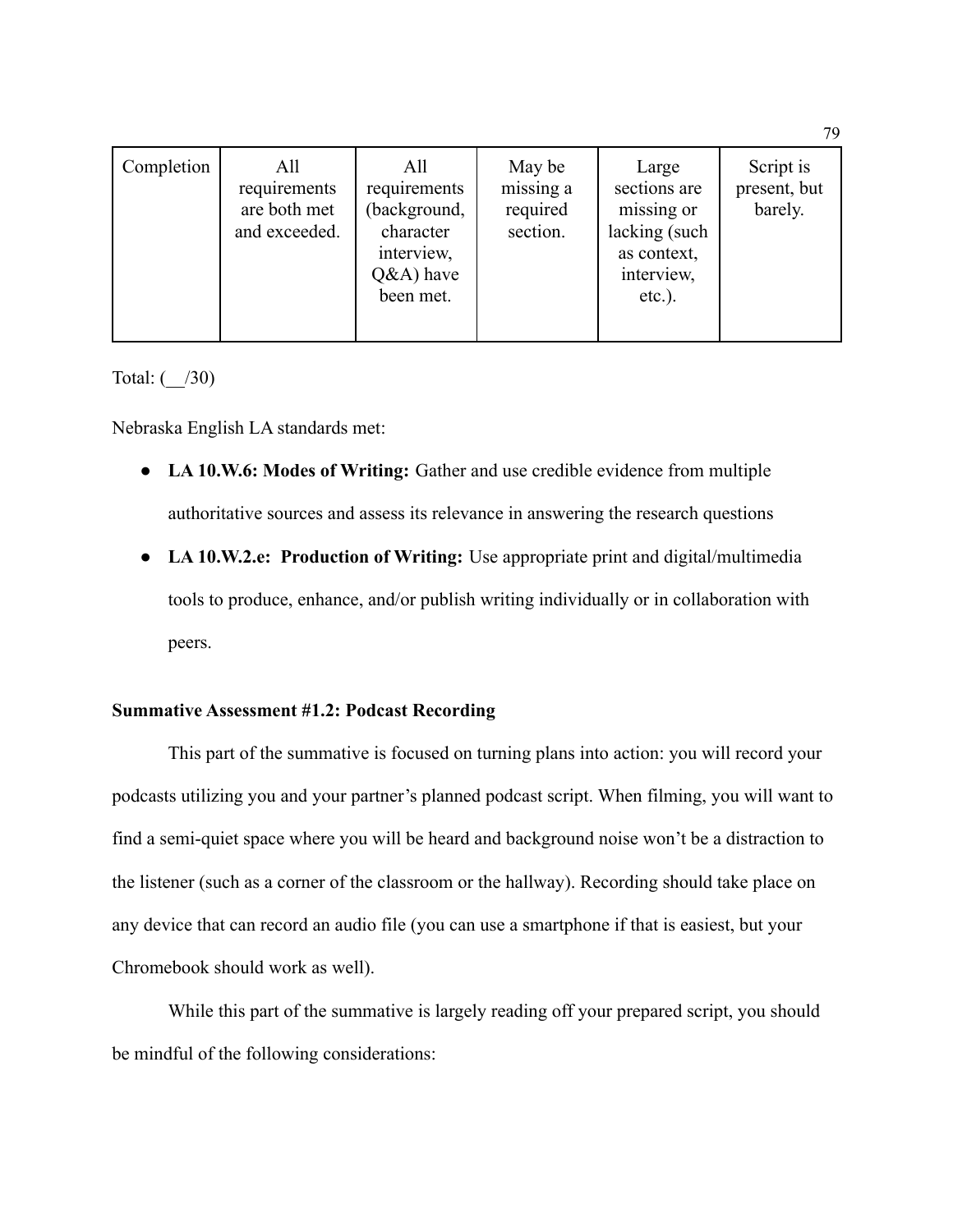- Podcasts are engaging—they cover interesting topics/perspectives and hold the listener's attention. You should sound interested in your topic and should display some enthusiasm when conversing with others. Have fun with it!
- Podcasts should be at least 10 minutes long. Podcasts often feature discussions, commentary, and guest interviews, so recordings under 10 minutes likely signal an insufficient amount of time spent discussing these different aspects.

Students will be graded off of the following rubric:

|            | 5                                                                                               | $\overline{4}$                                                                              | 3                                                                                       | 2                                                                                           | 1                                                                                                            |
|------------|-------------------------------------------------------------------------------------------------|---------------------------------------------------------------------------------------------|-----------------------------------------------------------------------------------------|---------------------------------------------------------------------------------------------|--------------------------------------------------------------------------------------------------------------|
| Voice      | Above and<br>beyond;<br>student is<br>both engaged<br>and engaging<br>throughout<br>the podcast | Above<br>average;<br>student is<br>engaged and<br>displays some<br>enthusiasm<br>throughout | Average;<br>student is<br>heard, but it is<br>clear they are<br>reading off a<br>script | Student<br>participates<br>minimally in<br>conversation;<br>lack of<br>interest in<br>topic | Student is<br>barely heard<br>during the<br>podcast; clear<br>that they are<br>unenthusiastic<br>about topic |
| Completion | Podcast is at<br>least 10 mins<br>long; all<br>required<br>aspects are<br>met                   | Podcast is<br>missing up to<br>a minute OR<br>missing a<br>required<br>aspect               | Podcast is<br>missing up to<br>a minute<br>AND missing<br>a required<br>aspect          | Podcast is<br>missing<br>several<br>minutes and<br>up to $2$<br>required<br>aspects         | Podcast is<br>under 5<br>minutes and<br>missing<br>several aspects<br>of project                             |

Total:  $($  /10)

Nebraska English LA standards met:

○ **LA 10.SL.1: Comprehension and Collaboration:** Select and use appropriate

visual and/or digital tools to enhance verbal communication and add interest.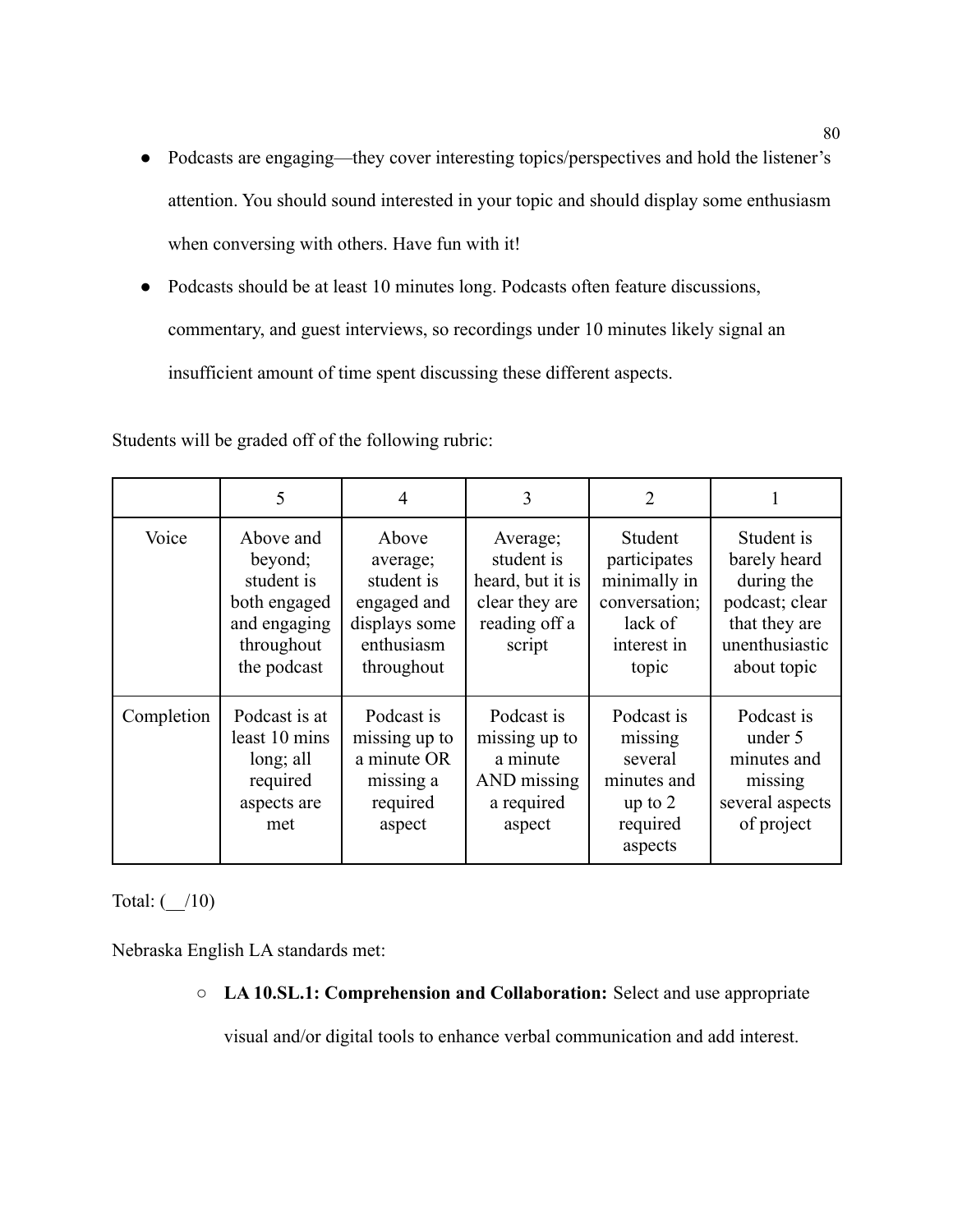■ **LA 10.SL.2.e:** Select and use appropriate visual and/or digital tools to enhance verbal communication and add interest.

#### **Summative Assessment #1.3: Peer Podcast Reflection**

Have you ever listened to a piece of media—such as a podcast or the news—and wish you could tell the creators behind the screen how you really feel? Well now you can! In class you will be listening to the podcast of at least one other peer, and then responding to their content in the form of a one-page letter addressed to the "hosts."

Your letter should address the following questions:

- What did you learn about this social movement by listening to their podcast?
- What is something about this podcast that you really enjoyed?
- Was there anything the speakers in the podcast said that you would (politely) push-back against? Why? *or* What did the speakers say that really resonated with you? Why?

Reminder: this is a letter, and should be addressed towards the creators of the podcast you listened to!

Students will be graded off of the following rubric: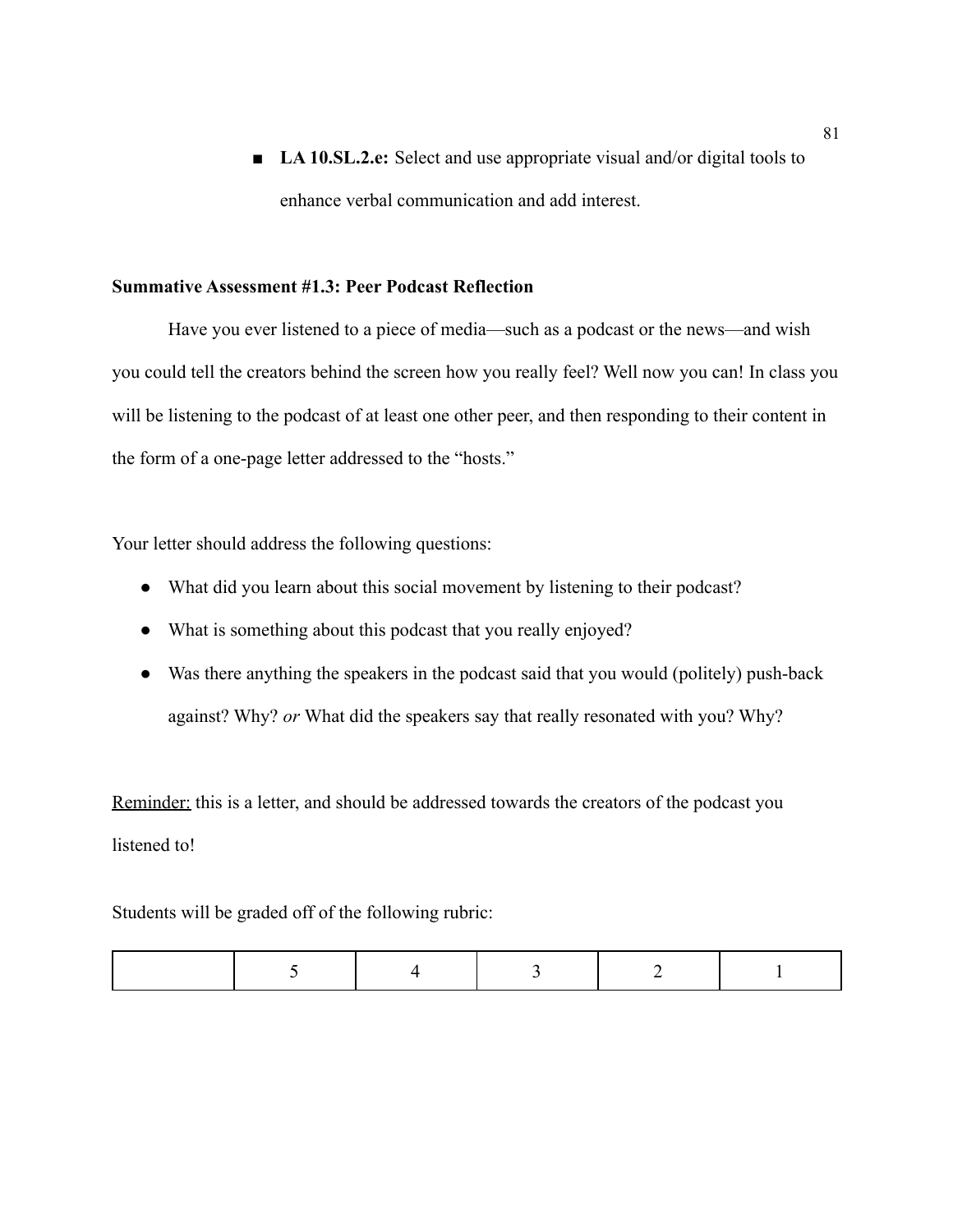| Commentary | <b>The</b><br>comments<br>given to the<br>podcast hosts<br>are insightful<br>and<br>thoughtful. | The<br>comments<br>given to the<br>podcast host<br>are<br>base-level,<br>but generally<br>positive. | The<br>comments<br>given to the<br>hosts are<br>vague, and<br>may not<br>reflect the<br>content of the<br>podcast. | The<br>comments<br>given show a<br>general lack<br>of<br>appreciation<br>for peers'<br>work. | Assignment<br>was barely<br>attempted, or<br>comments<br>were<br>inappropriate. |
|------------|-------------------------------------------------------------------------------------------------|-----------------------------------------------------------------------------------------------------|--------------------------------------------------------------------------------------------------------------------|----------------------------------------------------------------------------------------------|---------------------------------------------------------------------------------|
| Completion | All three<br>questions<br>were<br>addressed<br>in-depth.                                        | All three<br>questions<br>were<br>addressed,<br>but could<br>have gone<br>deeper.                   | The<br>assignment<br>does not<br>address every<br>question.                                                        | The letter<br>may only<br>address 1 of<br>the questions,<br>if any.                          | Assignment<br>was barely<br>attempted.                                          |

Total: (\_\_/10)

Nebraska English LA standards met:

● **LA.10.W.1: Production of Writing:** Compose grammatically correct multi-paragraph

compositions to convey meaning and add variety, interest, and fluency to written and

spoken language.

82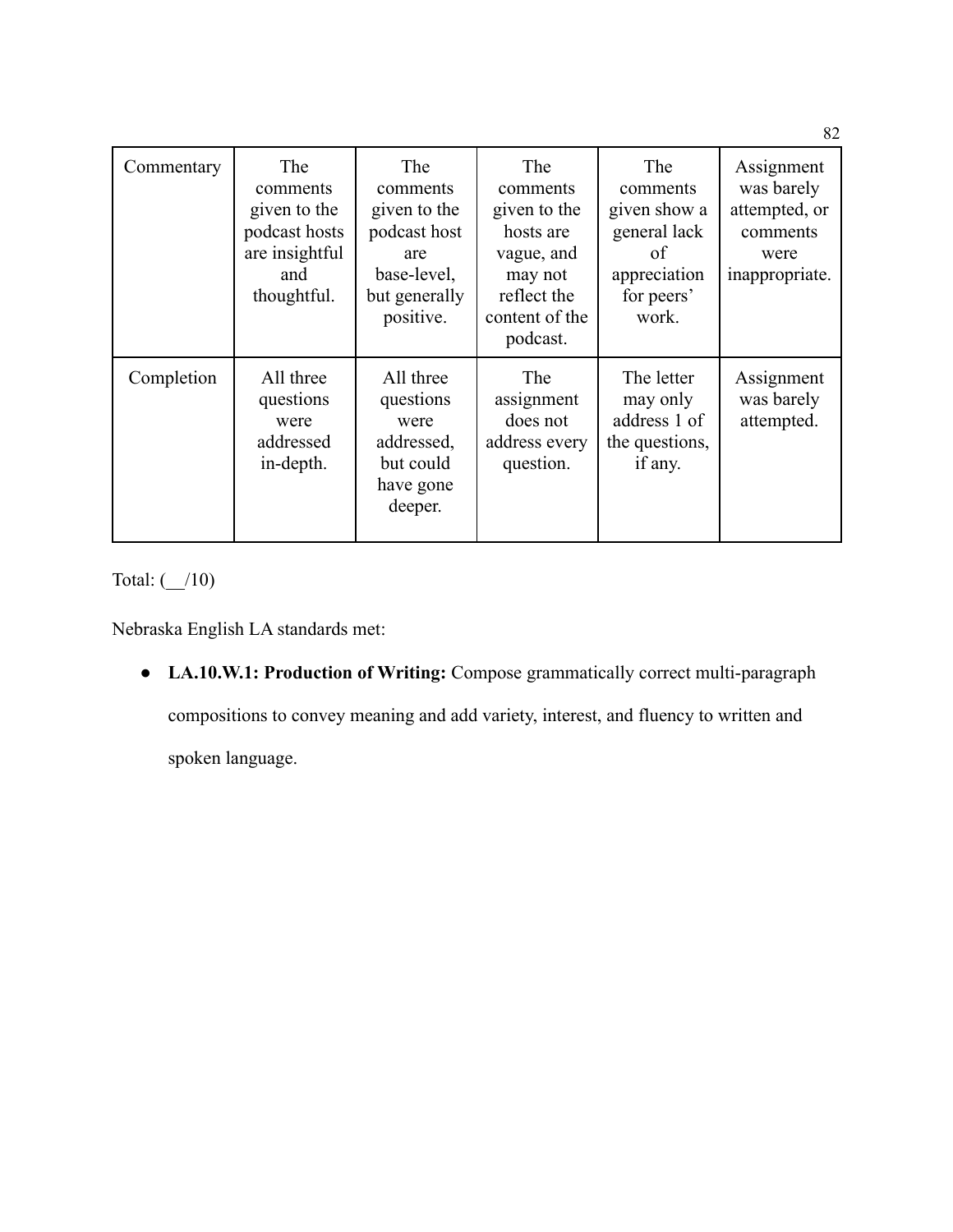# **Appendix**

# **Figure 1: K-W-L Chart**

| What I know about social<br>movements | What I want to know about<br>social movements | What <b>I've learned</b> about<br>social movements |
|---------------------------------------|-----------------------------------------------|----------------------------------------------------|
|                                       |                                               |                                                    |
|                                       |                                               |                                                    |
|                                       |                                               |                                                    |
|                                       |                                               |                                                    |
|                                       |                                               |                                                    |
|                                       |                                               |                                                    |
|                                       |                                               |                                                    |
|                                       |                                               |                                                    |
|                                       |                                               |                                                    |
|                                       |                                               |                                                    |
|                                       |                                               |                                                    |
|                                       |                                               |                                                    |
|                                       |                                               |                                                    |
|                                       |                                               |                                                    |
|                                       |                                               |                                                    |
|                                       |                                               |                                                    |
|                                       |                                               |                                                    |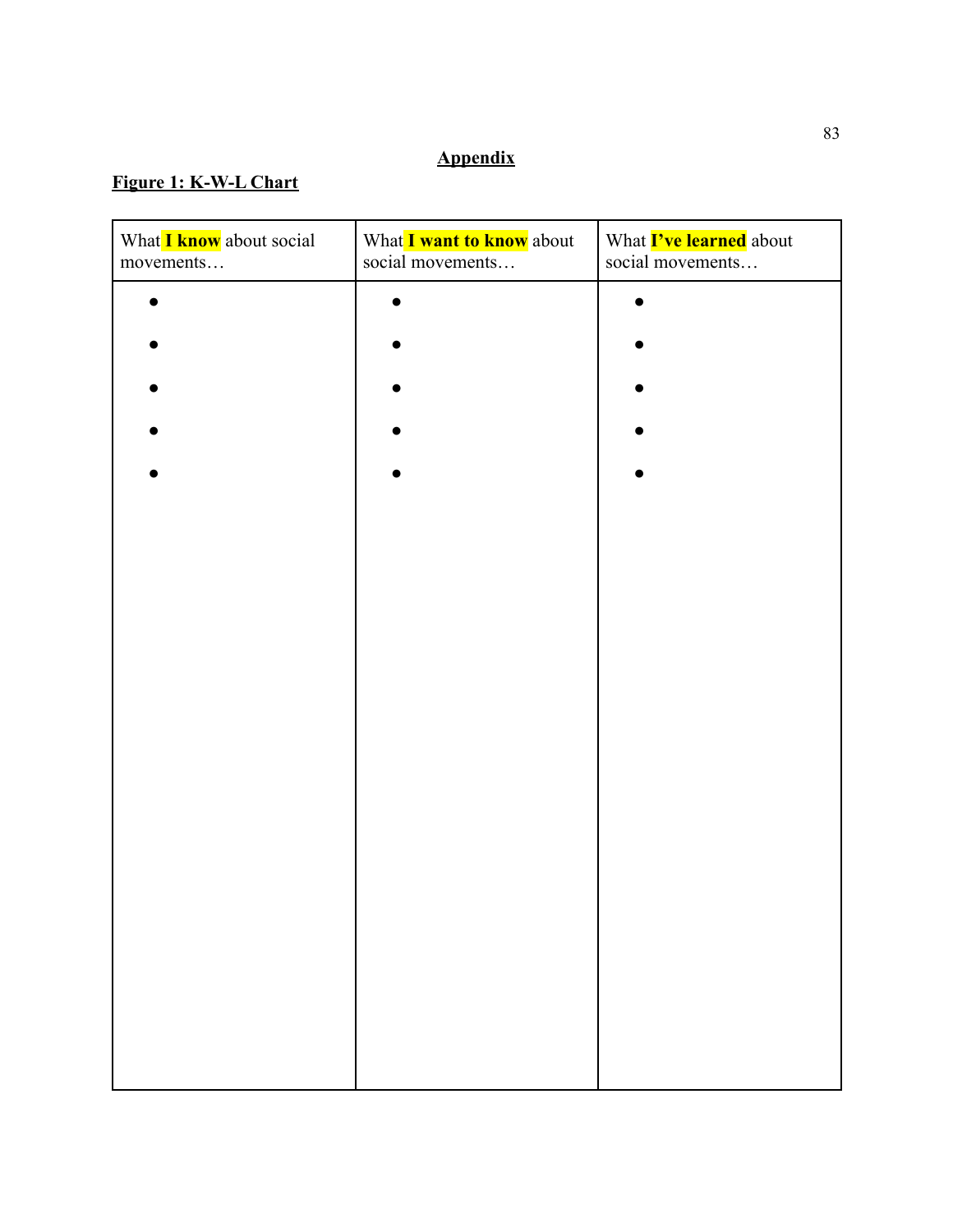## **Figure 2: Citizen Note Sheet**

# *Citizen* **Reactions**

Fill out this note sheet while listening to/reading Claudia Rankine's *Citizen*

**List any moments that made you uncomfortable--why did they make you feel this way?**

**List any moments that really resonated with you--why do you think this happened?**

**List any moments that sparked a strong emotional response in you. What emotion was sparked, and why?**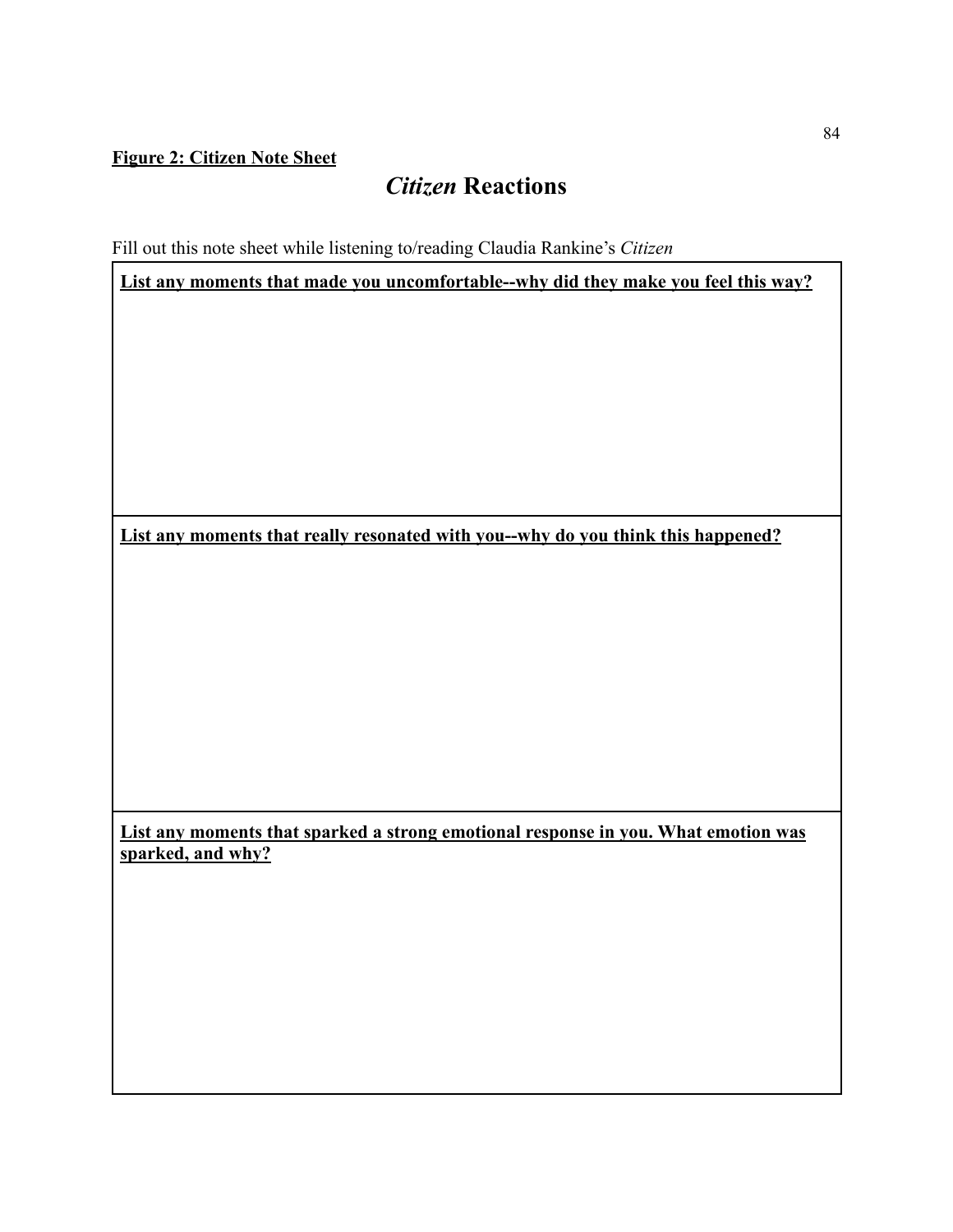## **Figure 3: Choice Novel Reading Journal**

# **Social Justice Reading Journal**

Reminder that you should be filling this out *as you are reading* your choice novel. Coming to lit circles with this complete will serve as a crucial aspect of your ability to participate and discuss with your peers!

## **Part 1: Double-entry Journal**

In the left column, note at least 5 moments in the novel that stick out to you. This may be because it is shocking, relatable, difficult to understand, funny, etc. In the right column, explain; why did you choose to write about this? How does it make you think about our essential questions? What questions of your own does it spark?

| Quote and Page $\#$ | Commentary: why did this stand out to you? |
|---------------------|--------------------------------------------|
| $1.$                | $1. \,$                                    |
| 2.                  | 2.                                         |
| 3.                  | $\overline{3}$ .                           |
| 4.                  | $\overline{4}$ .                           |
| 5.                  | 5.                                         |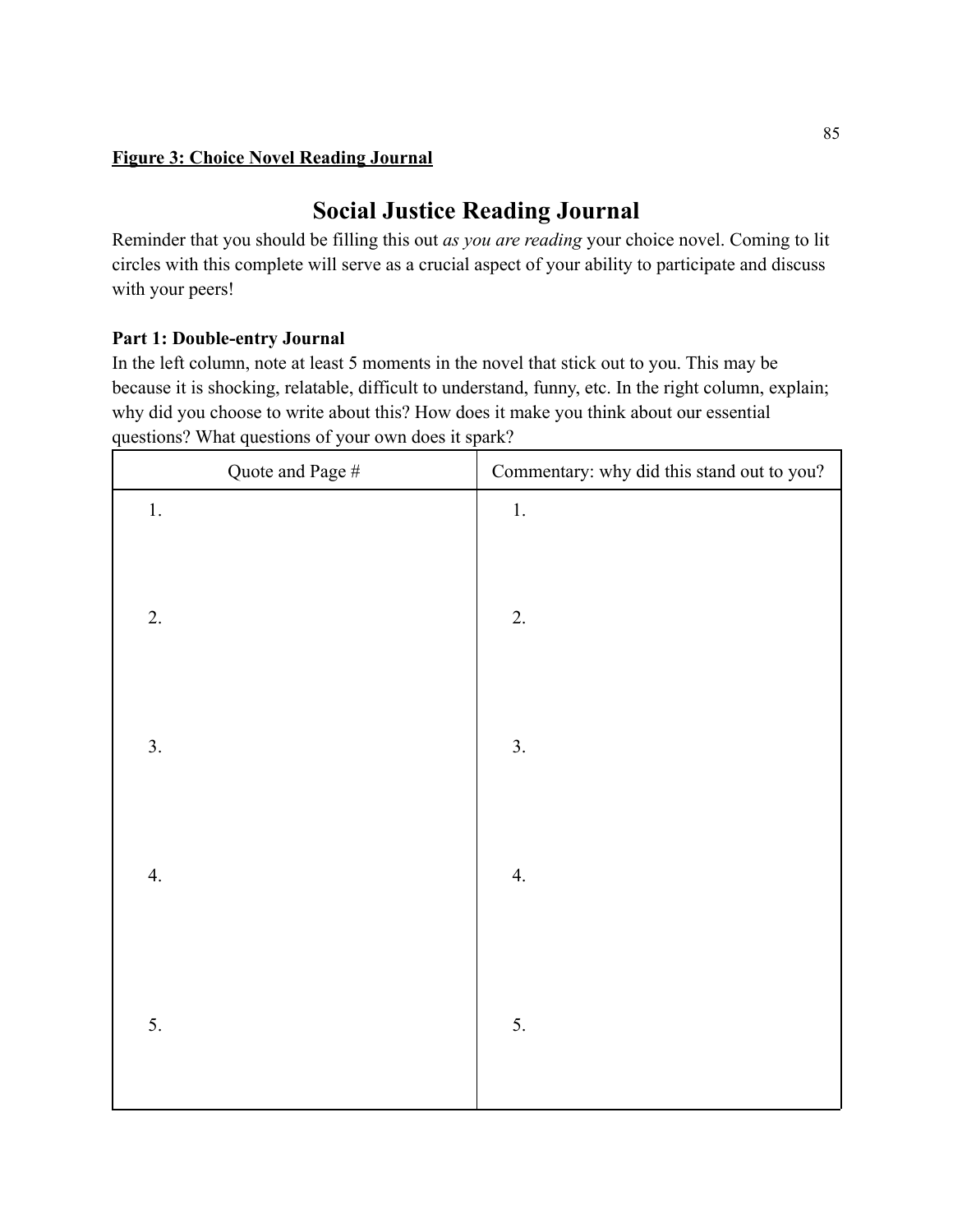## **Part 2: Equality/Inequality Tracker**

Based on what you believe to be "equality" at this moment, track any moments in this chunk of reading that strike you as inherently equal or unequal. Why would you categorize these moments in this way?

| Equality | Inequality |
|----------|------------|
|          |            |
|          |            |
|          |            |
|          |            |
|          |            |
|          |            |
|          |            |
|          |            |
|          |            |
|          |            |
|          |            |
|          |            |

## **Part 3: Reflection**

How has this week's reading altered/informed your perspective of whether or not individuals have a personal responsibility to stand up to injustice? Respond in at least 1 paragraph, and include at least one textual reference.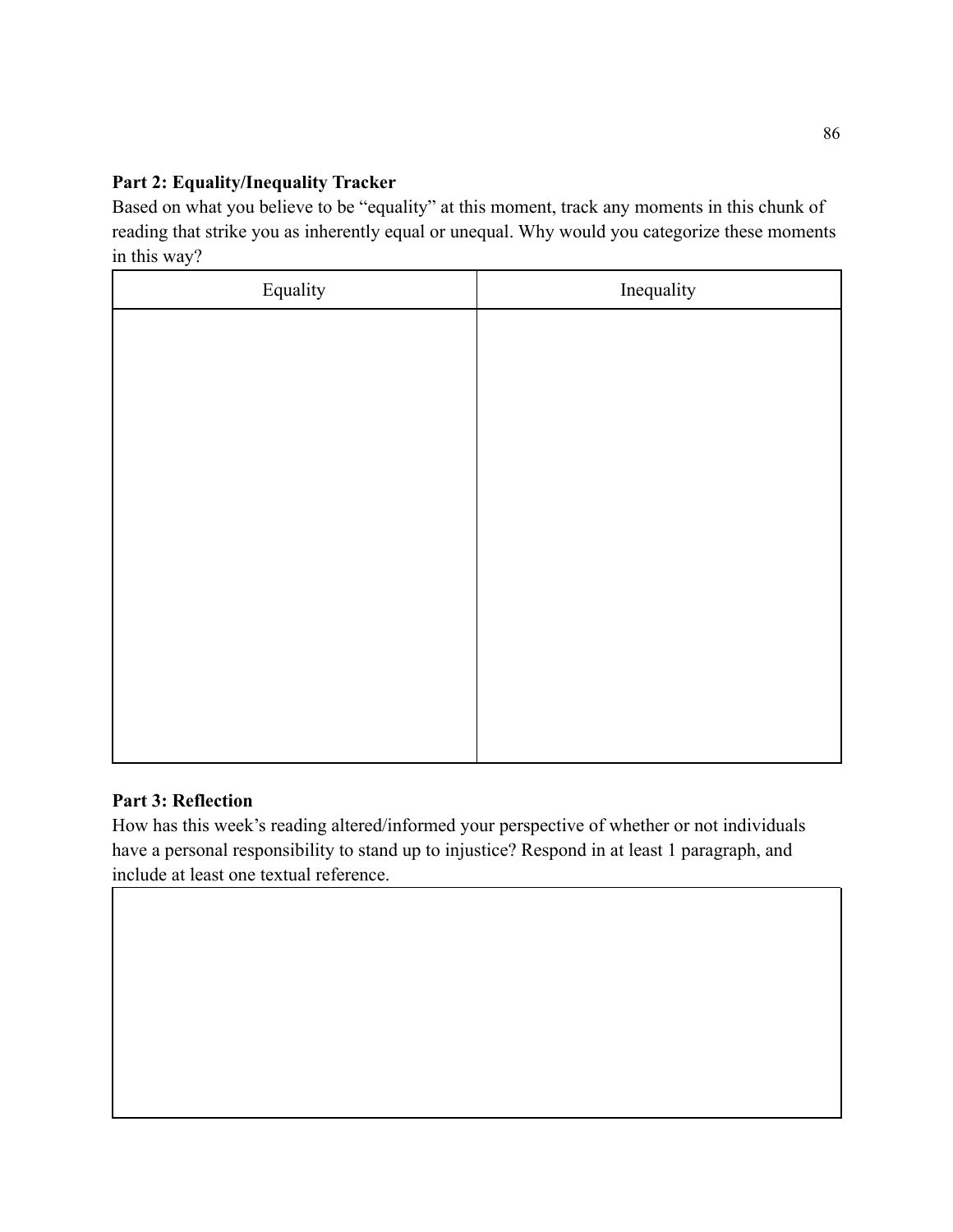# **Figure 4: Lit Circle Bookmark**

| Lit Circle Reading Schedule                                                                          |
|------------------------------------------------------------------------------------------------------|
| Keep this bookmark to mark your place and to<br>remind yourself of your group's meeting<br>schedule! |
| Meeting 1                                                                                            |
|                                                                                                      |
|                                                                                                      |
| Meeting 2                                                                                            |
|                                                                                                      |
|                                                                                                      |
| Meeting 3                                                                                            |
| Meeting date:                                                                                        |
|                                                                                                      |
| Meeting 4                                                                                            |
|                                                                                                      |
|                                                                                                      |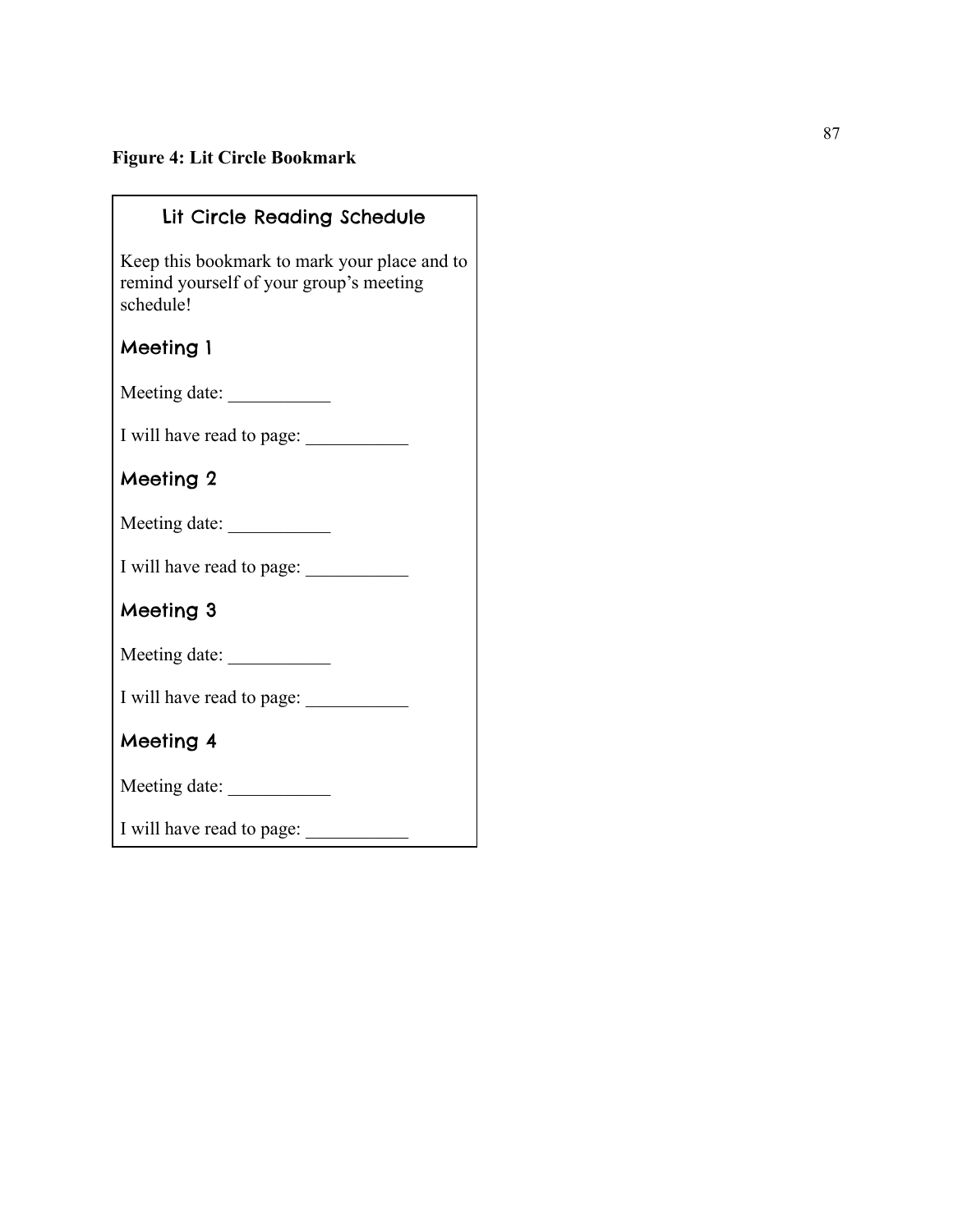#### **Figure 5: Redlining Map Notes**

# **Redlining**

Fill out this note sheet while exploring the interactive map on "Mapping Inequality"

**Explore a large city of your choice. What stands out to you the most in terms of the colors and grades given?**

**Explore Lincoln, NE. What immediately stands out to you?**

**Try and find our school on the map. What do the historic redlines imply about the area we are in?**

**Reflect: In what ways do you think these historic redlines impact areas today?**

**How can redlining lead to a lack of opportunity?**

**In what ways have you seen racially segregated neighborhoods in your lit circle books?**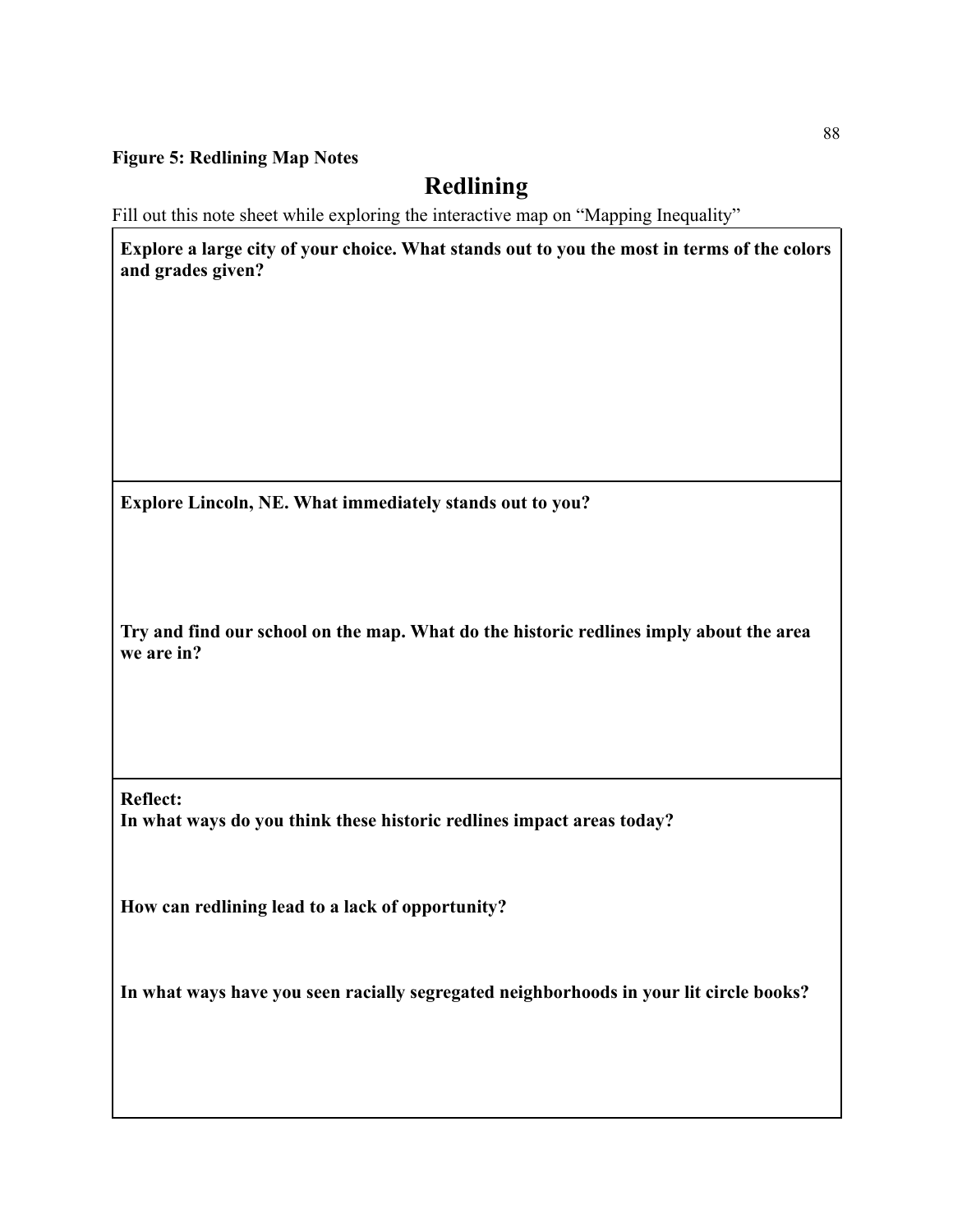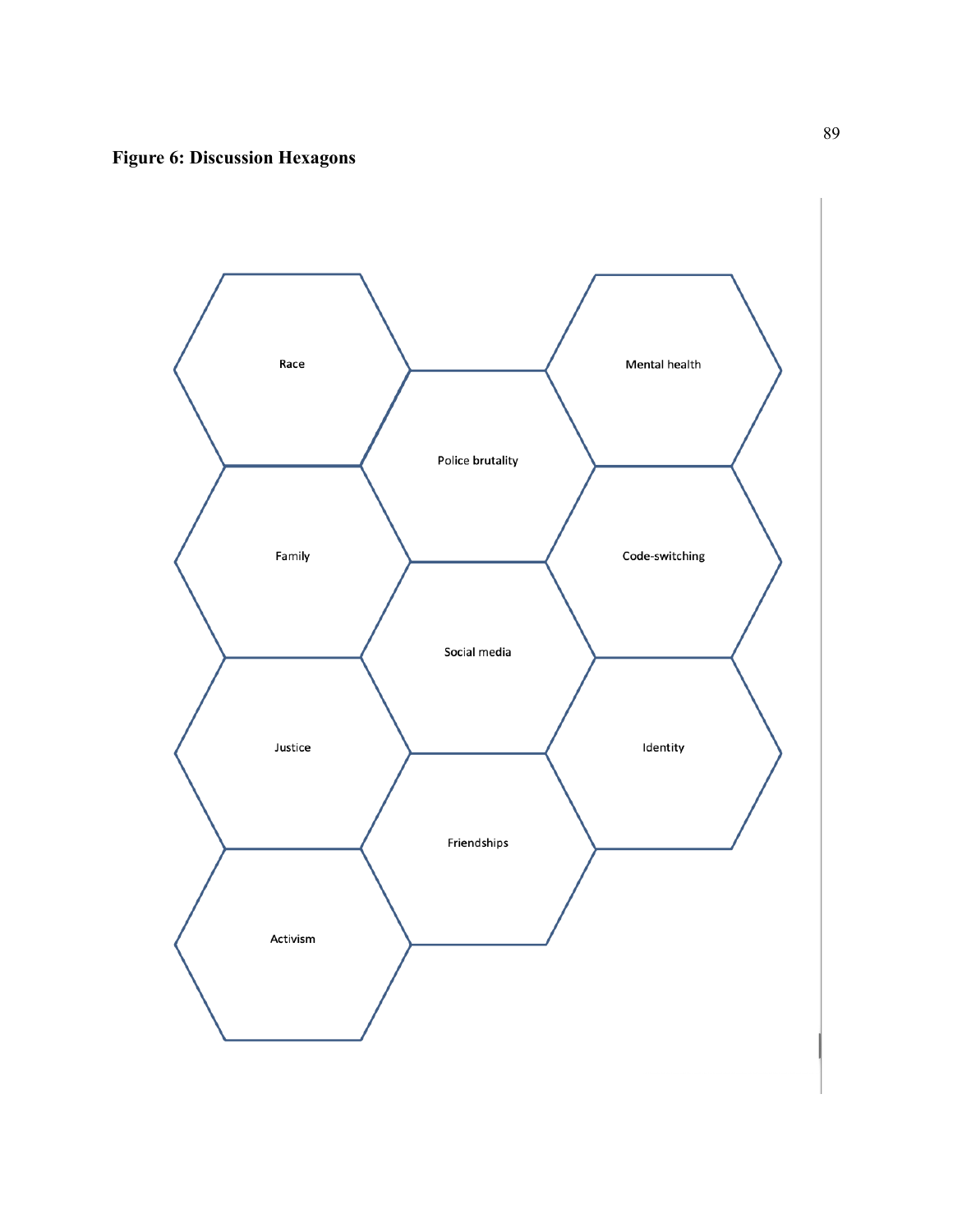## **Figure 7: Letter Writing Template**

[Name and title of person you are writing to] [Address you are sending your letter to] [City, state, and zip code you are sending to]

Dear [name of audience],

Briefly introduce yourself: who are you, what is your title (a high school student), and why are you writing to them today?

Expand on your concern: why is it important or relevant?

- Remember to think persuasively; don't just tell them *about* an issue, show them why they should *care*
	- What statistics or information can you use to show that your concern is warranted?
	- Are there any personal examples you can share in order to emotionally persuade your audience?

Call to action: now that you've shared your concern, what are you asking your audience to do about it?

- Are there certain bills coming up that you want this person to speak out against?
- Are you wanting this person to create something/speak out to generate change?

Thank the audience for their time in reading your letter and restate why your cause is important

Sincerely,

[Your name] [Any contact information you feel comfortable sharing]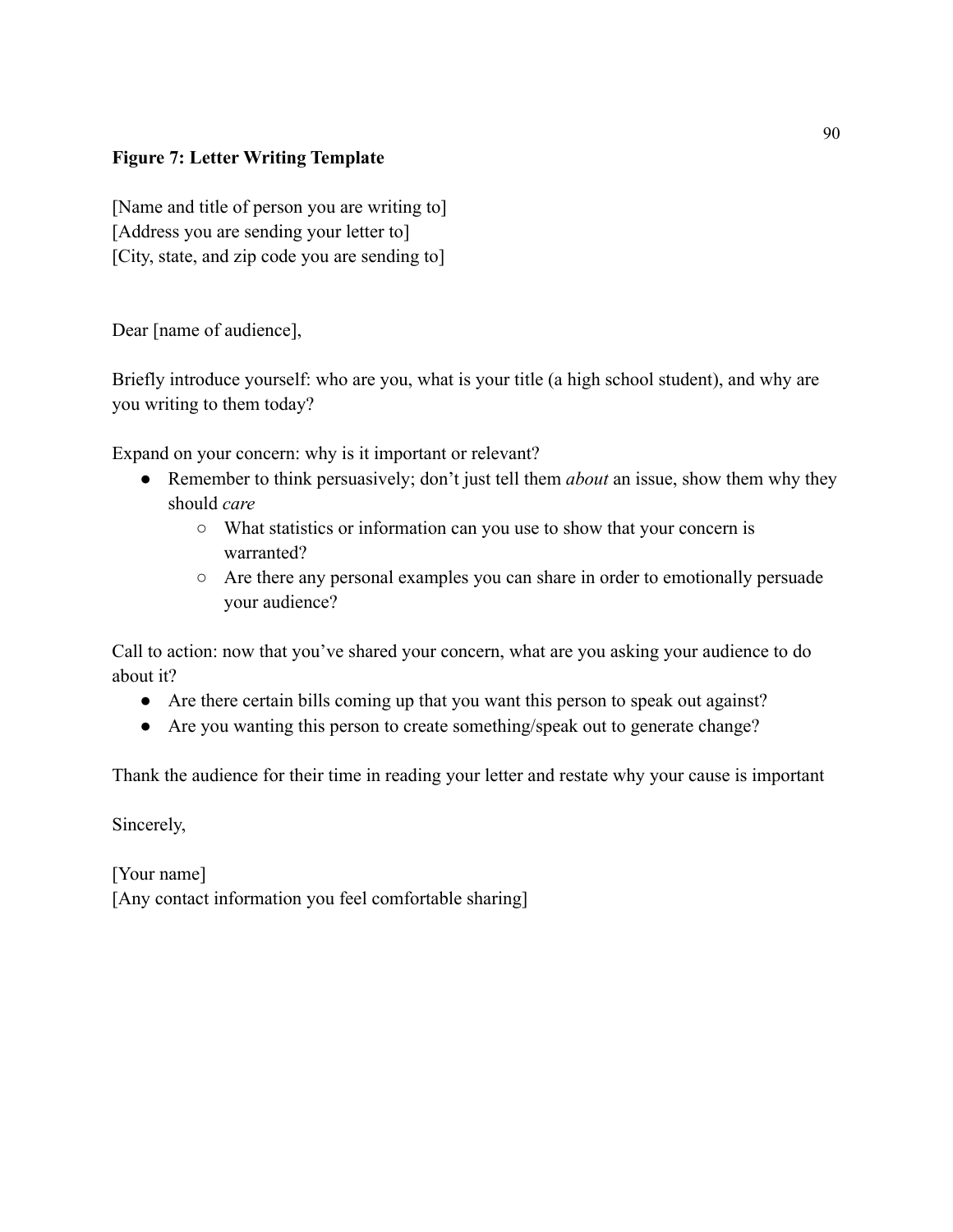# **Figure 8: Podcast Listening Guide "On the Shoulders of Giants" Listening Guide**

Fill out this note sheet while listening to "On the Shoulders of Giants" from NPR's *Throughline* podcast series. Keep in mind while you're listening: is there anything this podcast does particularly well that you hope to emulate in your own podcast project?

### **Introduction:**

1. How do the hosts introduce the topic of the podcast?

### **Part 1: Jack**

- 1. How do the hosts introduce Jack Johnson's story and connect it to their larger purpose?
- 2. What did Johnson do that people viewed as a political statement?
- 3. How did people/the media respond to Johnson's activism?
- 4. What connections do the hosts make to modern-day activism?

### **Part 2: Wilma**

- 1. How do the hosts introduce Wilma Rudolph's story and connect it to their larger purpose?
- 2. What sort of obstacles did Rudolph face as both a woman and a Black citizen?
- 3. What did Rudolph do that people viewed as a political statement?
- 4. How did people/the media respond to Rudolph's activism?
- 5. What connections do the hosts make to modern-day activism?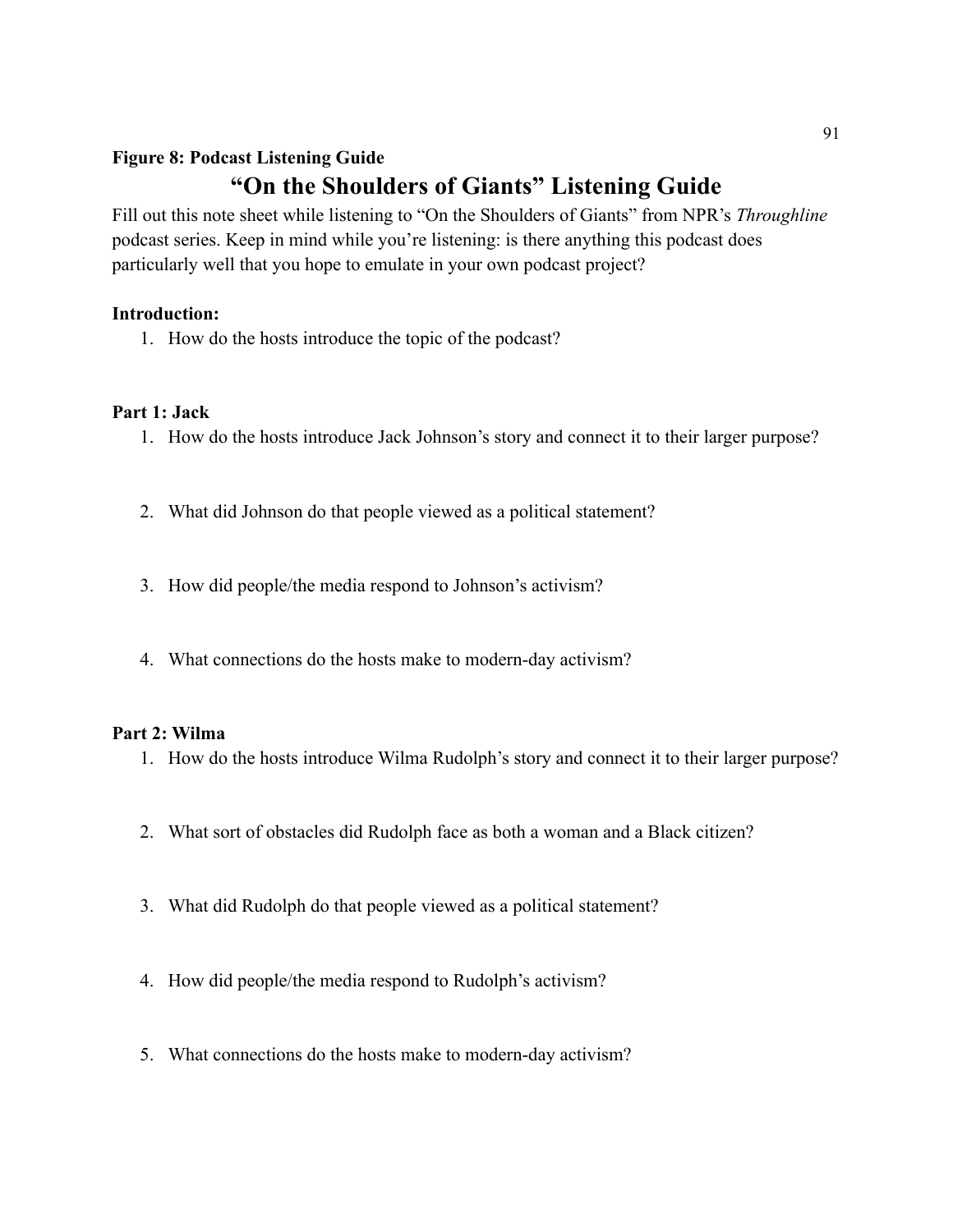### **Part 3: Mahmoud**

- 1. How do the hosts introduce Mahmoud Abdul-Rauf's story and connect it to their larger purpose?
- 2. What did Abdul-Rauf do that people viewed as a political statement?
- 3. How did people respond to Abdul-Rauf's activism?
- 4. What connections do the hosts make to modern-day activism?

#### **Conclusion:**

- 1. What do the hosts do to tie all of the stories together?
- 2. What does the podcast leave you thinking about?

#### **Reflection:**

- 1. What did this podcast do to keep readers engaged?
	- a. What sort of voices did the podcast include?
	- b. How did the hosts sound? What were their attitudes?
- 2. Is there anything about this podcast that you hope to emulate in your own summative project?
	- a. Is there anything that, as a listener, you *didn't* like?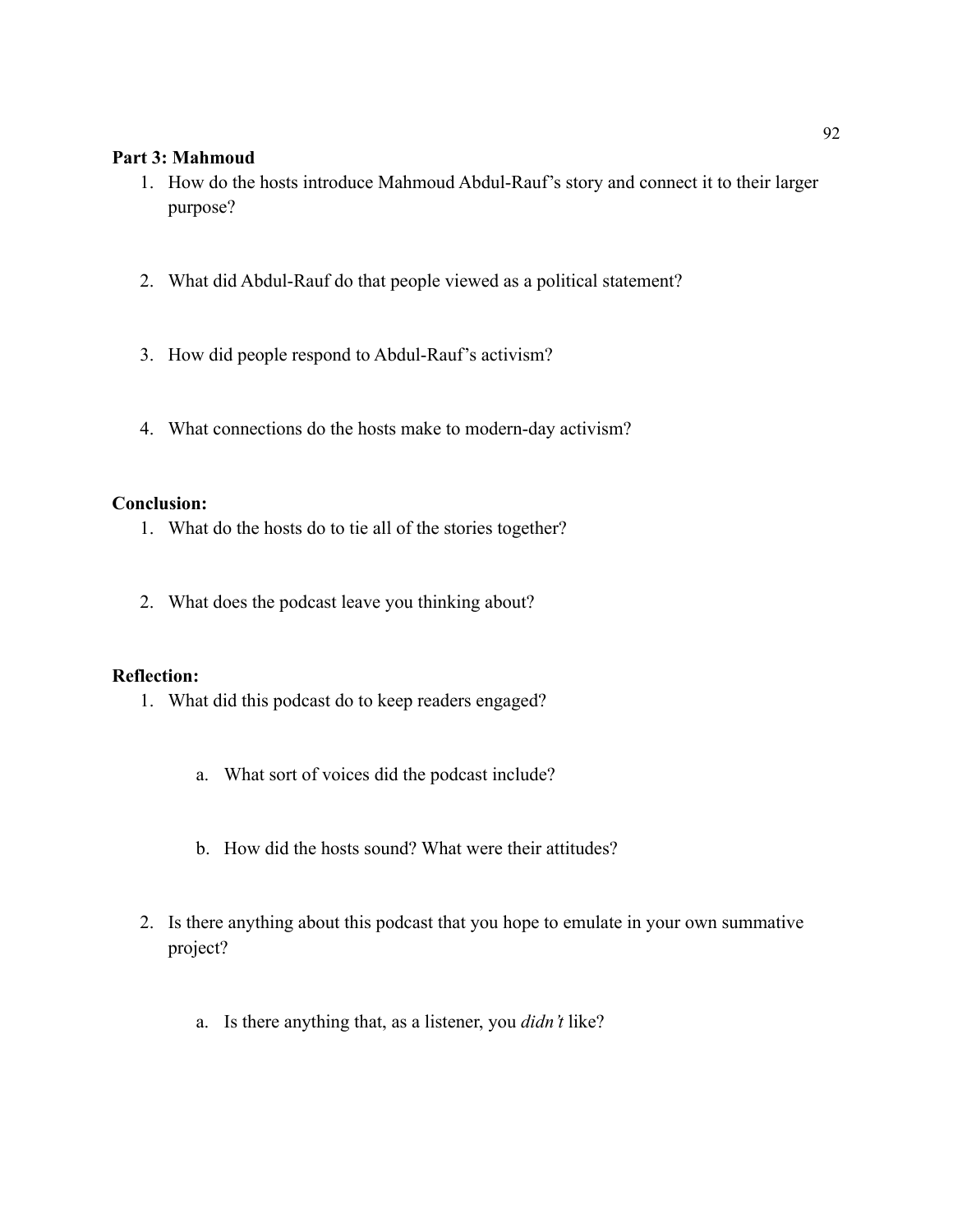#### **Figure 9: Young Activists Notes**

# **Young Activists Notes**

In both *The Hate U Give* and *The Black Kids*, our main characters are under the age of 18. While it may often seem difficult for young people to get involved in the movements that matter to them, the reality is that there are thousands of teens across the world becoming advocates, both in-person and through the power of the internet.

Complete the following notes as you move through the gallery walk as a way to gather your thoughts and reflect on all of the different movements and various ways of participating in them.

### **Malala Yousafzai**

- 1. Have you heard of this activist before? If so, what do you know about them?
- 2. What is this activist speaking out against/advocating for?
- 3. To your knowledge, how does this activist advocate on this issue to others?

#### **Greta Thunberg**

- 1. Have you heard of this activist before? If so, what do you know about them?
- 2. What is this activist speaking out against/advocating for?
- 3. To your knowledge, how does this activist advocate on this issue to others?

#### **David Hogg**

- 4. Have you heard of this activist before? If so, what do you know about them?
- 5. What is this activist speaking out against/advocating for?
- 6. To your knowledge, how does this activist advocate on this issue to others?

### **Genesis Butler**

- 7. Have you heard of this activist before? If so, what do you know about them?
- 8. What is this activist speaking out against/advocating for?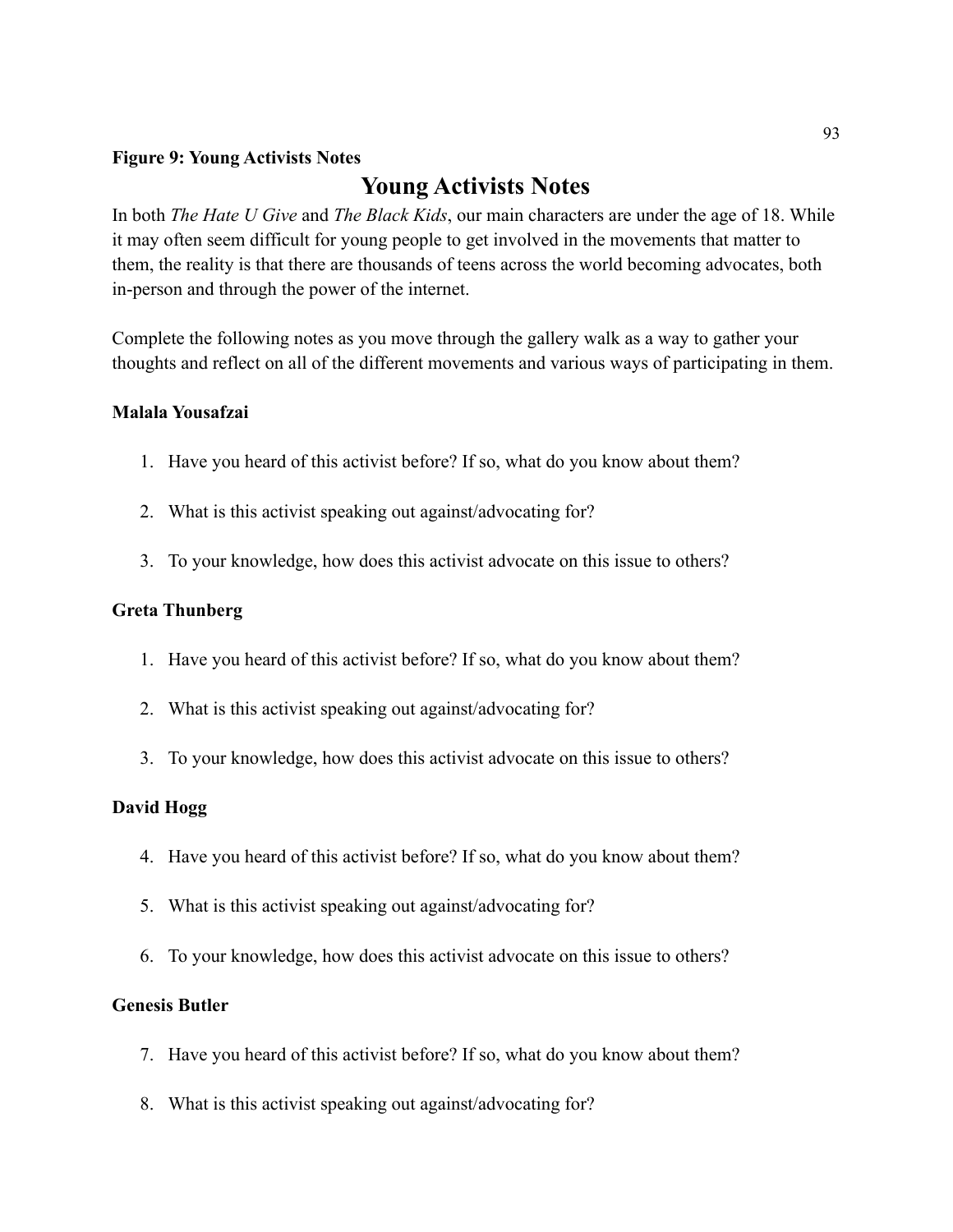9. To your knowledge, how does this activist advocate on this issue to others?

## **Ziuhtezcatl Roseke-Martinez**

- 10. Have you heard of this activist before? If so, what do you know about them?
- 11. What is this activist speaking out against/advocating for?
- 12. To your knowledge, how does this activist advocate on this issue to others?

### **Gallery walk reflection:**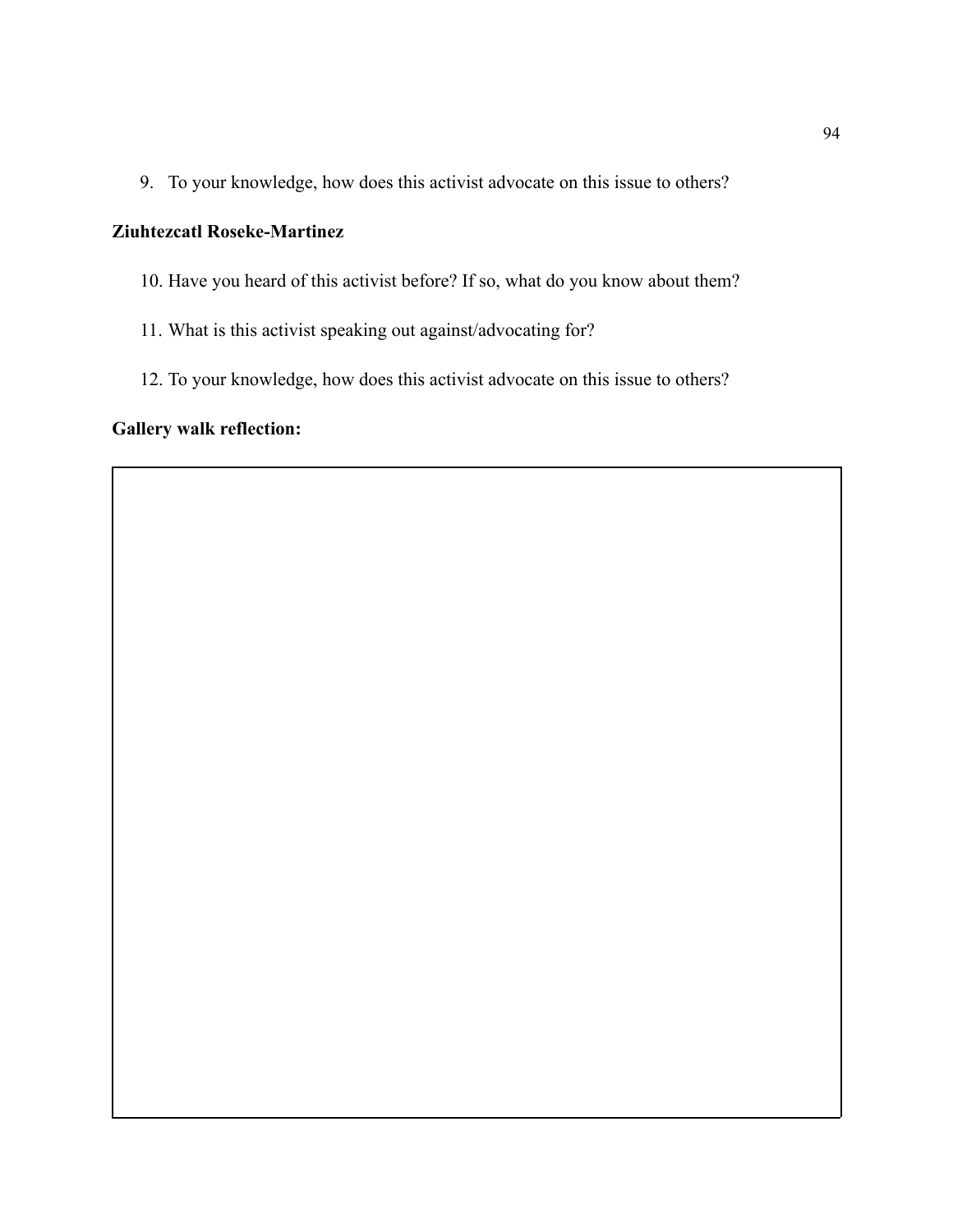### **Figure 10: Social Media Template**

# **Social Media Template**

Please use these templates to create your own social media posts over your given topic! (You only have to choose one platform to utilize).

# **If you choose Instagram, fill out this template:**

**Picture:**

**Caption & hashtags (2,200 character limit):**

**If you choose Twitter, fill out this template:**

**Picture:**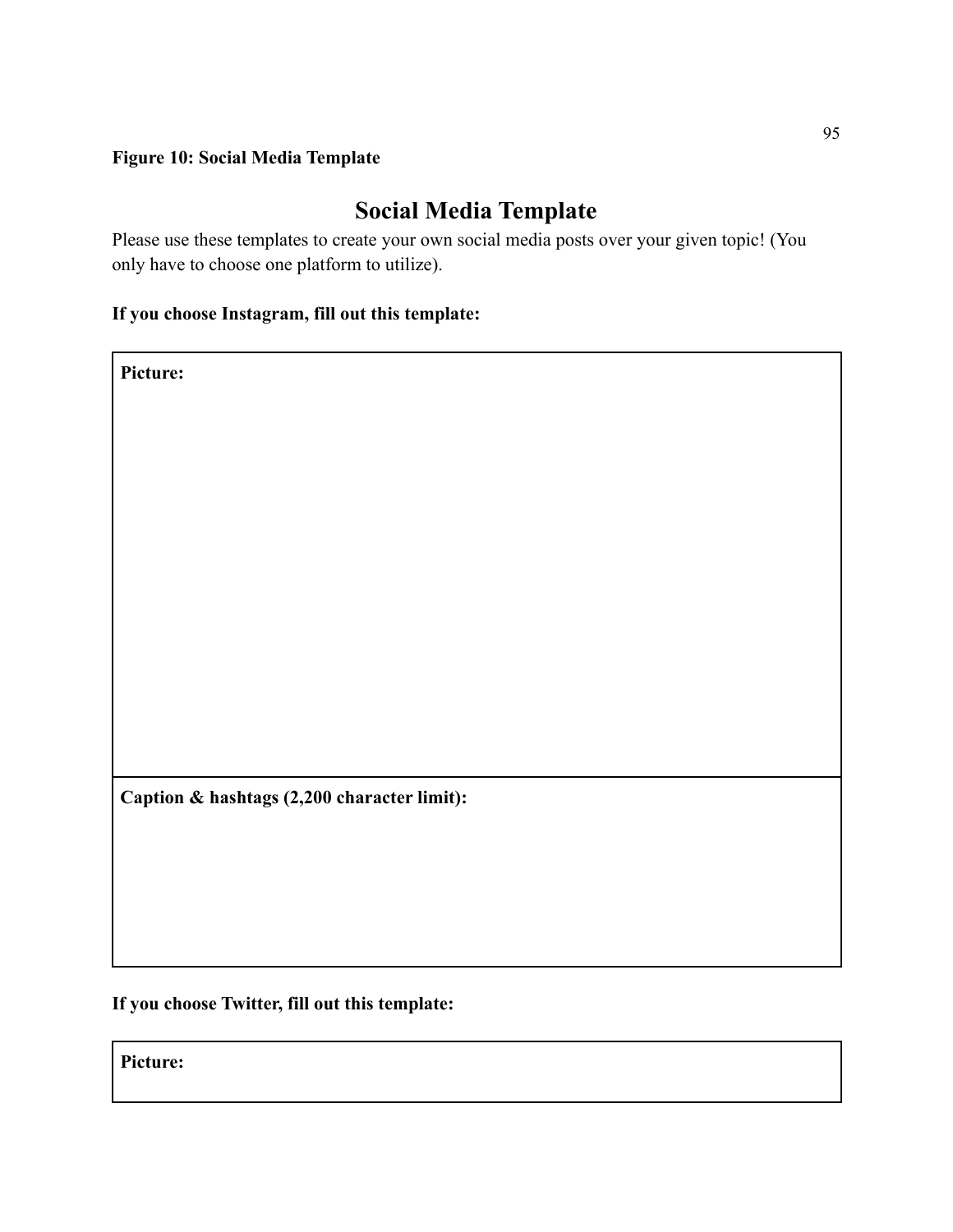**Caption & hashtags (280 character limit):**

# **If you choose Facebook, fill out this template:**

**Picture:**

**Caption & hashtags (63,206 character limit):**

96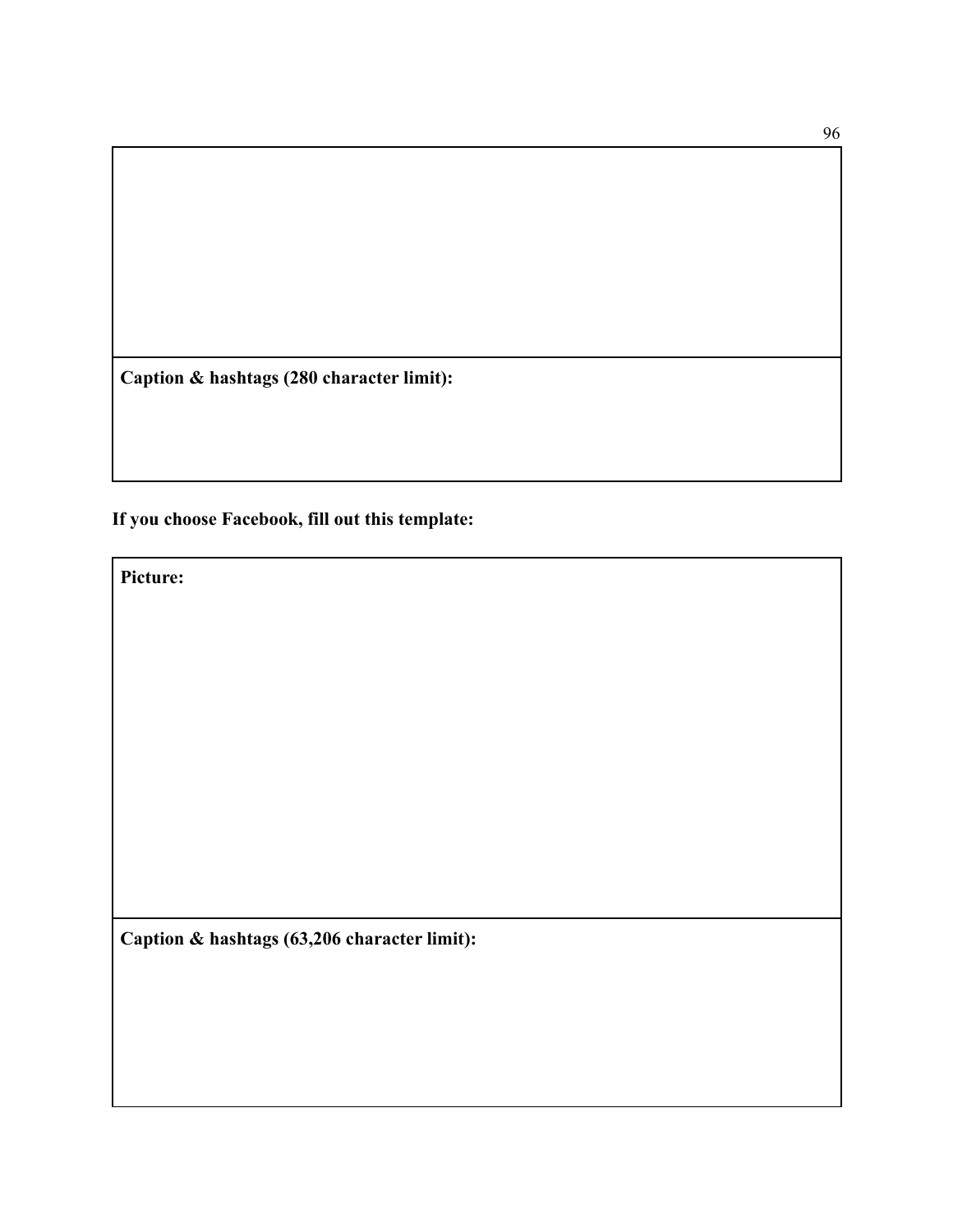## **Figure 11: Summative Script Graphic Organizer**

# **Podcast Script Graphic Organizer**

Use this organizer to get started with your podcast script! Remember: you are searching for *factual* information about your social movement, and *textual* support from your YA novel

### **The Movement:**

What social movement are you focusing on?

When did this social movement take place? Is it still going on?

What was this movement fighting for? *Who* was fighting for this?

Who resisted this social movement? Why?

Would the members of this movement say justice has been achieved? Why or why not?

### **The Podcast Presenters:**

How would Starr react to this social movement? How do you know? (Provide textual evidence)

*Ex.: Starr would have disagreed with this movement because….This quote that she says…..is fundamentally against the motivations of this social movement because…*

How would Ashley react to this social movement? How do you know? (Provide textual evidence)

Given Ashley and Starr's personal experiences, would they believe justice has been achieved for this social movement?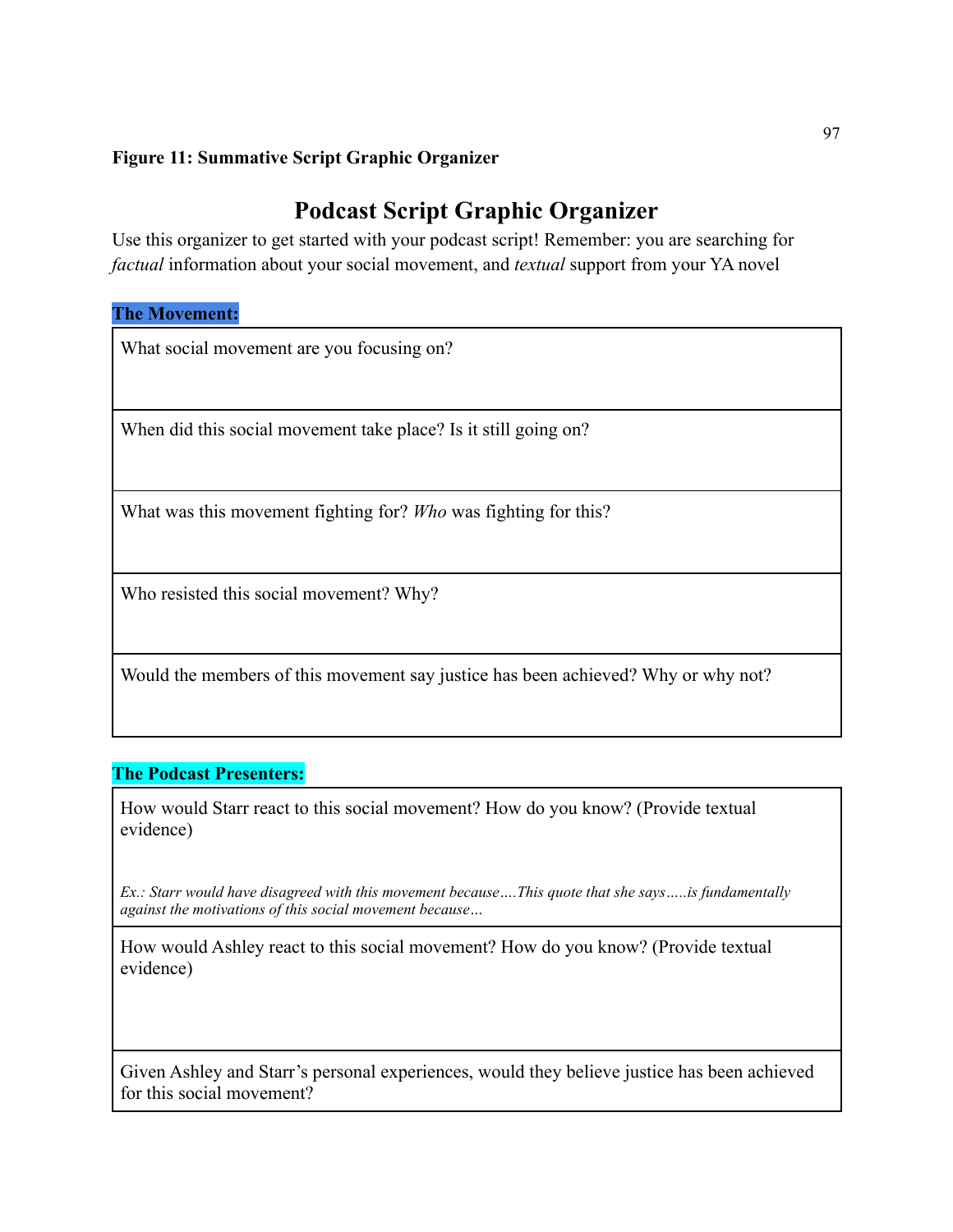Who are some outside voices you could bring in to either agree or disagree with Starr/Ashley on this issue?

*Ex: Khalil, Jo, Mom, Dad, etc.*

What are some questions you could ask each other that would spur deep conversations about this issue?

Ex.: *This feels similar to the time that you encountered…. How do you feel about this given your experiences with…*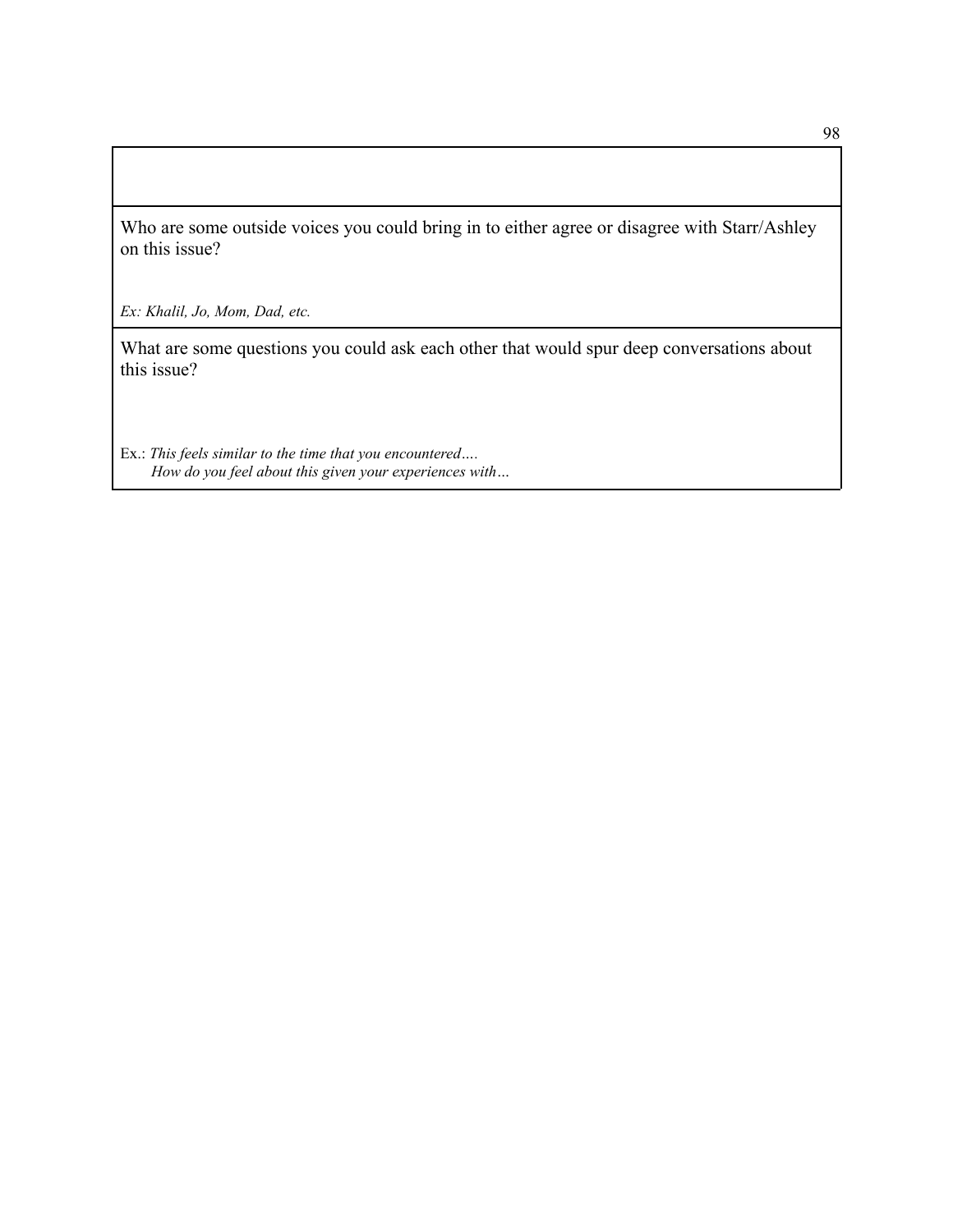#### **Works Cited**

- Adams, Char. "Study: Facing Racism Depletes Young Adults' Mental Health." *NBCNews.com*, NBCUniversal News Group, 9 Nov. 2021, www.nbcnews.com/news/nbcblk/study-facing-racism-depletes-young-adults-mental-healt h-n1283611.
- Anderson, Monica, and Jingjing Jiang. "Teens, Social Media & Technology 2018." *Pew Research Center: Internet, Science & Tech*, Pew Research Center, 27 May 2021, www.pewresearch.org/internet/2018/05/31/teens-social-media-technology-2018/.
- Appleman, Deborah. *Critical Encounters in High School English: Teaching Literary Theory to Adolescents*. Teachers College Press, 2015.
- Armstrong, Patricia. "Bloom's Taxonomy." *Vanderbilt University*, Vanderbilt University, 2010, cft.vanderbilt.edu/guides-sub-pages/blooms-taxonomy/.
- Auxier, Brooke. "Activism on Social Media Varies by Race and Ethnicity, Age, Political Party." *Pew Research Center*, Pew Research Center, 15 Nov. 2021, www.pewresearch.org/fact-tank/2020/07/13/activism-on-social-media-varies-by-race-and -ethnicity-age-political-party/.
- Beach, Richard, et al. *Teaching Literature to Adolescents*. Routledge, Taylor & Francis Group, 2005.
- Borsheim-Black, Carlin, and Sophia Tatiana Sarigianides. *Letting Go of Literary Whiteness: Antiracist Literature Instruction for White Students*. Teachers College Press, 2019.
- CBS Sunday Morning, director. *Student David Hogg on Florida School Shooting*. *YouTube*, CBS Sunday Morning, 18 Feb. 2018, www.youtube.com/watch?v=5YDyGLYO0H0.

Chavez, Nicole. "'It's Everywhere.' Fed up with Racist Bullying, Students across the US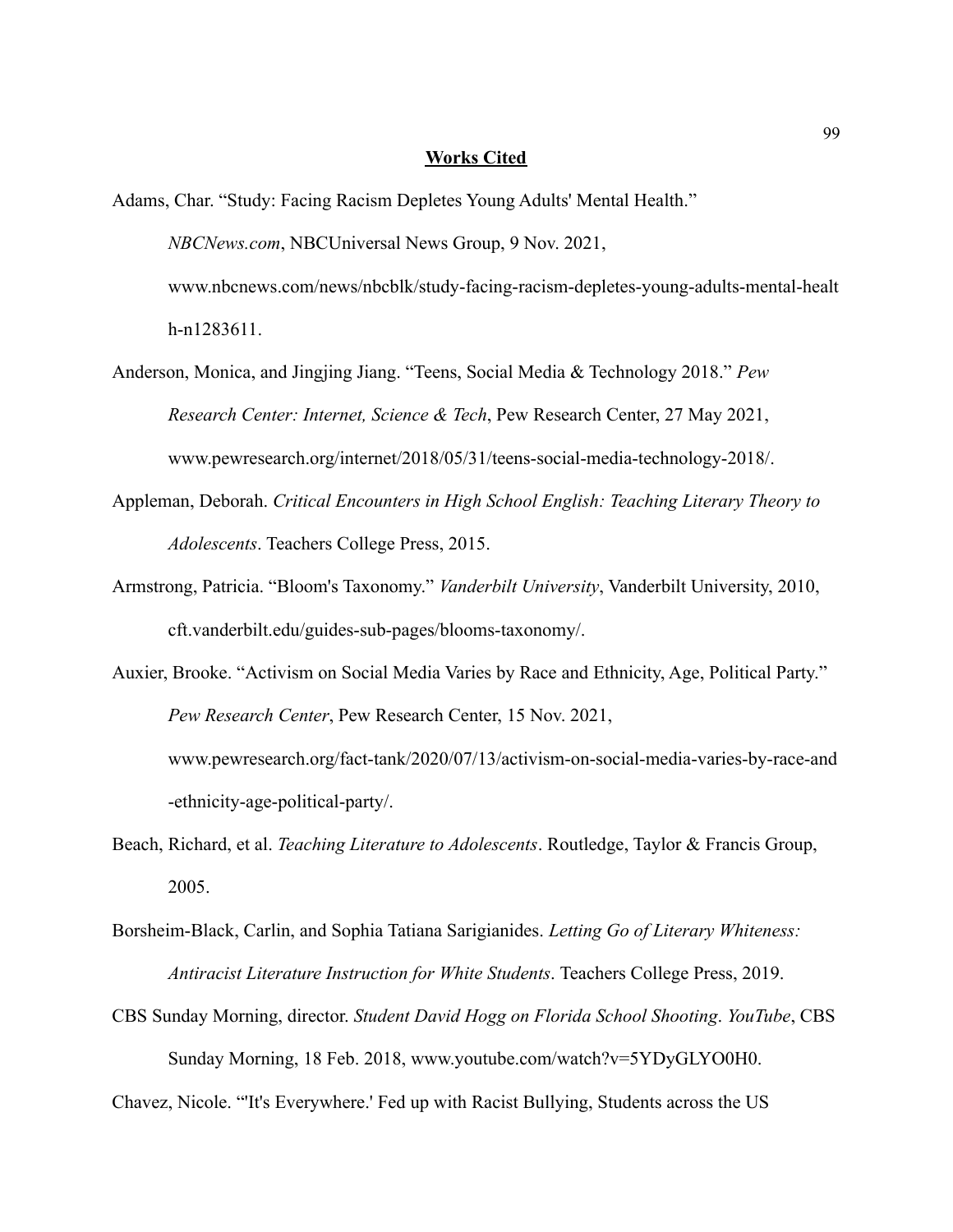Are Walking out and Protesting Hate." *CNN*, Cable News Network, 5 Dec. 2021, www.cnn.com/2021/12/05/us/racist-bullying-school-incidents/index.html.

- Fink, Lisa. "Windows, Mirrors, and Sliding Doors." *NCTE*, NCTE, 17 Jan. 2019, ncte.org/blog/2016/02/windows-mirrors-sliding-doors/.
- Groenke, Susan L., and Lisa Scherff. *Teaching Ya Lit through Differentiated Instruction*. National Council of Teachers of English, 2010.

Hammonds Reed, Christina. *The Black Kids*. Simon & Schuster Books, 2020.

History.com. "Tulsa Race Massacre." *History.com*, A&E Television Networks, 8 Mar. 2018, www.history.com/topics/roaring-twenties/tulsa-race-massacre.

Jan, Tracy. "Redlining Was Banned 50 Years Ago. It's Still Hurting Minorities Today." *The Washington Post*, WP Company, 24 Nov. 2021, www.washingtonpost.com/news/wonk/wp/2018/03/28/redlining-was-banned-50-years-ag o-its-still-hurting-minorities-today/.

- King, Martin Luther. "I Have a Dream by Martin Luther King, Jr; August 28, 1963." *The Avalon Project*, Yale Law School, 2008, avalon.law.yale.edu/20th\_century/mlk01.asp. Transcript.
- Literacy Minnesota. "Using Bloom's Taxonomy to Ask Critical Thinking Questions." *Literacy Minnesota*, Oct. 2016,

www.literacymn.org/using-blooms-taxonomy-to-ask-critical-thinking-questions.

Malala's Story. "Malala's Story." *Malala Fund*, 2022, malala.org/malalas-story.

- Markle, Meghan. "Letter from Meghan, the Duchess of Sussex." *Paid Leave for All*, Paid Leave for All, 20 Oct. 2021, paidleaveforall.org/theduchessofsussex/.
- Monseau, Virginia R., and Gary M. Salvner. *Reading Their World: The Young Adult Novel in the Classroom*. 2nd ed., Boynton/Cook Publishers, 2000.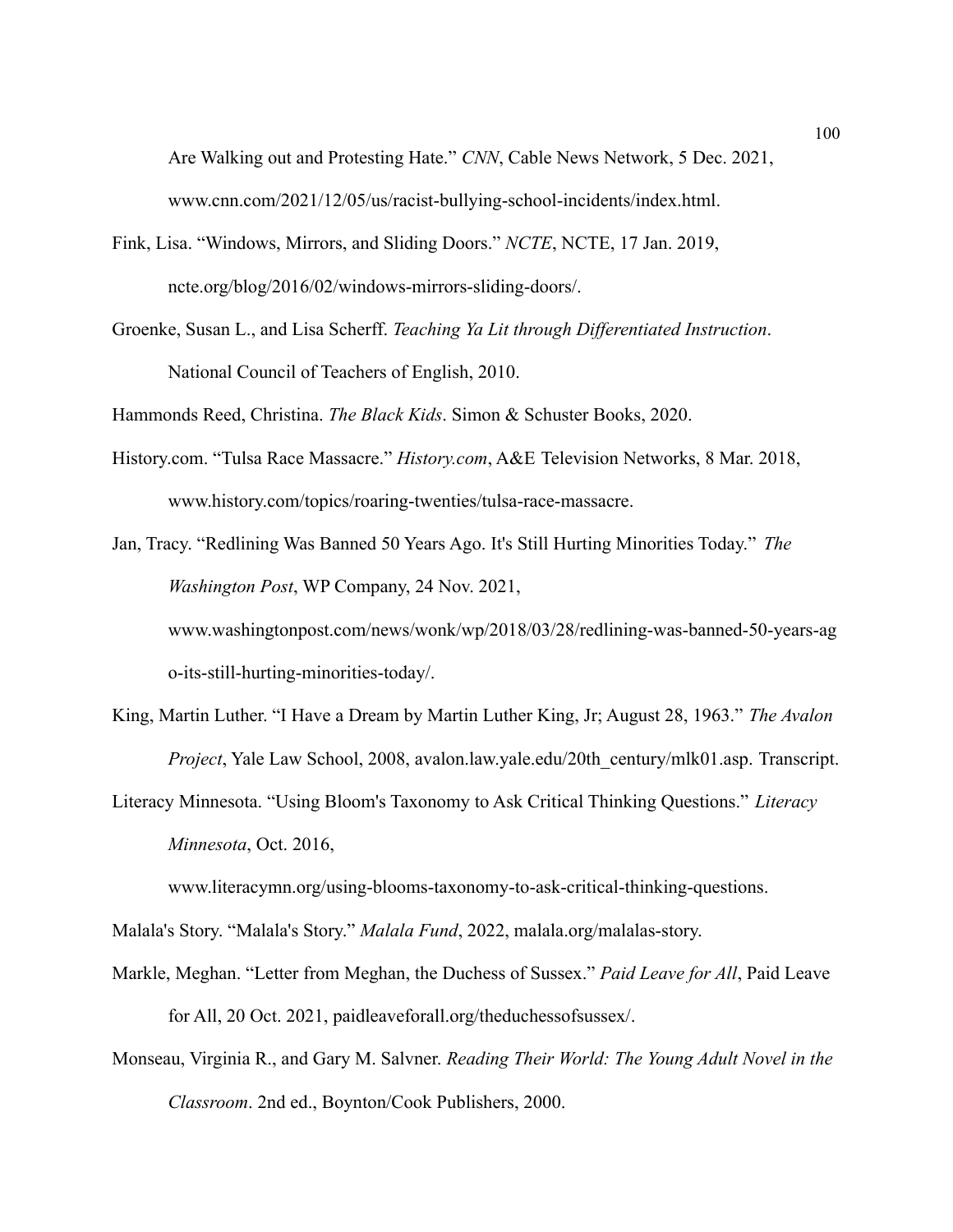Nebraska State Board of Education. "Standards for English Language Arts." *Nebraska Department of Education*, 2 Sept. 2021, cdn.education.ne.gov/wp-content/uploads/2021/10/ELA-Standards-Final-Draft-edited-10.

6.21.pdf.

- NPR, director. *Housing Segregation and Redlining in America: A Short History*. *YouTube*, YouTube, 11 Apr. 2018, www.youtube.com/watch?v=O5FBJyqfoLM.
- NPR. "On the Shoulders of Giants." *Throughline*, season On the Shoulders of Giants, NPR, 14 Feb. 2019.
- Parshina-Kottas, Yuliya, et al. "What the Tulsa Race Massacre Destroyed." *The New York Times*, The New York Times, 24 May 2021,

www.nytimes.com/interactive/2021/05/24/us/tulsa-race-massacre.html.

Rankine, Claudia. *Citizen: An American Lyric*. Penguin, 2015.

Thomas, Angie. *The Hate U Give*. Balzer + Bray, 2017.

TEDxTalks, director. *A 10-Year Old's Vision for Healing the Planet*. Performance by Genesis Butler, *YouTube*, YouTube, 19 May 2017, [www.youtube.com/watch?v=E4ptaIDAIlY](http://www.youtube.com/watch?v=E4ptaIDAIlY).

Thunberg, Greta. "Speech at the U.N. Climate Action Summit; September 23, 2019." *Environment*, NPR, 2019,

[https://www.npr.org/2019/09/23/763452863/transcript-greta-thunbergs-speech-at-the-u-n](https://www.npr.org/2019/09/23/763452863/transcript-greta-thunbergs-speech-at-the-u-n-climate-action-summit)[climate-action-summit.](https://www.npr.org/2019/09/23/763452863/transcript-greta-thunbergs-speech-at-the-u-n-climate-action-summit) Transcript.

University of Richmond. "Mapping Inequality." *Digital Scholarship Lab*,

dsl.richmond.edu/panorama/redlining/#loc=12/40.829/-96.714&city=lincoln-ne.

Willis Thomas, Hank. "Hank Willis Thomas Works." *Hank Willis Thomas*, Hank Willis Thomas, 2022, www.hankwillisthomas.com/WORKS/Photographic/thumbs.